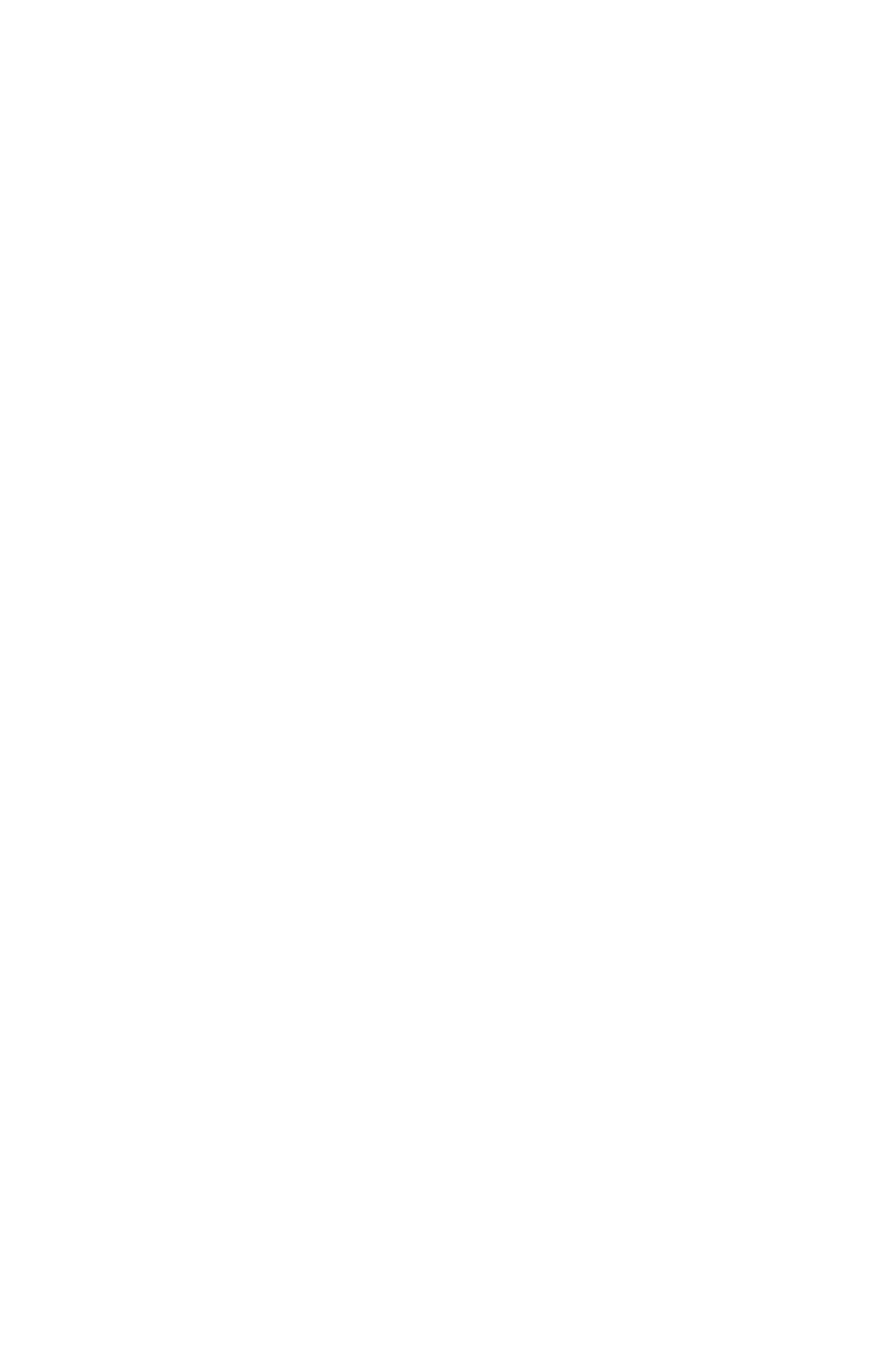# Rules & Procedures of the Faculty  $OF$ PRINCETON UNIVERSITY

And Other Provisions of Concern

TO THE FACULTY

Office of the Dean of the Faculty Princeton University Princeton, New Jersey April 2022

University Confidential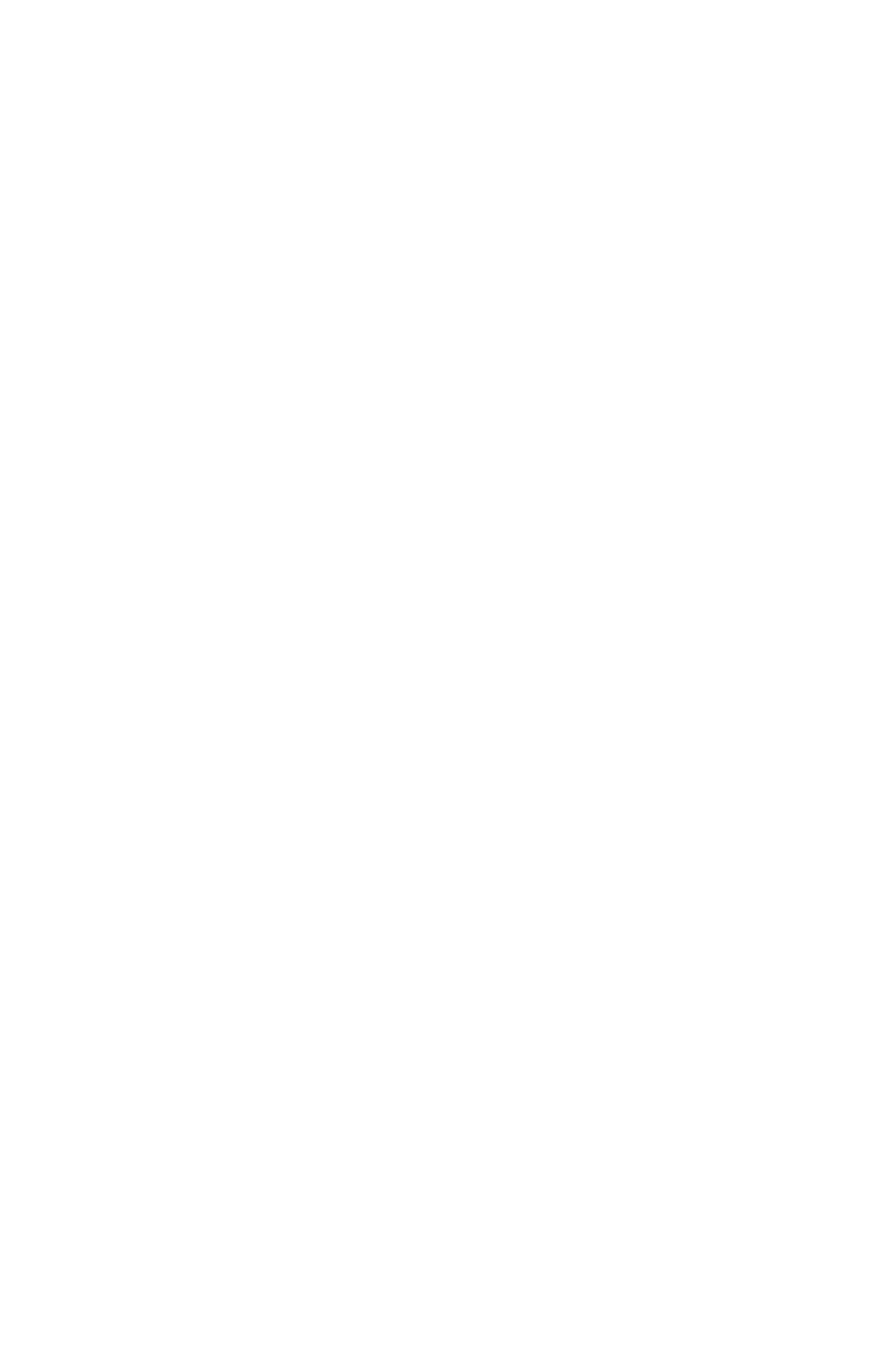# PREFACE

The Rules and Procedures of the Faculty of Princeton University is a compilation of basic information of immediate interest and concern to members of the Faculty and to other officers of instruction and administration. Included are rules concerning faculty members which have been adopted by the Board of Trustees and by the Faculty itself, as well as rules and procedures dealing with matters of undergraduate and graduate instruction and research activities in which faculty members may be involved. Appendix  $\overline{A}$  contains the rules adopted by the Faculty establishing the Council of the Princeton University Community. [Appendix B](#page-147-0) contains a description of the duties of a number of University academic and administrative officers.

The following publications of Princeton University contain material of interest to the Faculty, but not included in this volume.

- 1. The Graduate School Announcement and the Undergraduate [Announcement](https://ua.princeton.edu/) contain general academic information, detailed curricula, course descriptions, and departmental mastheads.
- 2. The Dean of the Faculty's [website](https://dof.princeton.edu/) provides additional guidelines and information.
- 3. Rights[, Rules,](https://rrr.princeton.edu/) Responsibilities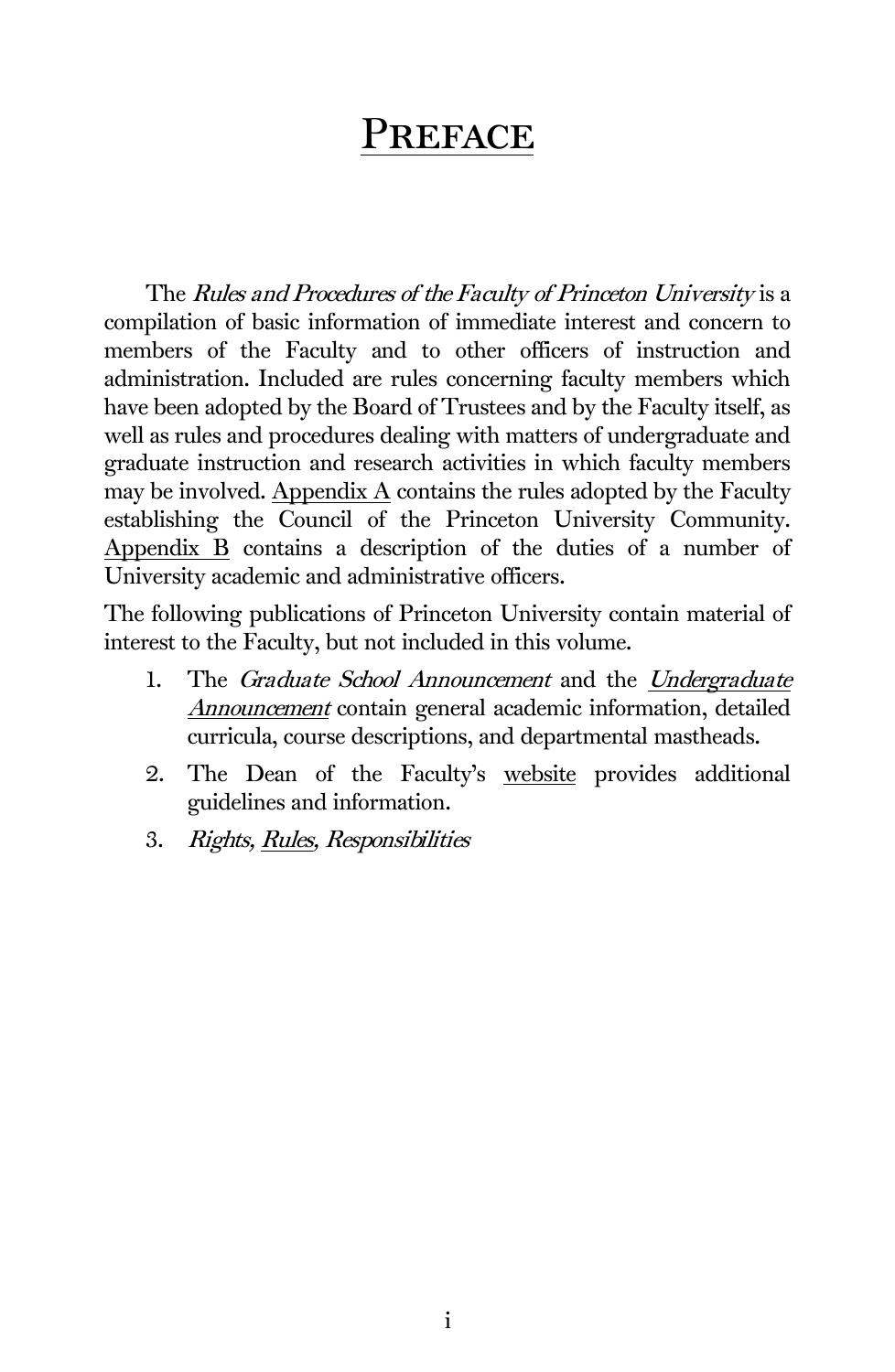# **DISCLAIMER**

Particular rules and procedures set forth in this booklet may be changed from time to time by appropriate action of the Board of Trustees, or in other instances by the body responsible for a matter in question. Such changes are effective as set forth upon enactment, and information about them may be obtained from the Office of the Dean of the Faculty.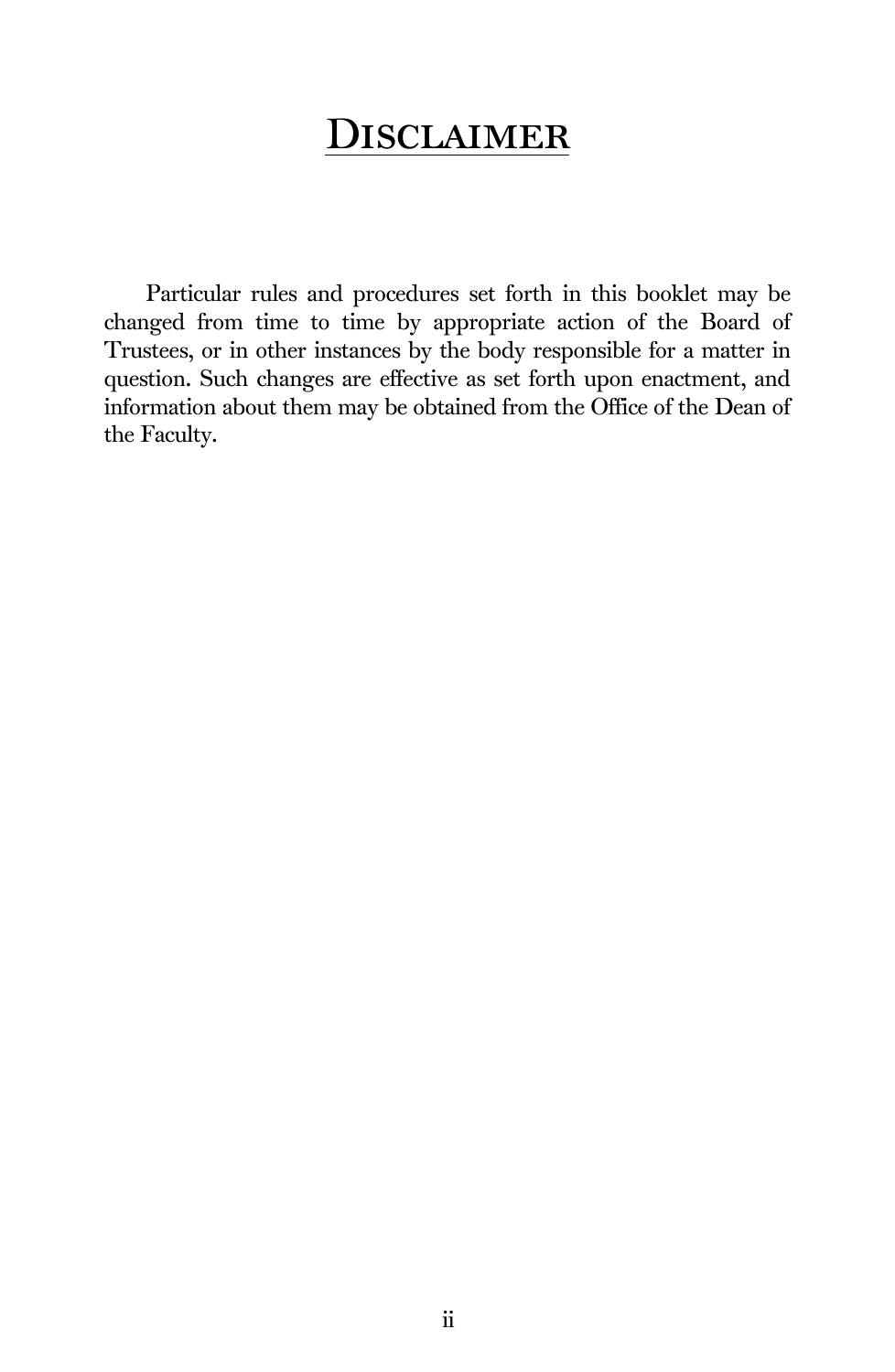# <span id="page-5-0"></span>Nondiscrimination **STATEMENT**

In compliance with Title IX of the Education Amendments of 1972, Section 504 of the Rehabilitation Act of 1973, and other federal, state, and local laws, Princeton University does not discriminate on the basis of age, race, color, sex, sexual orientation, gender identity or expression, religion, national or ethnic origin, disability, or status as a disabled or Vietnam era veteran in any phase of its employment process; in any phase of its admission or financial aid programs; or other aspects of its educational programs or activities. The Vice Provost for Institutional Equity and Diversity is the individual designated by the University to coordinate its efforts to comply with Title IX, Section 504 and other equal opportunity and affirmative action regulations and laws. Questions or concerns regarding Title IX, Section 504 or other aspects of Princeton's equal opportunity or affirmative action programs, should be directed to the Office of the Vice Provost for Institutional Equity and Diversity, Princeton University, 205 Nassau Hall, Princeton, NJ, 08544; or call 609-258-6110.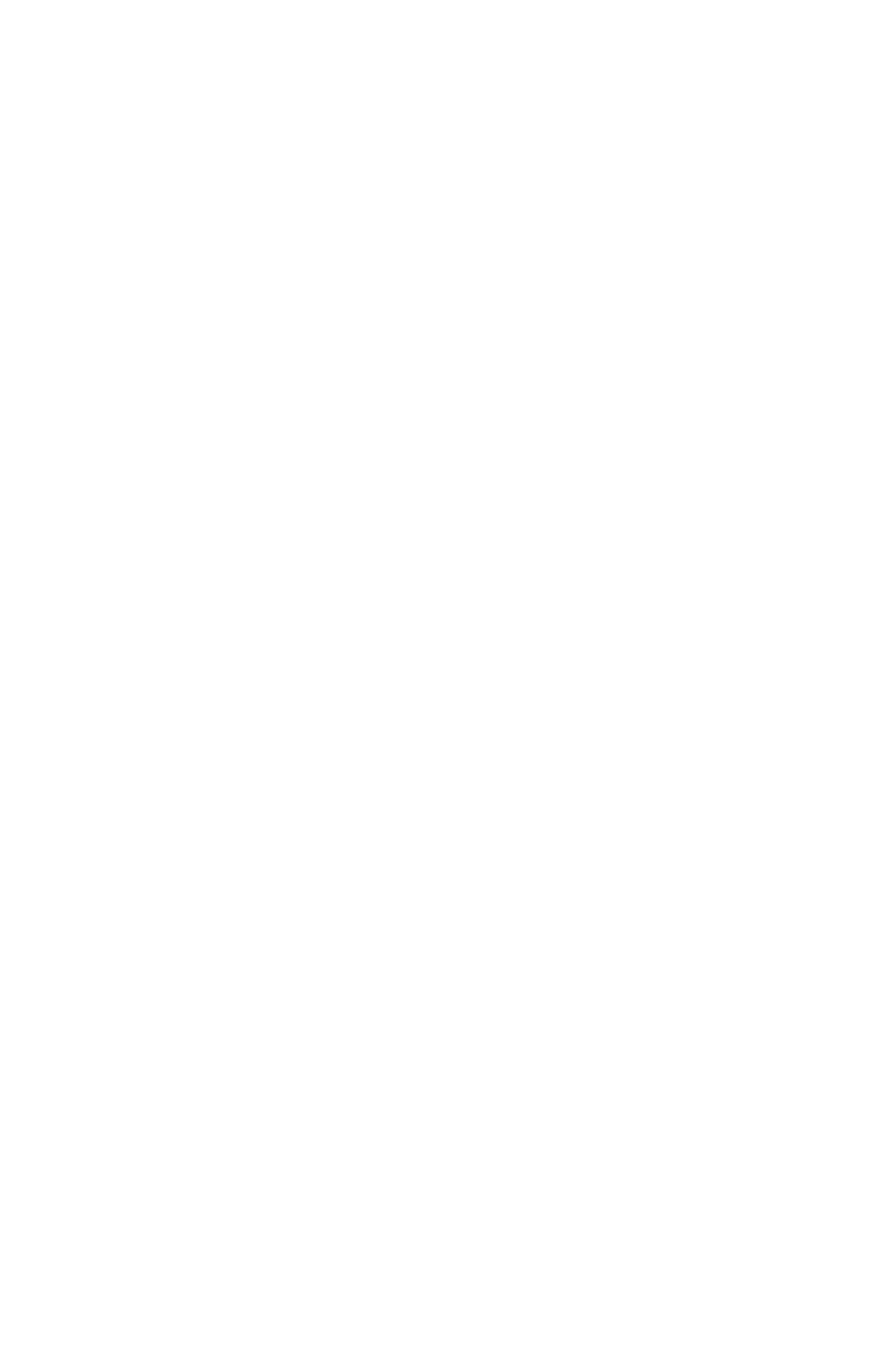# **CONTENTS**

| III: ACADEMIC STRUCTURE OF THE UNIVERSITY  35                                                                                                                                           |  |
|-----------------------------------------------------------------------------------------------------------------------------------------------------------------------------------------|--|
| B. Appointment and Advancement of Associate Professors 39<br>C. Appointment and Advancement of Assistant Professors  40                                                                 |  |
| D. Appointment and Advancement of University Lecturers  44<br>E. Appointment and Advancement of Professors of the Practice 45<br>F. Appointment and Advancement of Senior Lecturers  47 |  |
|                                                                                                                                                                                         |  |
|                                                                                                                                                                                         |  |
|                                                                                                                                                                                         |  |
|                                                                                                                                                                                         |  |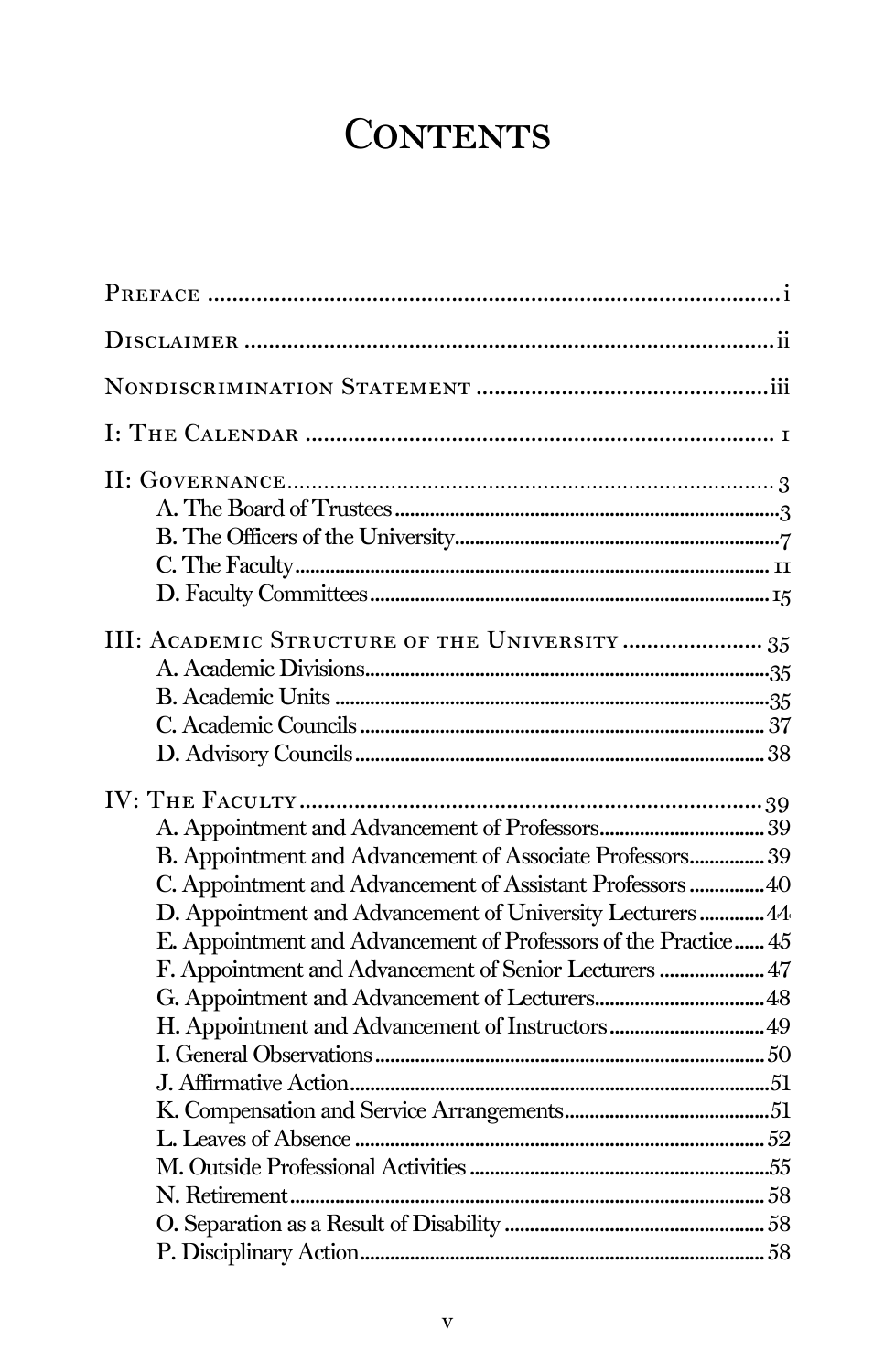<span id="page-8-0"></span>

| D. Discrimination, Harassment, and Sexual Misconduct  68    |
|-------------------------------------------------------------|
|                                                             |
|                                                             |
|                                                             |
|                                                             |
|                                                             |
|                                                             |
| VI: CONDUCT OF UNDERGRADUATE COURSES OF STUDY  87           |
|                                                             |
| B. Term Papers, Examinations, and Final Grades in           |
|                                                             |
|                                                             |
|                                                             |
|                                                             |
|                                                             |
|                                                             |
|                                                             |
|                                                             |
|                                                             |
|                                                             |
|                                                             |
| <b>APPENDIX A</b>                                           |
| The Council of the Princeton University Community117        |
|                                                             |
| APPENDIX B                                                  |
|                                                             |
| <b>APPENDIX C</b>                                           |
| Guidelines for the Conduct Of Inquiries by the Committee on |
|                                                             |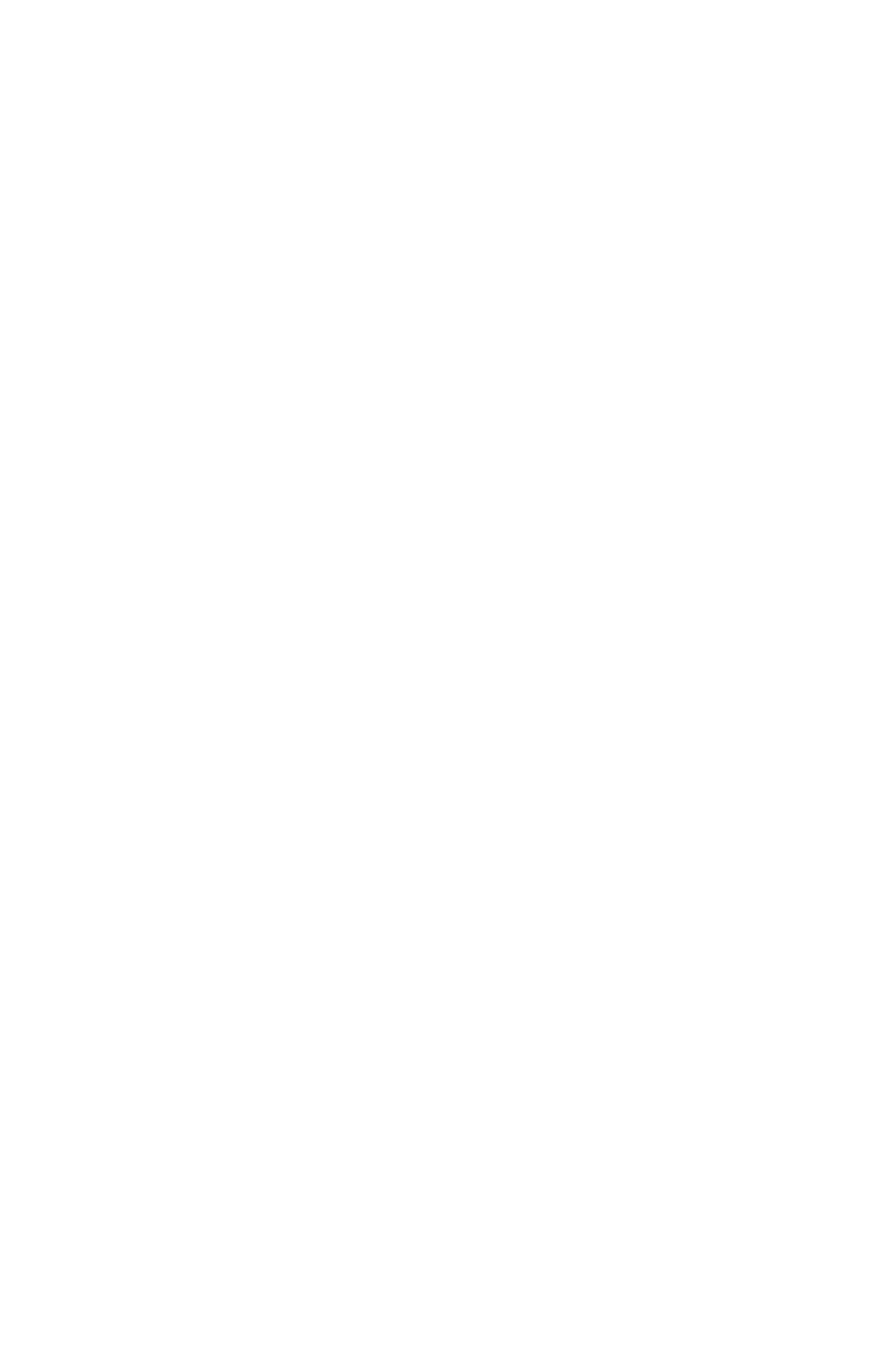# I: The Calendar

Effective July 1, 2020

# Fall Term

- 1. When Labor Day falls between September 1 and 5, the Fall Term begins on the Tuesday after Labor Day between September 2 and 6. When Labor Day falls on September 6 or 7, the Fall Term begins on the Wednesday prior to Labor Day on September 1 or 2, termed the 'early years' in the remainder of this chapter. The Fall Term continues until Spring Term begins.
- 2. The Fall Term includes a midterm recess of nine days, a Thanksgiving recess of five days, a reading period of eight days, an examination period of seven days, a Winter recess of nineteen to twenty-three days, and a Wintersession period of two weeks.
- 3. The Fall Term recess begins after the conclusion of the last class exercise on the Friday of the sixth full week of the term.
- 4. The Thanksgiving recess begins at the conclusion of the last class exercise on the Tuesday preceding Thanksgiving and ends on the following Sunday. The Tuesday preceding Thanksgiving will follow a Friday schedule, except in the early years.
- 5. The Fall Term reading period begins on the Friday between December 5 and 9 and continues until the beginning of final examinations on the Saturday between December 13 and 17, except in the early years. In the early years, the Fall Term reading period begins on the Tuesday between December 7 and 8 and continues until the beginning of final examinations on the Wednesday between December 15 and 16. Examinations end on the Friday between December 19 and 23, except in the early years when they end on the Tuesday between December 21 and 22.
- 6. The Winter recess begins after the conclusion of the last final exam in the Fall Term between December 19 and 23, and ends on the Sunday between January 9 and 15.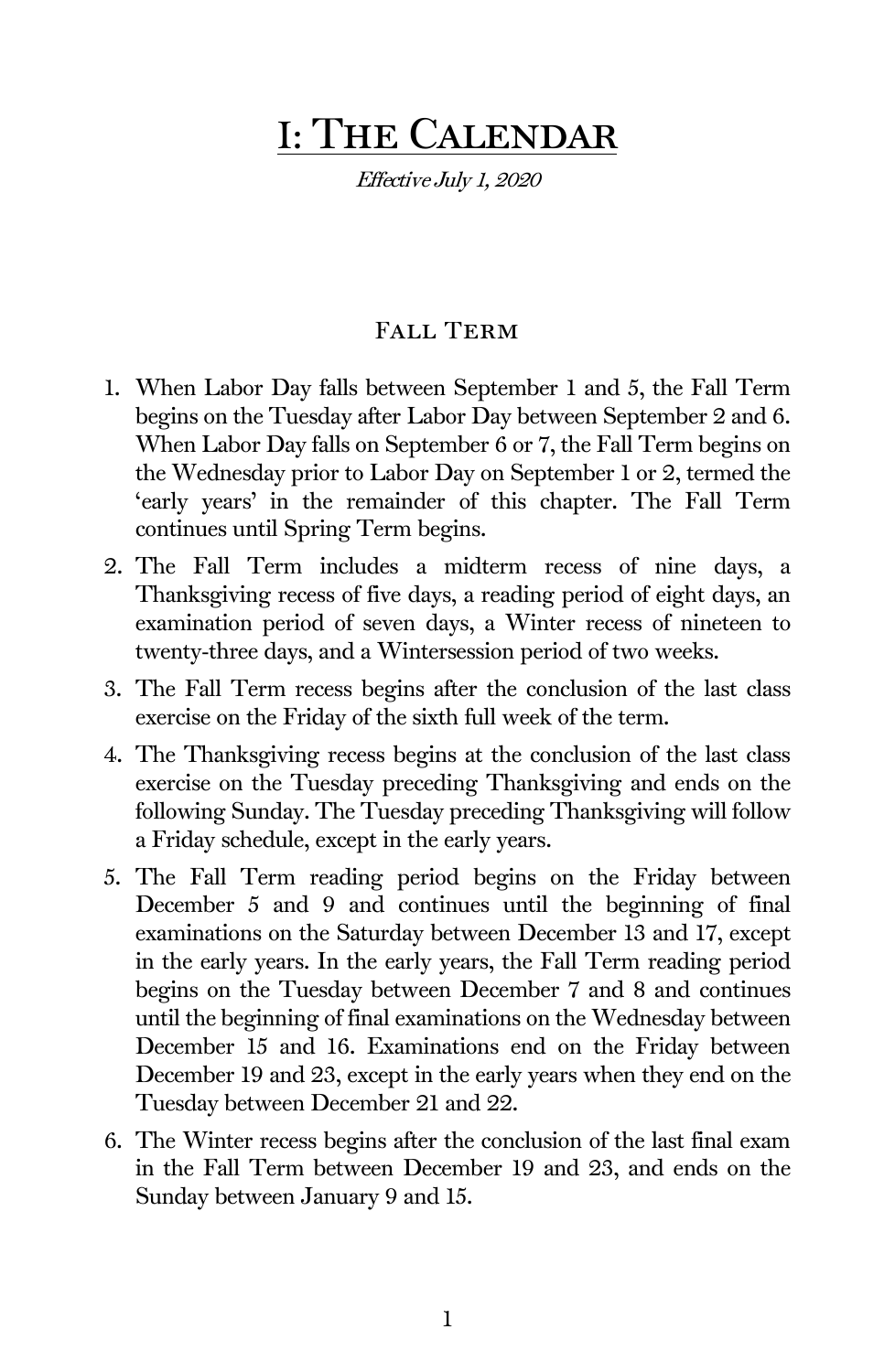# The Calendar

7. The Wintersession period starts on the Monday between January 10 and 16, and ends on the Sunday between January 23 and 29.

# Spring Term

- 1. The Spring Term begins on the Monday between January 24 and 30 and continues until Commencement Day.
- 2. The Spring Term includes a midterm recess of nine days, a reading period of nine days, and an examination period of nine days (with senior comprehensive exams on the first two days).
- 3. Spring Term recess begins after the conclusion of the last class exercise on the Friday of the sixth week of the term.
- 4. The Spring Term reading period begins on the Monday between April 25 (April 24 in a leap year) and May 1 and continues until the beginning of examinations on the Wednesday between May 4 (May 3 in a leap year) and May 10. Examinations end on the Thursday between May 12 (May 11 in a leap year) and May 18.

# GENERAL

- 1. Commencement Day is the Tuesday between May 24 (May 23 in a leap year) and May 30.
- 2. On years when conflicts with religious holy days arise, the Faculty Committee on Classrooms and Schedule may have to make modifications in the calendar.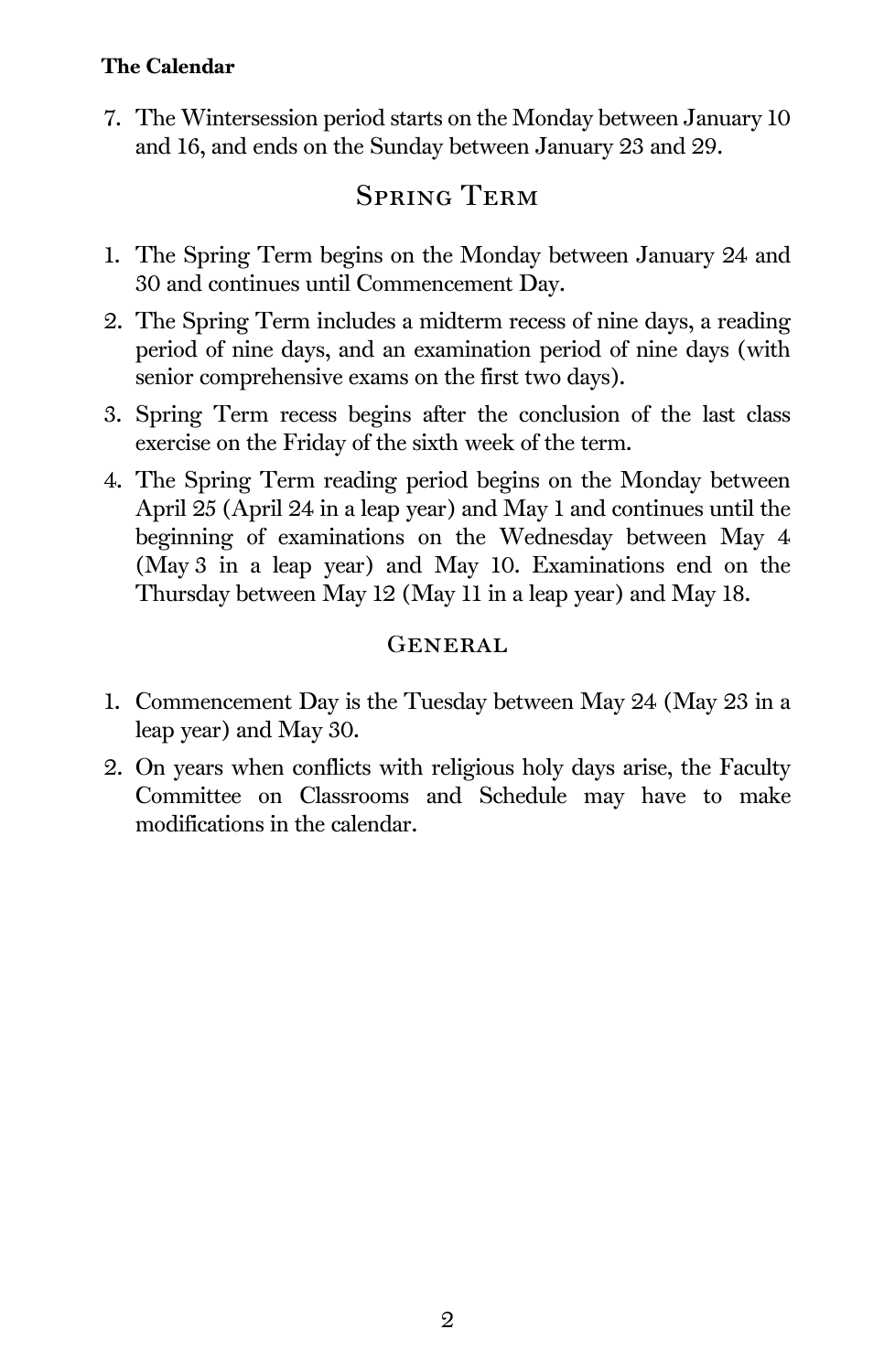# <span id="page-13-0"></span>II: Governance

#### A. The Board of Trustees

<span id="page-13-1"></span>The Corporation now known as The Trustees of Princeton University had its origin in a *Charter*, granted under King George the Second on October 22, 1746. The Charter, which has been amended several times, now states: "The purposes of the corporation are the conduct of a university not for profit, including colleges and schools affiliated therewith, in various branches within or without the State of New Jersey, both graduate and undergraduate; the promotion, advancement, evaluation and dissemination of learning by instruction, study and research in the humanities, religion, social sciences, natural sciences, engineering and applied sciences; the awarding of certificates, diplomas and degrees; and engagement and participation in projects of instruction, study and research for the benefit of national, state, and local governments and for the general public welfare."

All the powers of the Corporation are vested in the Board of Trustees. A copy of the Board of Trustees Bylaws, which explains in detail the responsibilities of the Board, its organization, and the duties and responsibilities of academic and corporate officers, may be obtained from the Office of the Vice President and Secretary of the University.

#### 1. MEMBERSHIP

The Bylaws specify that the Board shall be composed of not less than twenty-three nor more than forty Trustees, of whom the Governor of the State of New Jersey and the President of the University are Trustees ex officio during their respective terms of office.

#### 2. MEETINGS

The Board meets five times a year. Much of the business of the Board is conducted through its committees. The standing committees of the Board include an Executive Committee, which has, with few exceptions, all the powers and duties of the Board between meetings of the Board. Other standing committees have responsibilities pertaining, among other things, to finance, to academic affairs, to grounds and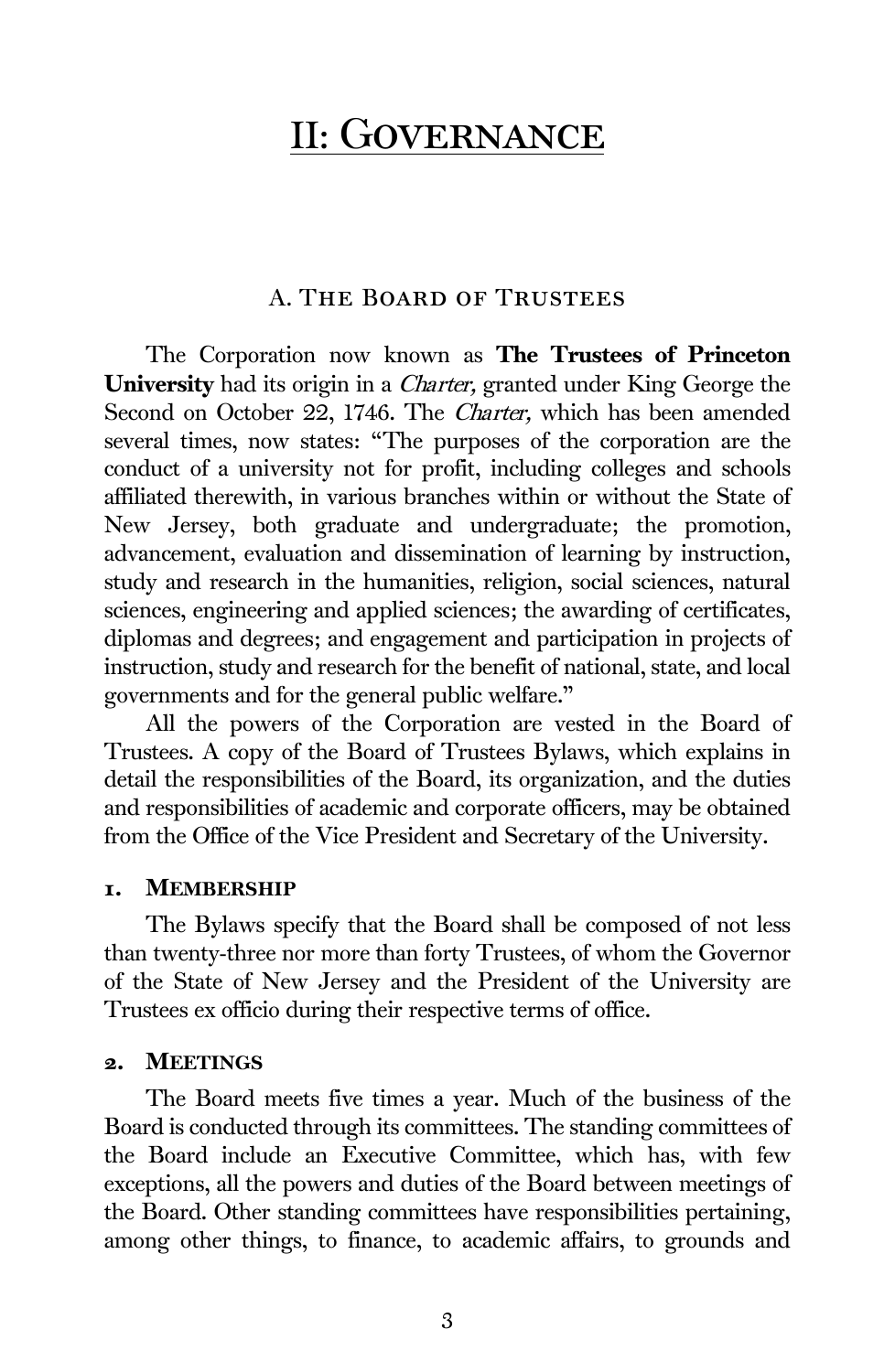buildings, to university resources, and to student life, health and athletics.

3. STATEMENT OF POLICY ON DELEGATION OF AUTHORITY Adopted by the Board of Trustees, 24 October 1969; reaffirmed (with amendments) in 1992, 2005, 2011, and 2019.

# Resolution on Delegation of Authority

The Board of Trustees exists to ensure that the University carries out in perpetuity its educational and research mission. The Board's role is to govern, not to manage. In order to clarify the actual practice and procedures followed in the governance of the University, the Board declares its intent, in matters of policy as well as of operations, to continue to delegate broad authority to the President, to the officers of the administration, the Faculty, and the students as more specifically set forth below. While the Trustees may and do delegate authority in wide areas, they cannot either delegate it irrevocably or consign to any other parties their final responsibilities under the law and the terms of the Princeton Charter.

Policy initiative in almost all areas usually rests with the President and various members of the resident University community. Beyond this there have evolved, generally speaking, three modes by which Trustees, normally acting through Board committees, delegate, share or directly exercise their powers and responsibilities in University operations and decision making: (1) broad delegation subject to the Board's oversight and general review; (2) delegated responsibility subject to prior review and approval by the Board; and (3) direct exercise of authority by the Board.

Section 1. Broad Delegation Subject to Oversight and General Review: In areas relating most directly to the academic mission of the University, the Trustees have made the broadest delegations of authority to the President, other administrative officers, and to the Faculty. In these areas, the Trustees exercise their responsibilities primarily through appropriate review of the integrity and effectiveness of the procedures of the University. In appointing members of the Faculty, the Trustees are guided almost entirely by the recommendations of the President and Advisory Committee on Appointments and Advancements. In matters of curriculum, the creation and abolition of courses, the establishment of requirements for degrees, the prescription of academic procedures, and in most matters within the purview of the University Research Board, the Trustees have delegated their authority to the President and Faculty,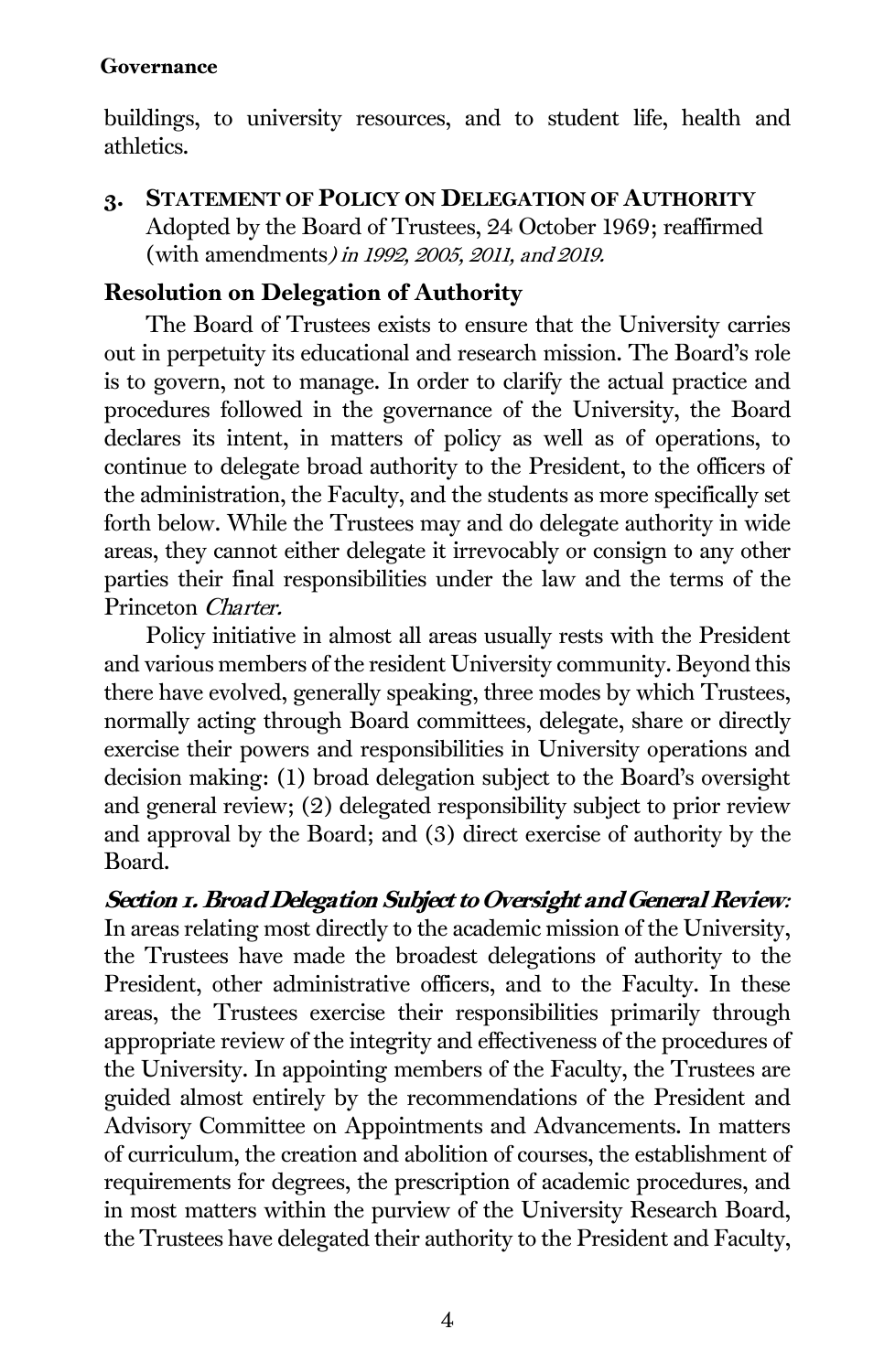to be exercised through the appropriate bodies and officers of the University. Procedures for recruiting undergraduate students, including criteria for admission, are the responsibility of the President, the Dean of the College, and the Dean of Admission, acting pursuant to policies determined with the advice of Faculty committees on admission, subject to the general review of the Trustees. Similar oversight is also exercised by the Trustees over recruiting and admission of graduate students, which is the primary responsibility of the Graduate School, acting with the advice of academic departments. Oversight of student life and discipline, including the formulation of rules of conduct and dormitory regulations, has been delegated to the President and Faculty to be exercised in accordance with duly constituted procedures.

Library operations are managed by the Librarian under the direction of the Provost, with the advice of Faculty and student committees, the Trustees' concern being directed to the overall quality of the Library and the effectiveness of its operations. Likewise, in the areas of health and athletics the Trustees exercise general oversight. Requirements for physical space and services are formulated by the administration with the advice of departments and subject to general review by the Trustees. The administration has responsibility for ongoing plant operations about which it reports regularly to the Board.

Section 2. Delegated Responsibility Subject to Prior Review and Approval: In areas where authority is not broadly delegated (Section 1) or directly exercised by the Trustees (Section 3), the Trustees share responsibility with the President and, as appropriate, the Faculty and administration. It is assumed that major changes in institutional priorities, major changes in policy, initiatives that involve substantial new claims on funds, and other undertakings with potentially farreaching implications for the University will be brought to the Trustees for review and approval before final decisions or commitments are made. Relative to such matters, the Trustees endeavor to achieve informed consensus. Accordingly, matters of this type should be presented to the Trustees in sufficient detail and with enough lead-time to enable the Board to engage in robust discussion and provide input that can be considered and, if appropriate, incorporated before the matter is presented to the Board for approval. The types of matters in which the Board generally seeks to reach informed consensus include changes in instructional method of broad bearing for the institution, the principles governing the setting of tuition and fees, material steps to be taken to improve the social and living conditions of students, plans calling for the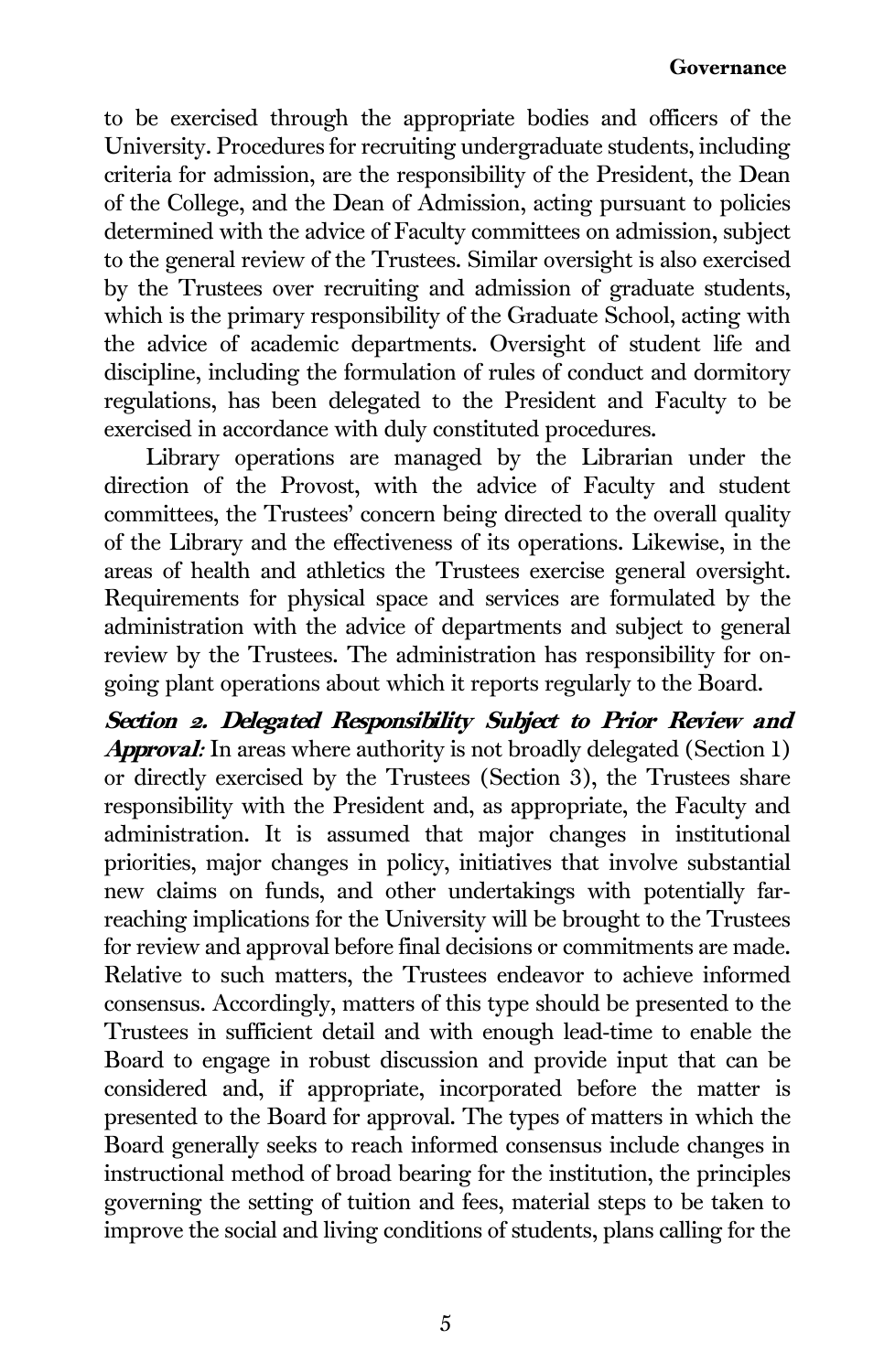establishment or abolition of departments or schools, changes in admissions policies affecting sizable categories of potential students, and material changes in relations with outside educational and social institutions and governmental agencies.

Section 3. Authority directly exercised: In matters concerning financial health, resource allocation and physical properties, the Trustees participate directly in the formulation of policy and the conduct of the business of the University. The preparation of the annual budget proceeds through a complex process under the direction of the President and the supervision of the Provost. Trustees review the development of the budget at various stages in the process, leading to a final approval vote. The Princeton University Investment Company oversees the investment of University funds under the general control of the Board and the Committee on Finance. Through the Committee on University Resources, the Trustees establish fund-raising policies, approve campaigns and other major development programs, and help to identify important sources of potential financial support, and to raise funds. Through the Committee on Grounds and Buildings, and with the advice of the President and other resident members of the University with relevant interests and competence, the Trustees oversee long-range physical planning, as well as the location, design and construction of University buildings and the stewardship of the physical campus.

In addition to what has been indicated above, it is understood more generally that the Board may contribute advice and criticism to the shaping of academic programs and the conduct of the affairs of the University. If the Board is to assess general policies wisely, it must be fully and currently informed and be alert and sensitive to particular conditions and requirements. Members of the Board often have experience and competence that can be helpful to the University in its dealing with specific problems, and their advice is most valuable in the early consideration of new policies.

In the normal course, it is the stated intent of the Trustees to continue the general arrangements described above. Modifications of these arrangements may from time to time be adopted in order to improve the University's pursuit of its essential missions and to give the Trustees the benefit of wider points of view in the exercise of the power and authority vested in the Board by the law and the Charter of the University.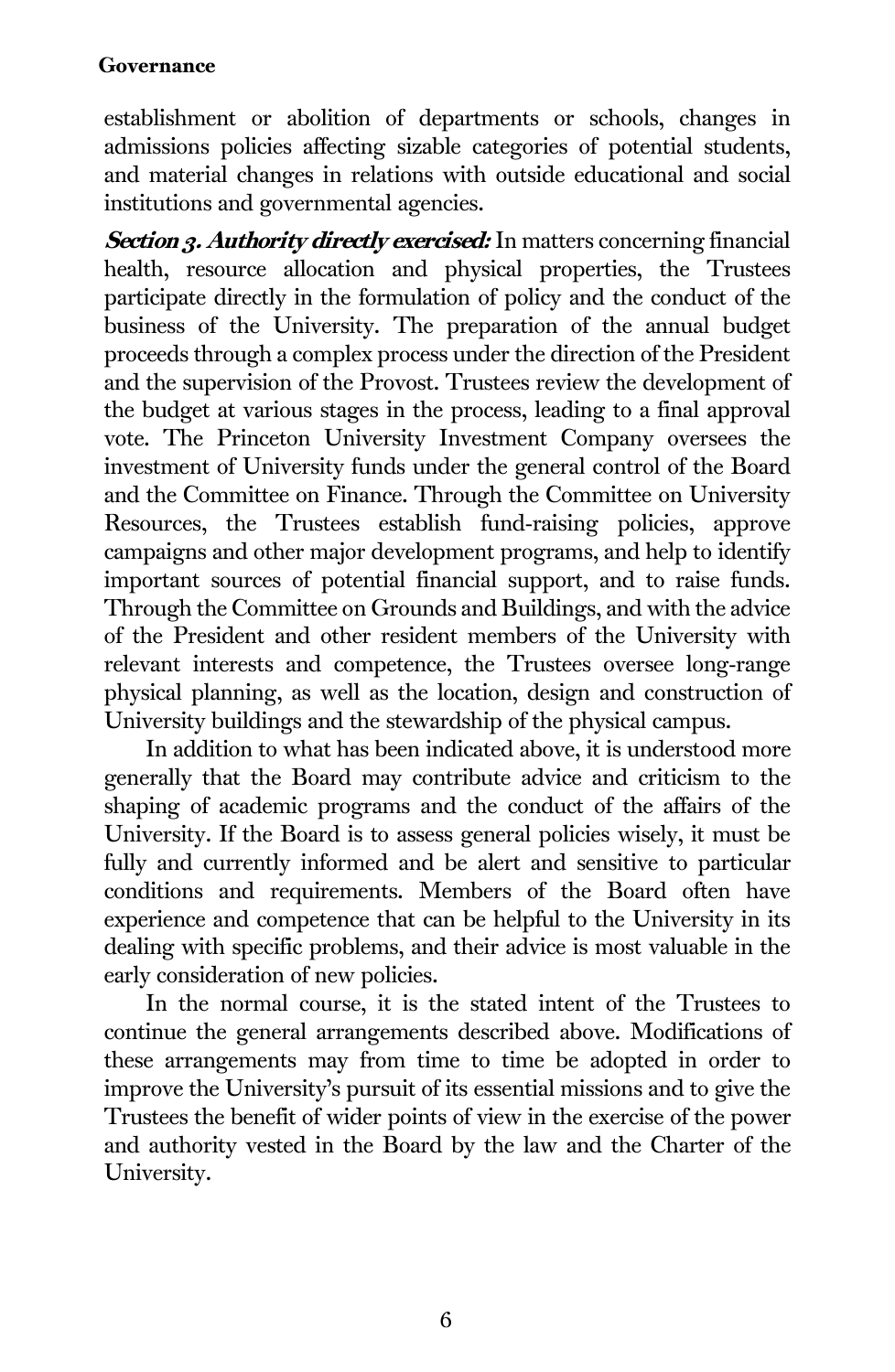# 4. RECOMMENDATIONS OF THE FACULTY ON THE SELECTION OF THE PRESIDENT

a. There should be at least one Faculty representative from each Division of the University and at least one non-tenured member of the Faculty on a committee elected to advise the Board of Trustees in any future search for a President of the University.

b. Representatives of the student body, and at least one elected member of the staff, should participate in consideration of candidates for President of the University.

c. The members of the Faculty, student body, and staff so consulted by the Board of Trustees should be elected by a procedure which will insure, insofar as that is possible, that they represent such diversity of opinion as may exist within the student body and the Faculty.

# B. The Officers of the University

<span id="page-17-0"></span>The Charter as amended designates the President of the University as the chief executive and academic officer of the Corporation. A current list of the academic and corporate officers of the University is contained in the Bylaws and appended resolutions. The academic officers include the Provost, the Dean of the Faculty, the Dean of the Graduate School, the Dean of the College, the Dean for Research, the Dean of the School of Engineering and Applied Science, the Dean of the School of Public and International Affairs, the Dean of the School of Architecture, the Dean of Admission, the Librarian, the Vice President for the Princeton Plasma Physics Laboratory, and such other academic officers as the Board may elect. The corporate officers include the President, the Provost, the Executive Vice President, the Vice President for Finance and Treasurer, the Vice President and Secretary, the Vice President for Advancement, the Vice President for Communications and Public Affairs, the Vice President for Campus Life, the Vice President for Facilities, the Vice President for Computing and Information Technology, the Vice President for Human Resources, the Vice President for University Services, the Vice President and General Counsel, the President of the Princeton University Investment Company, the Vice President and Chief Audit and Compliance Officer, and such other corporate officers as the Board may elect. The academic and corporate officers are elected by the Board on the nomination of the President, and continue in office at the pleasure of the Board. Officers of the University may serve, ex officio, and without vote, on committees of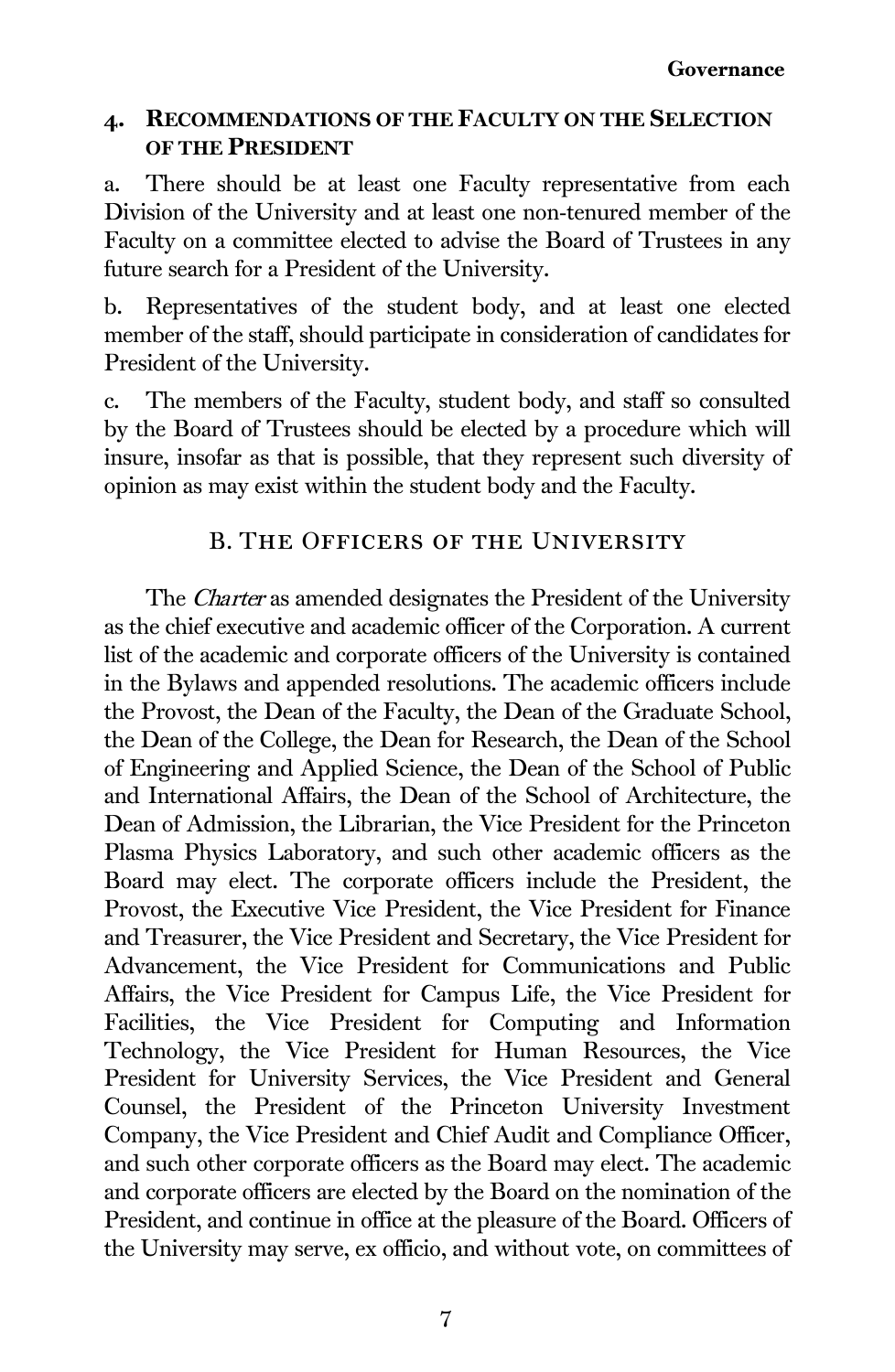the Board as elected by the Board pursuant to the provisions of the Bylaws. The duties and responsibilities of the President and the academic officers are described below.

### THE PRESIDENT

The President is charged with the general supervision of the interests of the University and has special oversight of the various departments of instruction. The President, when present, presides at all University convocations, and represents the University before the public.

In the absence or disability of the President, the Board or its Executive Committee may appoint an Acting President, to have the powers and duties of the President. If no such appointment is made, the Provost has the powers and duties of the President.

The President is an ex officio voting member of all standing committees of the Board of Trustees, except the Compensation Committee, and is chair of the Committee on Honorary Degrees.

The President is ex officio chair of the Faculty Committee on Committees, the Faculty Advisory Committee on Appointments and Advancements, the Faculty Advisory Committee on Diversity, and the Faculty Advisory Committee on Policy, and by custom, has the right of sitting with any Faculty Committee.

The President is an ex officio member of the Council of the Princeton University Community, its Executive Committee, and its Committee on Governance, and, when present, is the presiding officer at meetings of the Council and of its Executive Committee.

# THE PROVOST

The Provost is the general deputy of the President in the supervision of the University. As the chief academic and chief budgetary officer of the University, under the President, the Provost is responsible for longrange planning and for the coordination of the administrative and support functions of the University with its academic purposes. When requested by the President, the Provost either accompanies the President or represents the President at meetings of Trustee Committees and of the Board.

The Provost chairs the Academic Planning Group, is ex officio chair of the Faculty Committee on the Library and Computing, and meets with the Faculty Advisory Committee on Appointments and Advancements, the Faculty Advisory Committee on Diversity, the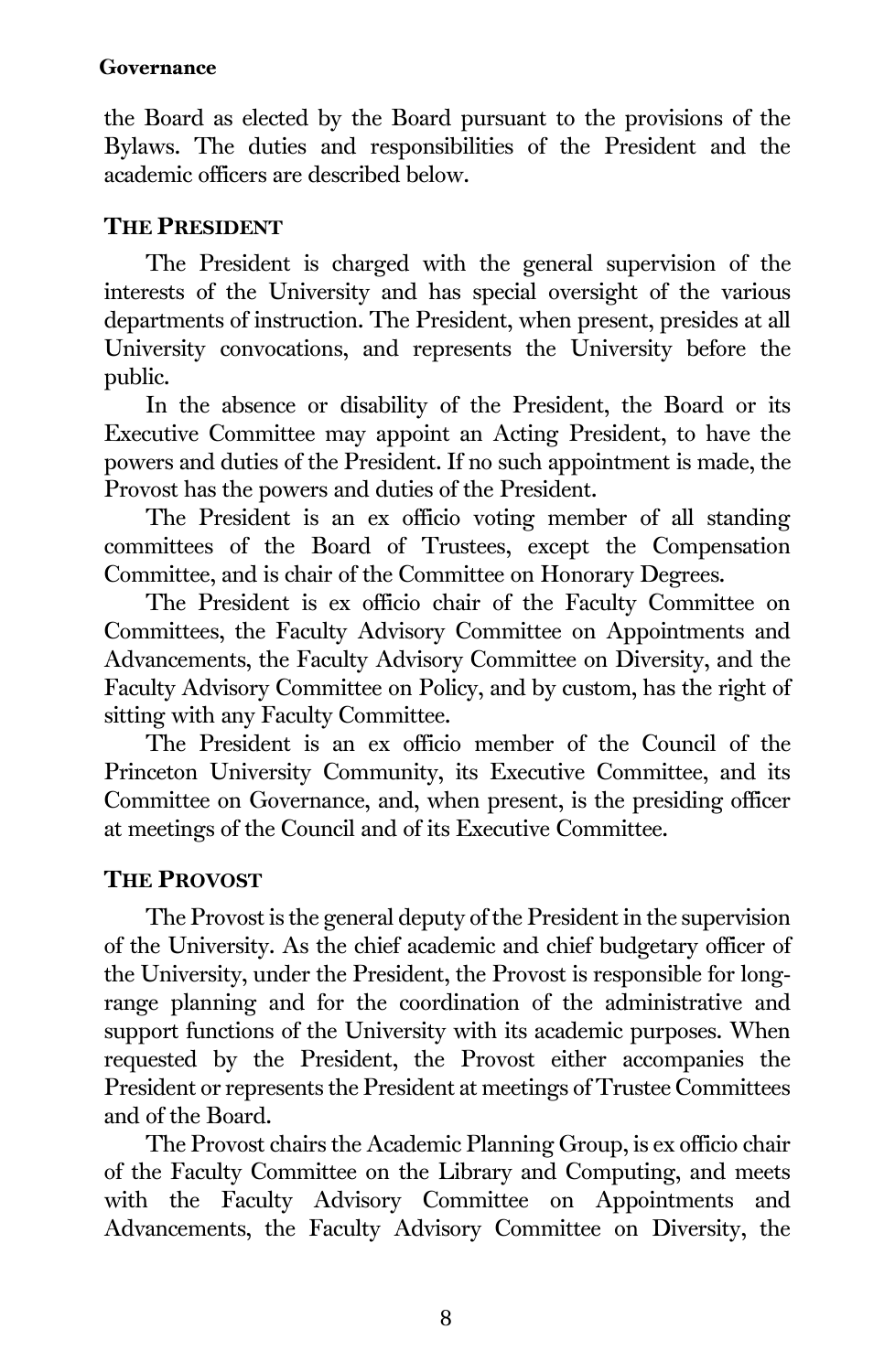Faculty Advisory Committee on Policy, and as necessary with the University Research Board.

The Provost is an ex officio member of the Council of the Princeton University Community and presides at its meetings in the absence of the President. The Provost normally meets with the Executive Committee of the Council and is its presiding officer in the absence of the President, and the Provost is chair ex officio of the Council's Committee on Priorities.

The Provost has administrative oversight of the Office of the Vice President for Computing and Information Technology, the Office of the Dean of the Graduate School, the Office of the Dean of the College, the Office of the Dean for Research, the Dean of the School of Engineering and Applied Science, the Dean of the School of Public and International Affairs, the Dean of the School of Architecture, the Librarian, the Vice President for the Princeton Plasma Physics Laboratory, and such other administrative or academic offices as the President shall from time to time determine.

#### THE DEAN OF THE FACULTY

The Dean of the Faculty has administrative oversight of the academic departments, centers, institutes and programs, and of all such matters as pertain to the effectiveness and well-being of the Faculty, the Professional Researchers, the Professional Specialists, and the Professional Librarians. He or she may be authorized by and in the name of the President to make appointments to these professional staffs.

The Dean of the Faculty is an ex officio member of the Council of the Princeton University Community's Committee on Rights and Rules and Priorities Committee, and serves as secretary of the Faculty Advisory Committee on Appointments and Advancements, the Faculty Advisory Committee on Diversity, and the Faculty Advisory Committee on Policy. The Dean of the Faculty is an ex officio member of the Faculty Committees on the Course of Study, the Graduate School, and the Library and Computing, and meets with the Committee on Committees, and as needed, with the University Research Board.

#### THE DEAN OF THE GRADUATE SCHOOL

The Dean of the Graduate School has administrative oversight of graduate studies, of the curriculum of the Graduate School, of graduate student affairs, and of the Graduate College.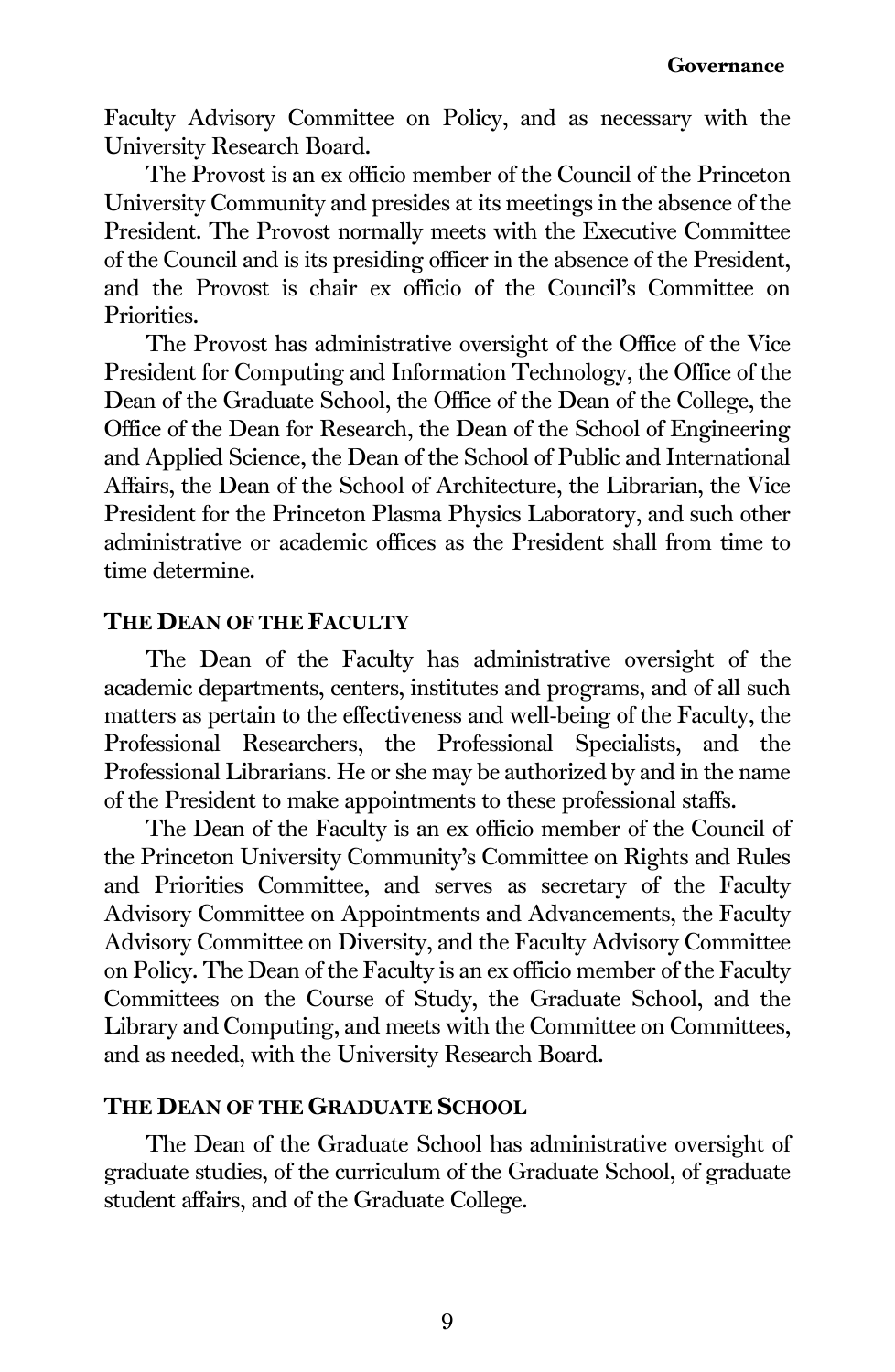The Dean of the Graduate School is ex officio chair of the Faculty Committee on the Graduate School.

The Dean of the Graduate School is an ex officio member of the Faculty Committees on Public Lectures, Library and Computing, Classrooms and Schedule, University Student Life, and of the University Research Board, and meets with the Faculty Advisory Committee on Appointments and Advancements, the Faculty Advisory Committee on Diversity, and the Faculty Advisory Committee on Policy.

#### THE DEAN OF THE COLLEGE

The Dean of the College has administrative oversight of undergraduate studies, of admission to the undergraduate College, of the curriculum of the College, of the services and agencies designed to promote the academic development of undergraduates, of the residential colleges, and of the Office of the Registrar. The Dean of the College is also charged with the application and enforcement of the rules and standards relating to under graduate scholarship, standing, and attendance in the University.

The Dean of the College is ex officio chair of the Faculty Committees on the Course of Study, Examinations and Standing, Classrooms and Schedule, and Undergraduate Admission and Financial Aid. The Dean of the College is an ex officio member of the Faculty Committees on Public Lectures, University Student Life, and the Library and Computing, and meets with the Faculty Advisory Committee on Appointments and Advancements, the Faculty Advisory Committee on Diversity, and the Faculty Advisory Committee on Policy.

### THE DEAN OF THE SCHOOL OF ENGINEERING AND APPLIED **SCIENCE**

The Dean of the School of Engineering and Applied Science has Administrative oversight of the School of Engineering and Applied Science.

# THE DEAN FOR RESEARCH

The Dean for Research is responsible for administrative oversight of the organized research activities throughout the University, dealing with questions of policy in the acceptance and administration of research grants and contracts, and general supervision over the application of duly established policy in this area. The Dean for Research also has administrative responsibility for programs designed to enlist financial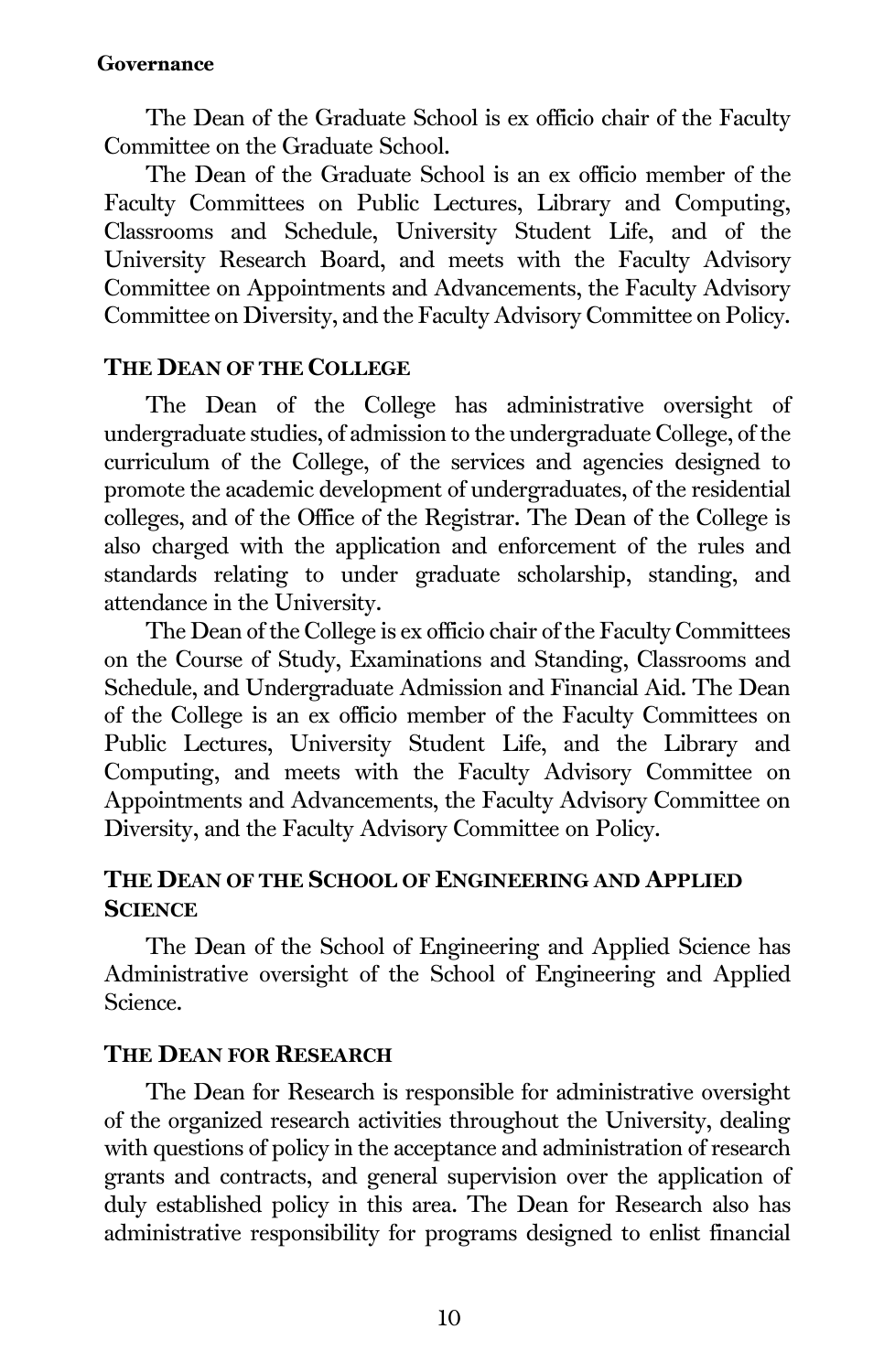support for the University from corporations and foundations, and for research translation and technology licensing. The Dean chairs two committees of the Faculty, the University Research Board and the Committee on the Appointments and Advancements for the Professional Researchers and Professional Specialists. The Dean oversees the Office of Research and Project Administration, Office of Technology Licensing, Laboratory Animal Resources, Corporate Engagement and Foundation Relations, the Office of Research Integrity and Assurance, and certain multidisciplinary research centers.

### THE DEAN OF THE SCHOOL OF PUBLIC AND INTERNATIONAL **AFFAIRS**

The Dean of the School of Public and International Affairs has administrative oversight of the School of Public and International Affairs.

#### THE DEAN OF THE SCHOOL OF ARCHITECTURE

The Dean of the School of Architecture has administrative oversight of the School of Architecture.

#### THE DEAN OF ADMISSION

The Dean of Admission has administrative oversight of the Office of Admission.

### THE LIBRARIAN

The Librarian has administrative oversight of the Corporation's library system.

# THE VICE PRESIDENT FOR THE PRINCETON PLASMA PHYSICS **LABORATORY**

The Vice President for the Princeton Plasma Physics Laboratory has administrative oversight of the Princeton Plasma Physics Laboratory.

# C. THE FACULTY

#### <span id="page-21-0"></span>1. MEMBERSHIP

a. The tenured faculty consist of the Professors and tenured Associate Professors, and the tenure-track faculty consist of the non-tenured Associate Professors and Assistant Professors. The Lecturer Ranks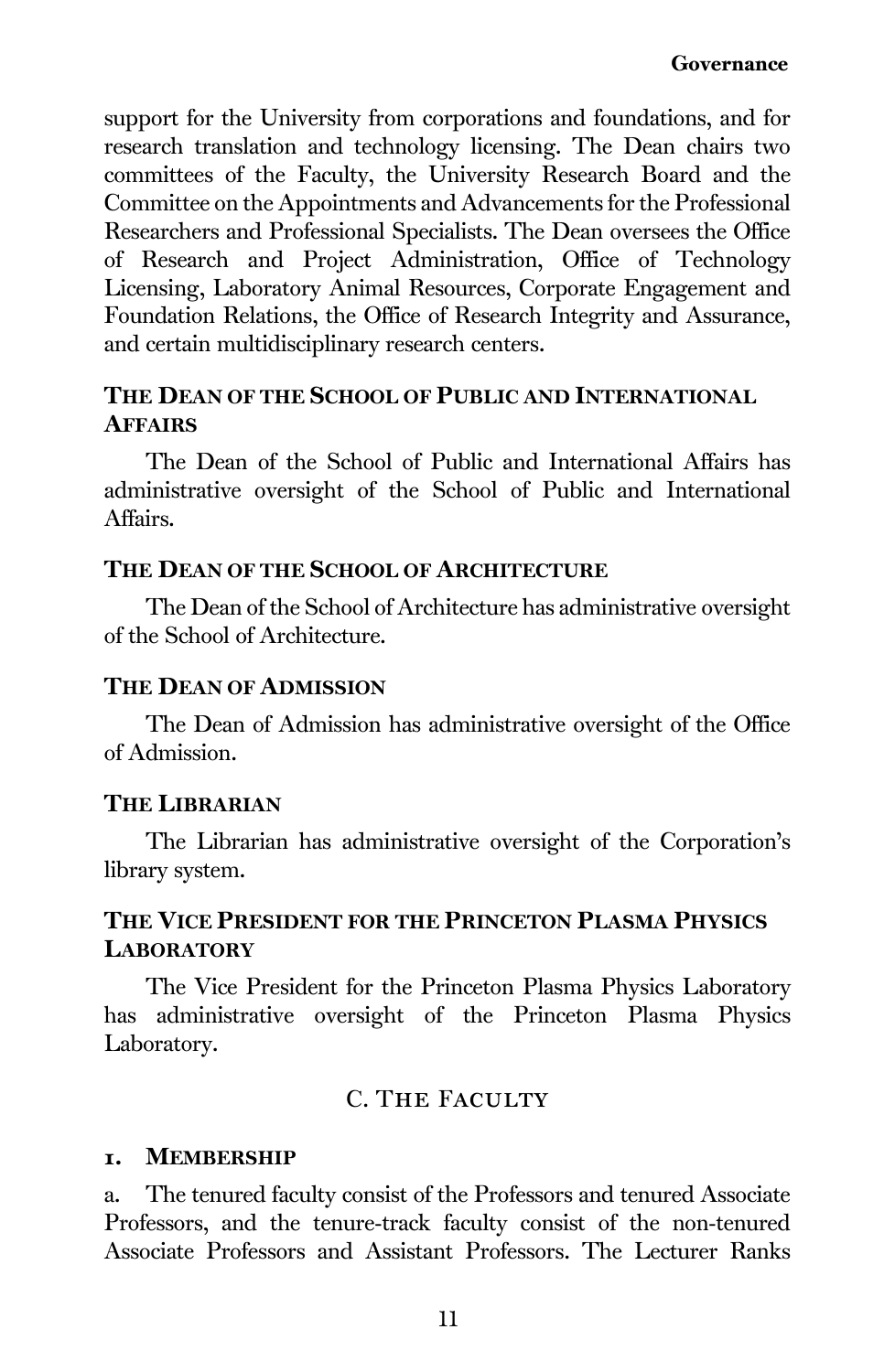consist of the University Lecturers, Professors of the Practice, Senior Lecturers, Lecturers, Instructors, Lecturers with the Rank of Professor, and Lecturers with the Rank of Associate Professor. The Faculty consists of the President, the Academic Officers, the tenured and tenuretrack faculty, and the Lecturer Ranks. The President, the Academic Officers, the tenured and tenure-track faculty, and full-time members of the Lecturer Ranks are entitled to vote at meetings of the Faculty and in any circumstances where votes of the Faculty are taken. The University Librarian is also a voting member of the Faculty.

b. When on full-time appointment, holders of visiting appointments and Professional Librarians, Professional Researchers, and Professional Specialists are entitled to attend each meeting of the Faculty but they are not entitled to vote, except that members of the Professional Staffs who are assigned teaching duties and given the additional or "Lecturer with the rank of Associate Professor" are entitled to vote during the period of such additional designation.

c. The tenured and tenure-track faculty shall be elected by the Board upon the recommendation of the Academic Affairs Committee. Members of the Lecturer Ranks, including holders of visiting appointments and secondary appointments at these ranks, Professional Librarians, Professional Researchers, and Professional Specialists are appointed by the Dean of the Faculty on behalf of the President.

d. A member of the Faculty may not substitute or appoint anyone to perform his or her teaching duties who is not a member of the Faculty, unless prior approval is obtained from the Chair of the department or from the Dean of the Faculty.

# 2. MEETINGS

a. The President, when present, shall preside at meetings of the Faculty. In the President's absence, the Provost shall preside.

b. The Clerk of the Faculty is a member of the Faculty elected by vote of the Faculty and continues in office at the pleasure of the Faculty. It is the Clerk's duty to keep the minutes of all meetings, to give notification to the Faculty of special meetings and of important matters proposed for action at any meeting, and to perform the duties appropriate to the recording secretary of a deliberative body. The Clerk also serves as Secretary of the Committee on Committees.

c. Meetings of the Faculty shall normally be open for attendance as observers to representatives of the campus press, to members of the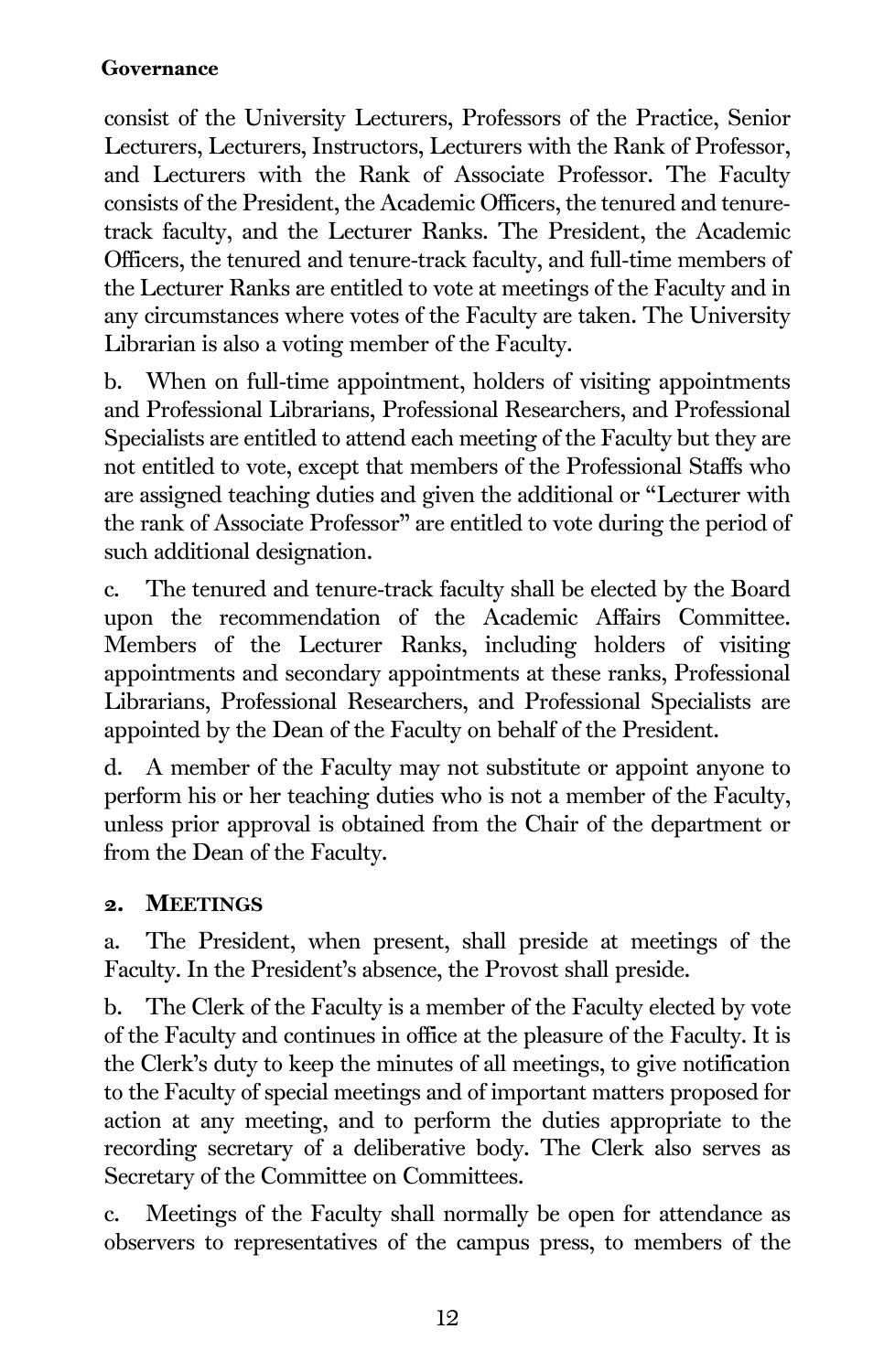Executive Committee of the Undergraduate Student Government, to members of the Executive Committee of the Graduate Student Government, to members of the Council of the Princeton University Community, to Officers of the Corporation, and to the Associate and Assistant Deans of the Faculty, of the Graduate School, of the College and of Student Life. Observers shall not attempt by word or deed to influence the proceedings. Meetings may be broadcast on campus radio, subject to the conditions of confidentiality specified below. Members of University or Faculty committees, who have been invited to appear in connection with a committee report, and other guests who have been invited by the President shall normally be free to remain during the whole session to which they have been invited. All in attendance shall be bound to preserve the confidentiality of any portion of a meeting that has been designated confidential by a motion to that effect, duly approved; and any session may be declared closed to observers, in whole or in part, on the vote of a two thirds majority of the Faculty Advisory Committee on Policy or on the request of one-third of the members of the Faculty present and voting.

d. Actions taken when the Faculty meets in executive session are to be held as confidential until released by the appropriate authority; and a member of the Faculty participating in a meeting held in executive session may assume that his or her utterances and votes will not be revealed to anyone outside the membership of the Faculty.

e. Minutes of meetings of the Faculty and committees thereof are closed for a period of twenty-five years. Exceptions may be made only with the prior approval of the Dean of the Faculty. However, summaries of minutes of Faculty meetings held after 12 May 1970, prepared by the Clerk of the Faculty, are available.

f. The University Faculty meets regularly during the academic year. The first meeting is on the Monday following Labor Day in September, and subsequent meetings are scheduled for the first Monday of every month during the academic year with the following exceptions: (i) if a meeting falls in recess, then the Faculty meets on the first Monday after the recess; (ii) unless the Faculty votes otherwise at its September and December meetings, no regular meeting is held in October or January, respectively; (iii) the May meeting will be held in late April, and the June meeting will be held in May. The regular hour of meeting is 4:30 p.m. and the regular location is the Faculty Room in Nassau Hall, but the presiding officer, in consultation with the Clerk of the Faculty, may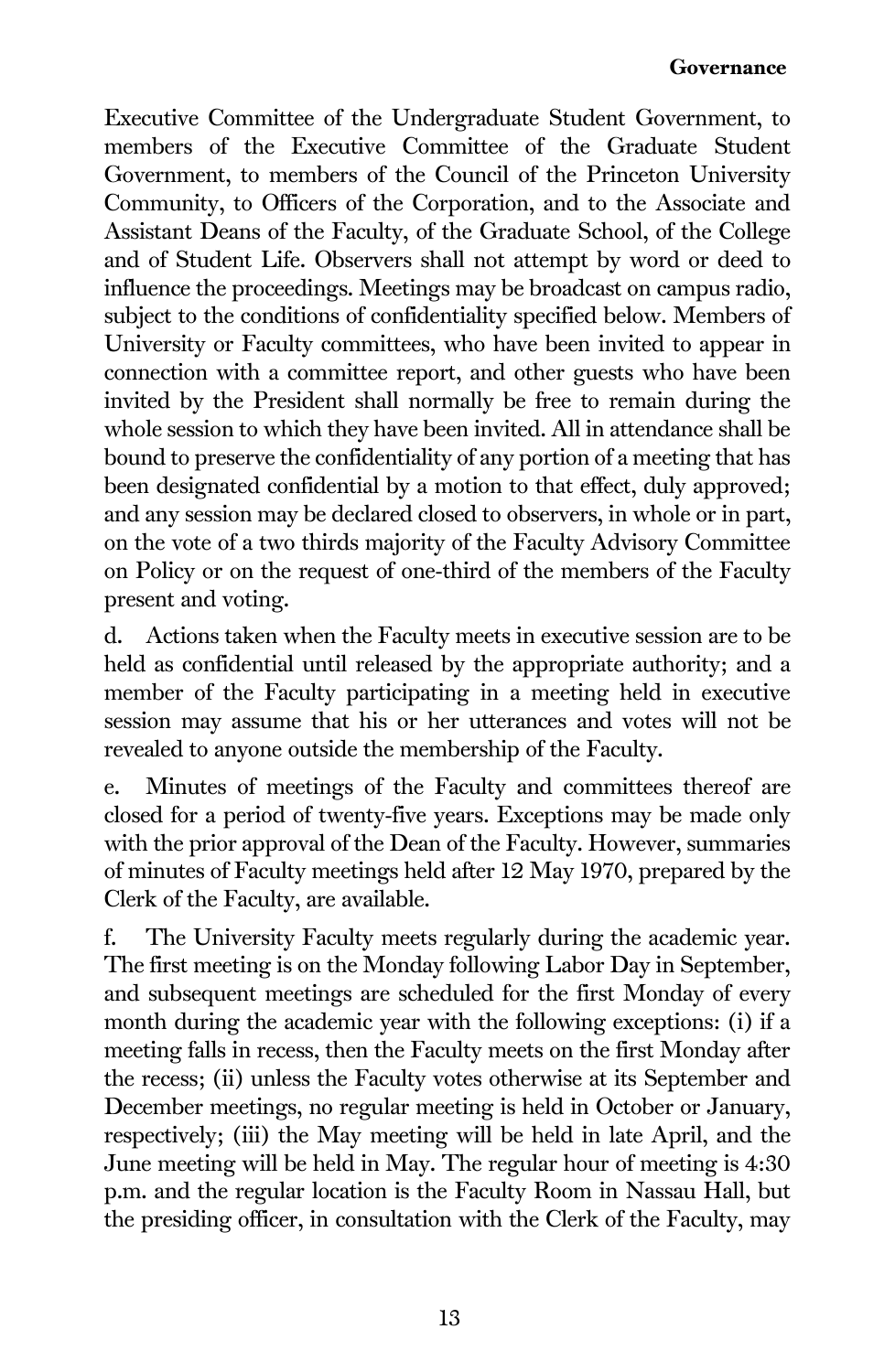call the meeting for any hour and location which in their judgment seems desirable.

g. The President of the University, or in the President's absence the Provost, may call a special meeting of the Faculty at his or her discretion. The President, or in the President's absence the Provost, shall call a special meeting on the request of a committee or of any six members of the Faculty. The call for a special meeting shall state the purpose for which the meeting is called. It is understood that special meetings shall ordinarily be set for Monday.

h. All important proposals should be delivered in writing to the Clerk not later than noon on the second Wednesday preceding the meeting at which they shall be introduced, and the Clerk shall normally cause such proposals to be printed and distributed to the members of the Faculty, to be made public and placed on file, and to be placed in the Order of Business for that meeting, provided that no such proposal offered by an individual member shall be so treated unless it is seconded by another member.

i. A quorum at a Faculty meeting shall be five per cent of the voting members. By long standing practice a member of the Faculty must be present in order to cast a vote.

j. Normally, no major calendar proposal shall be acted on by the Faculty unless it shall have been presented at a preceding Faculty meeting.

k. The parliamentary procedure at meetings of the Faculty is that of Robert's Rules of Order Newly Revised, with the following modifications:

**To Section 47.** Reports of committees containing matters which should be of record shall be in writing. Unless otherwise ordered, these reports shall be placed on file, and only the recommendations in them which are adopted shall be recorded in the minutes.

To Section 51, subsection of Informal Consideration. All debate in meetings of the Faculty shall be conducted under the rules for Informal Consideration, unless the Faculty by a simple majority vote decides otherwise for a given main motion and its associated amendments.

**To Section 36.** A motion to reconsider may be moved at the meeting in which the original vote was taken, or at the next meeting, by anyone present when the vote was taken who did not vote in the minority.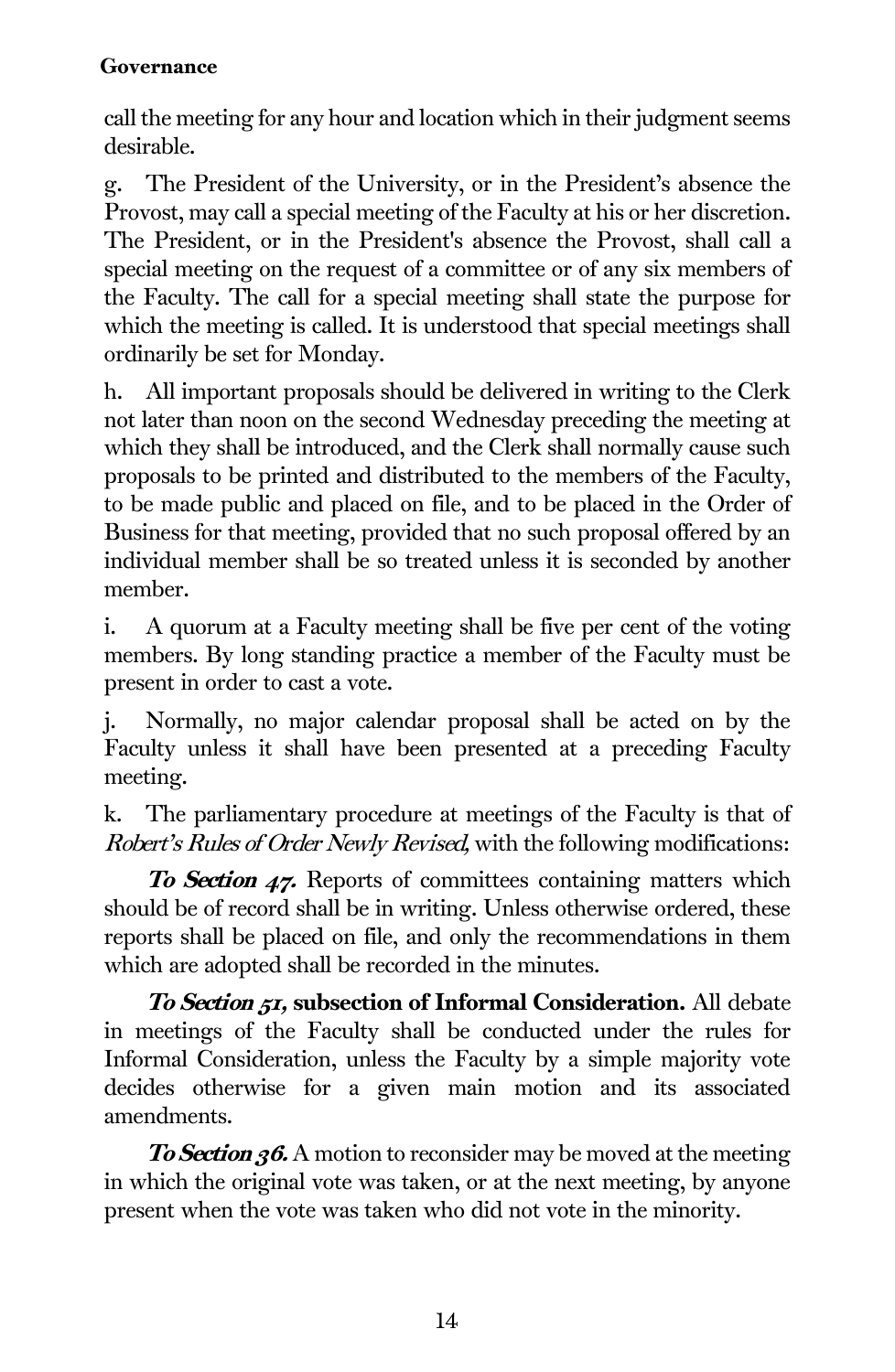**To Section 42.** The presiding officer shall have the same right to debate as other members, and need not yield the chair while speaking.

To Sections 4 and 42. The maker of a motion shall be permitted to close the debate on that motion even after the previous question has been voted.

<span id="page-25-0"></span>l. The Faculty shall consider a second vote on any action taken on a proposal regarding the undergraduate curriculum when a second vote has been requested by the Caucus of the Undergraduate Student Government. In any particular academic year, the Faculty commits itself to a second vote on any action on a proposal regarding the undergraduate curriculum when, within thirty days exclusive of vacations after such action, a second vote has been requested by a twothirds majority of the Caucus of the Undergraduate Student Government. In requesting reconsideration, the Caucus of the Undergraduate Student Government shall normally ask that the Faculty Committee on the Course of Study, meeting jointly with the Academic Committee of the Caucus of the Undergraduate Student Government, review their proposal. The Faculty would then reconsider its original action and any amendments or alternative proposals recommended. The Undergraduate Student Government may also return the proposal directly to the Faculty which may reconsider the proposal immediately or may request review of the proposal by the Committee on the Course of Study prior to reconsideration. If the action to be reconsidered is on a proposal that the Faculty has rejected, a majority vote of the Faculty shall reverse the previous decision. If the action to be reconsidered is on a proposal that has been adopted by the Faculty, a two-thirds vote of the Faculty shall be necessary to affirm the previous decision. The Faculty shall not be requested to reconsider the same action more than once in any academic year.

# D. Faculty Committees

#### 1. GENERAL OBSERVATIONS

a. Any committee of the Faculty may ask the President to arrange for a conference with any appropriate committee of the Board of Trustees. Upon presentation of substantive evidence not previously considered, any Faculty committee may be requested to review a prior action.

b. It shall be the duty of each chair of a committee to advise new committee members of the responsibilities and procedures of the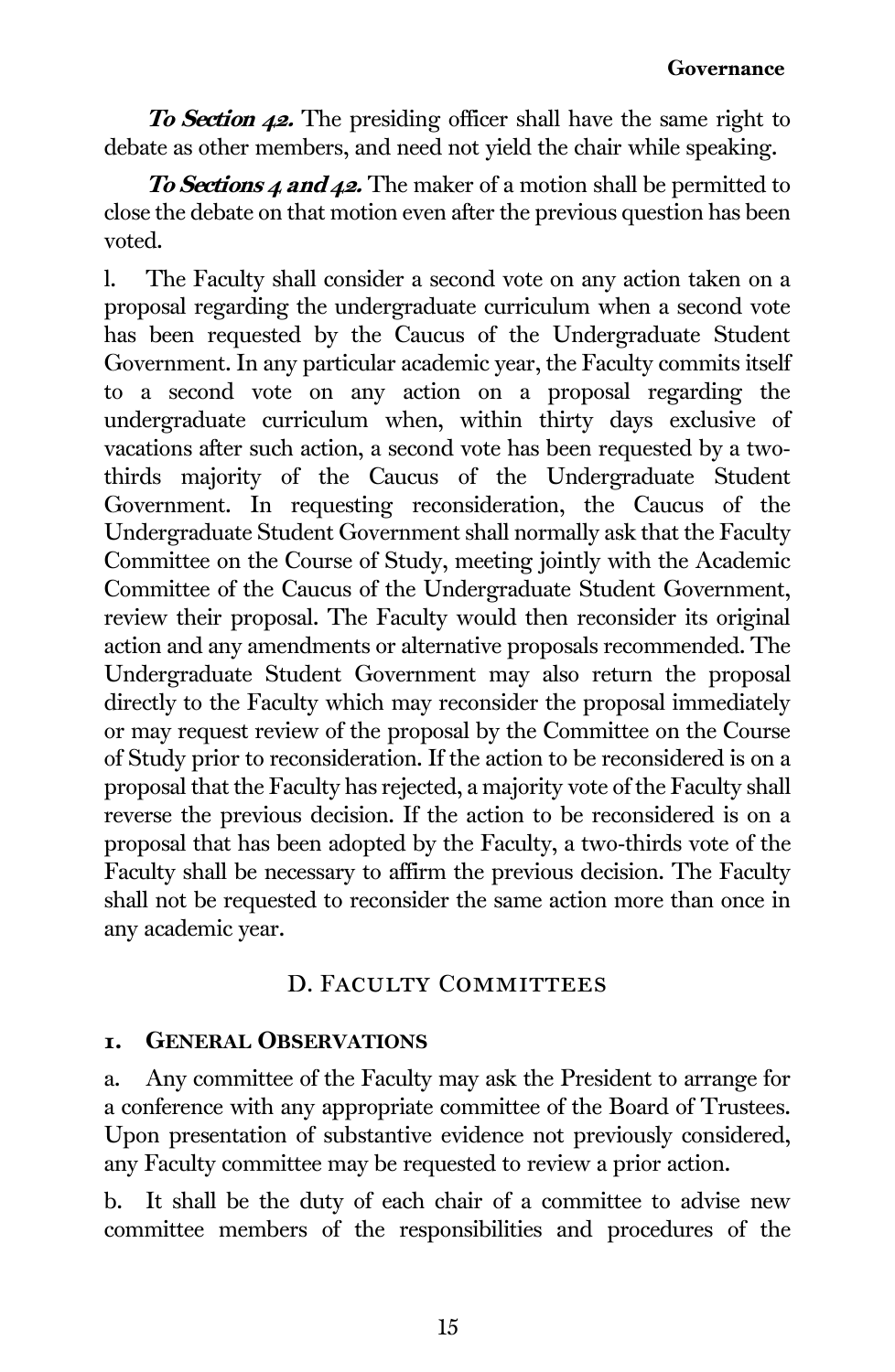committee. All standing committees of the Faculty normally shall report annually or more often to the Faculty, giving an account of their activities, together with any proposals they may have with regard to the matters within their charge or with regard to their own responsibilities.

c. Whenever the Undergraduate Student Government shall establish a committee parallel to a Faculty committee, the parallel committees shall at least once a year meet in joint session. In addition, the chair and one additional member of such committees of the Undergraduate Student Government shall designation of "Lecturer with the rank of Professor" meet with those Faculty committees which the President of the University and the officers of the Undergraduate Student Government believe would benefit from such participation. The student representatives on Faculty committees shall join freely in committee discussions of matters of concern to students, and shall be responsible for presenting the views of the student committee and the Undergraduate Student Government, when those views are known. Any student participating in the deliberations of a Faculty committee is bound by the same rules as the Faculty regarding the confidential nature of the proceedings. Within the bounds of this restriction, he or she may discuss the matters under consideration with the Undergraduate Student Government or with other students. Either committee may meet without the participation of members of the parallel committee. Before any final recommendation is made on any matter of general policy concerning students, there shall be an opportunity for the student committee to meet jointly with the Faculty committee involved. Views of the student committees may be brought to the attention of the full Faculty and the University community.

d. A student desiring to appeal an action of a Faculty committee taken on academic grounds which affects directly his or her academic standing and for which appeal is not otherwise provided, should notify the Dean of the Faculty in writing to that effect, specifying the grounds of appeal. Notification must be made no later than seven days after receipt of the written notice of the decision which the student wishes to appeal. The Dean of the Faculty shall transmit the student's written statement and any other relevant material directly to the Advisory Committee on Policy.

In deciding appeals, the Advisory Committee on Policy shall consider whether other committees have followed established procedures and reached decisions consistent with University rules and practices. In all cases the decision of the Advisory Committee on Policy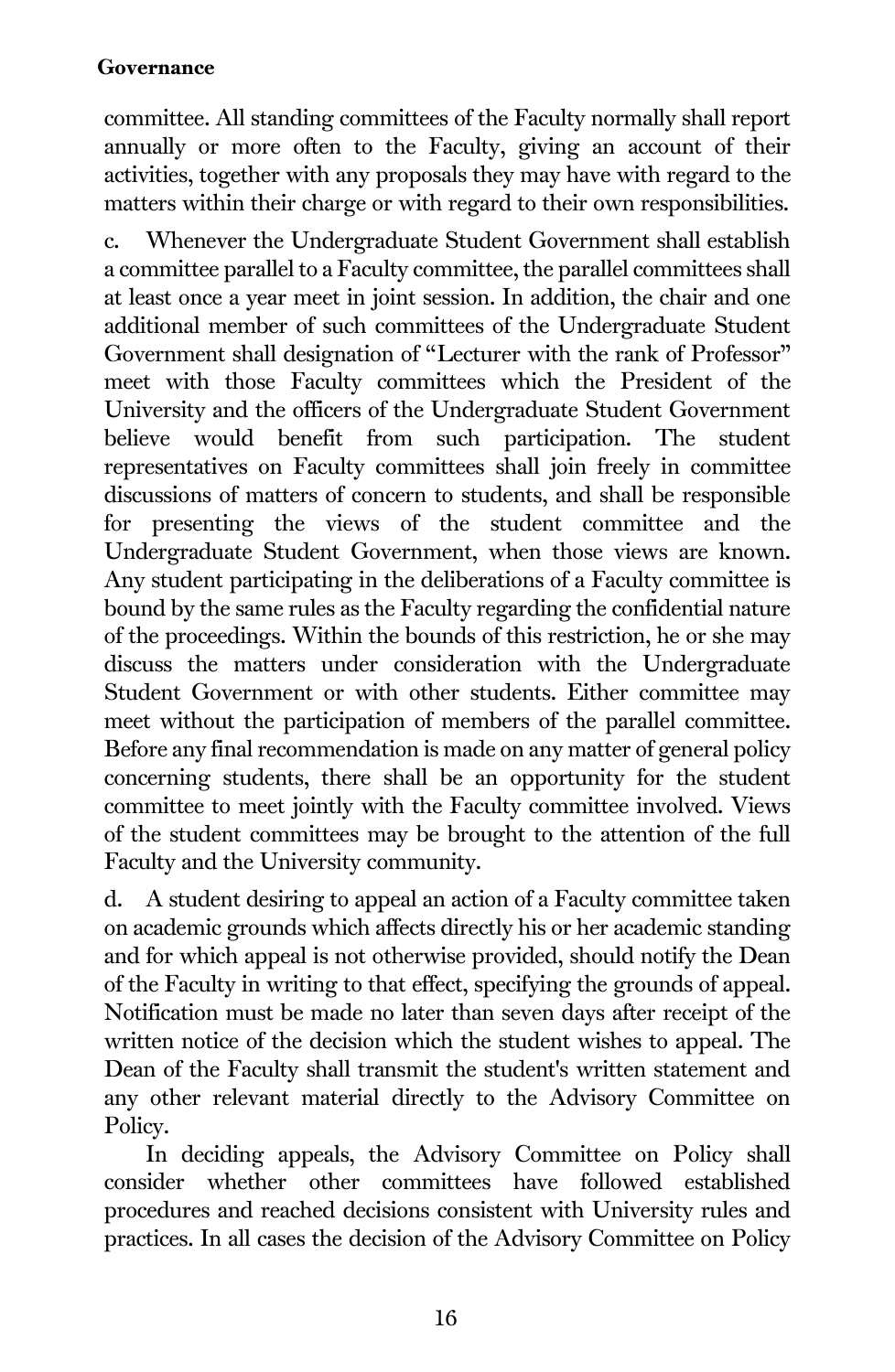shall be final. If an appealed action is judged to have been arbitrary or based on improper or unfair procedures, the appeal will be sustained. In such a case the Advisory Committee on Policy shall determine a course of action to insure an impartial final determination of the merits of the case based on proper and fair procedures.

### 2. INDIVIDUAL COMMITTEES

### a. Committee on Committees

The Committee on Committees consists of the President as chair and normally one tenured and one tenure-track member of the Faculty from each of the four divisions of the University (Humanities, Social Sciences, Natural Sciences, and Engineering and Applied Science). The Clerk of the Faculty acts as Secretary of the Committee without vote. The Dean of the Faculty meets with the Committee. Faculty members serving on the Committee shall be appointed by the Faculty Advisory Committee on Policy, with the consent of the Faculty. Terms shall normally be for four years beginning 1 January, with due consideration given to continuity and rotation. A member who has completed a term of four years shall not be eligible for reappointment to the Committee until after the expiration of four years.

The Committee nominates candidates for the various Faculty committees, except in those instances where another procedure is specified. Where terms of office are not specified, the Committee nominates candidates with due regard to continuity of committee personnel and to the avoidance of overlapping Faculty memberships on such committees as the Committee on Conference and Faculty

Appeal, the Committee on the Course of Study, the Advisory Committee on Policy, and the University Research Board. Members of the Faculty are invited to suggest names to be considered by the Committee in preparing its nominations.

The Committee has responsibility for ensuring adequate representation of non-tenured Faculty and of the four divisions of the Faculty on all Faculty committees for which it makes nominations, and shall increase such representation beyond the stated minimum as it deems appropriate.

# b. Advisory Committee on Appointments and Advancements

The Advisory Committee on Appointments and Advancements consists of six members of the Faculty, all of whom shall be full professors. There shall be at least one from each division, three from Divisions I and II, and three from Divisions III and IV, not more than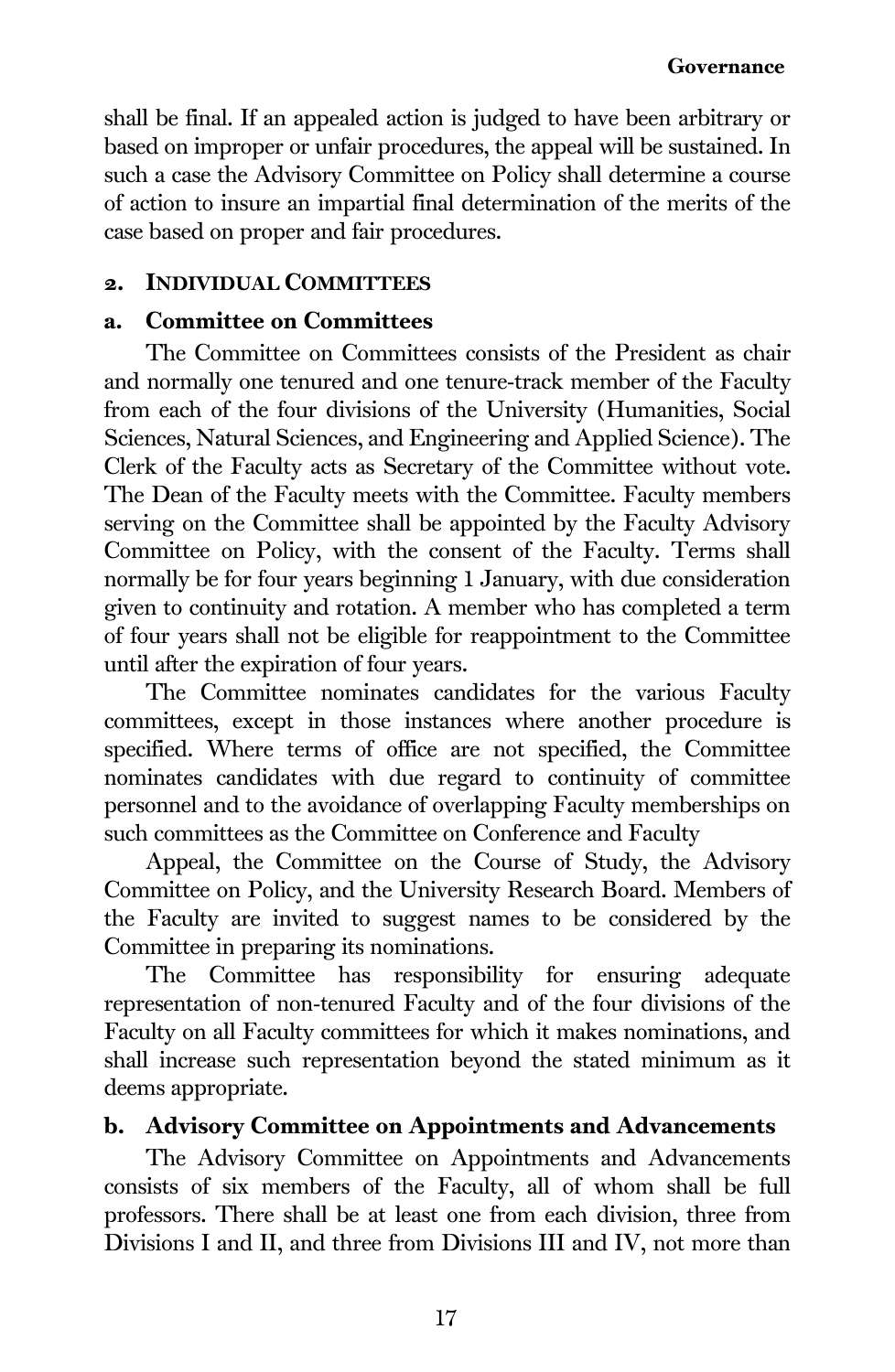one shall be from any one department, and at least two shall be current departmental chairs. The President is chair, and the Dean of the Faculty is secretary; the Provost, the Dean of the Graduate School, and the Dean of the College meet with the Committee. Faculty members serving on the Committee are elected by the Faculty after the February Faculty meeting, from the list of nominees presented to the Faculty by the Committee on Committees at the February meeting, together with any additional nominations from the floor In the event that a member is unable to serve for a significant length of time because of illness, or other compelling reasons, the person on the slate from which the committee was elected, having the highest number of votes, who is in the division of the person who cannot serve, and most nearly meets the constraints governing membership on the committee, shall be asked to serve until such time as the original member is able to resume service.

The Committee advises the President on the appointment of Professors, the appointment and promotion of Associate Professors, and the reappointment and promotion of Assistant Professors; and on the salaries of these members of the Faculty.

# c. Advisory Committee on Appointments and Advancements in the Lecturer Ranks

The Advisory Committee on Appointments and Advancements in the Lecturer Ranks consists of six appointed members, at least four of whom shall be tenured members of the Faculty, and two of whom are University Lecturers, Professors of the Practice, or tenured or tenuretrack members of the Faculty. There shall be at least one from each division, and not more than one shall be from any one department, center, or program, or institute. The Dean of the Faculty or their designee is chair, and a Deputy, Associate, or Assistant Dean from the Office of the Dean of the Faculty is secretary; two Deputy, Associate, or Assistant Deans, one each from the Office of the Dean of the Graduate School and the Office of the Dean of the College, meet with the Committee. The six members serving on the Committee from the Faculty are appointed with the consent of the Faculty by the Committee on Committees.

The Committee advises the Dean of the Faculty on the appointment and reappointment of University Lecturers, Professors of the Practice, and Senior Lecturers, on the promotion of Senior Lecturers and Lecturers, and on the salaries of the Lecturer Ranks.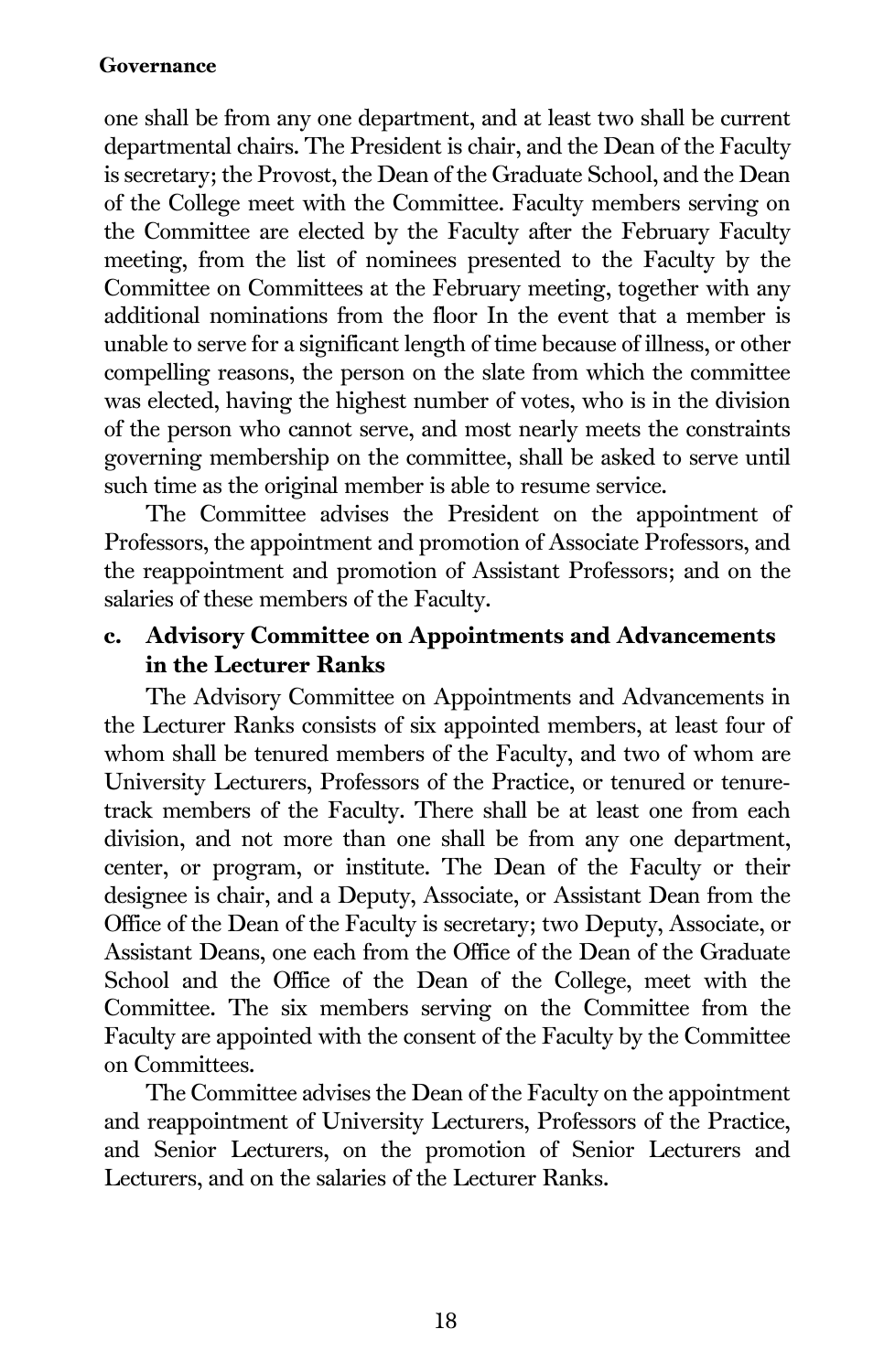# d. Faculty Advisory Committee on Diversity

The Faculty Advisory Committee on Diversity consists of eight voting members of the Faculty elected by the Faculty. Each of the four divisions of the University shall be represented by two members, at least one of whom will be tenured. Two to three members are elected each year for terms of three years (except that the President may appoint members to serve shorter terms as needed in the initial years of the Committee's operation or to fill vacancies when Committee members are on leave). The President is chair of this Committee, the Provost is ex officio a member and may chair in the President's absence, and the Dean of the Faculty is ex officio secretary. The Dean of the College and the Dean of the Graduate School sit with the committee.

The Committee will advise the President, the Provost, and the Dean of the Faculty with regard to diversity and inclusion issues, including specifically with regard to faculty hiring, policies, curriculum, and campus climate.

The administration will share with the Committee data, including anonymized and aggregated personnel data, to enable it to carry out this advisory role and monitor progress toward the University's goals. The Committee will meet at least once a year with the Academic Affairs Committee or other relevant committee of the Board of Trustees.

# e. Advisory Committee on Policy

The Advisory Committee on Policy consists of the six tenured or tenure-track members of the Faculty elected by the Faculty to represent it on the Executive Committee of the Council of the Princeton University Community. The President is chair and the Dean of the Faculty is Secretary; the Provost meets with the committee, and the Dean of the Graduate School and the Dean of the College meet with the committee as needed.

The Advisory Committee on Policy meets with the President at her or his request, at the request of the Faculty, or on its own motion, to afford advisory consultation on matters of University-wide policy of concern to the Faculty and not primarily within the jurisdiction of other established committees.

#### f. Committee on Conference and Faculty Appeal

The Committee on Conference and Faculty Appeal consists of nine members of the Faculty, of whom three are elected by the Faculty each year to serve for a term of three years. The election slate shall be adjusted each year so that the membership of the Committee always consists of at least six tenured and two non-tenured members of the Faculty. Voting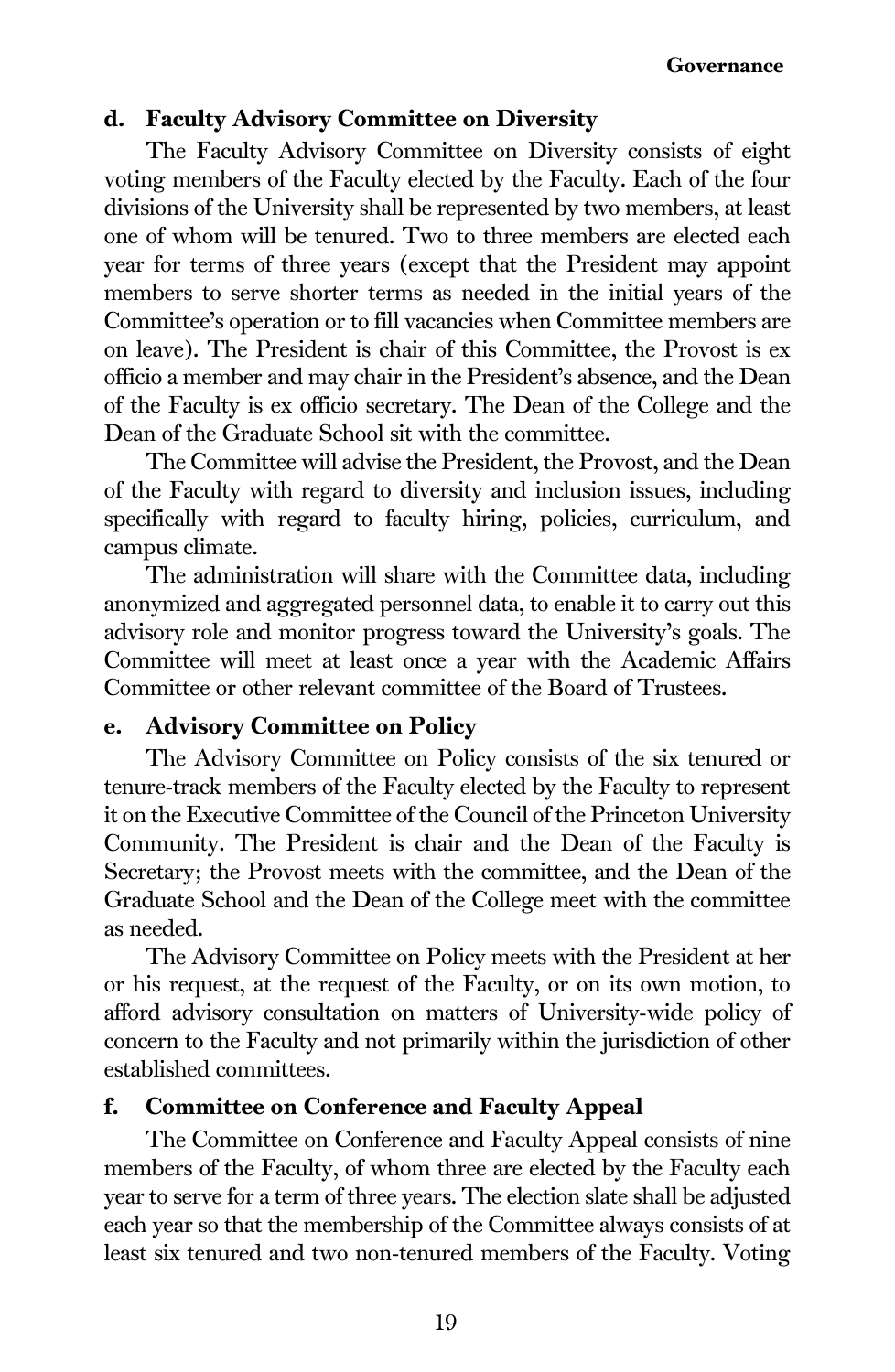shall be by the system of the alternative vote or single transferable vote, as appropriate. The Faculty Advisory Committee on Policy appoints one from among the Committee on Conference and Faculty Appeal's membership to serve as chair for one year. The Committee's procedures and requirements for quorum are provided in the Guidelines for the Conduct of Inquiries by the Committee on Conference and Faculty Appeal, included with these Rules as Appendix C.

If a case arises involving the dismissal or the suspension of a member of the Faculty, or any question of unfair treatment in relation to the appointment, reappointment, or academic duties or privileges of a member of the Faculty or anyone to whom an offer of a Faculty appointment has been made, the Committee on Conference and Faculty Appeal may be called upon to act as a board of review as provided for by the Minutes of the Board of Trustees on 15 June 1918, 19 April 1951, 15 June 1959, and 2 June 2014. (See Section[s IV.P.1](#page-68-3) and [IV.P.2.\)](#page-70-0)

Because the Committee serves principally as a board of review, it may not be called upon to hear or adjudicate in the first instance cases involving alleged violations of rules, or alleged professional misconduct, by members of the Faculty. Where such cases do not fall within the jurisdiction of the Judicial Committee of the Council of the Princeton University Community or another University body specifically identified in these Rules or Other University policy applicable to the Faculty, they shall ordinarily be decided in the first instance by appropriate administrative officers (the President or the Dean of the Faculty) with such advisory assistance as the administrative officers in question deem appropriate.

Procedure in cases of dismissal, suspension, and unfair treatment is outlined in Section IV.P. In other cases, appeal may be made directly to the Committee on Conference and Faculty Appeal by individuals directly affected; a statement of grievance shall be made in writing and a copy submitted to the Dean of the Faculty.

Also among the duties of the Committee on Conference and Faculty Appeal is the following as described in the Bylaws of the Board of Trustees: The Faculty shall appoint certain of its members as a standing committee, who shall attend a conference with the Trustees' Committee on Academic Affairs, as necessary, upon the call of the Chair of the said Faculty committee or the Chair of the Committee on Academic Affairs, or shall attend a conference with another standing or ad hoc Trustee committee, as necessary, upon the call of the President of the Chair of the Board, to consider such subjects as may be presented involving both administrative and educational matters.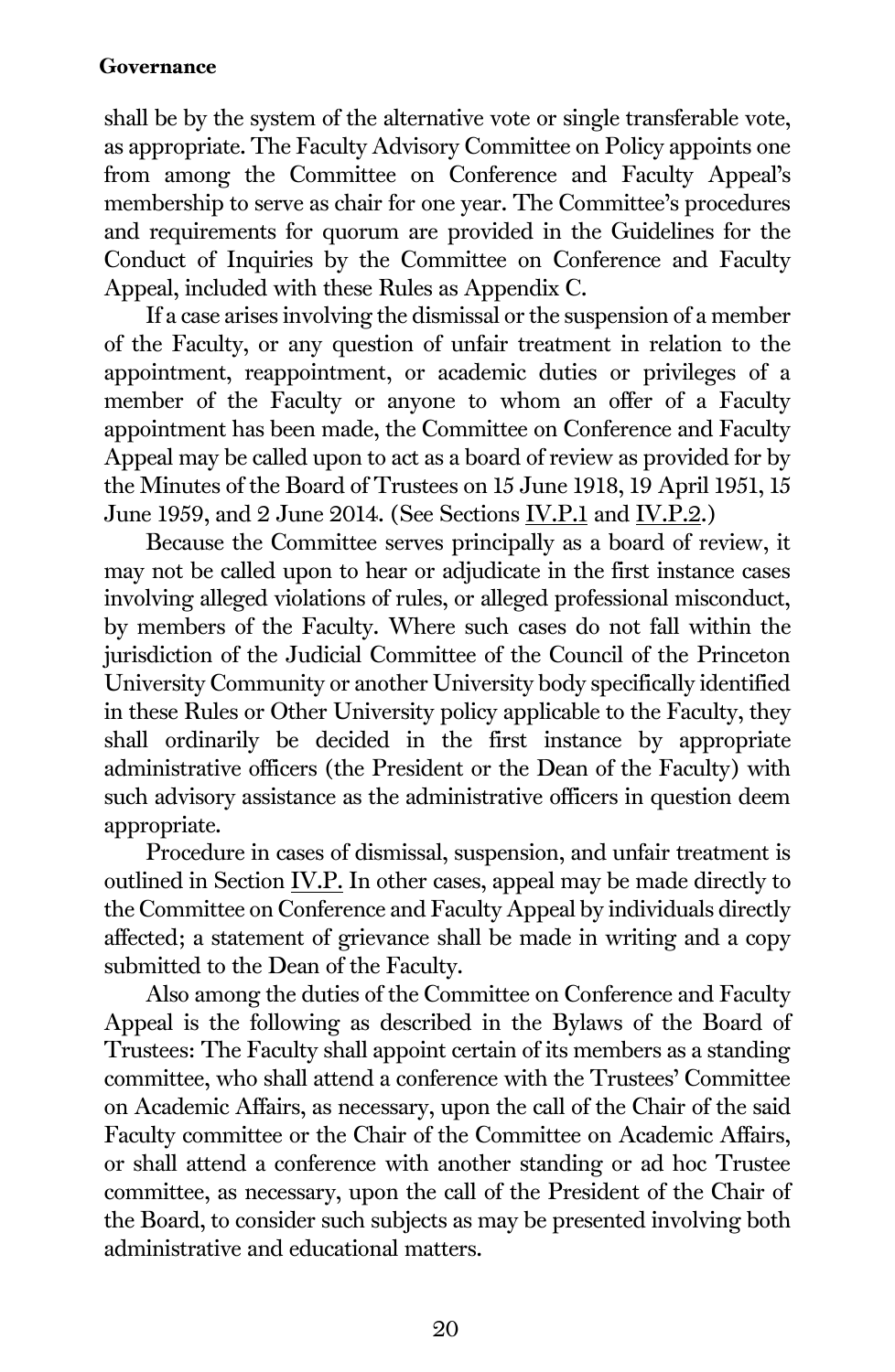#### g. Committee on the Course of Study

The Committee on the Course of Study consists of nine voting members of the Faculty elected by the Faculty between 1 April and the May meeting. Each of the four divisions of the University shall be represented by at least one member, and all nine members shall be elected according to the system of the alternative vote. Three members are elected each year for terms of three years. The Dean of the College is chair of this Committee, the Dean of the Faculty is ex officio a member, and the Deputy Dean of the College is ex officio secretary.

The Committee on the Course of Study considers and recommends to the Faculty appropriate action on all matters connected with the educational policy of the undergraduate program. Among the matters with which it is particularly concerned are the following:

- Requirements for admission to the University
- Requirements for all bachelors' degrees
- Methods of instruction, programs of study, and regulations concerning scholastic standing.
- The institution of new courses and the modification of existing courses in the undergraduate curriculum.
- The promotion, monitoring, and publicizing of experiments in teaching.
- There shall be consultation between the Committee and representatives of any department or group of departments before changes in the course of study affecting those departments are recommended to the Faculty by the Committee.

The Academic Committee of the Undergraduate Student Government, or a subcommittee thereof, shall normally meet jointly with the Committee on the Course of Study, so long as the student committee remains at a size of about five members. The Faculty Committee will meet separately, without students, at least once each semester, and may schedule additional such meetings. Members of the student committee shall have the right to attach comments to any proposals forwarded to the Faculty by the Committee on the Course of Study and to appear at meetings of the Faculty to present the views of the student committee on such proposals.

When the Committee on the Course of Study meets jointly with the Subcommittee of the Undergraduate Student Government's Academic Committee, votes in the two groups shall be recorded separately and the count in both made available for the information of the Faculty and the Undergraduate Student Government.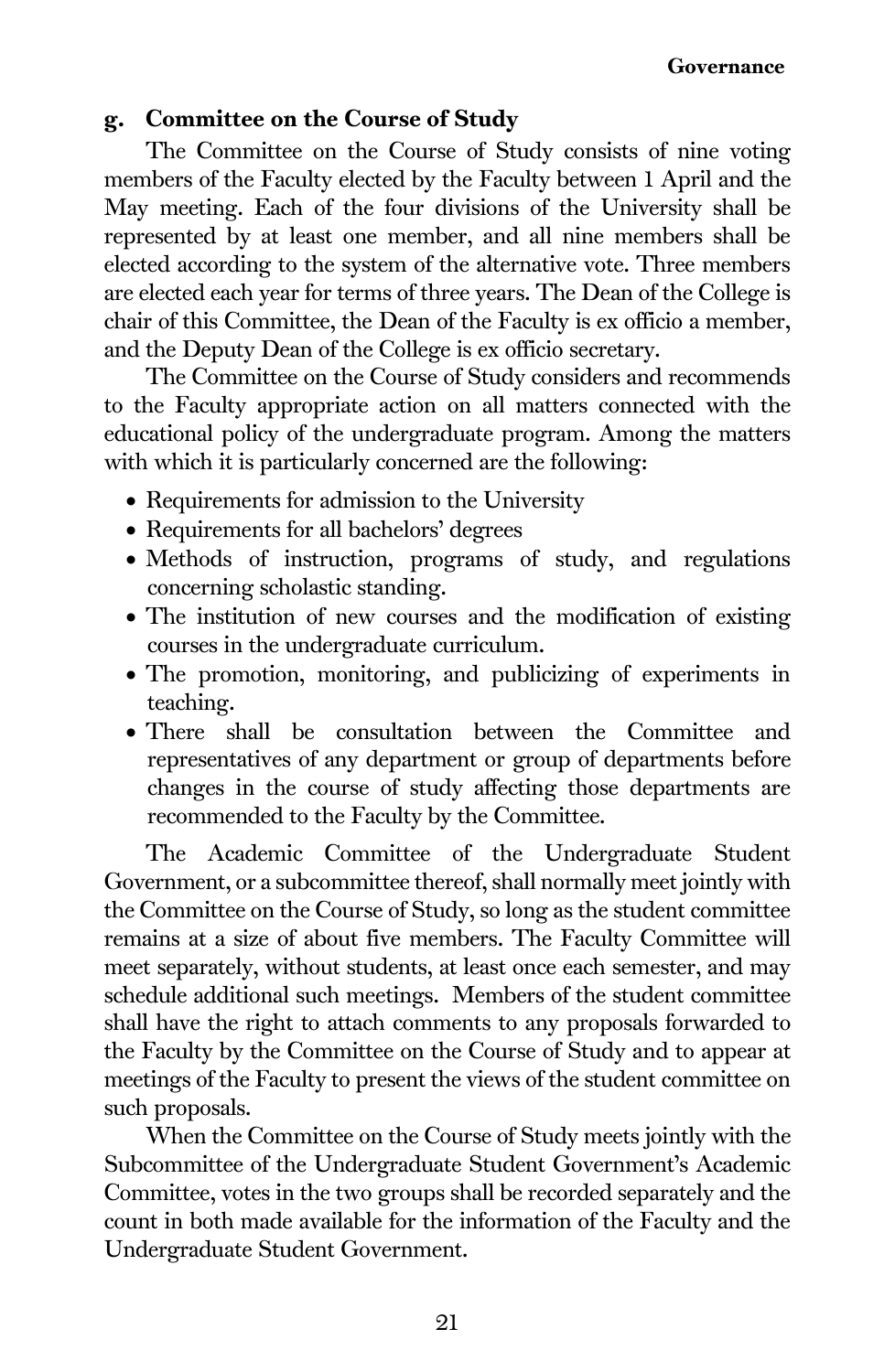# h. Committee on Discipline

The Committee consists of the following voting members: Six tenured or tenure-track members of the Faculty or full-time members of the Lecturer Ranks (no more than four of whom may be present during any hearing); a Dean from the Office of the Dean of the College; and eight undergraduate students. (A maximum of five students may be present during any hearing.) The Dean of Undergraduate Students serves as chair of the Committee without vote and an Associate or Assistant Dean of Undergraduate Students serves as secretary to the committee without vote. The Committee establishes its own procedures and requirement for a quorum at regular sessions.

In conjunction with its chair, the Dean of Undergraduate Students, the Committee is responsible for the administration of the stated rules and regulations governing student conduct, for assessing reported violations, and, where necessary, for determining appropriate penalties. The Committee will adjudicate all alleged academic infractions committed by undergraduates not under the jurisdiction of the Undergraduate Honor Committee. The Committee will also adjudicate all alleged behavioral infractions committed by undergraduate students that 1) might reasonably result in separation from the University or 2) for which no clear precedent exists.

Disciplinary cases involving allegations of sexual misconduct shall be managed by the Title IX Coordinator in accordance with the procedures approved by the Faculty. These procedures are outlined in Rights, Rules, Responsibilities.

Any and all appeals of decisions made by the Committee on Discipline are heard in accordance with procedures approved by the Faculty. These procedures are outlined in *Rights, Rules, Responsibilities*.

Disciplinary cases involving graduate students, for which separation from the University is a possible outcome, will be referred to the dean of the Graduate School who is advised, in accordance with the Rules and Procedures of the Faculty, by the Subcommittee on Student Life and Discipline of the Faculty Committee of the Graduate School.

The subcommittee consists of the dean of the Graduate School, ex officio, as chair, the assistant or associate dean (the associate or assistant dean for academic affairs will serve for academic infractions and the associate or assistant dean for student life will serve for nonacademic infractions) as secretary (without vote), and four members of the Graduate School Faculty Committee. The subcommittee may be enlarged, at the student's request, by four graduate students, selected at random. Following its investigation and hearing, the subcommittee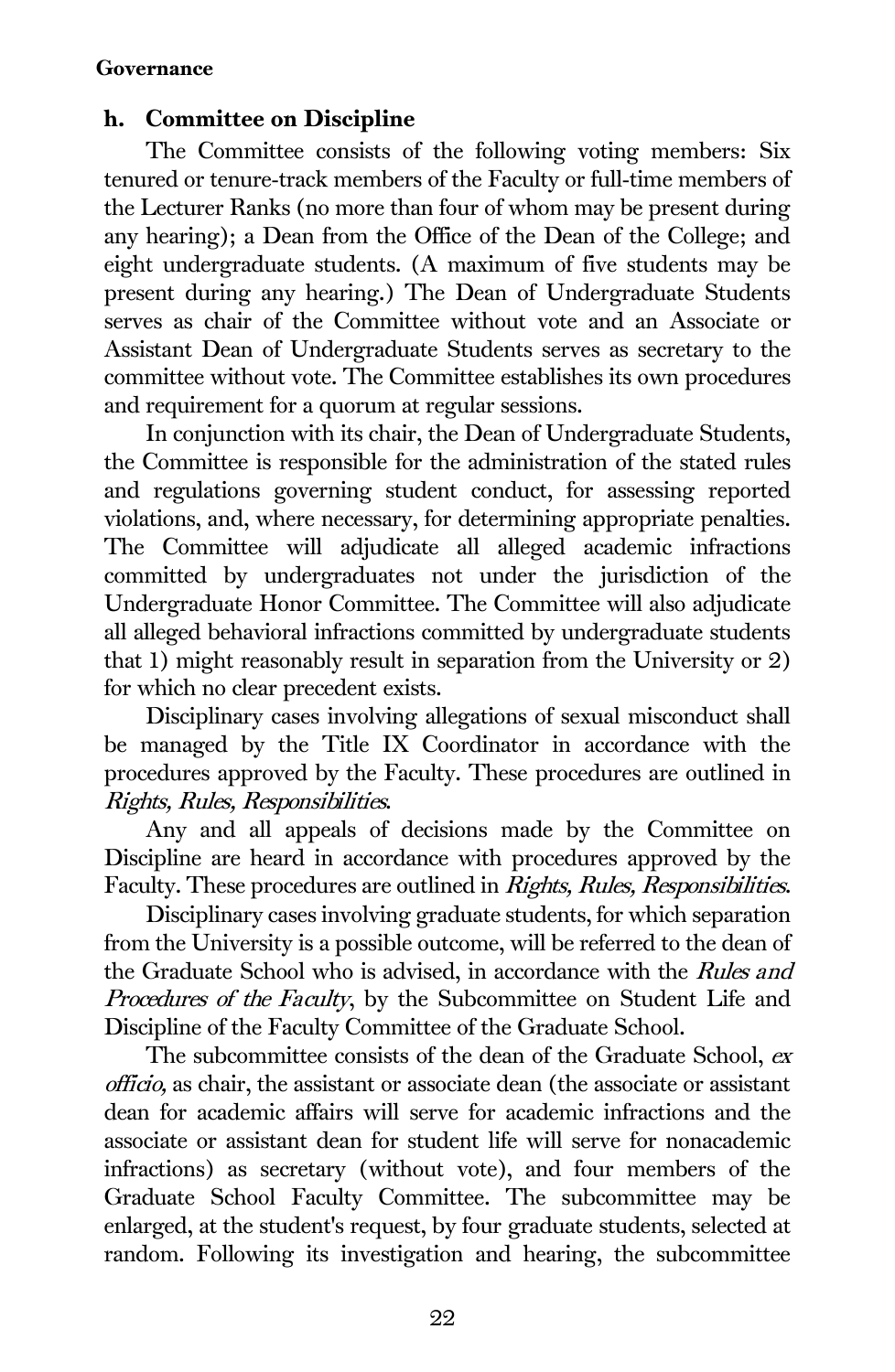presents its advice in the form of a recommendation to the dean, who, observing fair process and with deliberate speed, normally accepts it (but is not bound to do so). The student is notified by the dean in writing of the subcommittee's recommendation and the dean's action, and is also informed of the rights of appeal and the appropriate procedures. The subcommittee follows procedures approved by the Faculty. These procedures are described in Rights, Rules, Responsibilities.

Disciplinary cases involving allegations of sexual misconduct against graduate students shall be managed by the Title IX Coordinator in accordance with the procedures approved by the Faculty. These procedures are outlined in Rights, Rules, Responsibilities.

# i. Committee on Examinations and Standing

The Committee on Examinations and Standing consists of seven tenured or tenure-track members of the Faculty or full-time members of the Lecturer Ranks, at least one from each Division, and at least one from among the non-tenured members of the Faculty. The Dean of the College is chair, the Vice President for Campus Life, the Registrar, and the Dean of Admission are members ex officio, and a senior associate dean of the College is secretary ex officio.

The Committee is entrusted with the administration of all regulations which concern the program of study and the scholastic standing of undergraduate students. It may present to the Committee on the Course of Study proposals for changes in these regulations.

In conformity with these regulations, the Committee determines whether or not a student has met the qualifications for admission to particular programs of study, for promotion to a higher class, and for graduation. It is authorized by the Faculty to recommend directly to the Board of Trustees, through the Dean of the College, candidates for the bachelor's degrees.

Acting for the Faculty, it determines whether students who are academically deficient will be required to withdraw from the University, and whether students who have withdrawn because of academic deficiency will be reinstated. The Committee is also responsible for the formulation and administration of policies with regard to student records.

The Committee nominates to the Faculty, during the spring term each year, a candidate for the post of Latin Salutatorian and a candidate for the post of Valedictorian, under the rules set forth in the Undergraduate Announcement with respect to the selection of Commencement speakers.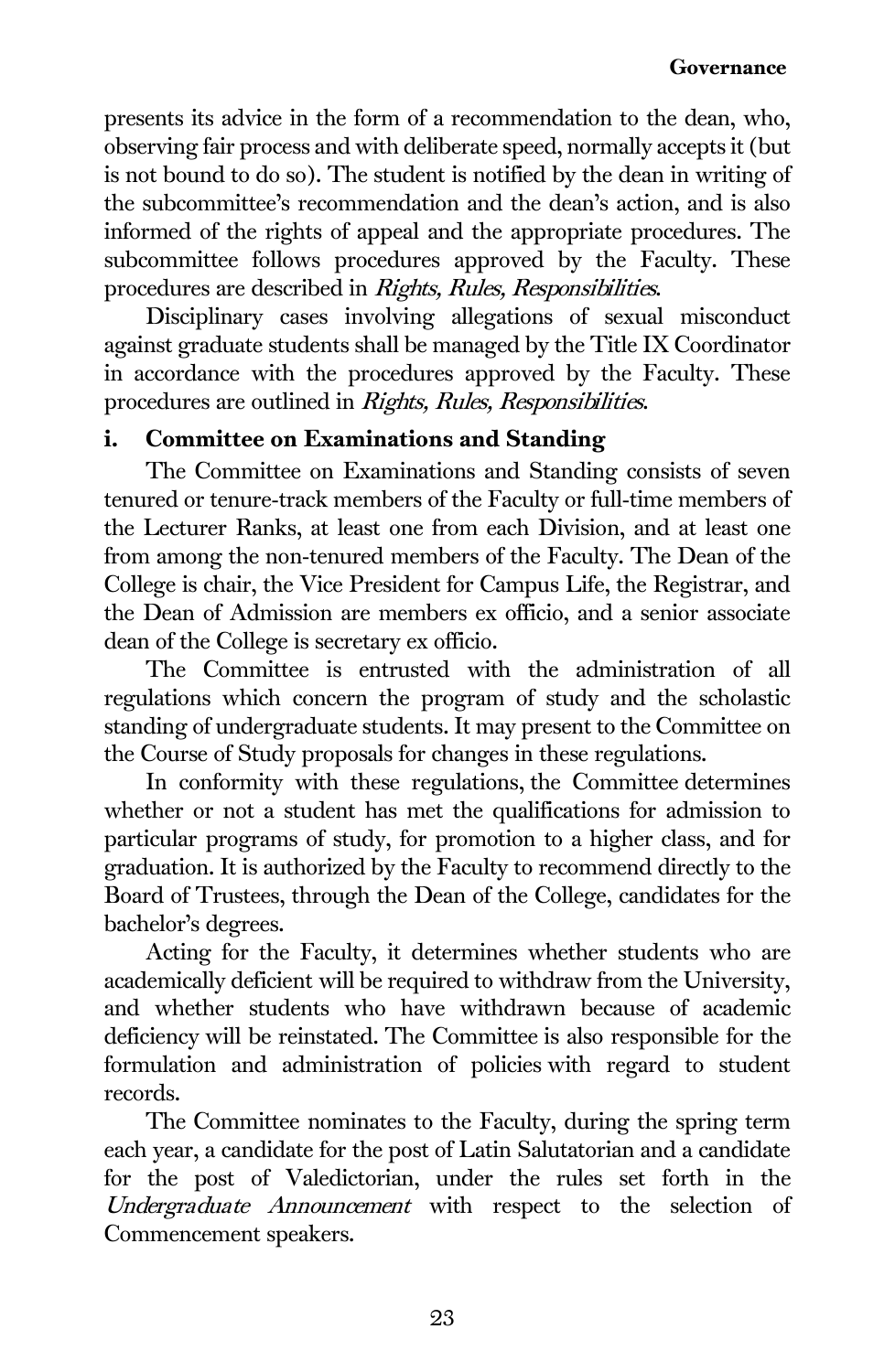The Committee is also charged with reviewing the grading history for each department and program to ensure consistency with University policy regarding assessment and grading standards. Each fall, the Committee reports to the Faculty on the grading record of the previous academic year.

Petitions for exceptions to academic policy, as well as grade appeals, may be adjudicated by the full Committee or by the senior associate dean acting for the Committee.

The Academics Committee of the Undergraduate Student Government is invited to meet with the Committee once during the fall semester to present any questions or concerns about academic regulations.

# j. Committee on the Graduate School

The Dean of the Graduate School is chair and a staff member of the Graduate School is secretary of the Committee. The Dean of the Faculty is an ex officio member of the Committee. The remaining membership of the Committee consists of the directors of graduate studies of the departments and programs that offer study leading to graduate degrees, who are designated as such by their respective departmental chairs or program directors.

The Committee on the Graduate School recommends to the Faculty appropriate action on all matters connected with the educational policy of the Graduate School. It is particularly concerned with the following:

- Requirements for admission to the Graduate School.
- Requirements for all earned degrees beyond the bachelor's degree.
- Methods of instruction, programs of study, and regulations concerning scholastic standing.
- The institution of new courses and the modification of existing courses in the graduate curriculum.
- Policies for financial support of graduate students.
- Policies regarding graduate student life.

The Committee approves changes in the regulations and in the curriculum of graduate courses. The Faculty has empowered the Committee on the Graduate School to make appointments to graduate fellowships in its name and has authorized the Dean of the Graduate School to notify successful candidates.

The Graduate School Committee has four subcommittees: the Subcommittee on Policy, the Subcommittee on Student Life and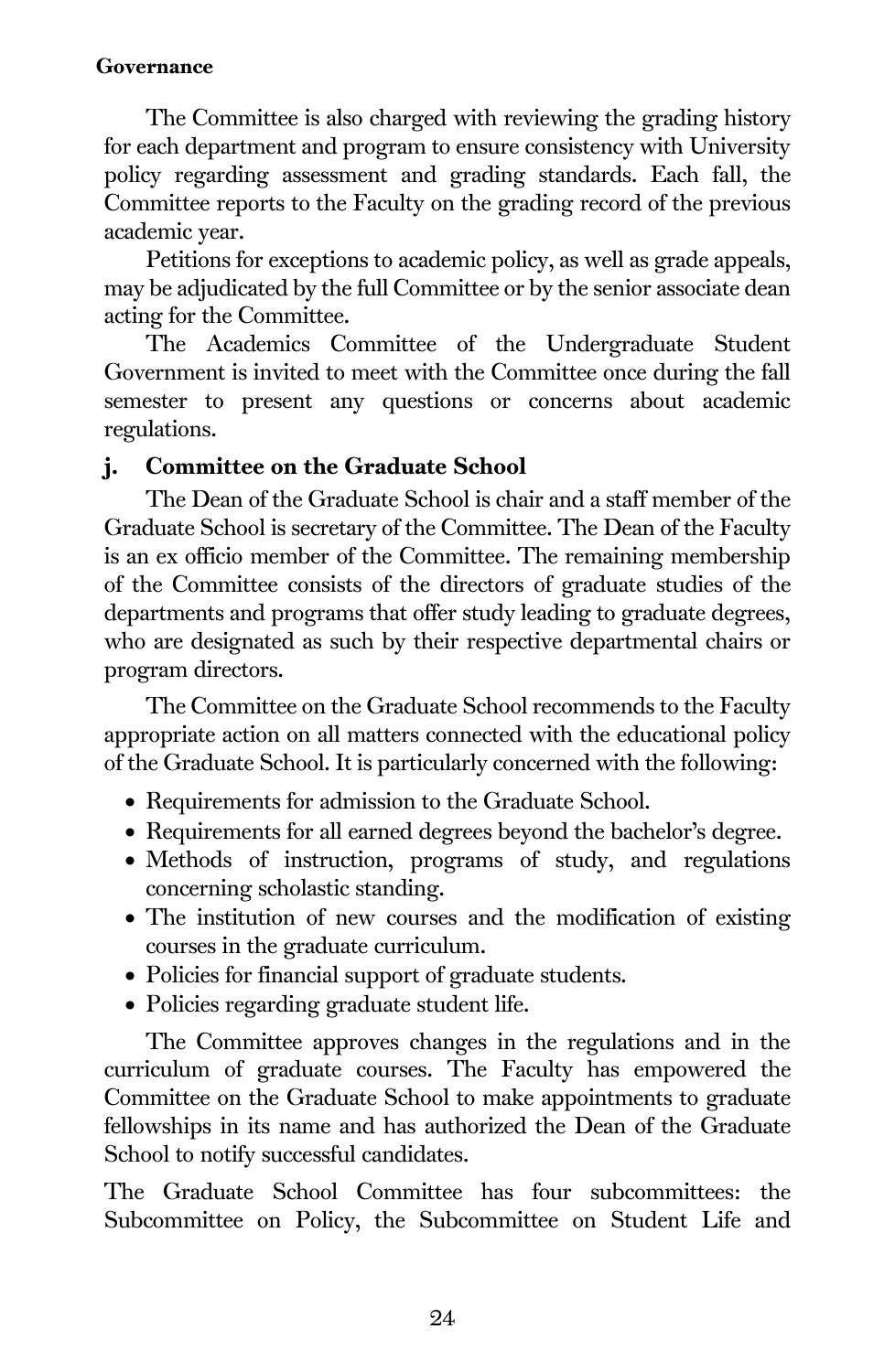Discipline, the Subcommittee on Fellowships, and the Subcommittee on Curriculum.

- a. The Subcommittee on Policy assists the Graduate School staff in formulating major questions for consideration by the Faculty Committee on the Graduate School and advises the Dean on policy matters under consideration. The Subcommittee on Policy consists of the Dean of the Graduate School as chair, a staff member of the Graduate School as secretary, and eight members of the full Committee, two from each of the four divisions of the University elected by the Committee. In elections to the Policy Subcommittee the names on the ballot shall be grouped by division and the names of all directors of graduate studies shall appear. In the case of a tie vote, the Dean of the Graduate School shall cast the deciding vote.
- b. The Subcommittee on Student Life and Discipline advises the Dean on academic discipline cases of a serious nature where a graduate student is the respondent and on nonsexual behavioral discipline cases of a serious nature where a graduate student is the respondent. The Subcommittee on Student Life and Discipline consists of the Dean of the Graduate School, ex officio, as chair, a deputy, associate or assistant dean of the Graduate School as secretary (without vote), and four members of the Graduate School Faculty Committee, at least two of whom must be present at a hearing and at least one of whom must be appointed in the same division as the student's home department. At the student's request, the subcommittee may be enlarged for a hearing by up to four graduate students, selected by the office of the Dean of the Graduate School at random.
- c. The Subcommittee on Fellowships reviews applications for University honorific fellowships and fellowship grants for study abroad that require central University endorsement. The Subcommittee on Fellowships consists of the Dean of the Graduate School (or a designee) as chair, an Assistant or Associate Dean of the Graduate School as secretary, and no fewer than four members of the full Committee appointed by the Dean, representing each of the four divisions of the University.
- d. The Subcommittee on Curriculum reviews proposed major course changes and departmental curricular revisions. The Subcommittee on Curriculum consists of the Dean of the Graduate School (or a designee) as chair, an Assistant or Associate Dean of the Graduate School as secretary, and no fewer than four members of the full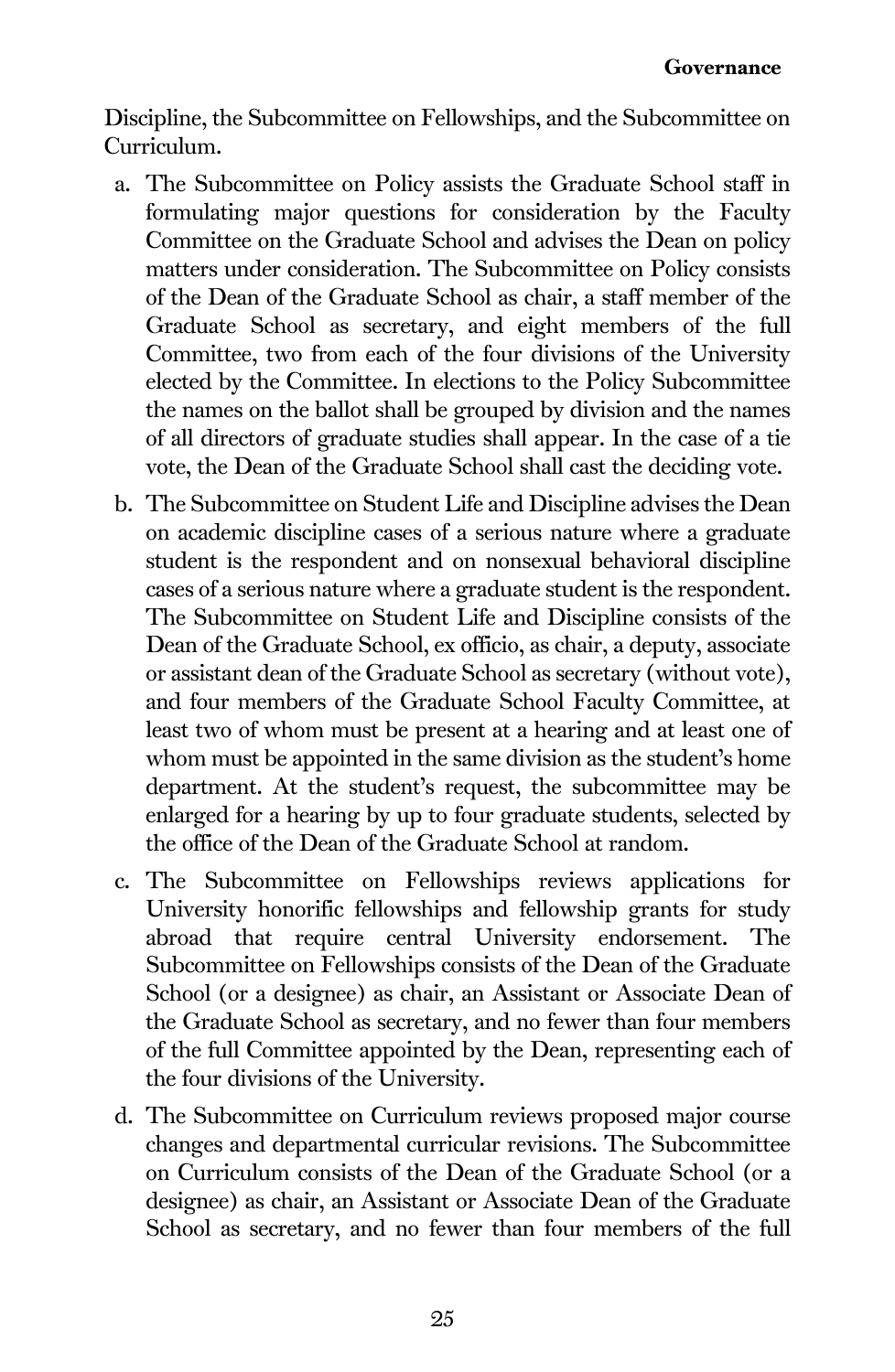#### Governance

Committee appointed by the Dean, representing each of the four divisions of the University.

## k. Committee on the Library and Computing

The Committee on the Library and Computing consists of ten elected Faculty members, with at least two from each division of the University; two members appointed by the President, one of whom may be a member of the Professional Research Staff; the Provost, University Librarian, Dean of the Faculty, Dean of the Graduate School, Dean of the College, and Vice President for Information Technology, ex officio. The Provost serves as chair. Appointment and elected members shall serve for three-year terms, but no such member may serve more than two consecutive terms. Each year sufficient appointments shall be made to assure that the membership requirements listed above are met.

The Committee advises the President on the operation and development of the Library, particularly in relation to educational policy, and on all matters involving University computing and related information services. The Committee works closely with the University Librarian and the Vice President for Information Technology on planning and resource allocation for both educational and research purposes, and reviews policies governing the use of library and computing facilities. The Committee shall normally consult widely with departmental representatives whenever significant changes in library or computing services or policies are being considered.

The chair of the Committee presents a report to the Faculty at least once a year on all such matters as in the judgment of the Committee may seem to require a Faculty action or regarding which the Faculty should be informed.

#### l. Policy Committee on Athletics and Campus Recreation

The Policy Committee on Athletics and Campus Recreation consists of the Vice President and Secretary (ex officio), Vice President for Campus Life (ex officio), Deputy Dean of the College (ex officio), an Associate Dean of the College (ex officio), the Director of Athletics (secretary), ten members of the Faculty (at least one from each division), two representatives of the Alumni Council, and representatives from the Department of Athletics staff. Four to five undergraduate students at the University also serve on the committee, including two varsity athletes, one intramural/sport-club leader, and one member appointed by the Undergraduate Student Government. The Faculty representatives and chair are appointed by the Dean of the Faculty, in consultation with the Faculty Advisory Committee on Policy.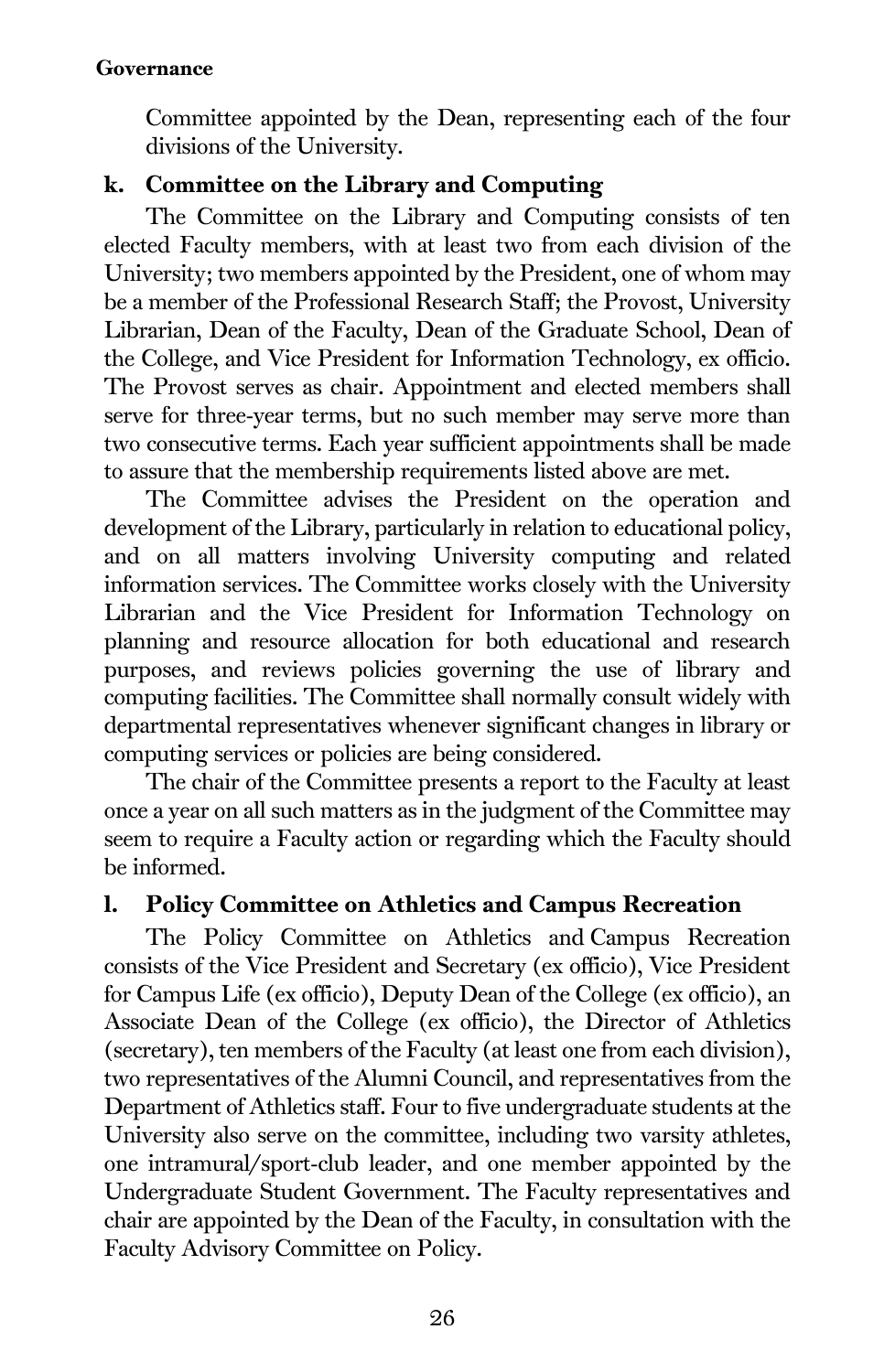The Policy Committee on Athletics and Campus Recreation advises the President and the Director of Athletics concerning the conduct and direction of the programs of intercollegiate athletics, campus recreation, and health and fitness.

#### m. Committee on Public Lectures

The Committee on Public Lectures consists of six Faculty members, including at least one from each of the four divisions and at least one who is non-tenured, and the Director of the Princeton University Press, the Dean of the College, and the Dean of the Graduate School, ex officio. A member of the Committee is designated by the President to serve as chair.

The Committee selects the incumbents of the Spencer Trask, Stafford Little, Louis Clark Vanuxem, J. Edward Farnum Fund, and Walter E. Edge Lectureships, and arranges for public lectures by members of the Faculty or by invited guests. When two or more lectures are proposed for the same date by other agencies of the University, the Committee has authority to decide whether there is a conflict of interest and, if so, which lecture shall give way to the other.

#### n. Committee on Classrooms and Schedule

The Committee on Classrooms and Schedule consists of six tenured or tenure-track members of the Faculty or full-time members of the Lecturer Ranks, one from each of the four divisions of the University and at least one of whom is non-tenured. The Dean of the College chairs the Committee. The Registrar is ex officio secretary; the Dean of the Graduate School, and the Vice Provost for Space Programming and Planning are ex officio members. The chair may invite other administrators to sit with the committee as needed.

The Committee on Classrooms and Schedule is authorized by the Faculty to arrange the Academic Calendar in accordance with Section I of these Rules, and may make recommendations to the Faculty for changes in that section. The Committee also assesses classroom and teaching facilities and recommends improvements that better meet the pedagogical needs of the University.

The Committee approves the Scheduling Rules/Grid for Undergraduate Courses.

## o. Committee on Undergraduate Admission and Financial Aid

The Committee on Undergraduate Admission and Financial Aid consists of six tenured or tenure-track members of the Faculty or fulltime members of the Lecturer Ranks including at least one from each of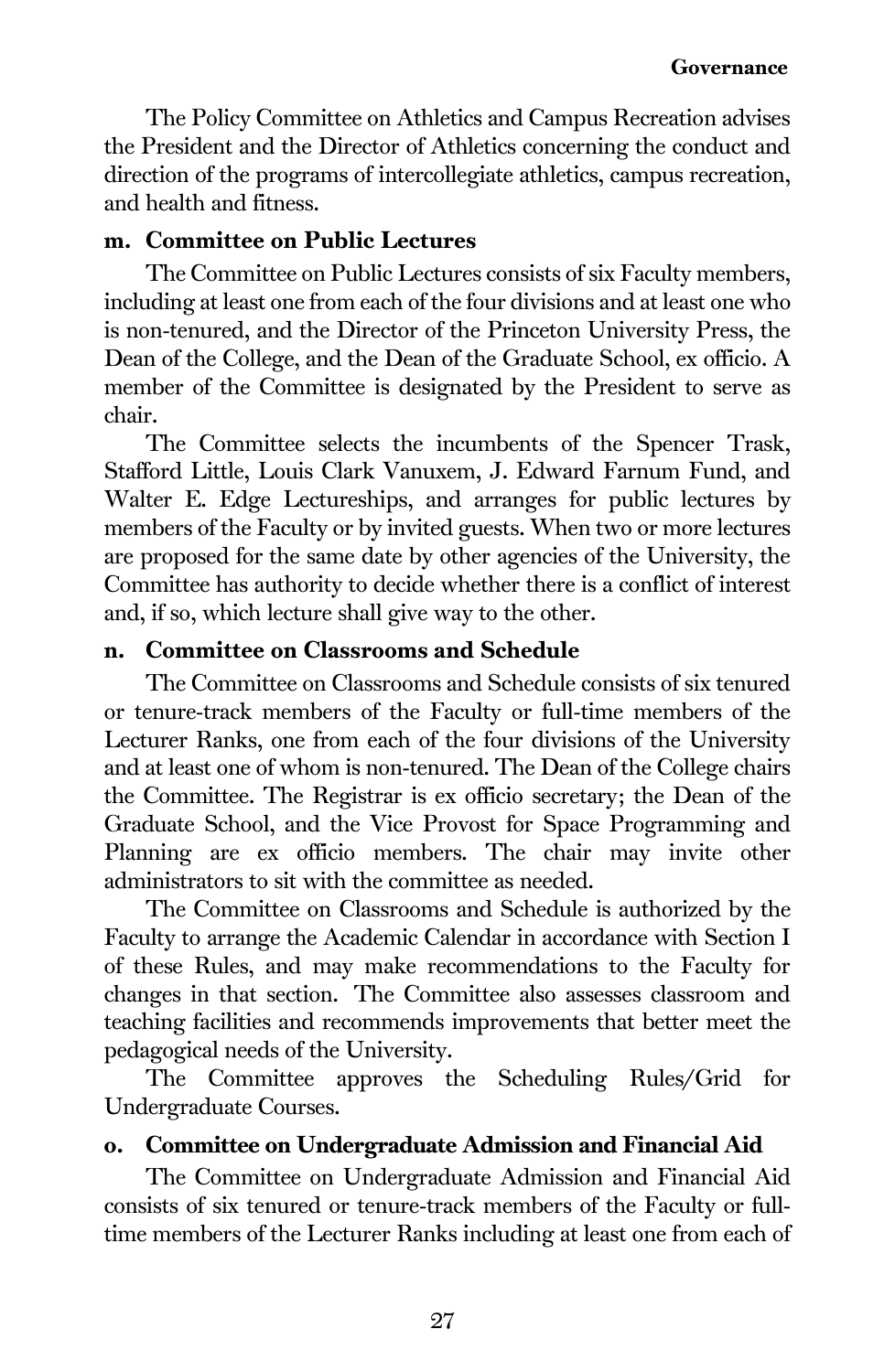#### Governance

the four divisions of the University and at least two who are non-tenured. Two members are elected each year to terms of three years. The Dean of the College is chair; the Dean of Admission, and the Director of the Undergraduate Financial Aid, are ex officio members. The Vice President for Finance and Treasurer and the Vice President for Campus Life sit with the Committee.

The Committee advises the President, the Dean of the College, the Dean of Admission, and the Director of Undergraduate Financial Aid on policies and procedures governing admission and financial aid.

The Committee is advised by the Committee on the Course of Study about basic academic requirements for undergraduate admission. It may in turn present to the Committee on the Course of Study proposals for changes in these basic requirements, and it may concern itself with additional criteria necessary for the final selection of candidates for admission.

On the recommendation of the Dean of Admission and the Director of Undergraduate Financial Aid, the Committee reviews annual aggregate admission decisions and financial aid budgets and evaluates on-going policy presumptions. The Committee makes an annual report to the University Priorities Committee on the financial aid budget; on financial aid policies and procedures; and on admission statistics.

The Dean of the College will report to the Faculty annually – typically at the first Faculty meeting of each academic year - on matters under the Committee's jurisdiction. This annual report will include analysis of both the academic character and co-curricular experiences of candidates admitted to the University, those rejected, and those who decline admission. The report will also provide a general overview of financial aid, with an appropriate analysis of funding wherever possible.

## p. University Student Life Committee

The University Student Life Committee consists of six tenured or tenure-track members of the Faculty or full-time members of the Lecturer Ranks, including at least two who are tenure-track members of the Faculty or full-time members of the Lecturer Ranks and one Residential College Head. The following also serve on the Committee: the Vice President for Campus Life as chair, the Dean of the College, the Dean of the Graduate School, the Director of Athletics, the Executive Director of University Health Services, the Dean of Undergraduate Students and the Vice President for University Services.

The University Student Life Committee is concerned with fostering relationships among academic, residential and social experiences of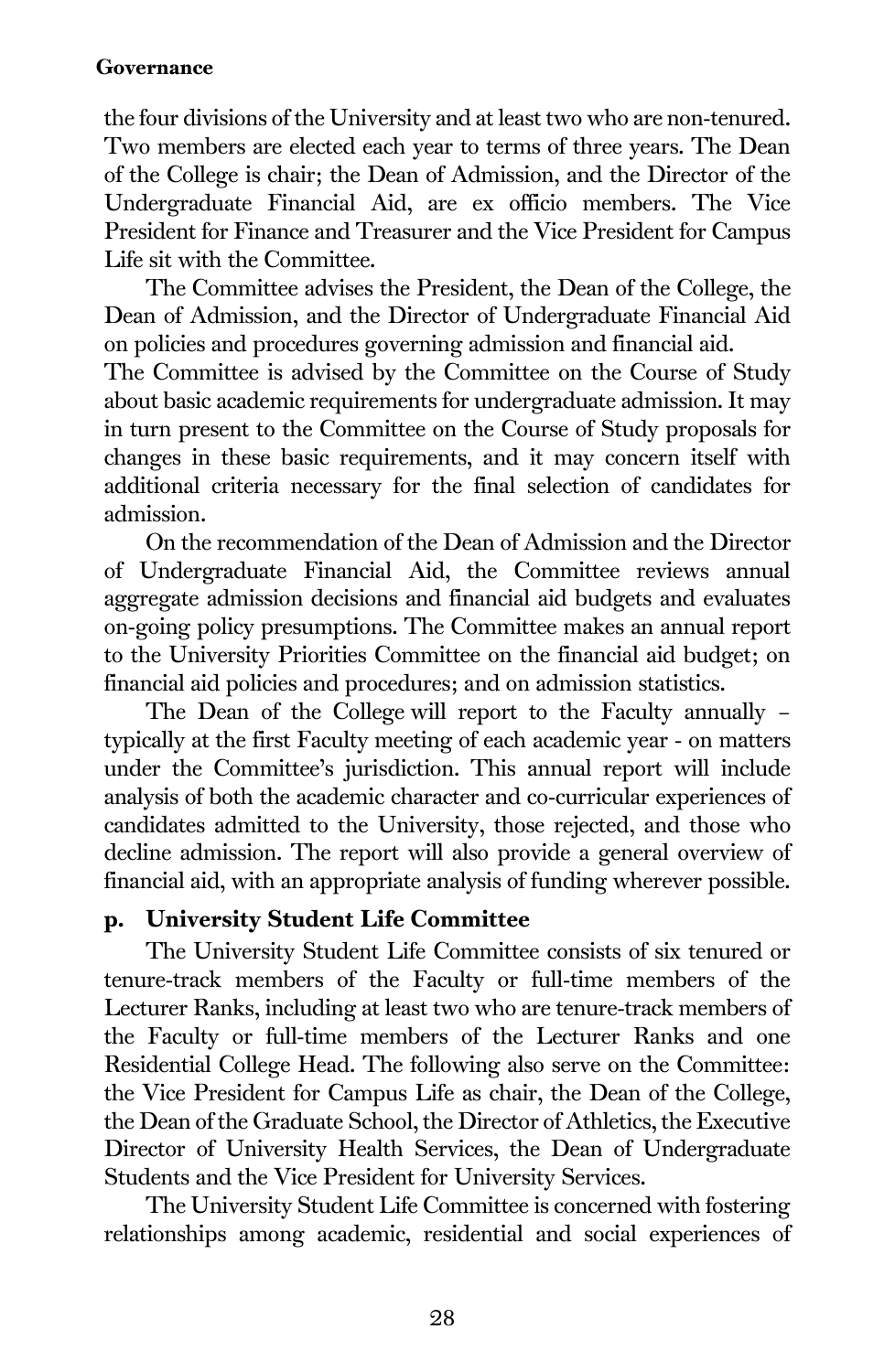undergraduate and graduate students and more generally with the tone and character of University student life. In conjunction with the Council of College Heads, which oversees such matters in the residential colleges, the Committee reviews policies affecting residential and extracurricular life for all undergraduate and graduate students.

The Committee may advise the Dean of Undergraduate Students, the Dean of the Graduate School, the Dean of the College, the Vice President for Campus Life and the President concerning matters under its purview and may, periodically, report and make recommendations to the Faculty.

Normally, the Committee shall include in its deliberations, and in the work of any subcommittees which may develop, student members of the University Student Life Committee of the Undergraduate and Graduate Student Governments.

## q. Council of College Heads

The Council of College Heads consists of the heads of the Residential Colleges. The Dean of the College is chair, the Vice President for Campus Life and the Dean of Undergraduate Students are ex officio members, and a senior associate dean of the College serves as secretary.

The heads of the Residential Colleges are tenured faculty, normally appointed to four-year terms by the President on recommendation of the Dean of the College and the Dean of Undergraduate Students.

The Council creates and sustains a welcoming and inclusive environment in the undergraduate residential colleges which supports and enhances the educational mission of the University. The Council, after consulting with the college professional staff and student leadership, sets policy for the residential and dining facilities for which it has general oversight.

The Council may advise the Dean of Undergraduate Students, the Dean of the College, the President and the President's Cabinet on matters concerning undergraduate education and co-curricular life.

## r. University Research Board

The University Research Board consists of six tenured or tenuretrack members of the Faculty. Two faculty members are elected by the Faculty at large by the system of the alternative vote and four faculty members are appointed by the President. Each of the four divisions of the Faculty is represented by at least one member. Faculty members normally serve four-year terms and are not eligible for immediate re-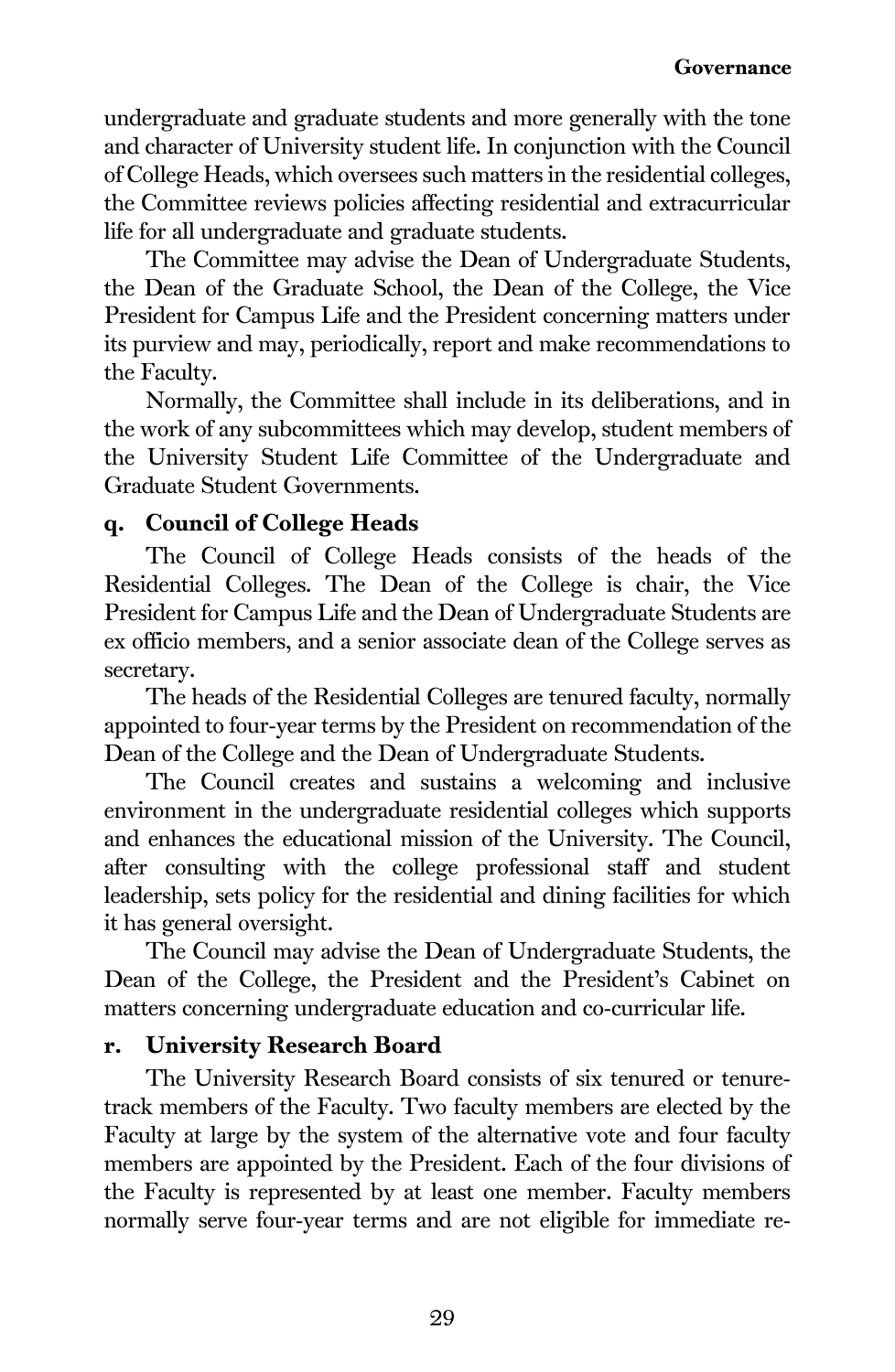#### Governance

election or reappointment after serving a full four-year term, except in unusual circumstances.

The Dean for Research serves as Chair and the Director of the Office of Research and Project Administration serves as Administrative Officer. An administrator from the Office of the Dean for Research serves as Secretary. The Vice President for Finance and Treasurer and Dean of the Graduate School are ex officio members of the committee. When necessary, the Provost, Dean of the Faculty, Vice President for Advancement, General Counsel, and Director of Environmental Health and Safety meet with the Board. Other individuals may sit with the Board as needed. The Board advises the Dean for Research and the President on matters pertaining to research administration and policy.

#### s. Council on Teaching and Learning

The Council on Teaching and Learning consists of eight tenured or tenure-track members of the Faculty or full-time members of the Lecturer Ranks, two from each division of the University, appointed by the Dean of the Faculty and the Dean of the College. The Dean of the College will appoint one member as chair. The Director of the McGraw Center for Teaching and Learning is ex officio secretary, and the Dean of the College may appoint other administrators to serve as needed.

In consultation with the Dean of the College, the faculty chair of the Council will identify matters and priorities related to undergraduate teaching and learning that merit extended consideration. Among the many areas that the Council might address are:

- online courses and innovative uses of instructional technology
- academic support for undergraduate students
- assessment of teaching and learning
- academic integrity
- classroom design; and
- accessibility of curricular pathways into certain disciplines

In all matters, the Council's work will be advisory to the administration and the relevant faculty committees such as the Committee on the Course of Study, the Committee on Classrooms and Schedule, and the Committee on Examinations and Standing. The Council will be invited to render opinions and offer recommendations regarding specific courses and proposals that raise special issues of policy and practice related to undergraduate teaching and learning.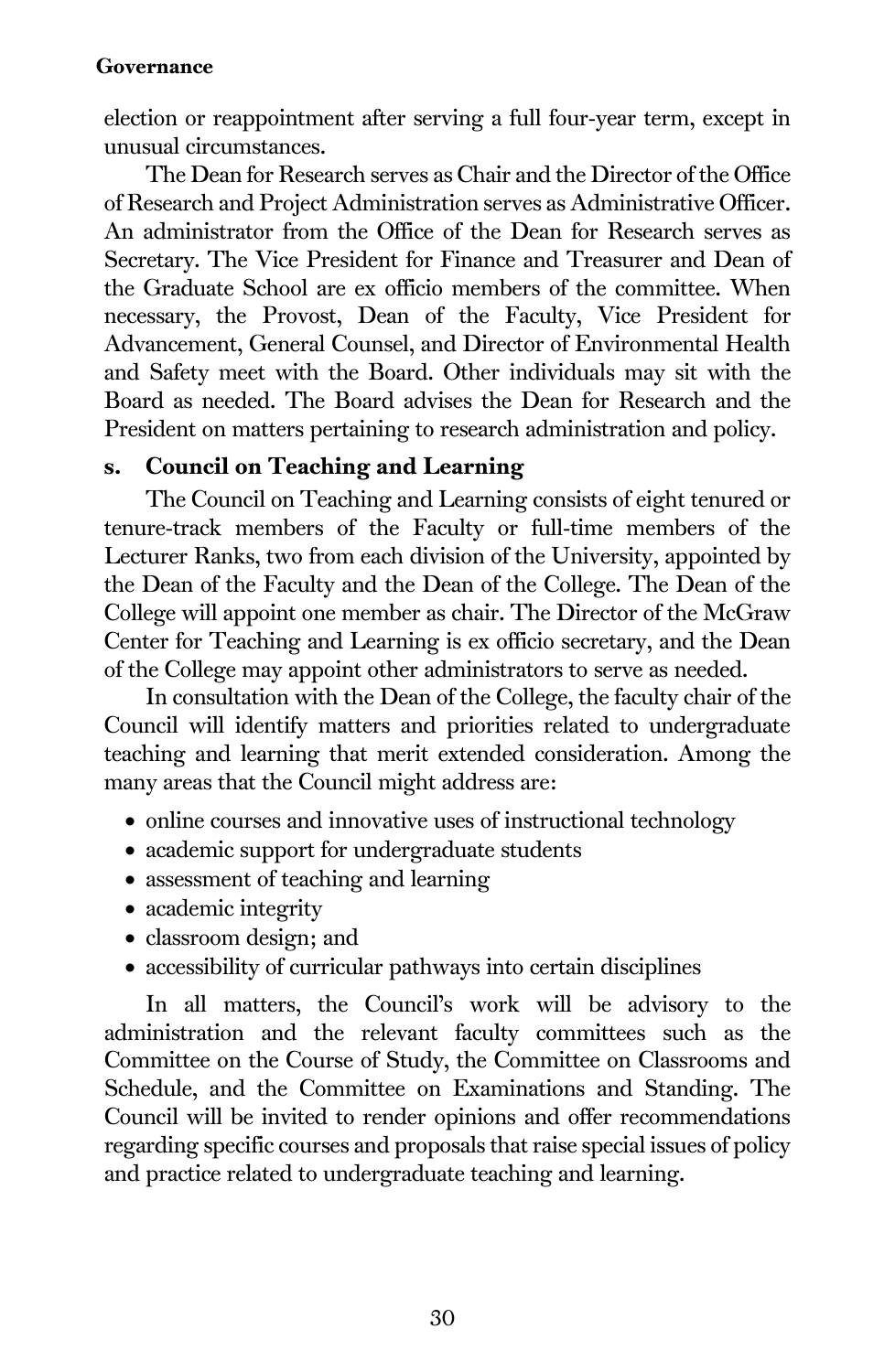## 3. ELECTION PROCEDURES

a. For the Committee on Conference and Faculty Appeal, the Committee on the Course of Study, the Committee on the Library and Computing, the Committee on Undergraduate Admission and Financial Aid, Faculty Advisory Committee on Diversity, and the University Research Board, the election procedures shall be as follows:

- 1. Before the April meeting of the Faculty, the Committee on Committees, having due regard for the fair representation of all Divisions of the Faculty and for the widest possible distribution of committee assignments among Faculty members, shall present to the Faculty twice as many nominees as there are vacant elective posts to be filled in each committee.
- 2. Additional nominations to any or all of the committees may be made from the floor at the April Faculty meeting.
- 3. Following the April Faculty meeting the Clerk shall present to each voting member of the Faculty ballots containing lists of the candidates for these committees, the names grouped by divisions and within each division arranged alphabetically. Brief statements describing the responsibilities of these committees shall also appear on the ballots. The Faculty shall be instructed to rank all the candidates for each of these committees in order of preference, and to return their ballots to the Clerk's office by noon of the 10th day following the date of issuance, at which time the poll will be deemed closed.
- 4. The Clerk shall tabulate the results of this balloting and report the results of the election at the May meeting of the Faculty.
- 5. In the event of a tie affecting the election of any candidate to a designated committee, the President, or in the President's absence the Provost, shall cast the deciding vote.
- 6. In case a vacancy occurs on any of these committees between regular elections, it shall be filled by a special election for the unexpired term and the special election shall be conducted according to the procedures just outlined.
- 7. Except for elected or appointed members of the Committee on the Library and Computing, a member of the Faculty, upon completion of a full term on any one of these committees, is not eligible for reelection to that committee until a period of time equal to a full term has elapsed, except under unusual circumstances. In the case of the Committee on the Library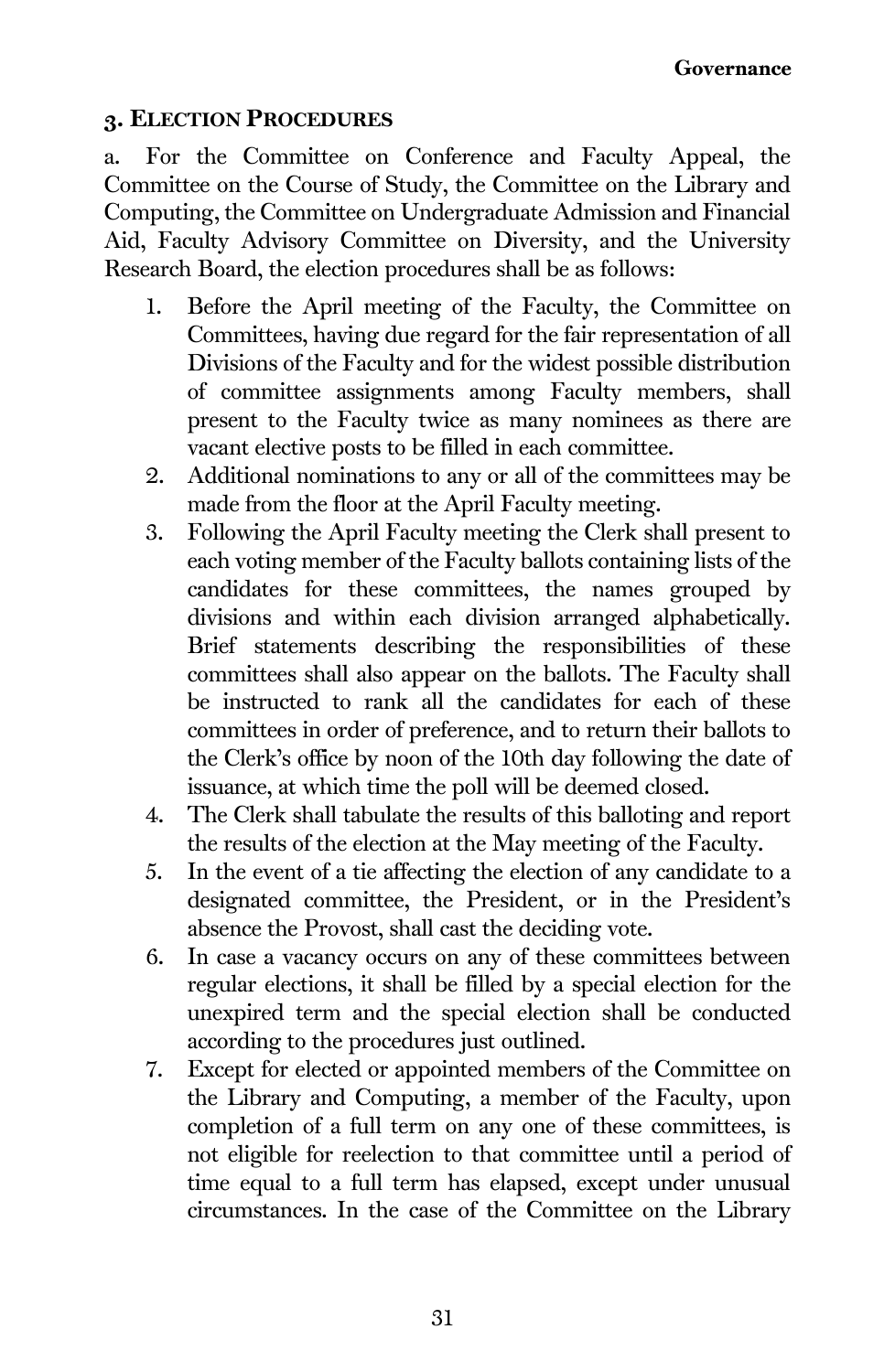#### Governance

and Computing, no elected or appointed member may serve more than two consecutive terms.

- 8. In order to assure a wide distribution of committee assignments among committees concerned with overall policies of the University, a member of the Faculty may not serve on the Advisory Committee on Policy and the Committee on Conference and Faculty Appeal during the same period of time.
- 9. For committee members whose appointments to the Faculty end during the normal period of committee service, the term on the committee shall end with the Faculty appointment.

b. For the Advisory Committee on Appointments and Advancements, the election procedure shall be as follows:

- 1. Before the February meeting of the Faculty, the Committee on Committees, having due regard for the fair representation of all divisions of the Faculty, for continuity of service on the Committee, and for the widest possible distribution of committee assignments among Faculty members, shall present to the Faculty twelve or more nominees for the Advisory Committee on Appointments and Advancements. The committee shall choose full professors who have demonstrated competence and fairness in the making of decisions regarding appointment and advancement of Faculty members.
- 2. Additional nominations to the Committee may be made from the floor at the February Faculty meeting.
- 3. Following the February Faculty meeting the Clerk shall present to each voting member of the Faculty a ballot listing the candidates for this committee, in alphabetical order and indicating department and division. The Faculty shall be instructed to rank the names by order of preference and to return their ballots to the Clerk's office by noon of the 10th day following the date of issuance, at which time the poll shall be deemed closed.
- 4. The Clerk shall tabulate the result of this balloting. The winning candidates shall be determined according to the system of the single transfer able vote, modified when necessary to insure (a) at least one person from each Division; (b) three persons from Divisions I and II, three from Divisions III and IV; (c) not more than one person from any depart meet; and (d) at least two departmental chairs. The results of the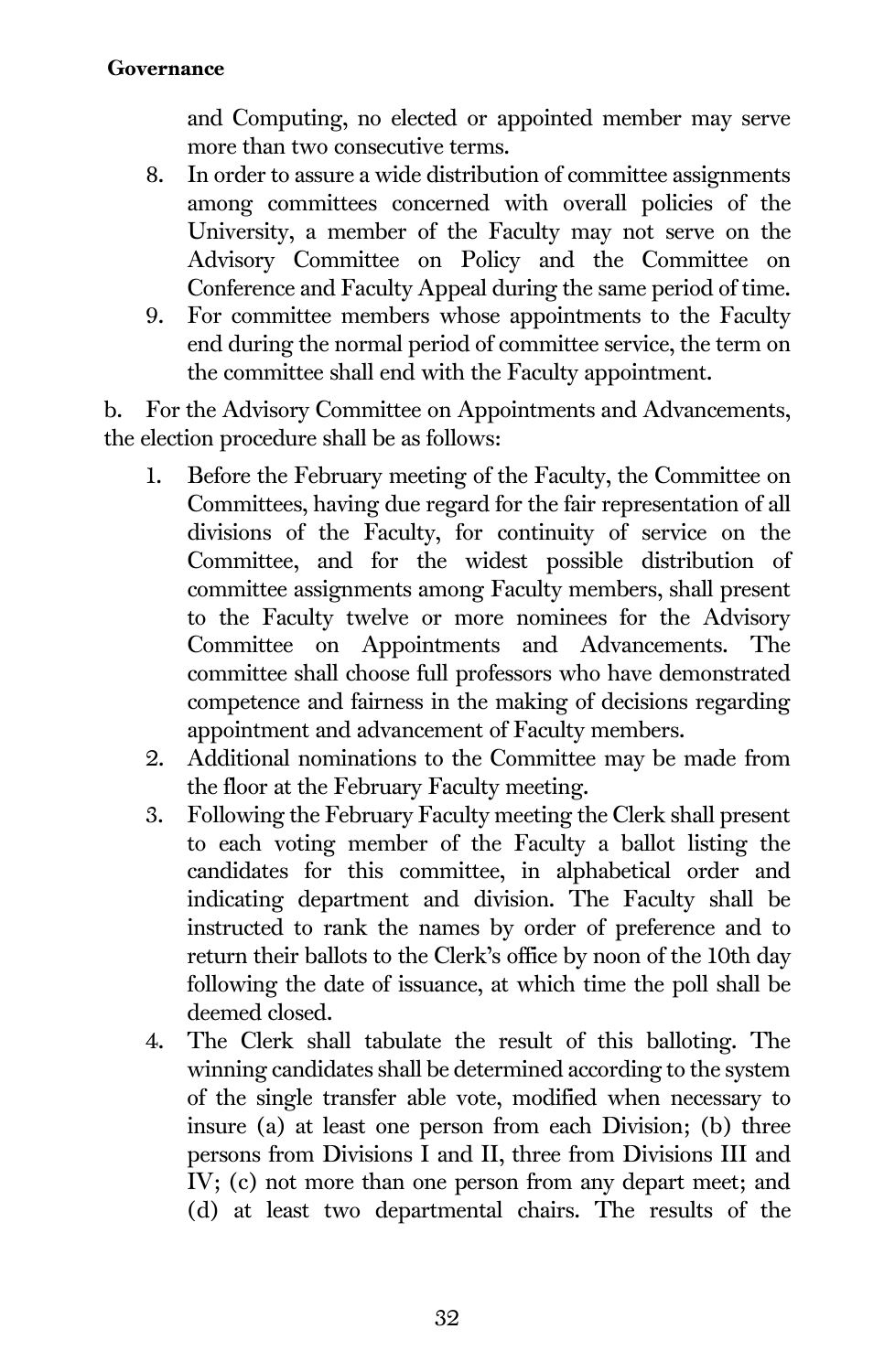tabulation shall be announced by the Clerk of the Faculty at the March meeting of the Faculty.

- 5. In case of a tie vote, the President shall cast the deciding vote.
- 6. In case a vacancy occurs, it is to be filled by an election, for the unexpired term, conducted in a manner similar to that prescribed for regular elections, except that the system of the single transferable vote need not be used if there is only one vacancy.
- 7. A ballot shall not be considered defective when fewer than the stipulated number of names are marked, provided it is otherwise in conformity with the above instructions.

c. For the Faculty Advisory Committee on Policy, the election procedure shall be as follows:

The Faculty Advisory Committee on Policy consists of the elected Faculty members of the Executive Committee of the CPUC. The election procedure is specified by the Charter of the Council of the Princeton University Community.

d. For all other Faculty committees, unless another procedure is indicated, the Committee on Committees shall nominate members to fill vacancies and shall submit the nominations at the June meeting for action by the Faculty; at that meeting further nominations may be made from the floor.

e. Any member of a committee may be recalled by the Faculty, and such recall vote shall be held upon petition of fifty members of the Faculty. A majority of votes cast for recall shall cause the recall of the member and his or her seat shall thereby become vacant.

An ex officio member of any committee of the Faculty may designate at the beginning of the academic year a representative to serve in his or her place as a voting member, normally for the duration of that year.

Unless otherwise specified in these Rules and Procedures, terms of members of all Faculty committees shall normally begin on 1 July immediately following the academic year in which they are elected or appointed, and shall terminate on 30 June of the year which completes their specified length of service. In unusual situations where an important action of a committee (such as an appeal) cannot be completed by 30 June and must be continued into the summer recess, members who would otherwise be terminating their service may be asked by the President or the Dean of the Faculty to continue to serve during the summer until the action under consideration has been completed.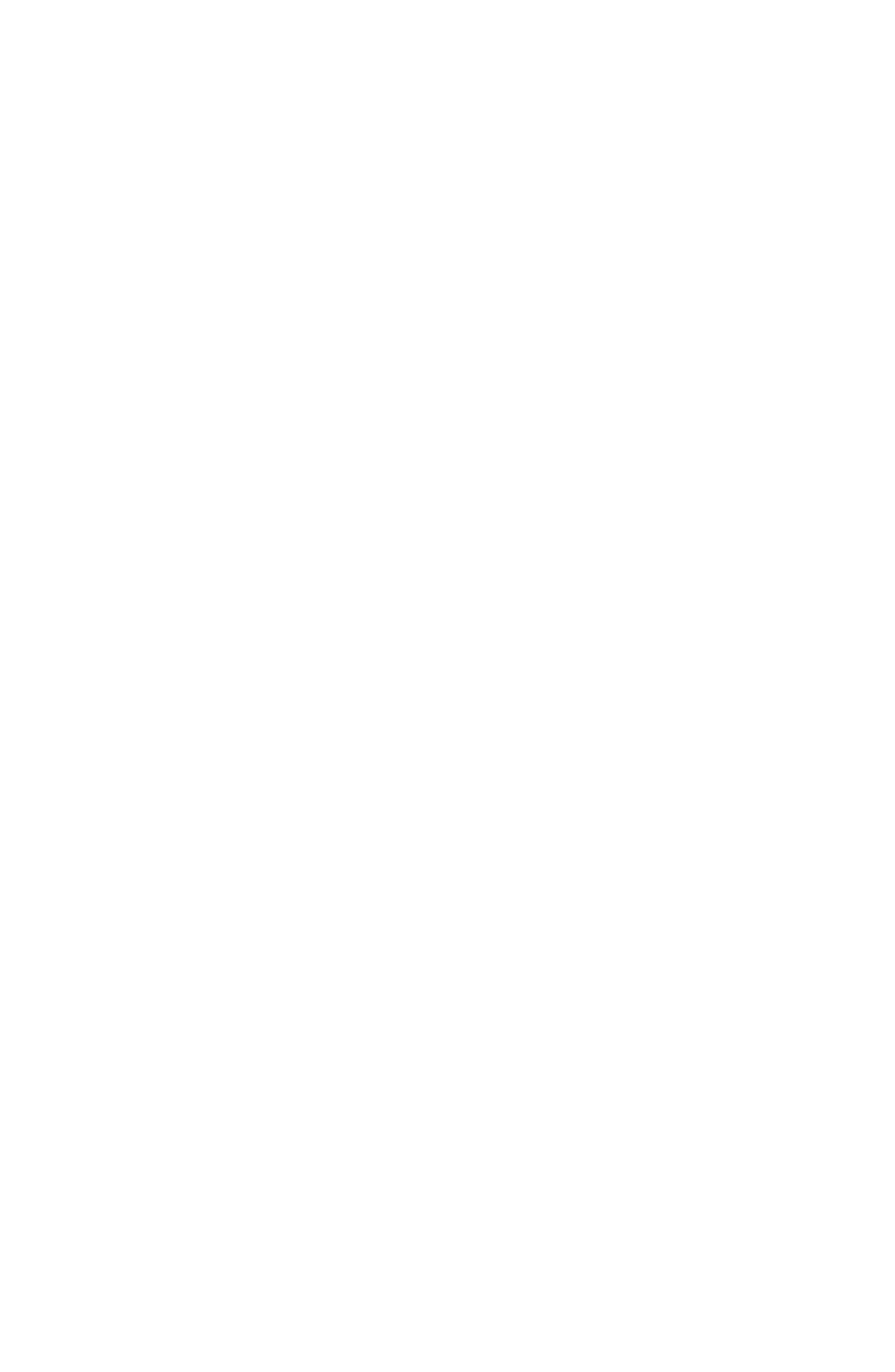# III: Academic Structure of the University

#### A. Academic Divisions

For purposes of representation on Faculty committees, the University is considered to include four major divisions, as follows: I-The Humanities including Architecture, II-The Social Sciences including History and the School of Public and International Affairs, III-The Natural Sciences including Mathematics and Psychology, and IV-Engineering and Applied Science. Except for Engineering and Applied Science, none of these Divisions has administrative or instructional responsibilities.

#### B. Academic Units

1. For the conduct of its work of instruction and research the Faculty is organized into academic units, which include departments, schools, institutes, centers, and programs.

2. The chairs and directors of these units are appointed by the President, usually for a term of three or four years, after consultation with the members of the Faculty concerned. The duties of the chair or director of an academic unit are:

- a. To call and preside over all meetings of the unit.
- b. To bring to the attention of the participating faculty for discussion and action all matters which may pertain to the work and efficiency of the unit.
- c. To represent the unit in all administrative dealings with the President of the University.
- d. To prepare proposals for appointment, reappointment, or advancement in rank or salary of unit members.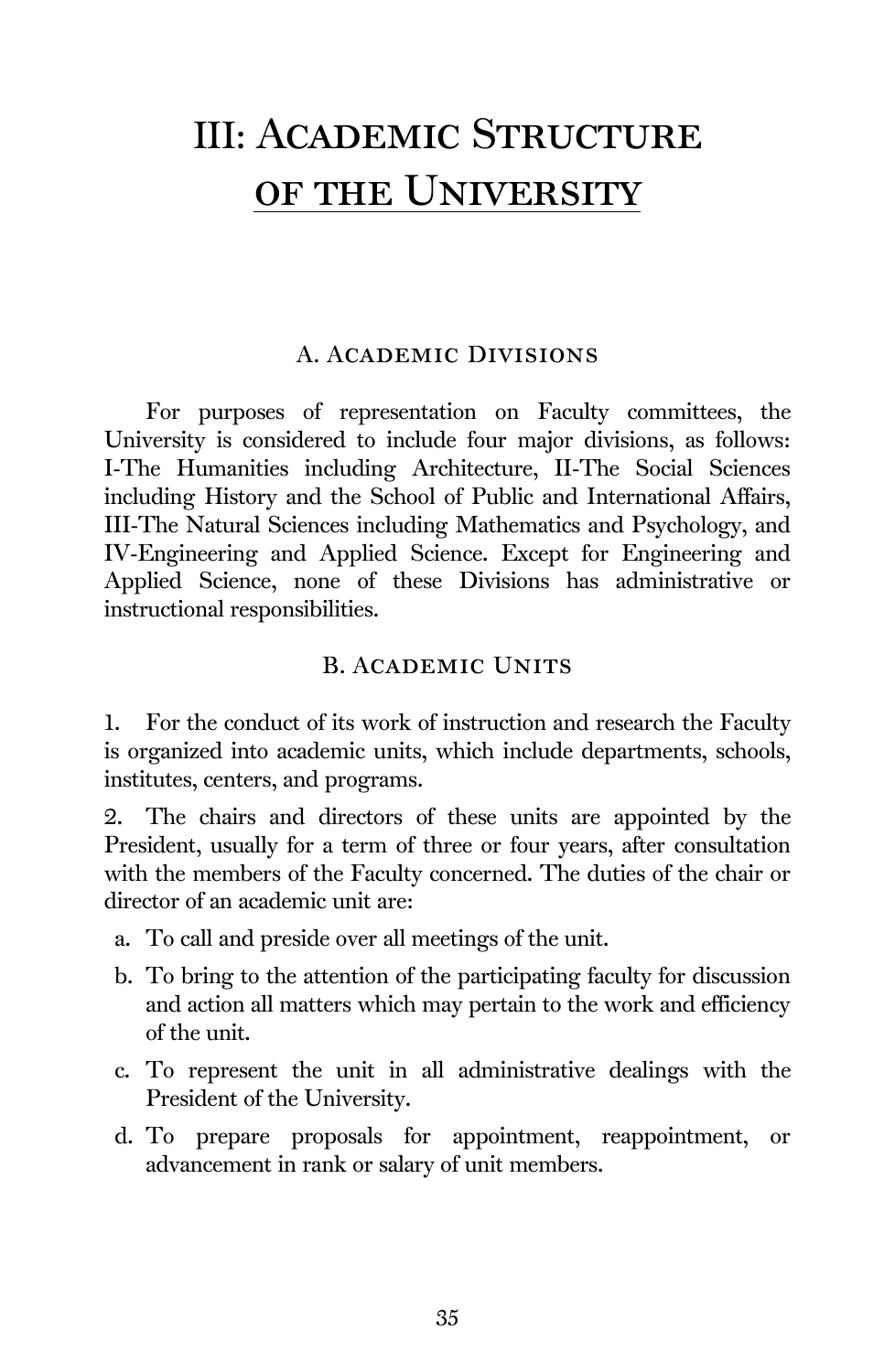## Academic Structure of the University

e. To perform such other duties in connection with the work and administration of the unit as the President of the University may assign to the chair.

3. Within the general framework of the rules and procedures established for the Faculty as a whole, each unit determines its own procedures and internal organization and establishes such committees as it finds desirable.

4. The unit is corporately responsible for all of its courses and programs of study and research.

- a. It may recommend to the Faculty through the appropriate Faculty committee the institution of new courses and programs and the cancellation or revision of existing courses and programs.
- b. It authorizes its chair or director, or one of its departmental committees, to designate which member of the unit shall take charge of each course or program, and which members shall participate in each course or program.

5. A proposal to constitute a new department, school, institute, center, or program is in the first instance considered by the Dean of the Faculty, the Academic Planning Group, and the Faculty Committees on the Course of Study and on the Graduate School. Their recommendations are reported to the Faculty. If the Faculty approves the proposal, its action is reported by the President to the Academic Affairs Committee of the Board, which in turn reports to the full Board of Trustees for final action.

The following academic units are authorized to be the primary academic home for tenured and tenure-track faculty appointments:

Department of African American Studies

Department of Anthropology Department of Art and Archaeology Department of Astrophysical Sciences Department of Chemical and Biological Engineering Department of Chemistry Department of Civil and Environmental Engineering Department of Classics Department of Comparative Literature Department of Computer Science Department of East Asian Studies Department of Ecology and Evolutionary Biology Department of Economics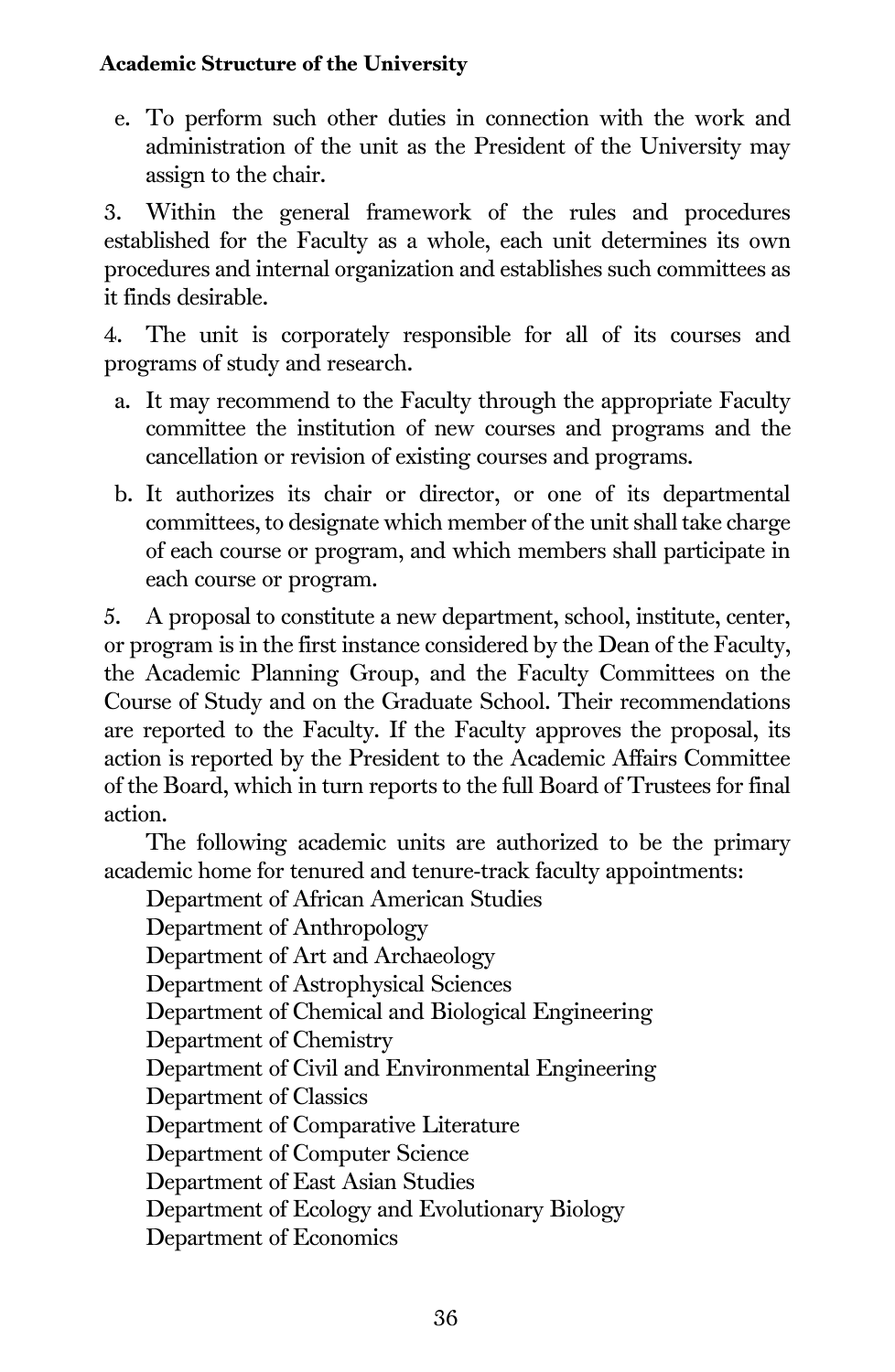Department of Electrical and Computer Engineering Department of English Department of French and Italian Department of Geosciences Department of History Department of Mathematics Department of Mechanical and Aerospace Engineering Department of Molecular Biology Department of Music Department of Near Eastern Studies Department of Operations Research and Financial Engineering Department of Philosophy Department of Physics Department of Politics Department of Psychology Department of Religion Department of Slavic Languages and Literatures Department of Sociology Department of Spanish and Portuguese Lewis Center for the Arts Lewis Sigler Institute for Integrative Genomics Princeton Neuroscience Institute Program in American Studies Program in Gender and Sexuality Studies Program in Linguistics in the Council of the Humanities School of Architecture School of Public and International Affairs University Center for Human Values

# C. Academic Councils

1. Academic Councils are standing faculty committees charged with fostering teaching and research across academic units and divisions. Some Councils are advisory to administrative offices; those are described i[n Chapter II.D.2.](#page-27-0)

2. The Council of the Humanities supports significant teaching and research in the humanities. It consists of the chair of each department in Division I, plus the history department, the directors of programs and chairs of committees under Council aegis, the Dean of the School of Architecture, the Dean of the School of Engineering and Applied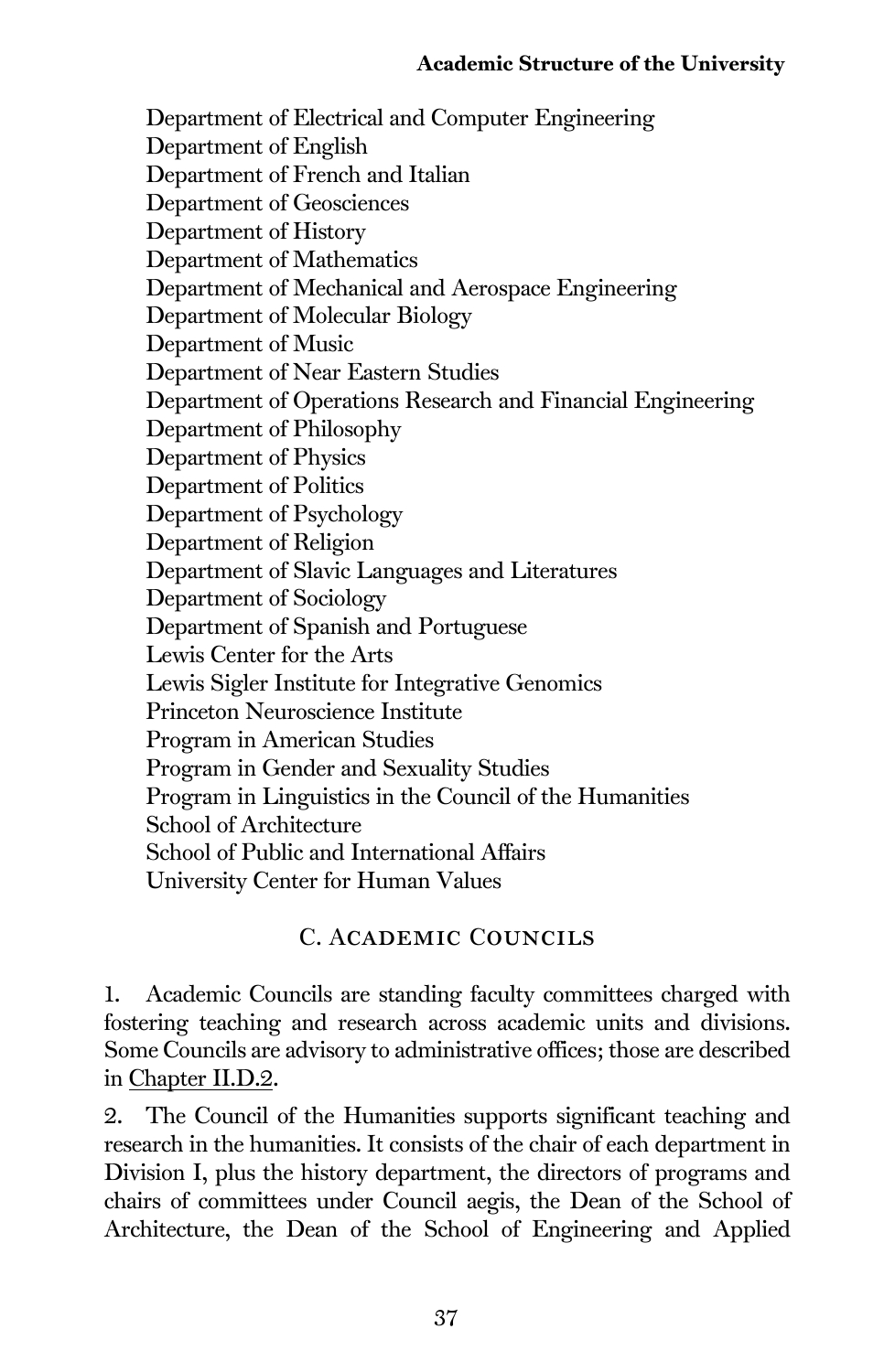#### Academic Structure of the University

Science, and one representative from each of Division II (Social Sciences) and Division III (Natural Sciences).

3. The Council on Science and Technology fosters the teaching of science and technology courses for non-science students. It consists of eight voting members of the Faculty, six from Divisions III (Natural Sciences) and IV (Engineering) and one each from Divisions I (Humanities) and II (Social Sciences). The members are appointed by the Dean of the Faculty. The chair is named by the President from among the members of the Council.

## D. Advisory Councils

1. Advisory Councils are set up by academic units to advise and support their teaching and research programs.

2. An Advisory Council consists of up to 20 members that may include faculty members at other institutions, experts and major figures in the field, alumni/ae of the University, and friends of the department.

3. Advisory Councils normally meet on campus biennially.

4. After each campus visit, they make a report in writing addressed to the academic unit concerned for transmission through the Dean of the Faculty to the President of the University. Each advisory council shall also, on request by the President, the Dean of the Faculty, the academic unit, or on its own initiative, submit a confidential report to the Dean of the Faculty and the President.

5. The Dean of the Faculty has administrative oversight of the Advisory Councils and the Dean of the Faculty or a designee typically meets with them when they come to campus.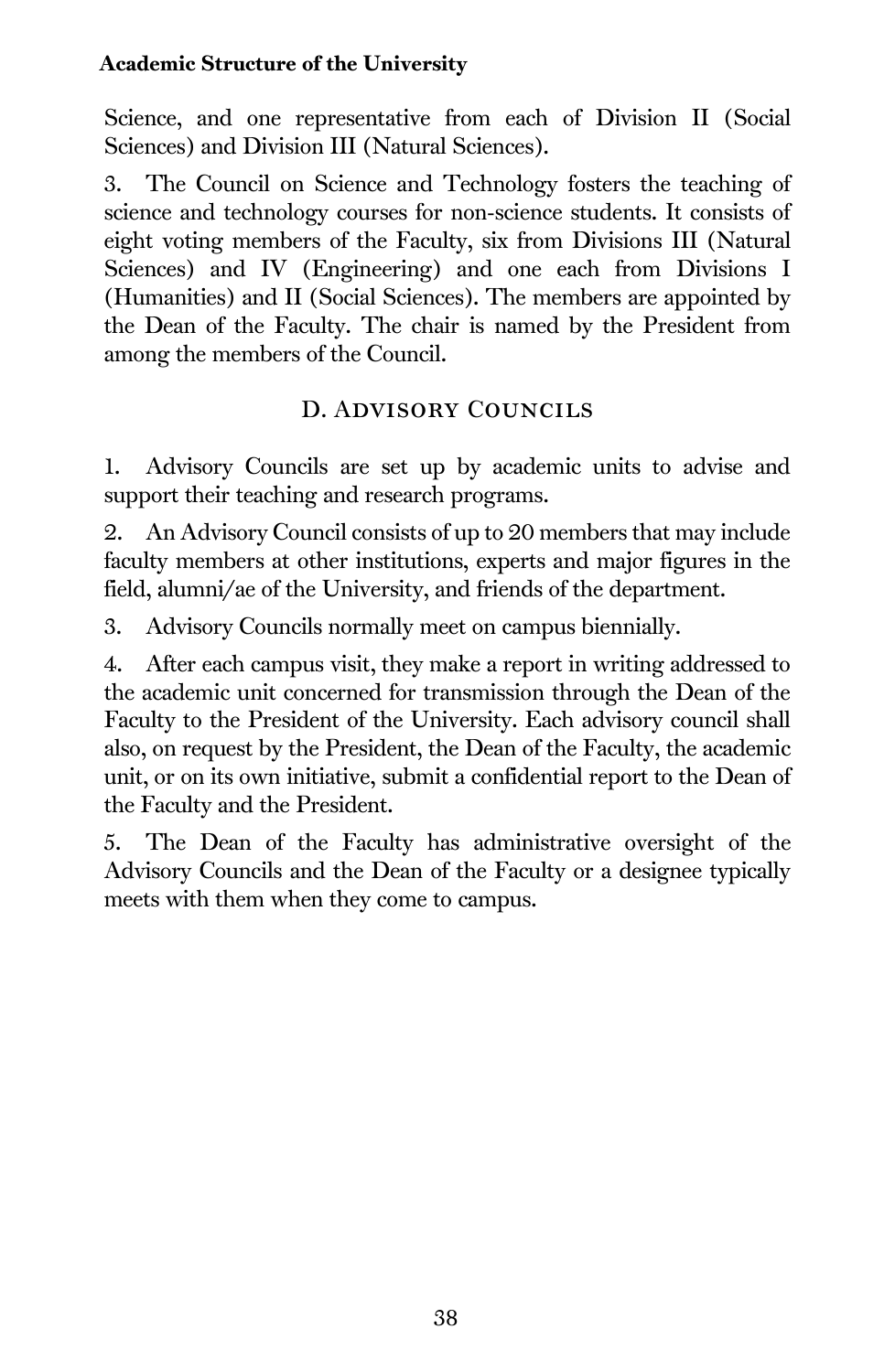# IV: THE FACULTY

## A. Appointment and Advancement of Professors

1. All proposals for appointment or advancement in salary of Professors shall be made in writing by the Chair of the department concerned and sent to the Dean of the Faculty for transmission to the President. Appointment of Professors shall normally be made only after formal consultation (a formal vote taken at a meeting) with the Professors and the tenured Associate Professors having full or joint appointments in the department. Proposals for advancement in salary of Professors shall be made by the Chair of the department. In cases of joint appointment, action is taken in each of the departments involved.

These proposals shall be presented by the President to the Faculty Advisory Committee on Appointments and Advancements. After consultation with this Committee, the President recommends to the Board of Trustees such action as he or she may deem proper.

2. Professors are appointed without express limitation as to term (i.e., having continuing tenure). Proved abilities as an outstanding scholar and teacher with the capacity to make important contributions to the department shall be essential qualifications for appointment as professor; qualifications for making other contributions to the welfare of the University shall also be taken into account.

3. In recommending a Professor for advancement in salary, the quality of scholarship and teaching shall be primary considerations and service to the University community an important consideration.

# B. Appointment and Advancement of Associate Professors

1. All proposals for appointment, reappointment, or advancement in rank or salary of Associate Professors shall be made in writing by the Chair of the department concerned and sent to the Dean of the Faculty for transmission to the President. They shall normally be made only after formal consultation (a formal vote taken at a meeting) with those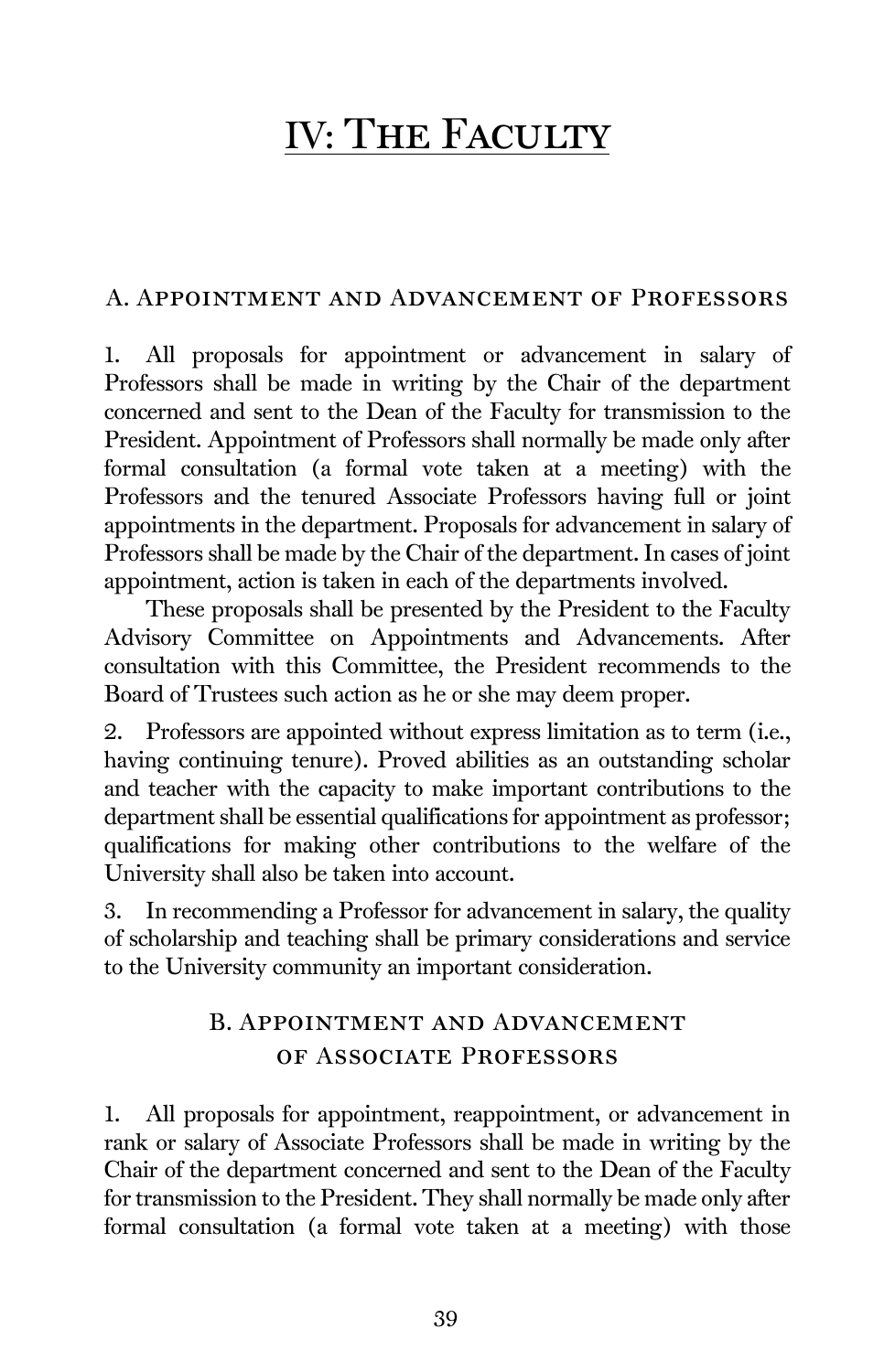Professors having full or joint appointments in the department. Associate Professors shall also be consulted with regard to the appointment of Associate Professors. In cases of joint appointment, action is taken in each of the departments involved.

These proposals shall be presented by the President to the Faculty Advisory Committee on Appointments and Advancements. After consultation with this Committee, the President recommends to the Board of Trustees such action as he or she may deem proper.

2. The first appointment to the Faculty in the rank of Associate Professor may be for a term of up to three years. The service of the appointee shall then terminate unless he or she is reappointed. Departments shall recommend action in such cases not later than December first of the final year of the appointment. In an exceptional case, the appointee may be reappointed for one year only; otherwise reappointment is without express limitation as to term (i.e., with continuing tenure).

Departments may recommend that the initial appointment of an Associate Professor be without express limitation as to term (i.e., with continuing tenure). Associate Professors who are promoted to that rank hold appointment without express limitation as to term (i.e., with continuing tenure).

3. Proved abilities as a scholar and teacher shall be essential qualifications for recommendation of appointment as Associate Professor; qualifications for making other contributions to the welfare of the University shall also be taken into account in making any such recommendation.

4. In judging and recommending any Associate Professor for advancement in rank or salary, or for reappointment, departments shall make the quality of scholarship and teaching primary considerations and service to the University community an important consideration.

# C. Appointment and Advancement of Assistant Professors

1. All proposals for appointment, reappointment, or advancement in rank or salary of Assistant Professors shall be made in writing by the Chair of the department concerned and sent to the Dean of the Faculty for transmission to the President. They shall normally be made only after formal consultation (a formal vote taken at a meeting) with the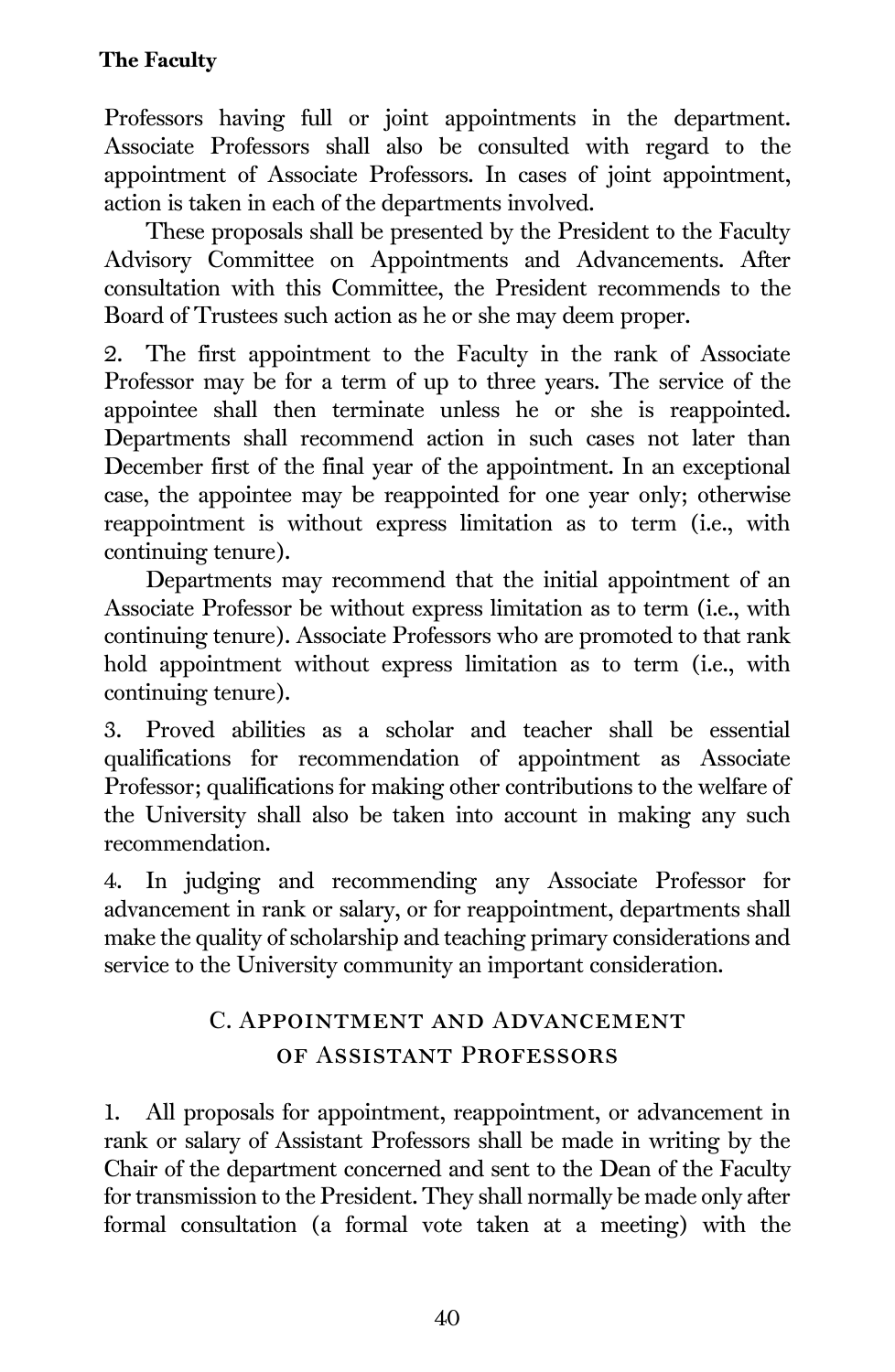Professors and Associate Professors having full or joint appointment in the department.

2. All proposals concerned with the reappointment or advancement in rank or salary of Assistant Professors shall be presented by the President to the Faculty Advisory Committee on Appointments and Advancements. After consultation with this Committee, the President recommends to the Board of Trustees such action as he or she may deem proper.

3. The normal initial appointment of an Assistant Professor is for a three-year term.

An Assistant Professor may be recommended for reappointment for a second three-year term. He or she shall be notified not later than December first of the third year of his or her initial appointment whether or not the department recommends reappointment for a second threeyear term. The Chair of the department shall submit to the Dean of the Faculty the department's recommendation, and the material on which it is based, for consideration by the Faculty Advisory Committee on Appointments and Advancements. Whatever the recommendation, the material submitted to the Dean of the Faculty shall include a written report evaluating the Assistant Professor's performance and promise according to the criteria in paragraph 10 below and stating, in full, the grounds for the department's recommendation.

If the department's recommendation is to reappoint, the Committee shall advise the President regarding the recommendation. If the department's recommendation is not to reappoint, the Committee may either (a) let the department's negative recommendation stand or (b) suggest that the department reconsider its recommendation in the light of any comments the Committee may offer. The department shall report to the Dean of the Faculty the results of such reconsideration.

4. Normally an Assistant Professor shall not be appointed in that rank for more than a total of six years. If the Assistant Professor is reappointed for a second three-year term, he or she shall be notified, not later than November fifteenth of the sixth year of appointment, of the department's intention to recommend or not to recommend promotion to Associate Professor.

The Chair of the department shall submit to the Dean of the Faculty the department's recommendation with respect to promotion, and the material on which it is based, for consideration by the Faculty Advisory Committee on Appointments and Advancements. Whatever the recommendation, the material submitted to the Dean of the Faculty shall include a written report evaluating the Assistant Professor's work and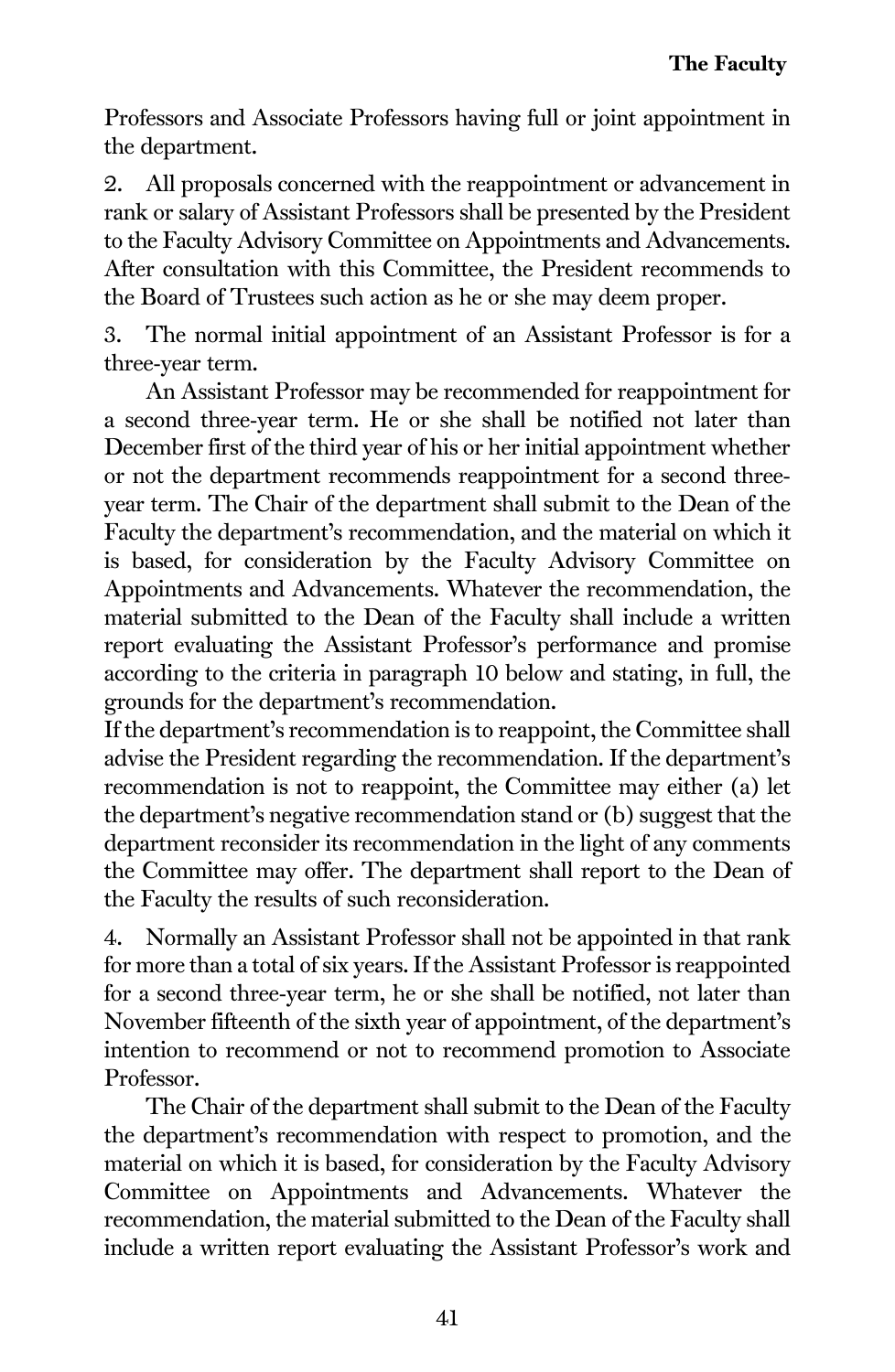potential according to the criteria in 10 below and stating, in full, the grounds for the department's recommendation. Candidates for promotion and advancement to tenure shall be invited to submit a written evaluation to the department concerning scholarship, teaching, and service to the University and a list of referees. This submission is entirely voluntary; failure to submit may in no way count against the candidate. It shall be considered in the department's own evaluation of the candidate and shall be forwarded along with the department's recommendation to the Faculty Advisory Committee on Appointments and Advancements. A department that solicits letters from outside referees for use by the department itself shall take care to consult some referees suggested by the candidate. All letters received by the department shall be forwarded to the Committee on Appointments and Advancements.

If the department's recommendation is to promote, the Committee shall advise the President directly regarding the recommendation. If the department's recommendation is not to promote, the Committee may either (a) let the department's negative recommendation stand or (b) suggest that the department reconsider its recommendation in light of any comments the Committee may offer. The department shall report to the Dean of the Faculty the results of such reconsideration.

When the Faculty Advisory Committee on Appointments and Advancements rejects a departmental recommendation for reappointment or advancement, the Dean of the Faculty shall invite the candidate to a discussion of the case.

5. Only under the following exceptional circumstances and on no more than one occasion may a department recommend an Assistant Professor for an additional appointment of up to three years beyond the normal total of six years: (a) where the type of scholarship in which the Assistant Professor is engaged requires an unusually long period of time to make an adequate scholarly reputation or (b) where for other extraordinary reasons an Assistant Professor has not had adequate opportunity to demonstrate his or her ability and potential as a teacher-scholar. Such an appointment shall not, however, in itself be construed as creating a presumption of eventual attainment of tenure.

6. An Assistant Professor who becomes the parent of a child by birth or adoption will automatically be granted a one-year extension of term by the Dean of the Faculty, upon notification by the Assistant Professor's department. The Assistant Professor's service may be extended by one year for each child, including twins and other multiple births or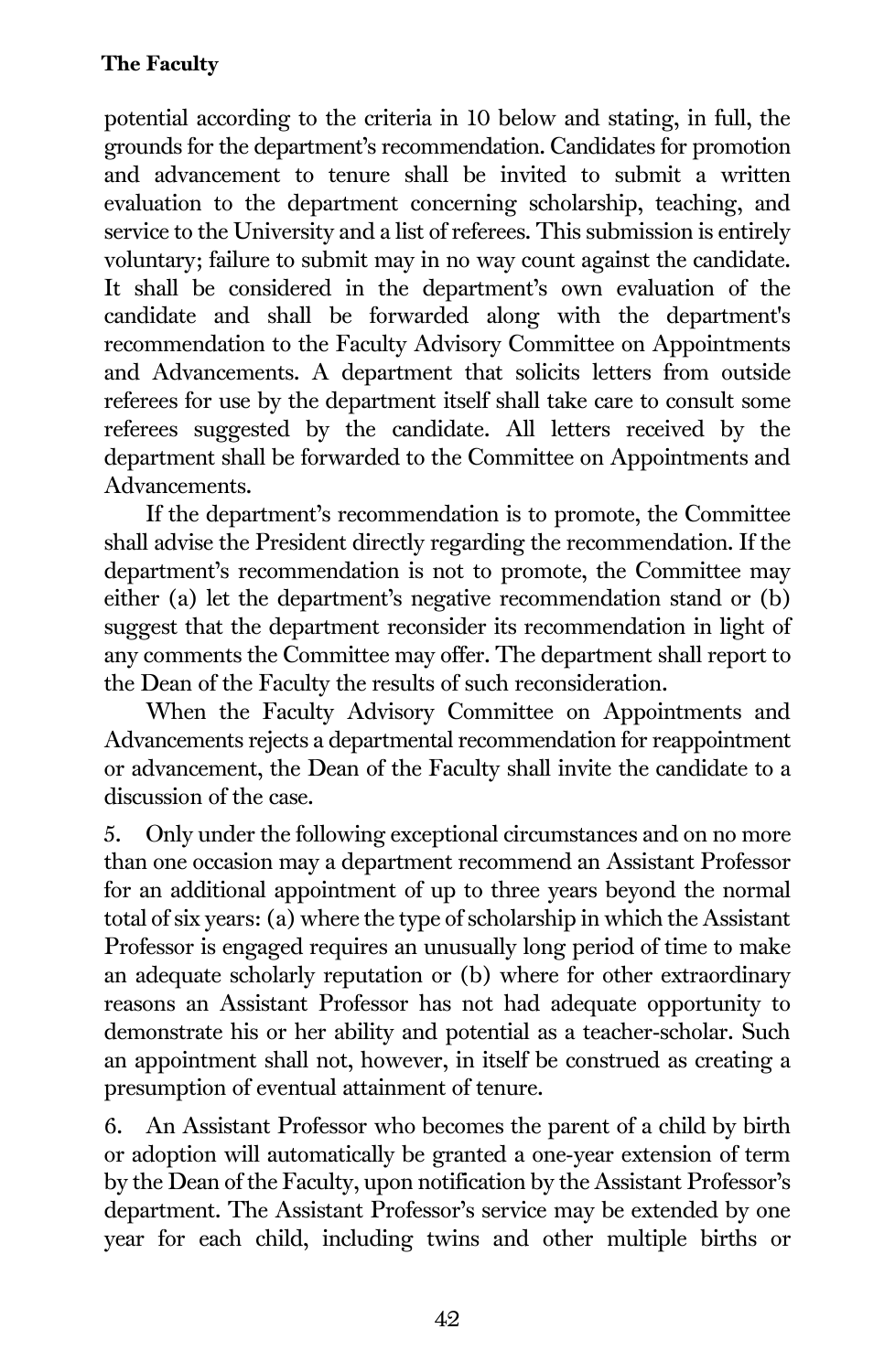adoptions. Extensions are available to (1) all Assistant Professors in the first term, before the final year of that term; (2) Assistant Professors in the final year of the first term who have been reappointed to a second term; and (3) Assistant Professors in the second term, before the final year of that term. Notifications of such extensions should be made by the Assistant Professor's department in writing to the Dean of the Faculty as soon as possible after the childbirth and/or adoption, but in no case later than September fifteenth of the year in which a recommendation on the Assistant Professor's reappointment or promotion to tenure must be made. Extensions on grounds of childbirth and/or adoption do not preclude an additional appointment according to the provisions of 5 above.

7. If promotion to Associate Professor does not occur, the sixth year of appointment as Assistant Professor shall normally be considered terminal, unless additional appointment as Assistant Professor occurs as provided in 5 or 6 above, in which case the final year of additional appointment shall be considered terminal. One additional terminal year reappointment may be made. It should be based upon specific agreement in writing with the Faculty member for whom recommendation is made that such further appointment has no implications concerning promotion to tenure at Princeton.

8. In judging and recommending Assistant Professors for further appointment, departments, without being bound by any rule of equivalence, shall take into account prior service at other academic institutions. Assistant Professors may request that a departmental decision on promotion to Associate Professor be made earlier than the sixth year in the rank. If the promotion is denied, the Assistant Professor must be reviewed again at the end of the regular appointment as in 4 above.

9. Appointment to a Bicentennial Preceptorship is for a three-year term which replaces the remainder of the term of appointment as an Assistant Professor. An Assistant Professor, who is appointed as a Bicentennial Preceptor during the first three-year term, may later be appointed for a one-year or two-year term as Assistant Professor to complete six years in the rank, with possible appointment thereafter as provided in 5 and 6 above. No appointment to a Bicentennial Preceptorship shall be made which would come into effect later than the beginning of the fifth year of an Assistant Professorship.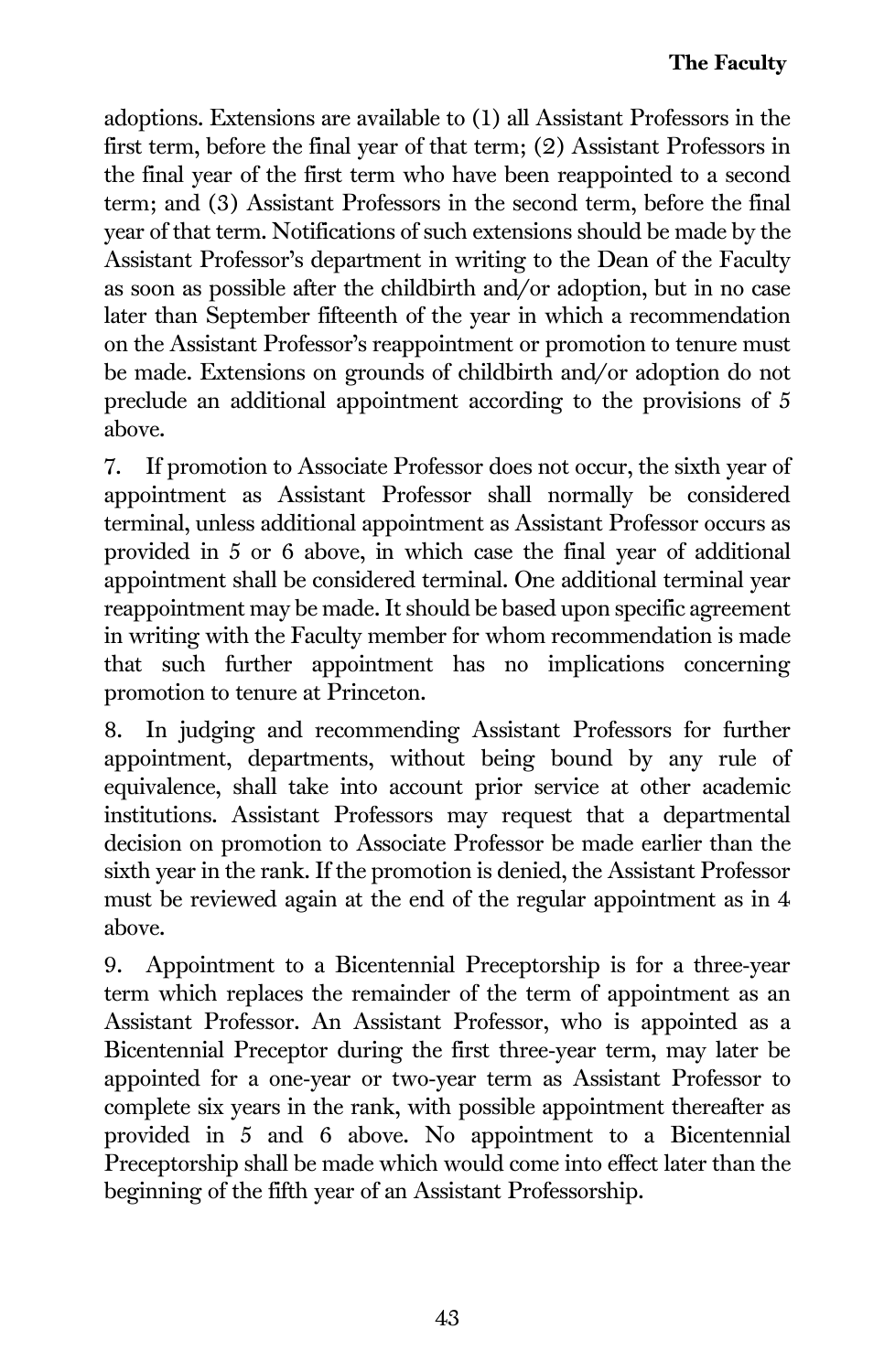Appointment to a University Preceptorship is held concurrently with appointment as Assistant Professor, normally for a three-year term. However, a Preceptorship expires at the completion of the regular term as Assistant Professor or any extension of that term. In the event the recipient of a Preceptorship is promoted to tenure at any time during the term of the preceptorship, the recipient will continue to receive its benefits until the preceptorship expires.

10. In judging and recommending Assistant Professors for advancement in rank or salary, or for further appointment, departments shall make the quality of scholarship and teaching primary considerations and service to the University community an important consideration.

11. Chairs of departments are required to have annual reviews with Assistant Professors. Each such review is an important occasion in the career of the non-tenured faculty member, and the Chair should therefore prepare for the review by consulting with colleagues familiar with the teaching and research of the Faculty member. The Chair should, at the review, explain fully, frankly, and tactfully the department's view concerning the Faculty member's progress and prospects. If the Chair believes that departmental priorities or situations are, or are becoming, adverse to the prospects of a particular member, that information should be conveyed and its implications assessed.

The third-year review of Assistant Professors should be especially frank and thorough. The Chair should appoint a subcommittee consisting of one or more tenured members of the department qualified to review the scholarly work and teaching of the candidate for reappointment. The subcommittee should report formally to the tenured members of the department. The candidate should be informed of useful criticism.

# D. Appointment and Advancement of University Lecturers

1. The designation of University Lecturer is reserved for individuals with a distinguished record of professional accomplishment as instructors and/or scholars in traditional academic fields of study represented by our tenured and tenure-track Faculty.

2. All proposals concerned with the appointment of University Lecturers or promotion of Lecturers or Senior Lecturers to the rank of University Lecturer shall be made in writing by the Chair of the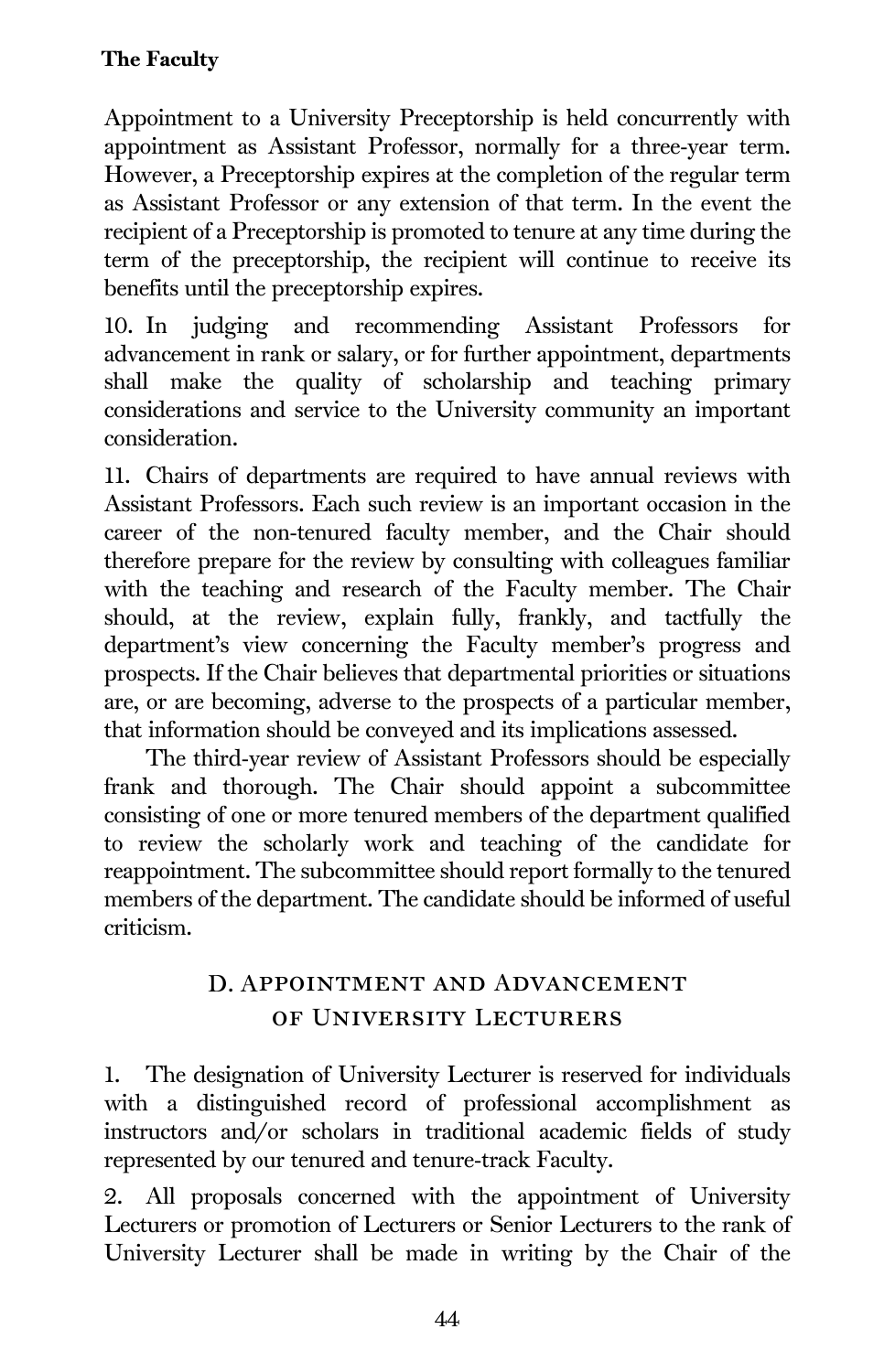department or Director of the program concerned and sent to the Dean of the Faculty. They shall normally be made only after formal consultation (a formal vote taken at a meeting) with the tenured and tenure-track Faculty members and full-time University Lecturers and Professors of the Practice having full or joint appointment in the department or program.

These proposals shall be presented by the Dean of the Faculty to the Faculty Advisory Committee on Appointments and Advancements in the Lecturer Ranks. After consultation with this committee, the Dean of the Faculty will take such action as they deem proper.

3. In the beginning of the final year that an individual is on a multiyear appointment at the rank of University Lecturer, the department or program shall review the appropriateness of extending the appointment and shall notify the candidate not later than December 1 whether or not the department or program recommends reappointment and the length of the term of the proposed reappointment. Unless a University Lecturer is notified in writing by the Dean of the Faculty (not the department Chair or program Director) that their appointment has been renewed, the appointment will terminate on the end date of the current appointment.

4. All proposals for reappointment or advancement in salary of University Lecturers shall be made in writing by the Chair of the department or Director of the program concerned and sent to the Dean of the Faculty. Proposals for reappointment shall normally be made only after formal consultation (a formal vote taken at a meeting) with the members of the tenured and tenure-track Faculty members having full or joint appointment in the department or program. Proposals for advancement in salary of University Lecturers shall be made by the Chair of the department or the Director of the Program. In cases of joint appointment, action is taken in each of the departments/programs involved.

# E. Appointment and Advancement of Professors of the Practice

1. The designation of Professor of the Practice is reserved for distinguished practitioners who demonstrate eminence in their field and sustained accomplishment and activity in their area of practice, such as industry, entrepreneurship, government, journalism, or the creative or performing arts. This rank is intended for those who are experienced in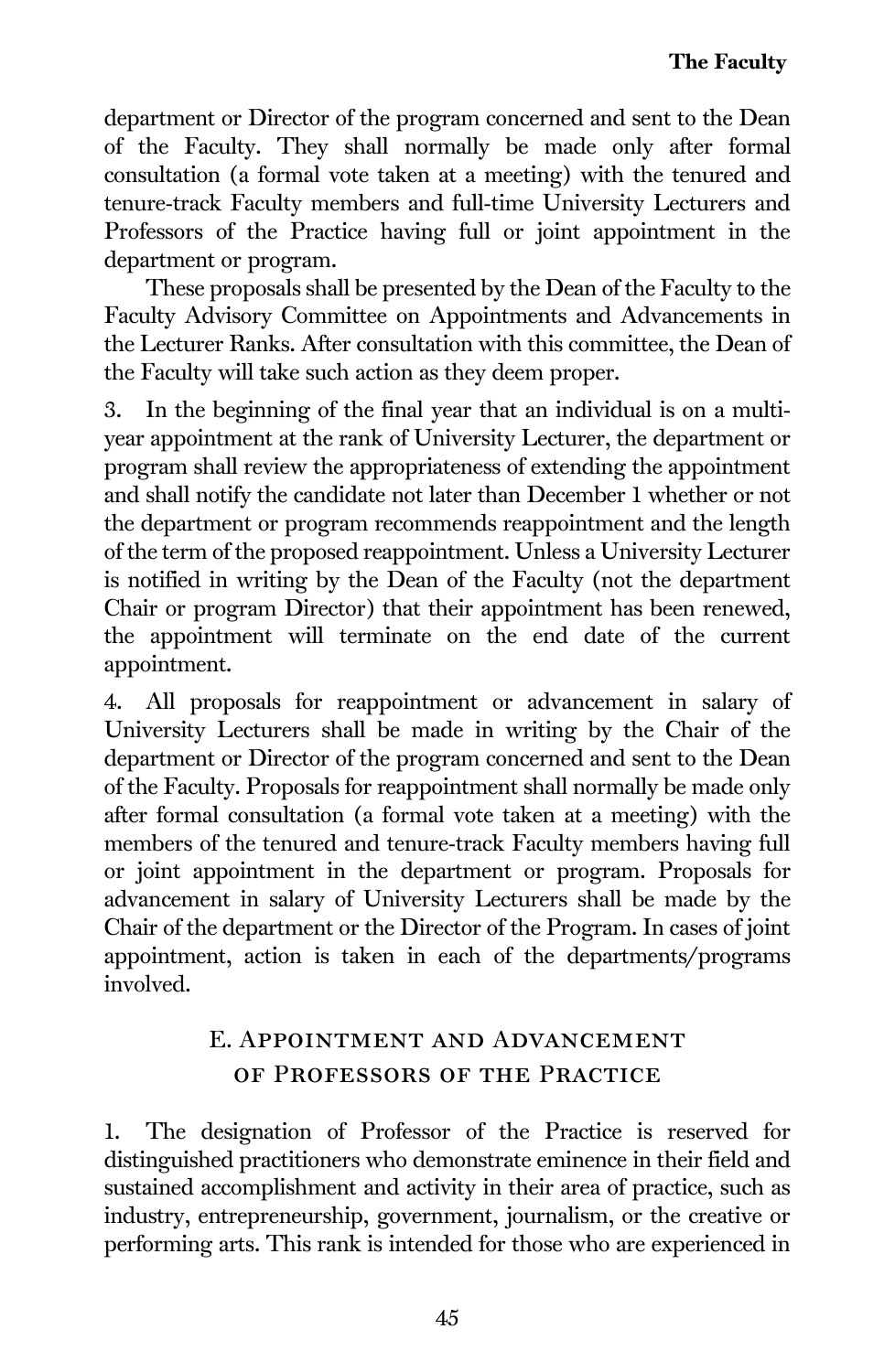a field of practice and teach subject matter that is not normally taught or represented by our tenured and tenure-track Faculty. The rank of Professor of the Practice is meant primarily to enable departments and programs to appoint practitioners with national and international reputations to contribute to and participate in our instructional programs in a meaningful way.

2. All proposals concerned with the appointment of Professors of the Practice or promotion of Lecturers or Senior Lecturers to the rank of Professor of the Practice shall be made in writing by the Chair of the department or Director of the program concerned and sent to the Dean of the Faculty. Such proposals shall normally be made only after formal consultation (a formal vote taken at a meeting) with the members of the tenured and tenure-track Faculty members and full-time University Lecturers and Professors of the Practice having full or joint appointment in the department or program.

These proposals shall be presented by the Dean of the Faculty to the Faculty Advisory Committee on Appointments and Advancements in the Lecturer Ranks. After consultation with this committee, the Dean of the Faculty will take such action as they deem proper.

3. In the beginning of the final year that an individual is on a multiyear appointment at the rank of Professor of the Practice, the department shall review the appropriateness of extending the appointment and shall notify the candidate not later than December 1 whether or not the department recommends reappointment and the length of the term of the proposed reappointment. Unless a Professor of the Practice is notified in writing by the Dean of the Faculty (not the department Chair or program Director) that their appointment has been renewed, the appointment will terminate on the end date of the current appointment.

4. All proposals for reappointment or advancement in salary of Professors of the Practice shall be made in writing by the Chair of the department or Director of the program concerned and sent to the Dean of the Faculty. Proposals for reappointment shall normally be made only after formal consultation (a formal vote taken at a meeting) with the tenured and tenure-track Faculty members having full or joint appointment in the department or program. Proposals for advancement in salary of Professors of the Practice shall be made by the Chair of the department or the Director of the Program. In cases of joint appointment, action is taken in each of the departments/programs involved.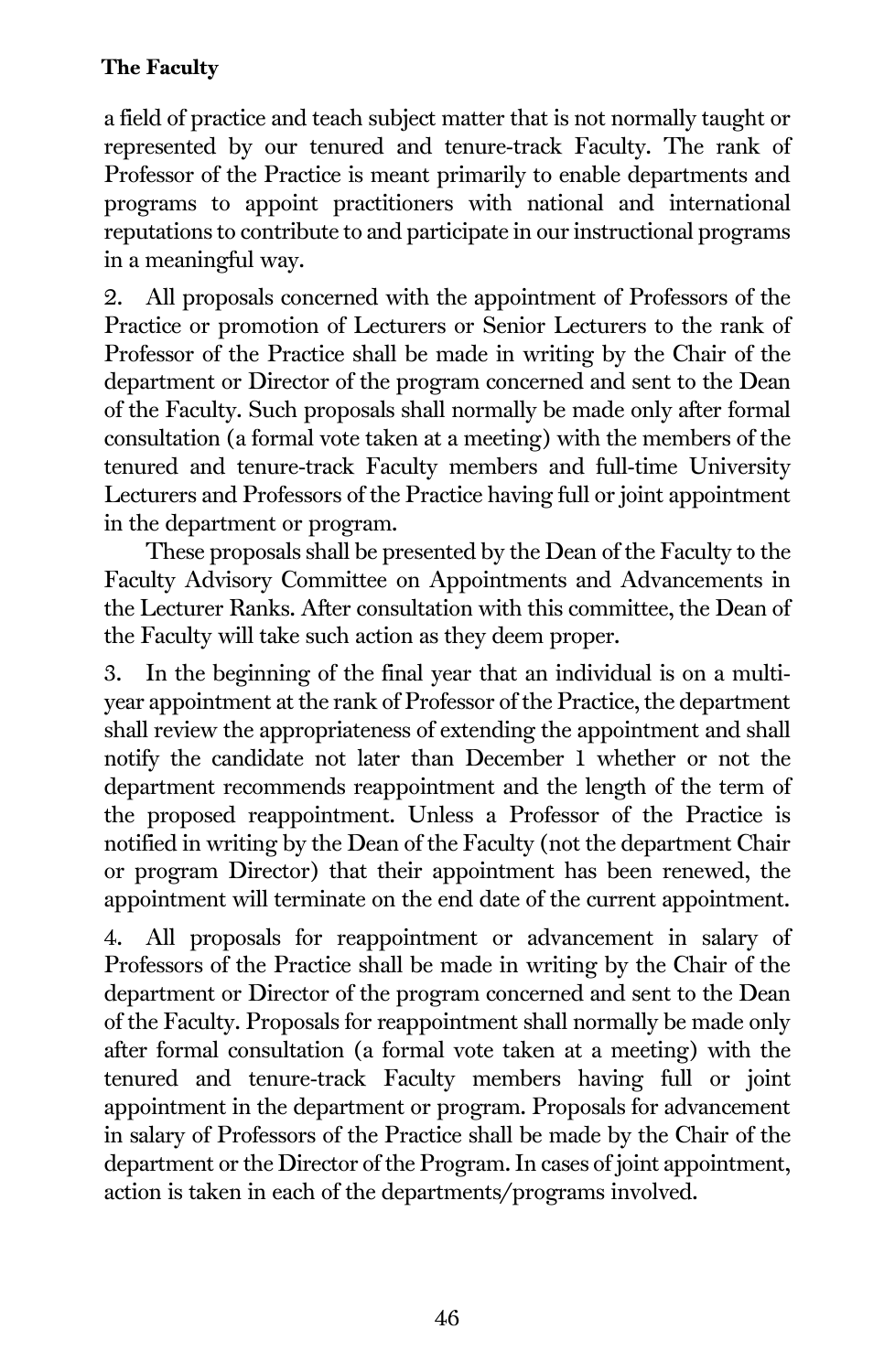# F. Appointment and Advancement of Senior Lecturers

1. The designation of Senior Lecturer is accorded to individuals with a record of significant professional accomplishment and experience.

2. All proposals concerned with the appointment of Senior Lecturers or promotion of Lecturers to the rank of Senior Lecturer shall be made in writing by the Chair of the department or Director of the program concerned and sent to the Dean of the Faculty. Such proposals shall normally be made only after formal consultation (a formal vote taken at a meeting) with the tenured and tenure-track Faculty members and fulltime University Lecturers and Professors of the Practice having full or joint appointment in the department or program.

These proposals shall be presented by the Dean of the Faculty to the Faculty Advisory Committee on Appointments and Advancements in the Lecturer Ranks. After consultation with this committee, the Dean of the Faculty will take such action as they deem proper.

3. In the beginning of the final year that an individual is on a multiyear appointment at the rank of Senior Lecturer, the department shall review the appropriateness of extending the appointment and shall notify the candidate not later than December 1 whether or not the department recommends reappointment, and the length of the term of the proposed reappointment. Unless a Senior Lecturer is notified in writing by the Dean of the Faculty that their appointment has been renewed, the appointment will terminate on the end date of the current appointment.

4. All proposals for reappointment or advancement in salary of Senior Lecturers shall be made in writing by the Chair of the department or Director of the program concerned and sent to the Dean of the Faculty. Proposals for reappointment of Senior Lecturers shall normally be made only after formal consultation (a formal vote taken at a meeting) with the tenured and tenure-track Faculty members and full-time University Lecturers and Professors of the Practice having full or joint appointment in the department or program. In case of joint appointment, action is taken in each of the department/programs involved.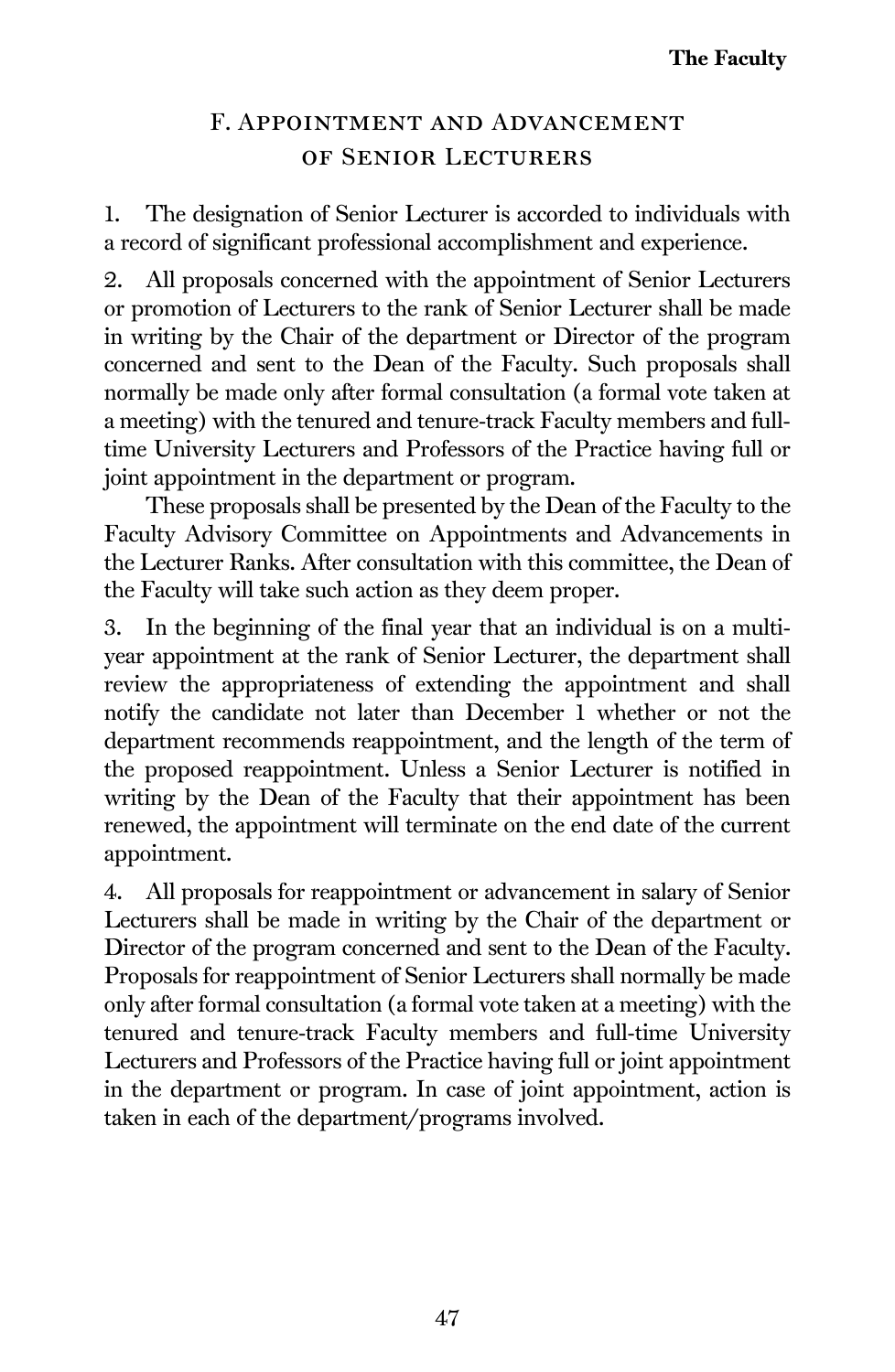## G. Appointment and Advancement of Lecturers

1. The designation of Lecturer is accorded to individuals participating in instructional programs of the University. Appointment as a Lecturer is normally for one year at a time but, to accommodate curricular needs or certain projects, appointments can be up to three years. All lecturer appointments are subject to annual or term renewals. Unless a lecturer is notified in writing by the Dean of the Faculty (not the department Chair or program Director) that their appointment has been renewed, the appointment will terminate on the end date of the current appointment.

2. All proposals for appointment, reappointment, or advancement in salary of Lecturers shall be made in writing by the Chair of the department or Director of the program concerned and sent to the Dean of the Faculty. Proposals for appointment, reappointment or advancement in salary of full-time Lecturers shall normally be made only after formal consultation (a formal vote taken at a meeting) with the tenured and tenure-track Faculty members and full-time University Lecturers and Professors of the Practice having full or joint appointment in the department.

3. In their sixth year of service teaching more than .40 FTE or 40% duty-time, Lecturers shall be notified in writing either (a) that further appointments as Lecturer shall be for equal to or less than .40 FTE or 40% duty-time, or (b) that the seventh year shall be the terminal year of employment, or (c) that they are being recommended to the Faculty Advisory Committee on Appointments and Advancements in the Lecturer Ranks for promotion to Senior Lecturer or Professor of the Practice or University Lecturer. Exceptions to the seven-year limit may be made if the department or program can demonstrate to the satisfaction of the Dean of the Faculty (1) that the appointment meets an indispensable academic purpose and (2) that the lecturer meets all expectations in this role.

Appointment as Lecturer to teach at a duty-time equal or less than .40 FTE or 40% in an academic year may be renewed on the recommendation of the department and with the approval of the Dean of the Faculty.

4. On recommendation of a department, and with the permission of the Dean of the Faculty, members of the Professional Staffs who are assigned teaching duties may, during the semester or academic year in which such assignments are made, hold a secondary appointment as a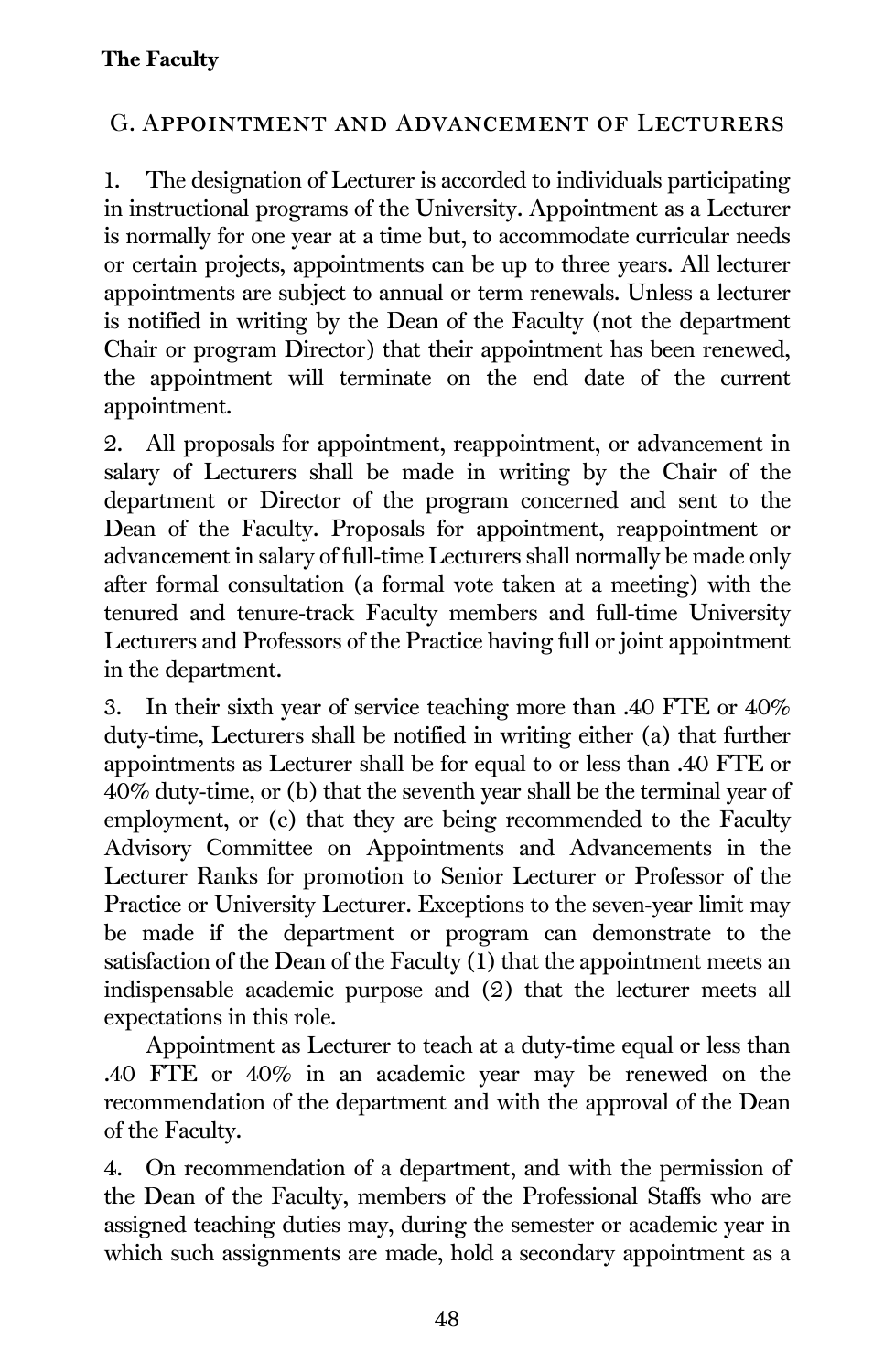Lecturer, Senior Lecturer, Professor of the Practice, or University Lecturer, as appropriate. All proposals concerned with the appointment or promotion of a member of the Professional Staffs to the rank of Senior Lecturer, Professor of the Practice, or University Lecturer as a secondary appointment shall be made in writing by the Chair of the department or Director of the program concerned and sent to the Dean of the Faculty. Such proposals shall normally be made only after formal consultation (a formal vote taken at a meeting) with the tenured and tenure-track members of the Faculty and full-time University Lecturers and Professors of the Practice having full or joint appointment in the department or program. These proposals shall be presented by the Dean of the Faculty to the Faculty Advisory Committee on Appointments and Advancements in the Lecturer Ranks. After consultation with this committee, the Dean of the Faculty will take such action as they deem proper.

# H. Appointment and Advancement of Instructors

1. All proposals for appointment, reappointment or advancement in rank or salary of Instructors shall be made in writing by the Chair of the department concerned and sent to the Dean of the Faculty for transmission to the President. Proposals for appointment, reappointment or advancement in rank or salary of full-time Instructors shall normally be made only after formal consultation (a formal vote taken at a meeting) with the tenured members having full or joint appointment in the department. Those proposals concerned with parttime Instructors may be made by the Chair without formal consultation with the department.

2. Instructors are appointed for a period of one year. An Instructor in the third year of appointment shall be notified before March fifteenth of the department's intention to recommend promotion to Assistant Professor at that time, or within one year subject to specific conditions. Otherwise an appointment for a fourth year as an Instructor shall be considered terminal.

3. In recommending Instructors for further appointment, departments, without being bound by any rule of equivalence, shall take into account prior service at other academic institutions.

4. In recommending an Instructor for advancement in rank or salary, or for further appointment, departments shall make the quality of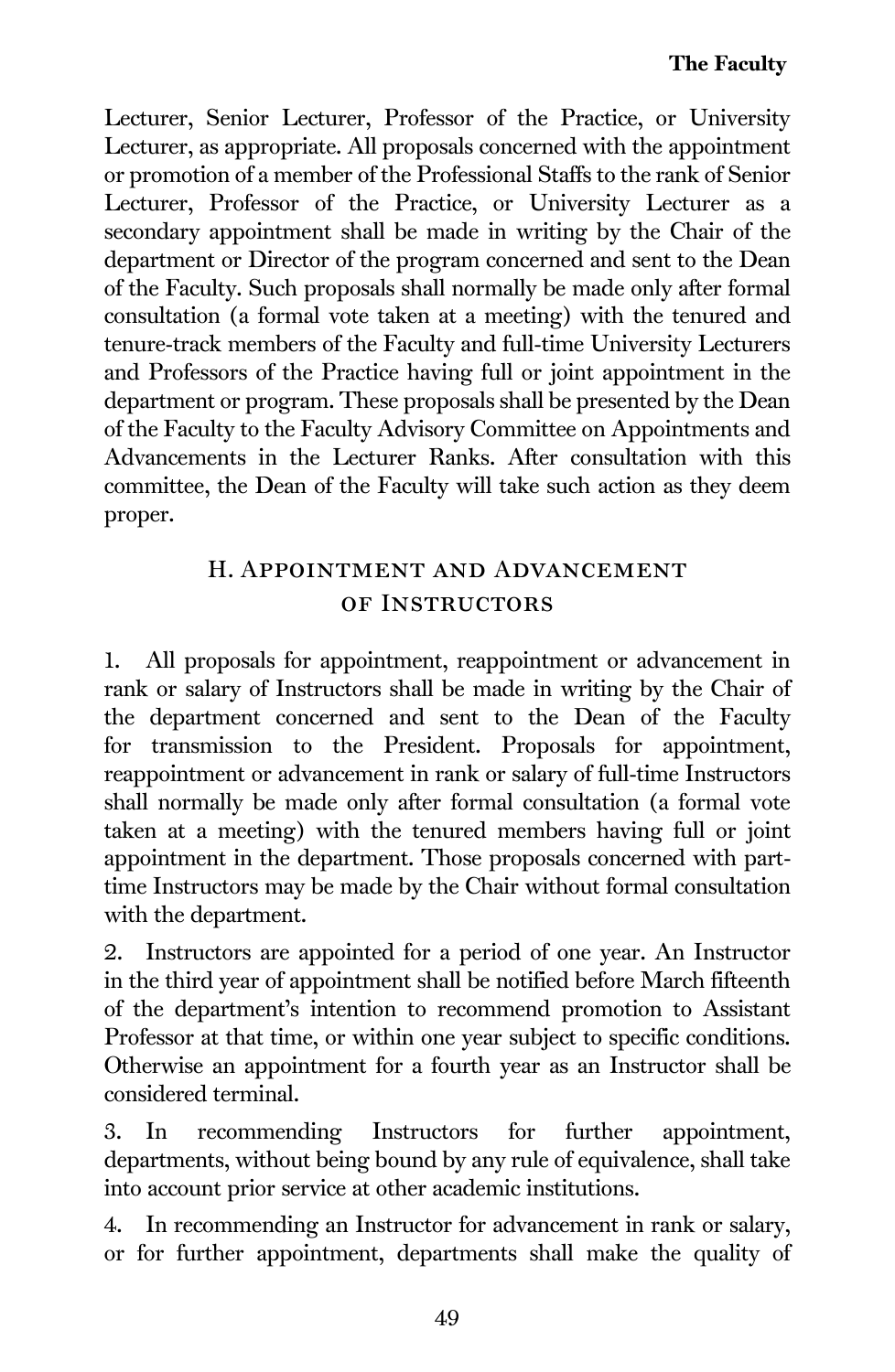scholarship and teaching primary considerations and service to the University community an important consideration.

## I. General Observations

1. The Dean of the Faculty shall seek to ascertain in a systematic way the views of non-tenured faculty members on the range and balance of the academic specialties in their departments and on the manner in which decisions on appointments are made in their departments.

The Dean of the Faculty shall also review periodically the practices of all departments with regard to matters important to the quality of life of tenure-track Faculty. The results of this review should be communicated to the President and the Faculty. This review should pay particular attention among other issues to:

- the fairness with which teaching assignments are distributed, taking into account the professional development of the faculty;
- the manner in which departments select candidates for nominations to Preceptorships;
- the possible overloading of tenure-track faculty with advising and committee responsibilities; and
- the extent to which tenure-track faculty are involved formally and informally in determining policies for the department as a whole.

2. The Dean of the Faculty shall produce and make available to all members of the tenured and tenure-track Faculty a written account of the procedures that govern the work of the Faculty Advisory Committee on Appointments and Advancements and the Faculty Advisory Committee on Appointments and Advancements in the Lecturer Ranks. This account shall describe the character of the information that the Committee receives from departments and the ways in which the Committee may solicit additional information.

3. Each year departmental Chairs shall invite interested students and student departmental committees to express their views on the range, balance, and quality of instruction in their departments and on other matters relevant to the reappointment and advancement of Faculty members, and shall advise the students and committees that they may forward to the Dean of the Faculty for transmission to the President (and where appropriate to the Faculty Advisory Committee on Appointments and Advancements or the Faculty Advisory Committee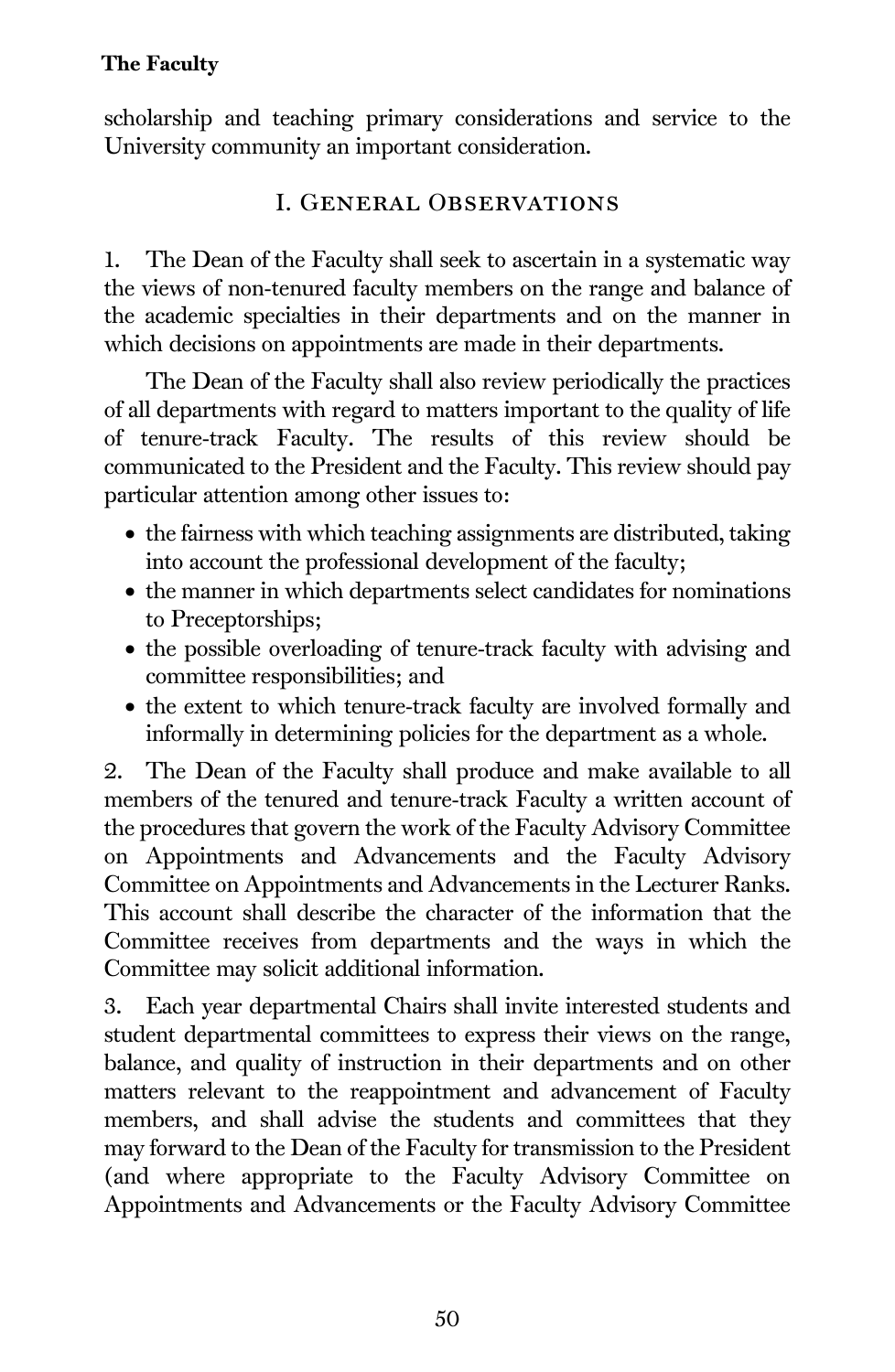on Appointments and Advancements in the Lecturer Ranks) comments regarding the quality of teaching by individual members of the Faculty.

## J. Affirmative Action

1. One member in each department shall be charged with responsibility for stressing and safeguarding the University's commitment to affirmative action, in at least the following two respects:

- a. He or she should keep informed on availability data concerning women and minorities in fields in which appointments are to be made. If the proportion of applicants from these groups is significantly less than the data would lead one to expect, the possible reasons should be explored with colleagues, Chairs, and the Dean of the Faculty with an eye to improving recruiting procedures.
- b. He or she should review files of women and minority applicants rejected at the various stages of the appointment procedure, to determine whether any might merit further consideration.

2. The Dean of the Faculty shall ask the departments to report on the measures they have taken to widen their contacts and the manner in which candidates for appointment come to the attention of the department.

3. The Dean of the Faculty shall seek to ascertain whether perceptions of prejudice or bias affected the decisions of those who turn down offers from Princeton.

4. The tenure flow to individual departments shall be administered with sufficient flexibility to take account of the importance to the University of broadening the Faculty to include more women and minority group members. In special situations, an effort may be made to provide additional positions to departments able to identify and attract distinguished women and minority group members.

## K. Compensation and Service Arrangements

## 1. ARRANGEMENTS FOR PAYMENT OF SALARY

Faculty salaries are paid at the end of each of the ten months from September through June for duties performed during the nine-month academic year, and for the time before academic duties begin in September and after they cease in June.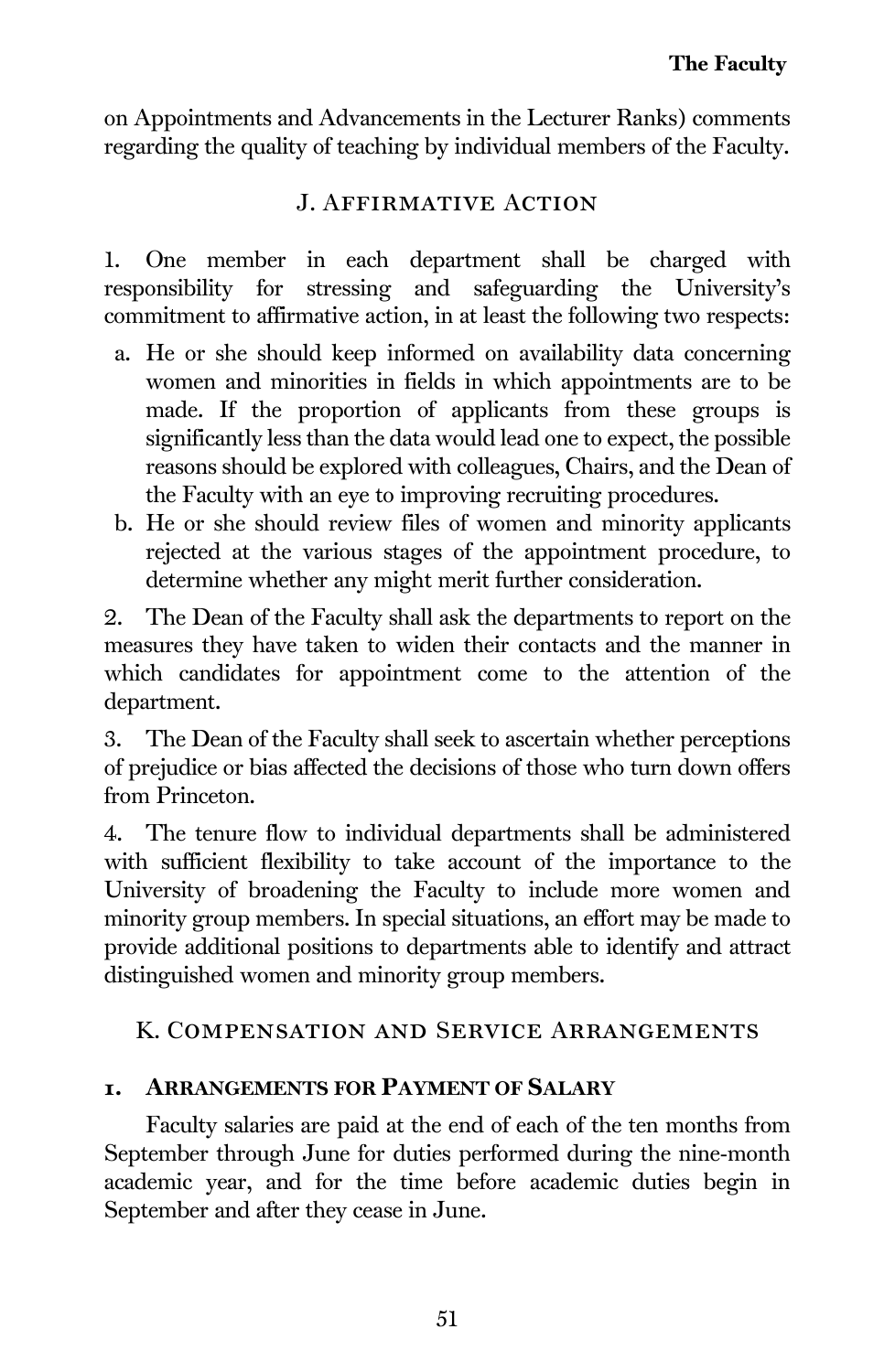Arrangements may be made with area banks, or with the Princeton University Employees Federal Credit Union, for monies to be set aside from the employee's academic year salary to cover the summer months when not paid. Arrangements may be made through the Treasurer's Office for the automatic deposit of salary payments in one of the banks in the area approved by Princeton University for direct deposit.

Any payroll-related questions, including those regarding earnings, deductions, tax withholding, direct deposit, and payment schedules, should be addressed to the Payroll Section, of the Treasurer's Office.

#### 2. SUMMER EMPLOYMENT

For those Faculty receiving summer salaries, salaries are paid at a rate of one-ninth of the academic year salary per month. Such appointments do not normally exceed two months' duration and ordinarily include payments from sponsored research funding. University policy does permit the payment of summer salaries for up to 2.5 months, provided that any salary beyond two months is derived from outside sources. Requests for summer salary beyond two months must include a statement that no vacation will be taken during this time. Summer salary payments are made at the end of July and at the end of August. Summer employment must be authorized each year, in advance, through procedures established by the Dean of the Faculty.

#### 3. RELATION OF COMPENSATION TO DUTY ASSIGNMENT

It is the long-established policy of the University that the academic year salary includes compensation for all duty performed during the academic year, whether in teaching, research, or administration. Changes in duty assignment do not, therefore, alter a Faculty member's salary. Exceptions to this policy are made only for participation as an Undergraduate Academic Adviser, service as Chair or Director of an academic department or program, or in other special cases.

#### L. Leaves of Absence

#### 1. ABSENCE DURING TERM TIME

An individual member of the Faculty wishing to be absent from the campus for an interval of three or more consecutive days, excluding weekends, during term time (the weeks of classes and the reading and examination periods) or Wintersession shall request permission to do so from the Chair of the department well in advance, and shall make certain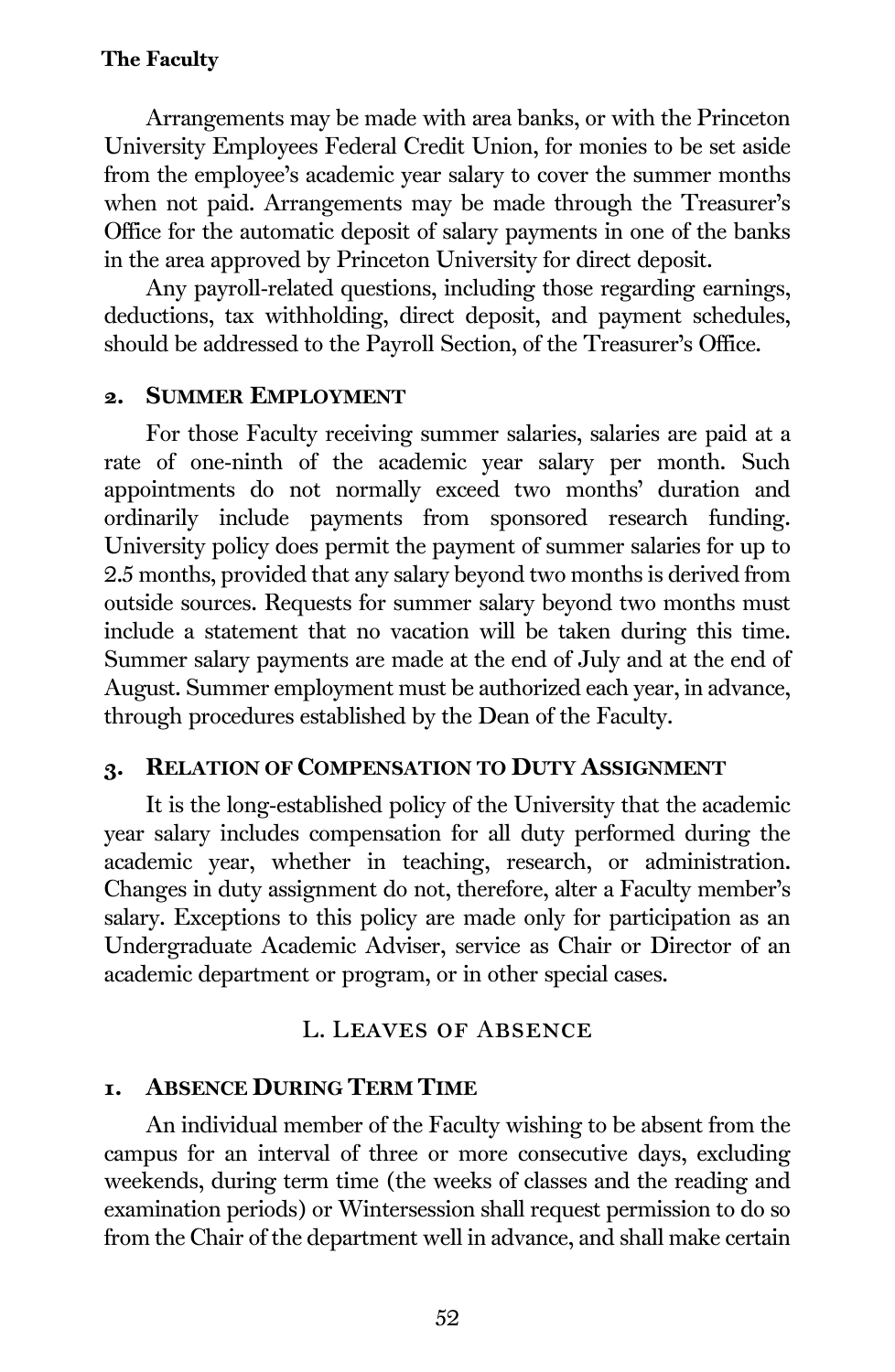that arrangements to meet the Faculty member's teaching and other academic and departmental responsibilities have the Chair's approval. The Chair shall refer any unusual requests to the Dean of the Faculty for approval. The Chair shall report all such absences to the Dean of the Faculty at the end of each academic year.

#### 2. LEAVES FOR SCHOLARSHIP

The leave program of the University is designed to ensure that tenured and tenure-track Faculty members may be relieved periodically from normal teaching and other University duties in order to pursue scholarship. Leaves are recommended by the Chair of the department on the basis of a Faculty member's proposed program of scholarship, while taking into account the teaching and service needs of the department. The leave program does not guarantee that each Faculty member receives a specified number of leaves during a given number of years. It is intended rather to provide flexibility in planning both for the individual Faculty member's scholarly pursuits and for the instructional program of the department. There are several kinds of leave, including sabbatical leave and leave without pay. For sabbatical leaves, at least five consecutive semesters of active service must precede the leave. For leaves without pay, at least two consecutive semesters of active service must precede the leave. No member of the Faculty may be on leave of any kind for more than four semesters in a seven-year period.

## a. Sabbatical Leaves

Tenured Faculty members are eligible for leaves with pay for scholarship after five consecutive semesters of active service. In this context, semesters including short-term disability or workload relief for childcare are considered semesters of active service. Sabbatical leaves may be with full pay for one semester or half pay for two semesters in the same academic year. External funds may be used to provide the other half salary so long as these funds do not entail obligations which alter the purpose of the leave. One semester of paid leave may be "banked" to be used at a later time, with the understanding that no more than one semester of paid leave may be banked at a time and that five semesters of active service remains the minimum interval between sabbatical leaves. For example, Faculty may elect to serve ten semesters of active service and take one academic year on leave at full pay. Note that sabbatical leaves are available only to Faculty who are actively engaged in scholarship, teaching, and service.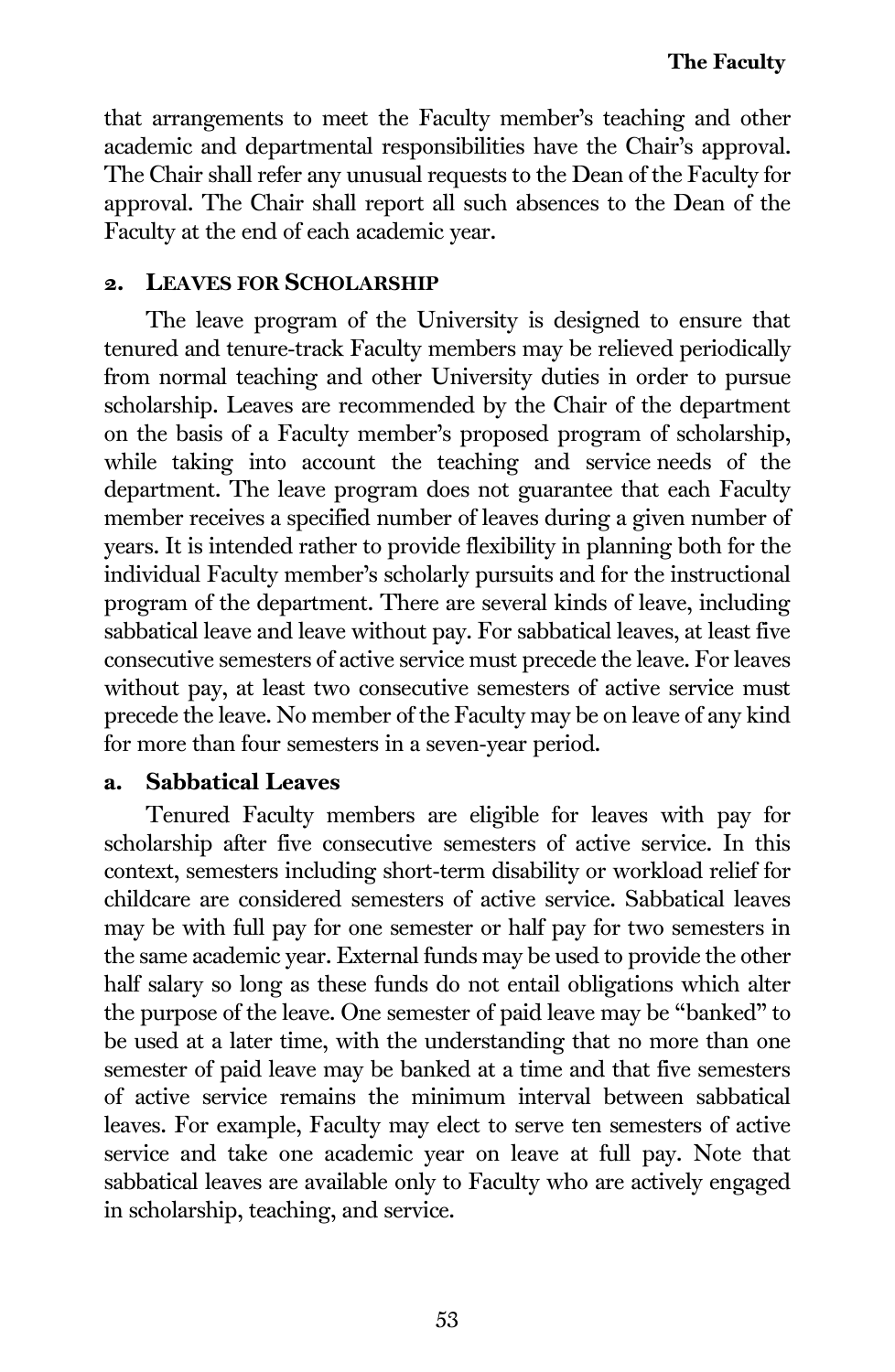## b. One-In-Six Leaves for Assistant Professors in the Humanities or Social Sciences

It is University policy that an Assistant Professor in the Humanities or Social Sciences is granted one semester's leave with full pay or its equivalent during the first three-year appointment.

#### c. Leaves for Bicentennial Preceptors

A Bicentennial Preceptor is granted one academic year's leave with full pay during the term as Bicentennial Preceptor in addition to the onein-six leave granted to Assistant Professors in the humanities and social sciences.

#### d. Leaves for University Preceptors

A University Preceptor is granted one semester's leave with pay during the term as University Preceptor in addition to the one-in-six leave granted to Assistant Professors in the humanities and social sciences.

## 3. LEAVES WITHOUT PAY (INCLUDING LEAVES FOR PERSONAL REASONS)

Leaves without pay may be recommended by the Chair of the department on the basis of a Faculty member's needs, provided that the department's teaching and other functions can be met. In addition to those for scholarship, leaves without pay may be granted for such purposes as the temporary assumption of an important government post, a temporary honorific professorial or administrative appointment, or for personal reasons, including child rearing. Leaves without pay are not, however, granted for regular teaching at another institution.

Normally leaves without pay are granted for no more than one year. Under certain circumstances, typically in connection with government service, an extension of one year is permitted, but at the end of that time the University normally requires that the Faculty member either return or resign. Extensions may not be granted for leaves for scholarship, whether paid or unpaid. In all cases the Dean of the Faculty shall be consulted at the outset of negotiations with an outside party. All leaves without pay must be approved by the Dean of the Faculty, and when combined with leaves for scholarship, including sabbaticals, may not exceed four semesters in a seven-year period.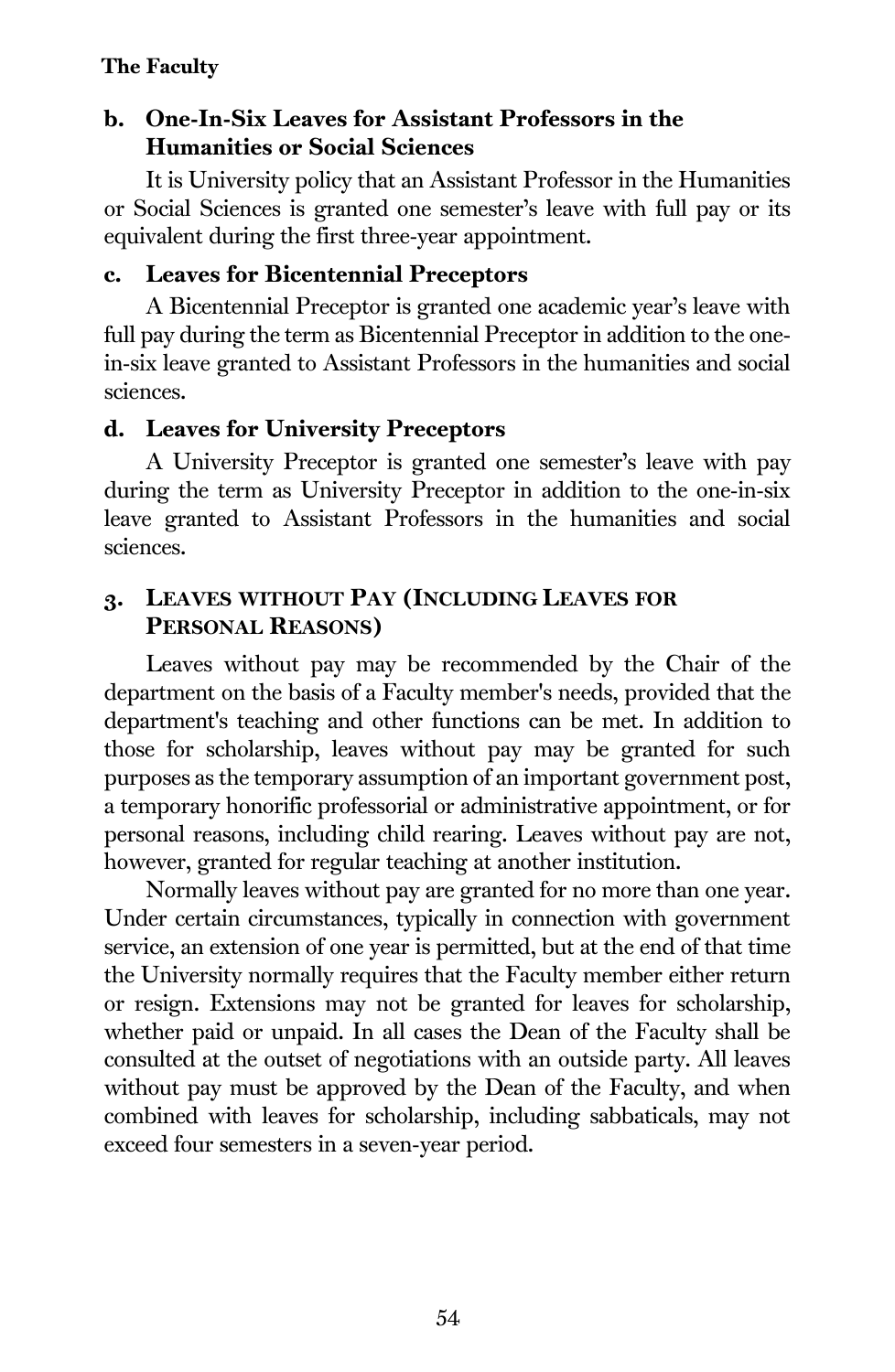## 4. OUTSIDE ACTIVITIES DURING LEAVES OF ABSENSE

During a leave of absence with full pay, a faculty member is subject to the same provisions governing outside professional activities that apply when he or she is on regular duty. Normally, a Faculty member on leave with pay shall not teach part-time or full-time at another institution; a request for exception to this rule must be explained fully in the application form for a leave and shall be taken into account at the time the leave application is reviewed.

A Faculty member who applies for a leave of absence with half pay for a whole year, or a leave of absence for a term or year without pay, shall outline the activities to be engaged in during the proposed leave and state whether any professional activities, including teaching, are to be performed during that period.

After a leave of absence, with or without pay, is approved, any significant change in the amount or nature of professional activities to be performed during that leave must be approved by the Dean of the Faculty before any commitment is made with respect to such change.

All of the rules set forth in this and the next section apply during the time that a Faculty member is on leave with full pay. When a Faculty member is on leave of absence with partial pay or no pay, the pertinent sections of the rules governing Outside Professional Activities apply.

## M. Outside Professional Activities

The following considerations and rules apply to Faculty on full-time appointment. When a Faculty member is on part-time appointment, University obligations, outside activities, and leave of absence arrangements shall be approved by the Dean of the Faculty.

1. A Faculty member on full-time appointment has a primary obligation to the University, and outside professional activities, whether gainful or not, shall not be allowed to interfere with teaching, scholarly research, and other duties in the department or the University.

2. During a calendar year (vacation periods excepted), a Faculty member on full-time appointment shall devote an average of no more than one working day a calendar week to outside professional activity during the academic year and portions of the summer for which salary is drawn through the University. The duty terms for part-time service shall be specified clearly at the time of hiring or at the time of moving to part-time service.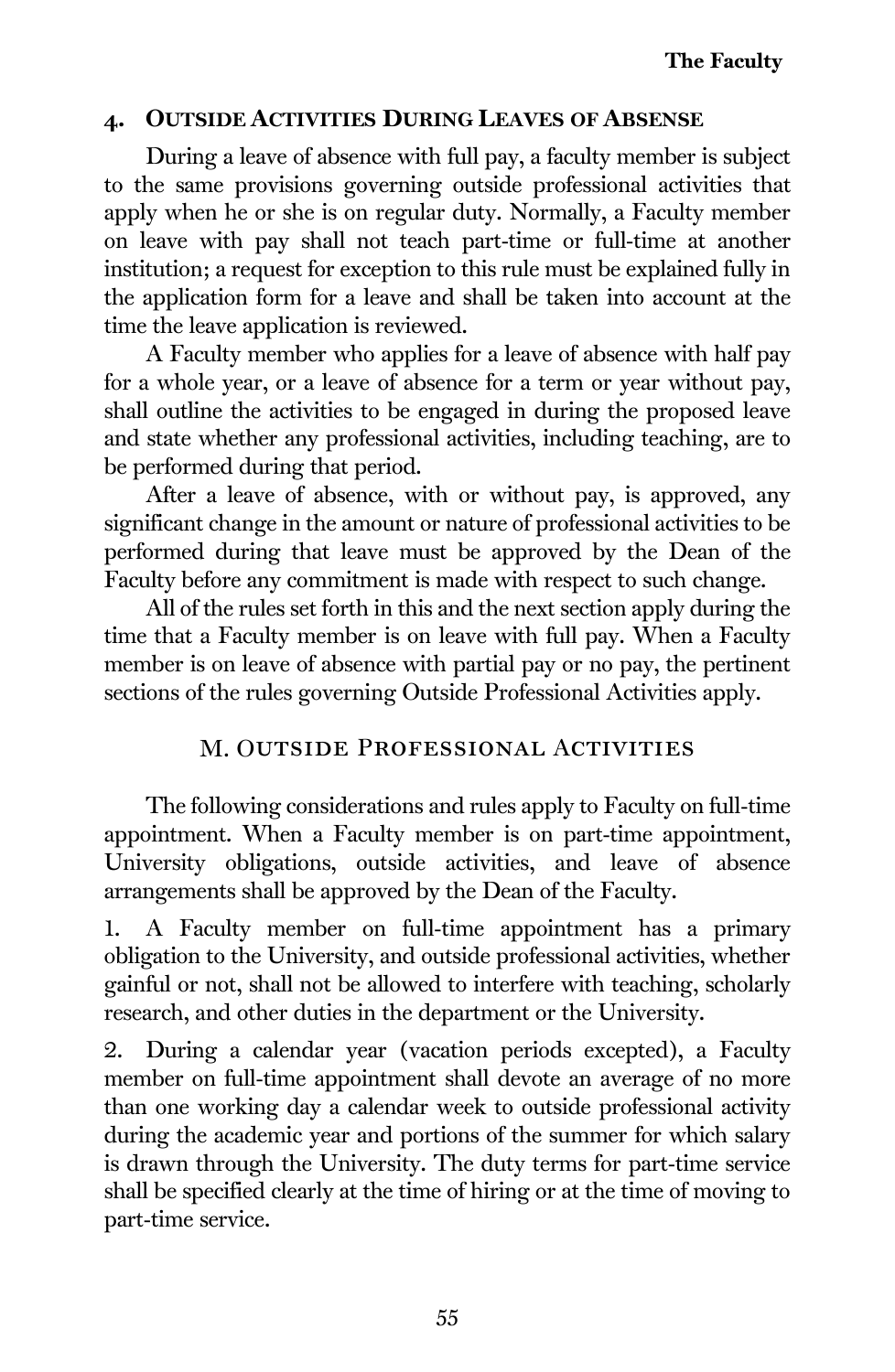3. The term "outside" refers to professional activities not directly associated with the fulfillment of a Faculty member's teaching, research, and administrative commitments to the University. Such activities generally bring into play the academic expertise of the Faculty member and often bring professional benefits to the Faculty member and the University. They may or may not involve compensation. Before undertaking such activities, faculty members should satisfy themselves that the activities contribute:

- a. to teaching and scholarship at Princeton,
- b. to communicating and applying special knowledge outside the University, and/or
- c. to furthering the common good.

4. In outside professional activities, whether compensated or not, a Faculty member shall not:

- a. violate the University's patent policy;
- b. permit an outside agent to have a preferred position with respect to information emanating from University activities.

5. In outside professional activities, a Faculty member shall not commit University materials, facilities, students, or personnel for the gain or benefit of an outside enterprise. However, limited use may be made of materials, facilities, and secretarial assistance for service to professional societies in the Faculty member's discipline and in connection with nonpartisan public service. The Chair of the department and the Dean of the Faculty shall be kept informed of such activities. Questions arising out of special circumstances shall be reviewed by the Dean of the Faculty.

6. In outside professional activities, a Faculty member shall take care not to affect adversely either the Faculty member's own independence or the integrity of the University. For example, a Faculty member may not accept a regular and continuing position with significant responsibility for the management of an outside enterprise. Also, a Faculty member may not become a regular and continuing employee of any outside organization, either part-time or full-time, or accept any outside position that would tend to create conflicts of interest with the position in the University.

7. A full-time Faculty member may not teach part-time or full-time on a continuing basis in another institution or hold a regular teaching post or assignment on a continuing basis on the Faculty of another institution. Teaching under the Faculty Exchange Program at Rutgers or at the Princeton Theological Seminary, which involves no overall increase in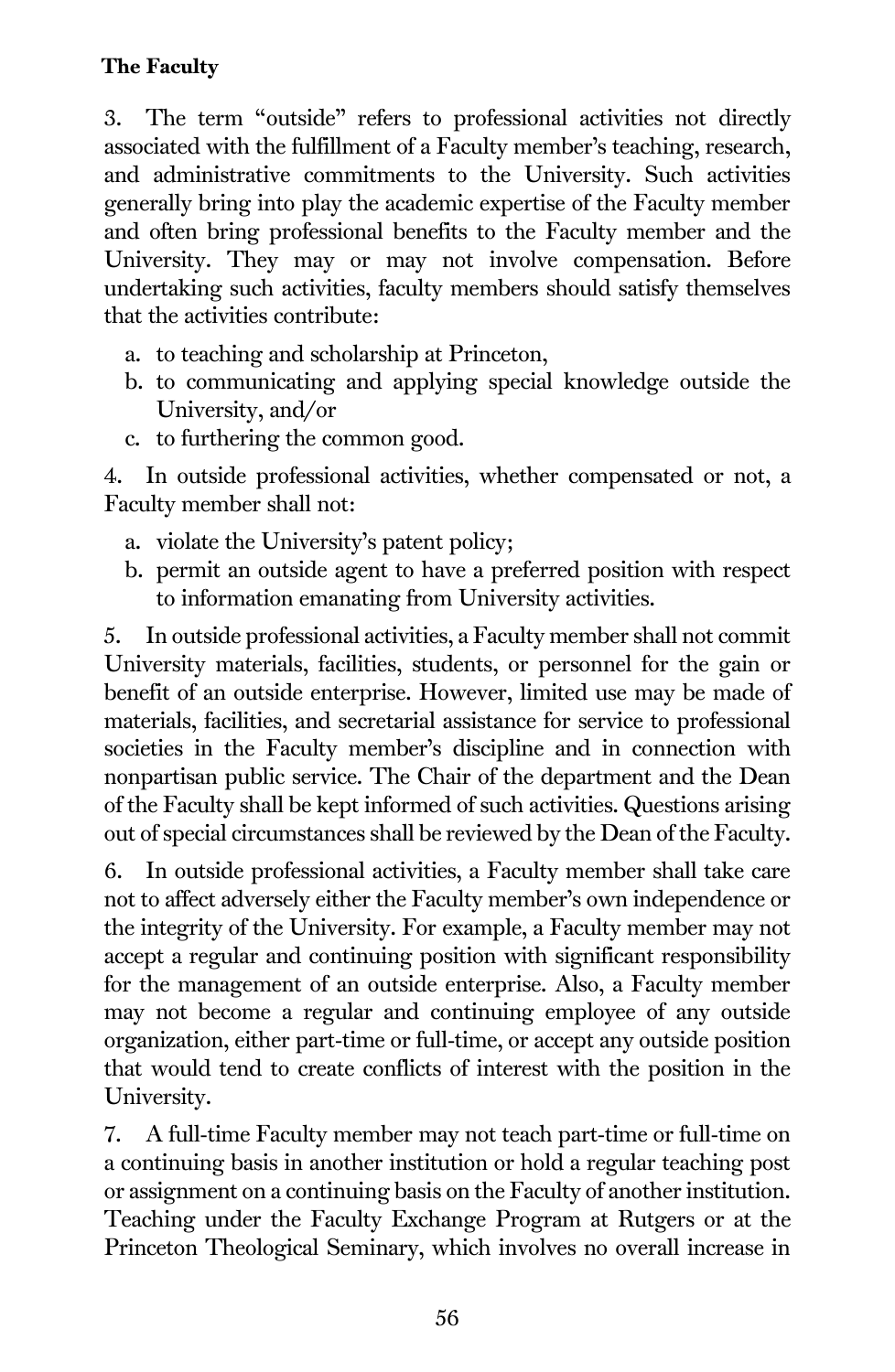teaching load or salary income, is an exception to this rule. Acceptance by a Faculty member of a temporary teaching appointment to give a course at an academic institution in the region is subject to approval by the Dean of the Faculty, in line with the policy that Princeton stands ready to assist a neighboring institution which is unable temporarily to fill a regular vacancy or which has a short-term vacancy for such reasons as sickness or leave of absence.

8. A faculty member who provides by way of a restrictive and specific license extensive course materials in electronic form to any other educational institutions or to businesses aiming to profit from enrollment in their courses may be thereby involved in teaching elsewhere. (One indication of this potential conflict of commitment is that (a) the course materials are available to the public only in connection with a course offered by the educational institutions or businesses who hold the license, and (b) the materials constitute a substantial part of the content of a course at such institutions or businesses.) A faculty member who uses electronic media to engage in ongoing educational interaction with students enrolled in a course offered at another institution or through a business aiming to profit from enrollment in its academic courses, where that interaction represents a substantial part of the content of the course, shall be deemed to be teaching elsewhere. Moreover, even in the absence of ongoing educational interaction, a faculty member shall be deemed to be teaching elsewhere if the faculty member allows himself or herself to be listed as a teacher of a substantial part of a course, electronic or otherwise, offered for credit at another institution or at a business. Uncertainties about the application of these principles should be raised with the Dean of the Faculty and with the Faculty Advisory Committee on Policy. The Dean of the Faculty will report periodically to the Board of Trustees on the ongoing implementation of these policies, and the policies themselves shall be reviewed after a period of about three years.

9. A Faculty member shall inform the departmental Chair annually, in writing, of all outside professional activities as part of the regular report on scholarly and other activities. A Faculty member shall also consult with the Chair whenever considering significant new outside professional activities. The Chair shall consult with the Dean of the Faculty concerning any exceptions to these rules and forward for consideration any special circumstances that may arise.

10. Only the Dean of the Faculty may approve exceptions to, or exemptions from, these rules concerning outside professional activities.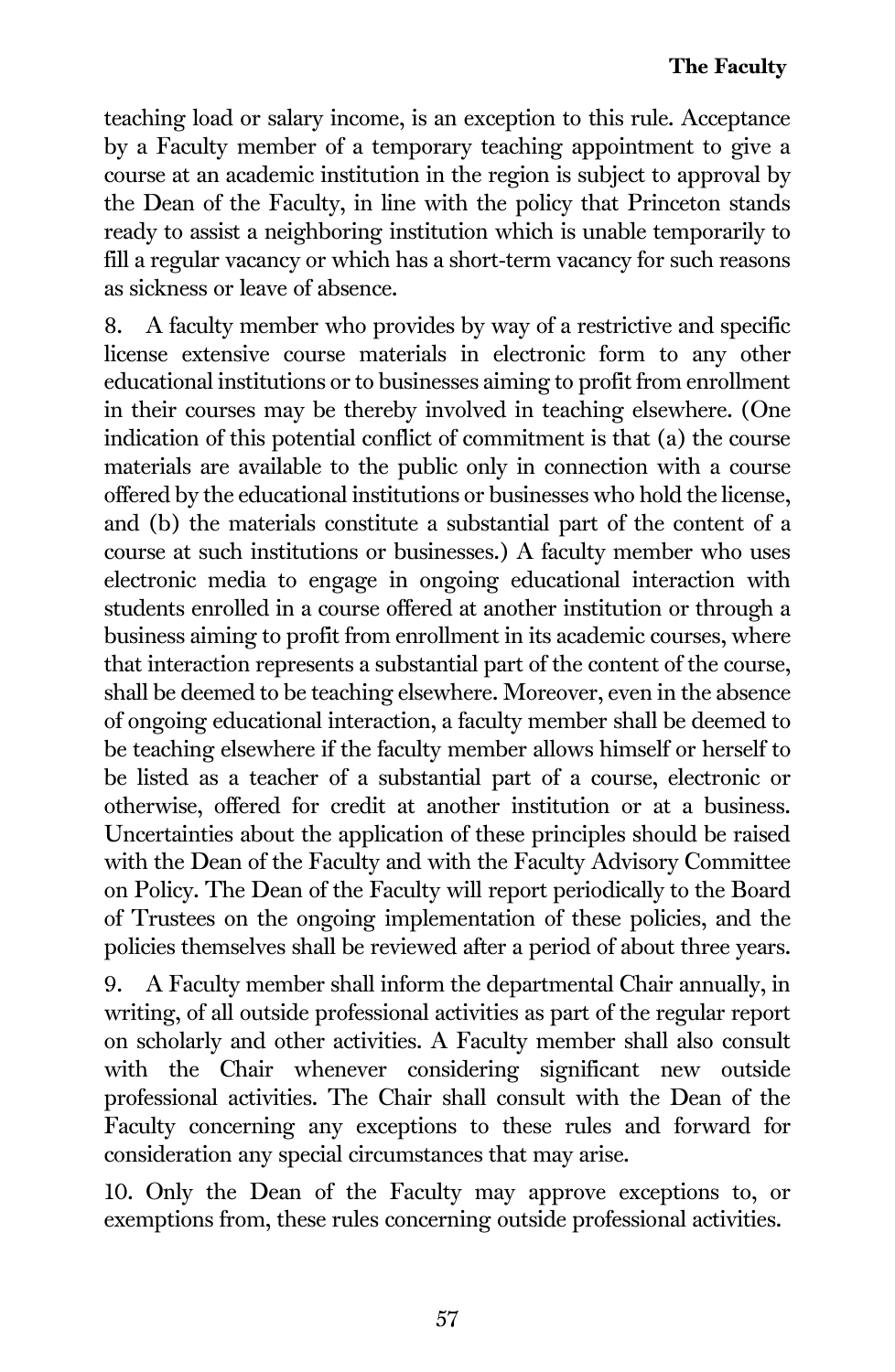#### N. Retirement

As of July 1, 1994, retirement of tenured Faculty at age 70 is no longer mandatory. Retirement from the University is a voluntary termination. A Faculty member who wishes to discuss retirement should consult with the Chair of the department and with the Dean of the Faculty. Emeriti may teach on an occasional and part-time basis when needed with the rank of Professor Emeritus (Teaching) or Associate Professor Emeritus (Teaching).

#### O. Separation as a Result of Disability

A member of the Faculty unable to perform the normal duties because of a disability may be terminated at the option of the University, if a reasonable accommodation will not allow that person to perform the essential functions of the position he or she holds, or if the University is unable to transfer that person into another position for which he or she is qualified.

#### P. DISCIPLINARY ACTION

#### 1. GROUNDS FOR INVOLUNTARY SUSPENSION, DISMISSAL, OR OTHER DISCIPLINARY ACTION FOR CAUSE

Adopted by resolution of the Board of Trustees, 2 June 2014, amending policies recorded in Trustee minutes of 9 June 1975 and 25 February 2000.

Without either limiting or abrogating any of the powers, duties, and privileges granted by the Charter to the Board of Trustees, the Board of Trustees wishes to reaffirm its long-standing policy of upholding academic freedom and security of academic tenure, and to declare that: A member of the Faculty may be suspended, dismissed, or be subjected to reduction of salary or other workplace restrictions for cause only on the basis of (a) substantial and manifest incompetence, (b) substantial and manifest neglect of duty, (c) substantial and material misrepresentations in dealings with University officials, including during the appointment process, (d) conduct which is shown to violate the University rules and procedures applicable to a member of the Faculty, or (e) conduct which is shown to substantially impair the individual's performance of the full range of his or her responsibilities as a member of the Faculty. In cases involving misrepresentations during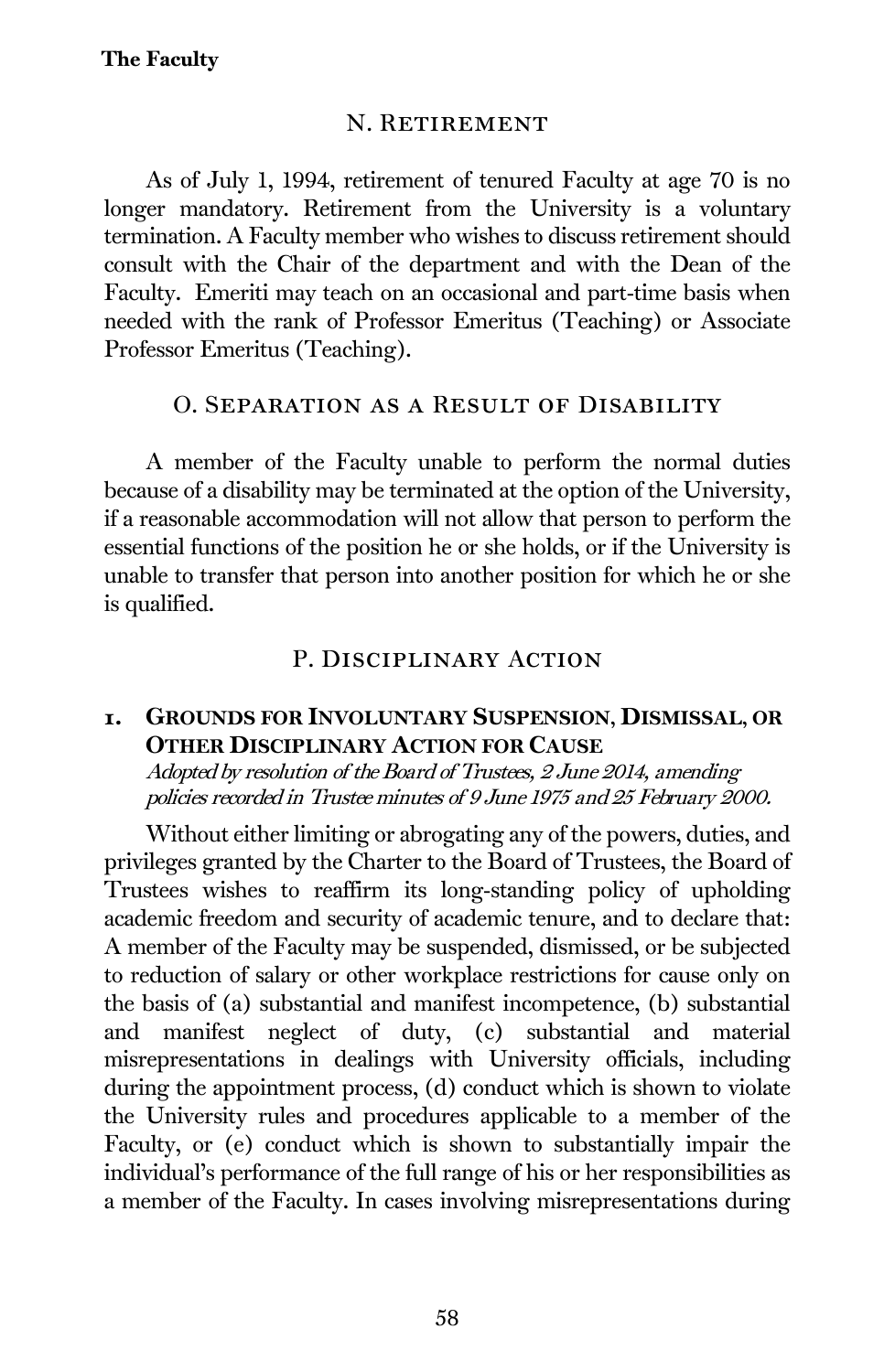the appointment process, an appointment to the Faculty may be rescinded.

Actions taken on these grounds are subject to the procedural rules and safeguards established by the Board of Trustees and stated in the paragraphs below. It is also the intention of the Board in these matters that a range of penalties be made available so that the nature of the penalty may be commensurate with the nature of the offense. To that end, two or more of the penalties described below may be combined in appropriate cases.

The Dean of the Faculty, in consultation with the President, may place a member of the Faculty on leave and relieve the individual of teaching, advising and other responsibilities pending a review relating to the Faculty member's conduct. Placement on leave pending a review of conduct is not a disciplinary action. The terms of the leave will be based on the circumstances of the particular situation.

In the event the Dean of the Faculty has a conflict of interest with respect to a disciplinary matter covered by Section P, an appropriate officer of the University shall be designated by the President to assume the duties of the Dean of the Faculty in the disciplinary matter.

The range of penalties for disciplinary action are listed below. Unless otherwise stated below, relevant information remains in the individual's employment record at the University and may be taken into account in judging the seriousness of any future violation. In addition, such information may be disclosed by the Office of the Dean of the Faculty in response to requests for which the individual has given permission, in accordance with University policy or procedures, or in accordance with applicable law.

#### a. Warning

An oral warning is an informal admonition that does not remain in the individual's employment record at the University, and a written warning is a formal admonition.

## b. Probation

A more serious admonition assigned for a definite amount of time, typically three months to five years in length. It implies that any subsequent violation, of whatever kind may be grounds for suspension, or in especially serious cases, dismissal from the University.

Probation may be accompanied by or require fulfillment of certain conditions stipulated by the Dean of the Faculty. These conditions may include, but are not limited to, restriction of duties, removal from an administrative office, or training. During probation, certain restrictions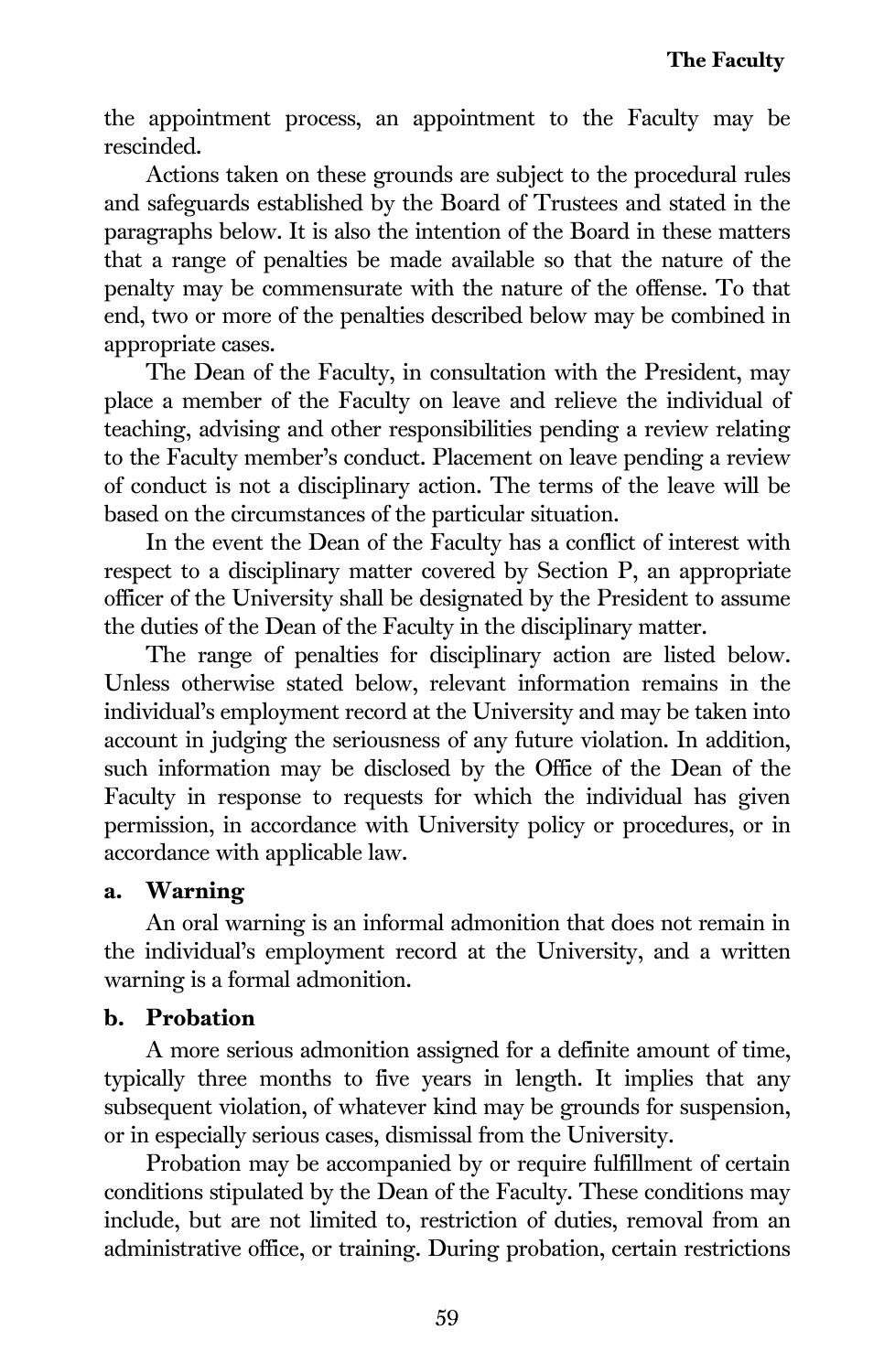to the leave policy may be imposed, including non-accrual and/or ineligibility for leaves.

#### c. Suspension

When initiated by the University as a penalty for misconduct, "suspension" means an unpaid suspension of employment or an involuntary reduction of duty time with a corresponding reduction in salary for a specified period of time.

A suspension may be accompanied by or require fulfillment of certain conditions. These conditions may include, but are not limited to, removal from an administrative office, restitution of damages, or training.

#### d. Dismissal

Dismissal means termination from employment by the University and may involve revocation of tenure and all the rights and privileges thereof.

## e. Other Possible Conditions

Other possible conditions may accompany any of the preceding penalties. Such conditions may include but are not limited to:

Campus or community service. Campus or community service may be added to any of the penalties listed above.

University Housing. When appropriate to the infraction, particularly in instances involving discriminatory behavior or sexual misconduct, removal from University housing or relocation within University housing may be added to any of the other penalties listed above. For an individual holding a position which requires residence in an undergraduate college, the disciplinary response may involve removal from the position and the housing.

Access to Space, Resources, and Activities. In appropriate cases involving misconduct, restrictions may be placed on access to space and/or resources or on participation in activities.

Educational Programs. In addition to any of the penalties listed above, an individual may be required to participate in educational programs appropriate to the infraction.

## 2. PROCEDURES FOR DISCIPLINARY ACTIONS OTHER THAN SUSPENSION OR DISMISSAL

Should the Dean of the Faculty determine it is necessary to review the conduct of a member of the Faculty under this section, the Dean or the Dean's designee will so inform the individual, preferably in person,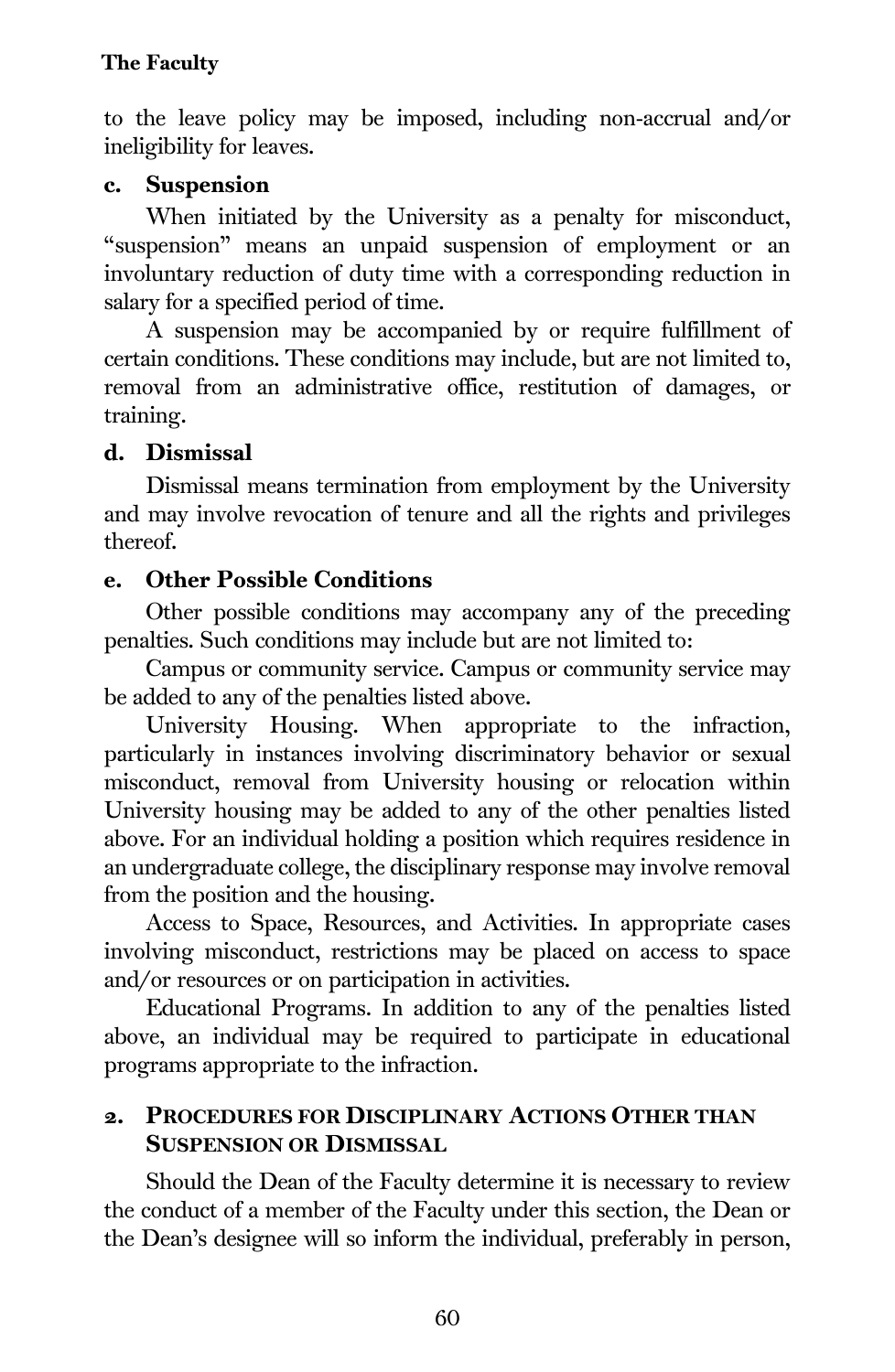and apprise them of the circumstances, and offer them the opportunity to be heard and to provide information. If, at the conclusion of the review, the Dean proposes to impose disciplinary action less than suspension, the Dean will provide the member of the Faculty with a written statement articulating the reasons for the proposed disciplinary action.

Upon receiving the Dean's decision, the member of the Faculty shall be entitled, if they make the request within one week following the receipt of the Dean's decision (unless other University policy governs), to a review of the matter by the Committee on Conference and Faculty Appeal (CCFA) in accordance with the Guidelines for the Conduct of Inquiries by the CCFA (Appendix C to these Rules). In the course of this review, the CCFA may, at its discretion, invite the faculty member to a hearing before the CCFA. The CCFA, after considering the case, shall report its opinion, including an explanation of its rationale, to the Dean of the Faculty. If the CCFA does not find sufficient grounds for appeal or affirms the Dean's decision, then the Dean's decision shall be final. If the CCFA recommends a different penalty, and the Dean issues a new decision that is consistent with the CCFA opinion, then this revised decision shall be final. If the CCFA recommends a different penalty and the Dean disagrees with the CCFA opinion, then the President shall decide the penalty and the President's decision shall be final.

#### 3. PROCEDURES FOR SUSPENSION AND DISMISSAL

Without limiting or abrogating any of the powers, duties, and privileges granted by the Charter to the Board of Trustees, and without restricting the right of suspension or dismissal in the first instance residing in the President, the Board of Trustees declares that it is its intention, in case of suspension or dismissal of a member of the Faculty to proceed as follows:

Should the Dean of the Faculty determine it is necessary to review the conduct of a member of the Faculty under this section, the Dean or the Dean's designee will so inform the individual, preferably in person, and so apprise them of the circumstances and offer them the opportunity to be heard and to provide information. If, at the conclusion of the review, the Dean is considering recommending to the President that the member of the Faculty be suspended or dismissed, prior to submitting such written recommendation, the Dean of the Faculty will so inform the affected individual and provide another opportunity to be heard.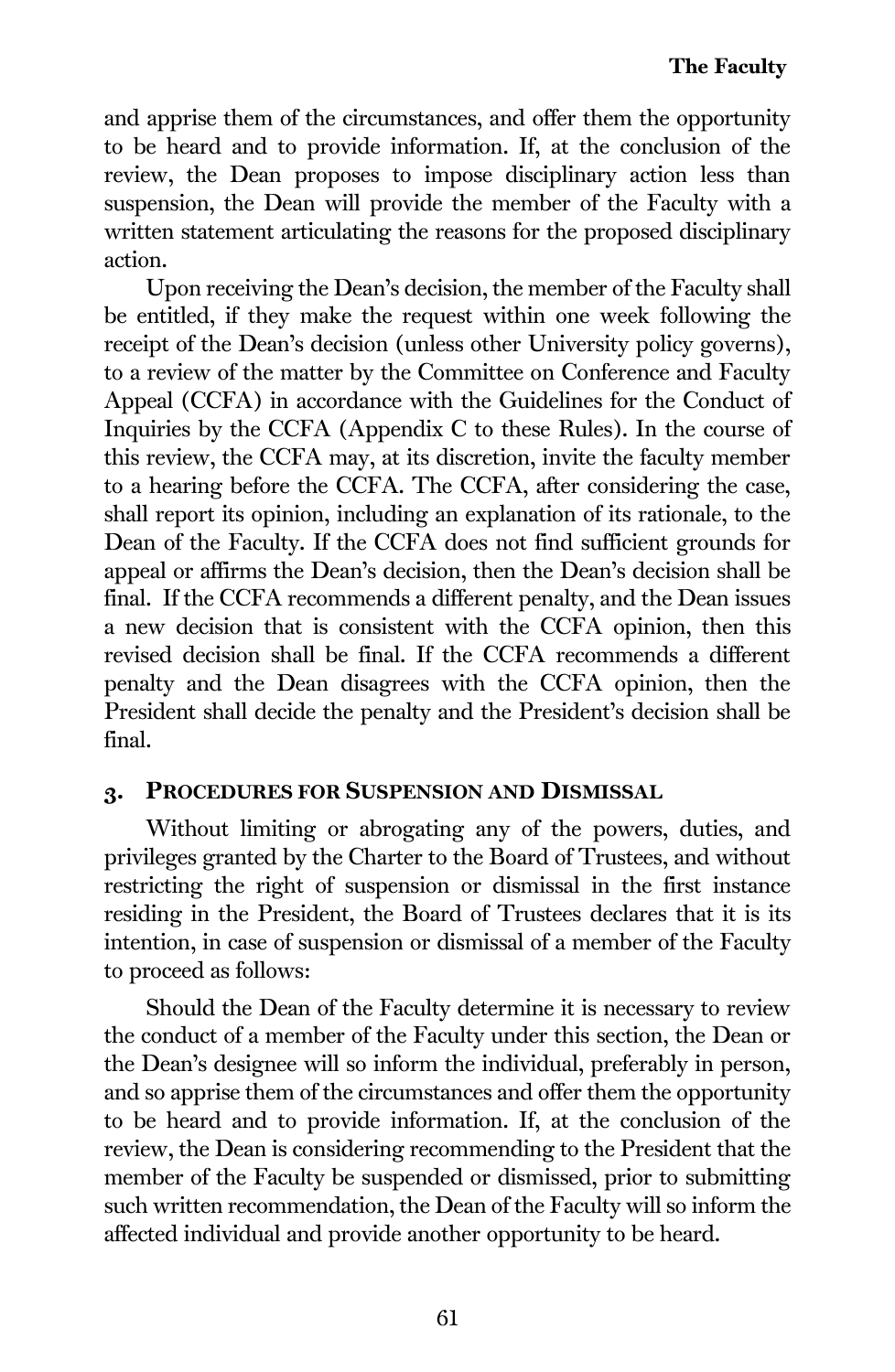#### The Faculty

If the Dean of the Faculty decides to proceed to recommend suspension or dismissal, the member of the Faculty shall receive a written statement from the Dean articulating the reasons for the proposed suspension or dismissal. Upon receiving the Dean's statement of reasons, the member of the Faculty shall be entitled to a review of the matter by the CCFA provided they request this review within one week following receipt of the Dean's statement of reasons, unless another University policy governs. This review shall be conducted in accordance with the Guidelines for the Conduct of Inquiries by the CCFA (Appendix C to these Rules). In cases where suspension or dismissal is recommended, the member of the Faculty shall be entitled to a hearing before the CCFA. The CCFA, after considering the matter, shall report its opinion, including an explanation of its rationale, to the Dean of the Faculty. If the CCFA recommends a penalty less than suspension, and the Dean issues a new decision consistent with the CCFA's opinion, the revised decision shall be final. If the Dean disagrees with the CCFA recommendation, or decides to recommend a suspension or dismissal, the Dean shall send the recommendation to the President, along with the statement of reasons provided to the Faculty member, the CCFAs report, and other relevant material. After receiving the recommendation from the Dean of the Faculty, the President will request a meeting with the member of the Faculty.

Following the meeting (or if the individual declines the meeting), if the President decides upon a penalty less than suspension, that penalty will be imposed and the member of the Faculty shall receive a written statement from the President explaining the decision, and that decision will be final.

If the President decides to recommend suspension or dismissal, the President shall provide the recommendation to a committee of the Board appointed to consider the proposed suspension or dismissal before the Board takes final action on the recommendation. The President's recommendation shall be accompanied by (i) the President's statement of reasons, (ii) the Dean of the Faculty's recommendation to the President and statement of reasons, (iii) the CCFA's report, and (iv) material from the review. In cases in which the CCFA's report advises against suspension or dismissal, recommends a shorter period of suspension than recommended by the President, or recommends suspension when the President recommends dismissal, the committee of the Board shall invite the CCFA to discuss the CCFA's report. Before final action is taken by the Board, the member of the Faculty shall be invited to appear and be heard by the committee of the Board.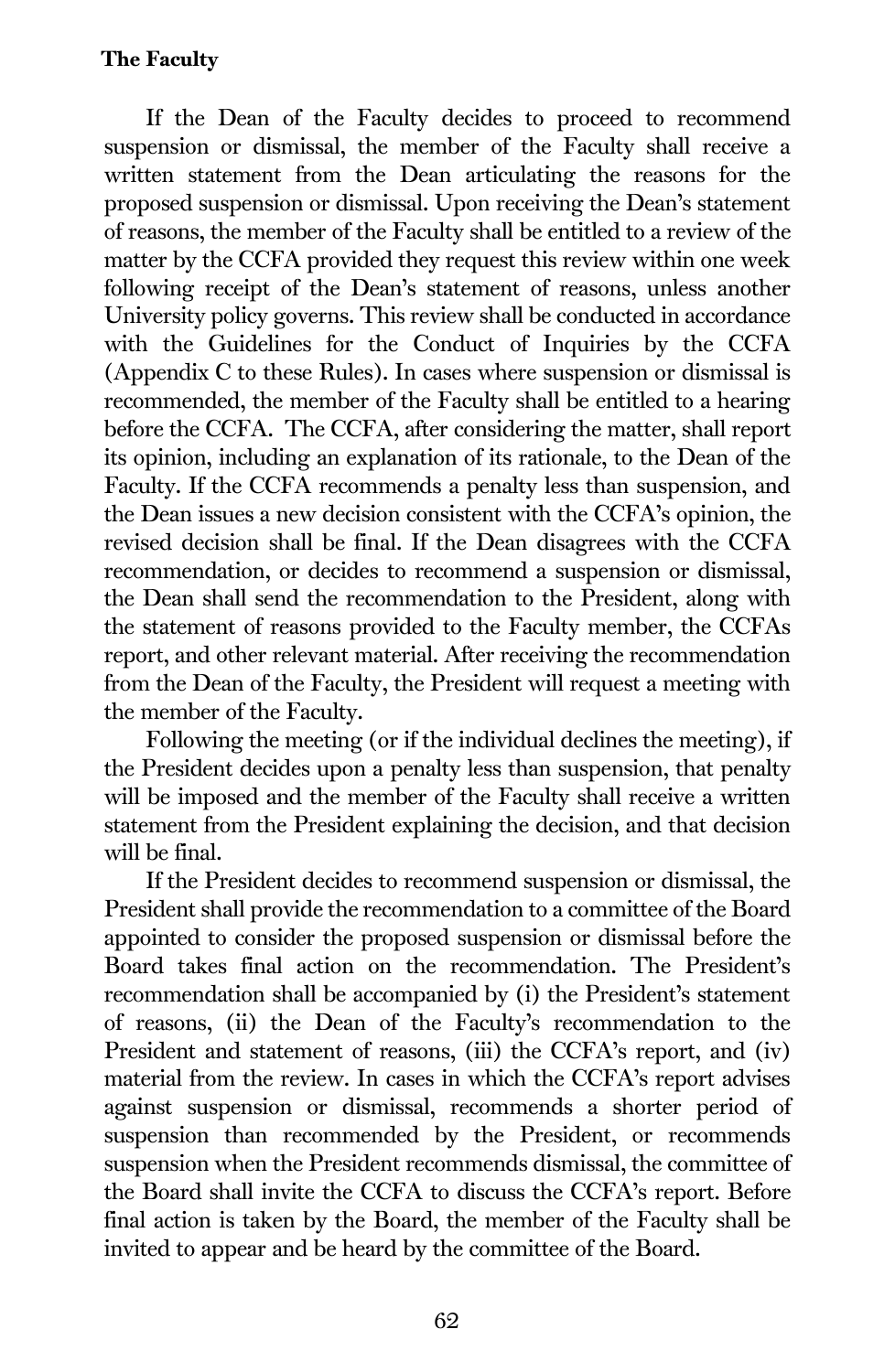#### 4. ACADEMIC STATUS AND PRIVILEGES

Minutes of the Board of Trustees, 15 June 1959 (with amendments approved by the Faculty).

Without limiting or abrogating any of the powers, duties, and privileges granted by the Charter to the Board of Trustees, and without restricting the powers delegated to the President regarding academic appointments, but recognizing the desire of the members of the Faculty that the Committee on Conference and Faculty Appeal (CCFA) should extend its role to conduct hearings not only in cases of dismissal and suspension (as provided for by the Minutes of the Board of Trustees of 15 June 1918, and 19 April 1951), but also in cases of possible unfair treatment in relation to the appointment, reappointment, or academic duties or privileges of members of the Faculty, the Board of Trustees declares its approval of the charge and procedures in respect to these matters.

The Board of Trustees further declares that, when requested by the CCFA and so agreed to by the Board, a subcommittee of the Board shall meet with the CCFA on questions of possible unfair practice relative to academic status and privileges. The CCFA's request for the meeting shall be accompanied by a report articulating the CCFA's views and their rationale. If the Board committee agrees to a meeting, and the matter relates to an action against an individual member of the Faculty, the aggrieved member of the Faculty shall be offered the opportunity to appear and be heard at such a meeting.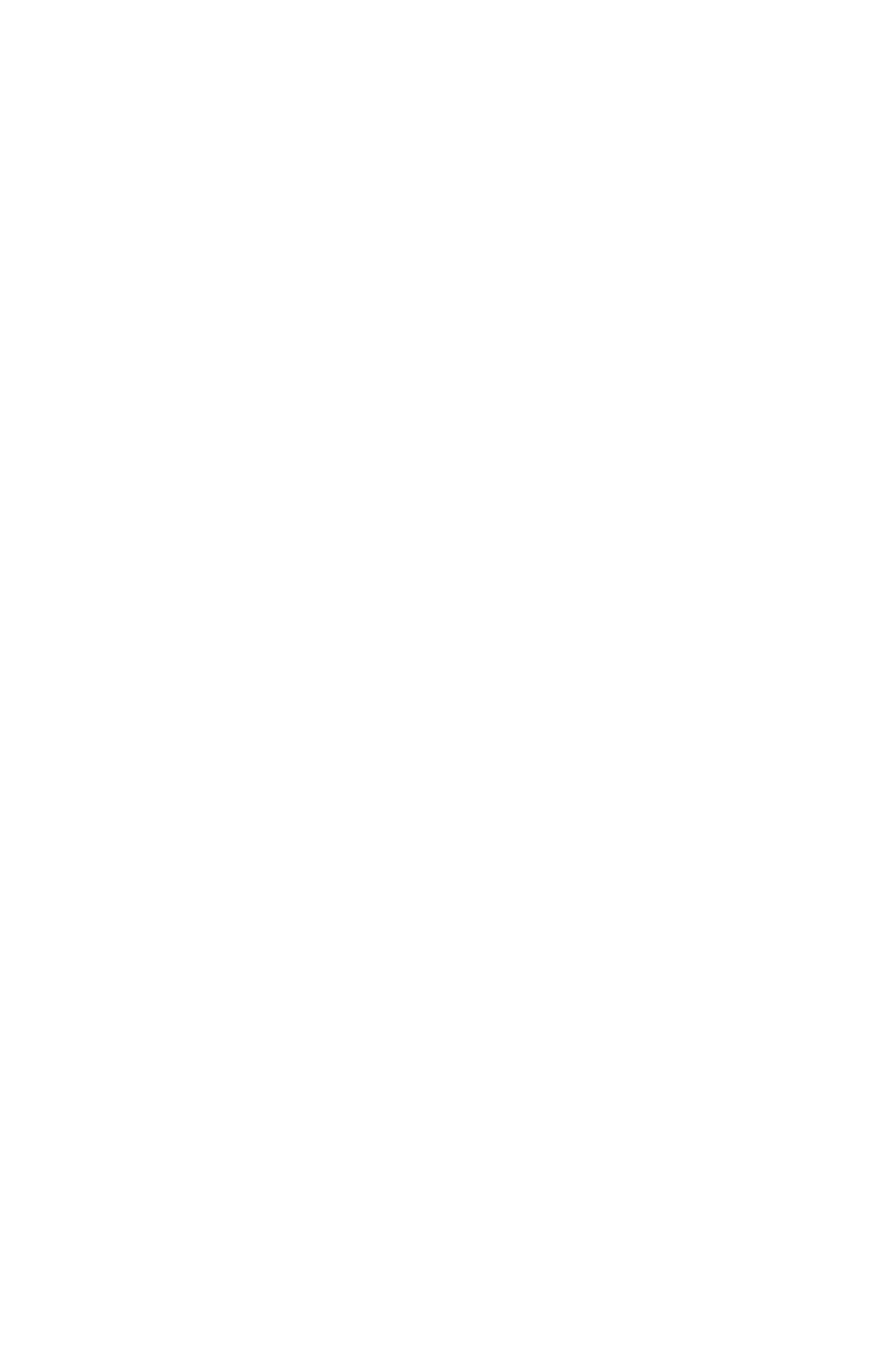The following paragraphs set forth rules applicable to members of the faculty in certain areas in which written policies have been promulgated. The policies printed here are not intended to be exhaustive or to supplant commonly held understandings in areas not covered by these paragraphs.

Complaints regarding non-academic conduct of members of the Faculty should be addressed to the Dean of the Faculty. When such a complaint is brought forward, the Dean normally conducts an inquiry and, if appropriate, submits his or her findings and recommendations to the President under paragrap[h IV.P.1.](#page-68-0) above.

If a member of the Faculty is uncertain about any of these matters, he or she should feel free to discuss them with the department Chair or with the Dean of the Faculty.

#### A. TUTORING

1. No officer of instruction of the University shall tutor students of the University privately for remuneration during the academic year, except as he or she may be authorized by the Dean of the College.

2. No officer of instruction of the University shall be permitted at any time to tutor students privately in preparation for those examinations in which the instructor himself or herself takes part, either in the way of preparing questions or reading papers.

#### B. Nepotism

In order to avoid conflicts of interest, it is University policy that no faculty or staff member may initiate, or participate in, directly or indirectly, decisions involving a direct benefit, (e.g. initial employment or appointment, retention, promotion, salary, course work assignments, research funds, leaves of absence, etc. or, in the case of students, admission, grades or recommendations) to those related by blood or marriage, membership in the same household, including domestic partners, or persons with whom a faculty or staff member has an intimate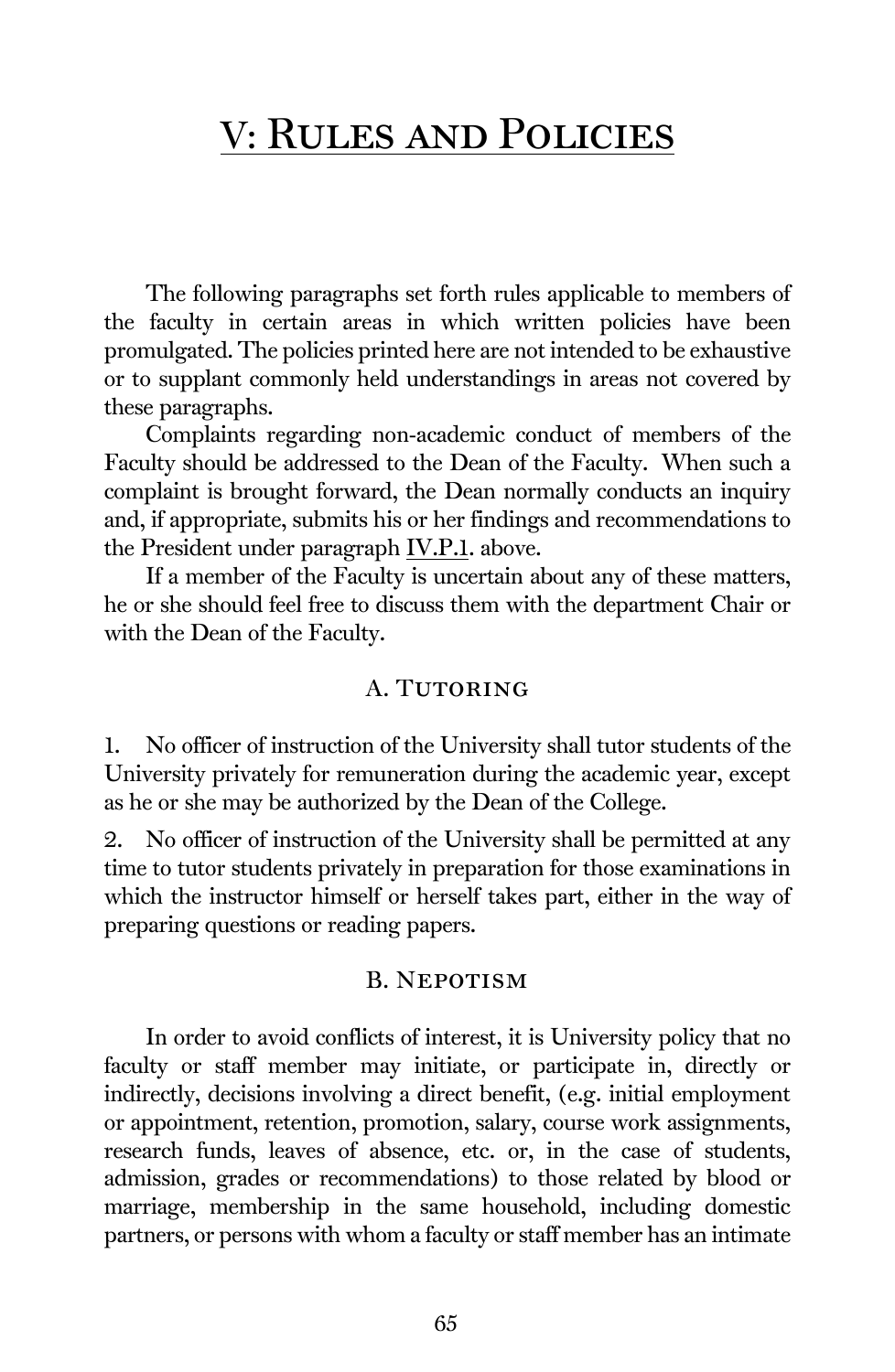relationship. The potential for conflict of interest may also exist in close personal relationships which involve other than family relationships. The University views such conflicts of interest as seriously as it does those involving family members or blood relatives.

#### C. Consensual Relations with Students

A sexual or romantic relationship between a faculty member or visiting faculty member and a person for whom he or she has professional responsibility (including, for example, as a teacher, adviser, evaluator, or supervisor) raises concerns such as conflict of interest, abuse of authority, and unfair treatment. These concerns exist even where the relationship is considered consensual by both participants. Moreover, even when consensual, relationships involving individuals of different University status have the potential to have an adverse impact on others in the University community. As members of a community characterized by multiple formal and informal hierarchies, it is incumbent on members of the Faculty not to abuse, nor to appear to abuse, the authority with which they are entrusted. To address these issues, the University has adopted the following rules, which apply to members of the Faculty, visiting faculty, and emeriti on a teaching appointment:

#### 1. PROHIBITION OF CONSENSUAL RELATIONS WITH STUDENTS

Faculty members shall not initiate or engage in romantic or sexual behavior with undergraduate or graduate students. This prohibition encompasses both enrolled and prospective students, and includes students from other institutions who come to Princeton for prebaccalaureate, post-baccalaureate, visiting, summer, or other programs or courses of study.

#### 2. PROHIBITION OF CONSENSUAL RELATIONS WITH INDIVIDUALS UNDER ONE'S SUPERVISION

In addition, no faculty member, researcher, graduate student, visiting student, or undergraduate course assistant shall initiate or engage in any romantic or sexual behavior with any person, including a researcher or prospective or current student or employee, who is subject to that individual's academic supervision or evaluation. Examples of supervision or evaluation include: teaching; advising; assigning grades; supervising or evaluating research; supervising or evaluating teaching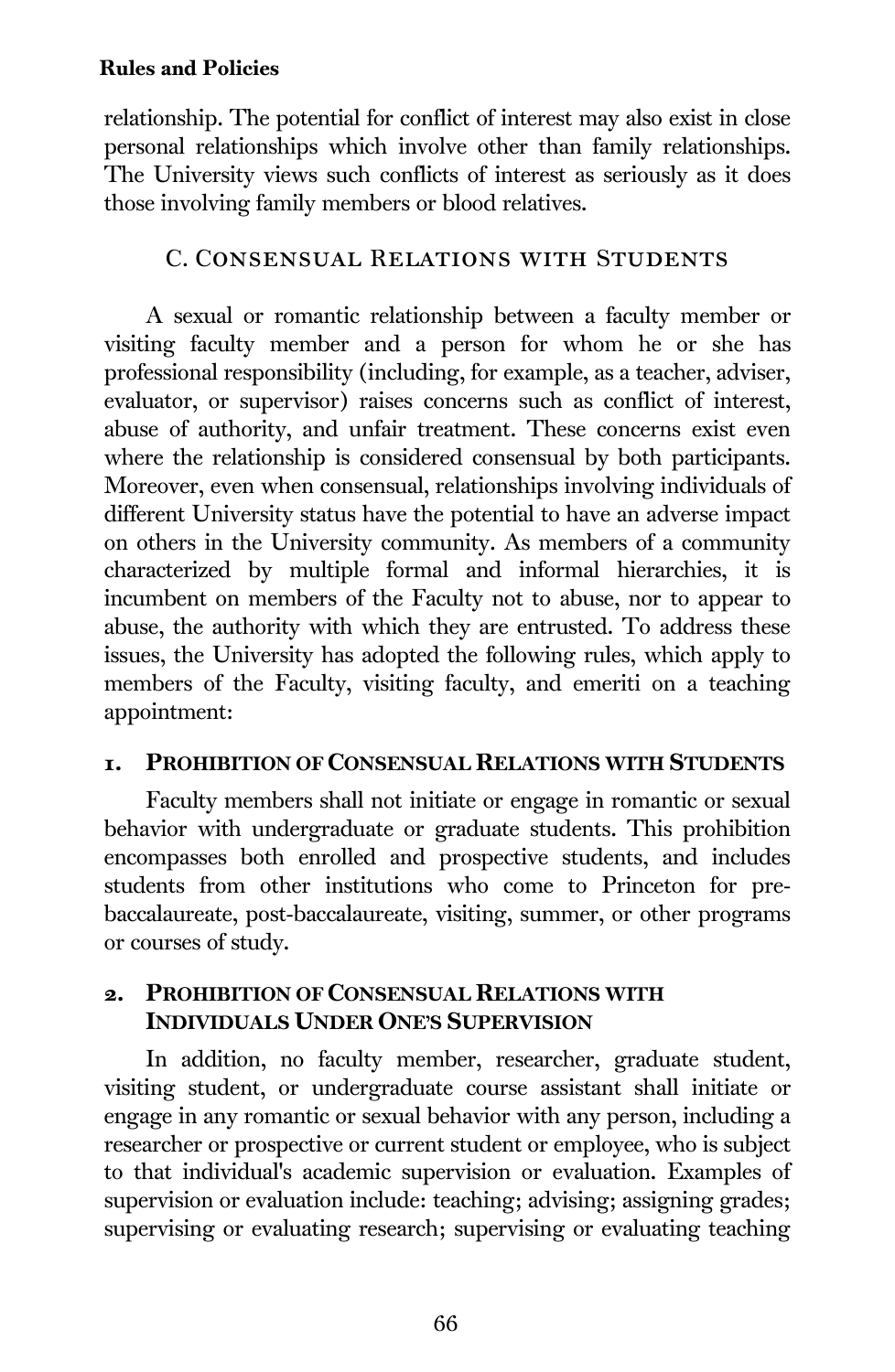or grading; evaluating degree progress; serving as a dissertation reader or committee member; nominating or selecting individuals for awards, fellowships, or admission to an academic program; and providing letters of reference.

#### 3. RELATIONSHIPS AND CONFLICT OF INTEREST

Faculty members shall not initiate or engage in any romantic or sexual behavior or relationship with any other member of the University community, regardless of the other person's status, if the conduct would create an actual conflict of interest. In instances involving an actual, apparent, or potential conflict of interest, the parties must promptly disclose their romantic or sexual relationship to their respective department chairs and to the Dean of the Faculty.

#### 4. PREEXISTING RELATIONSHIPS

Except when such relationships create an actual conflict of interest, this policy does not prohibit relationships between a faculty member and another member of the University community that pre-date the adoption of this policy, the affiliation of either party with the University, or the role at the University which causes the conflict. In all cases involving relationships that pre-date one party's affiliation with the University, both parties to the relationship must disclose it promptly to their respective department chairs and to the Dean of the Faculty, in order to enable the University to take steps to prevent conflicts of interest. Relationships which pre-date either this policy or the role at the University which causes the conflict must also be disclosed promptly to the parties' respective department chairs and to the Dean of the Faculty.

#### 5. DISCIPLINARY CONSEQUENCES OF VIOLATIONS

Faculty participating in a sexual or romantic relationship prohibited by this policy, and failing to disclose when disclosure is required by the policy, may be subject to disciplinary action up to and including termination of that faculty member's relationship with the University. Where this policy imposes a duty to disclose, the disclosure must be made as soon as practical after any action has been taken by either party to engage in or establish a sexual or romantic relationship, or in cases of pre- existing relationships, as soon as practical. The grounds for disciplinary action are set forth in Rules and Procedures of the Faculty, Chapter IV, Section P.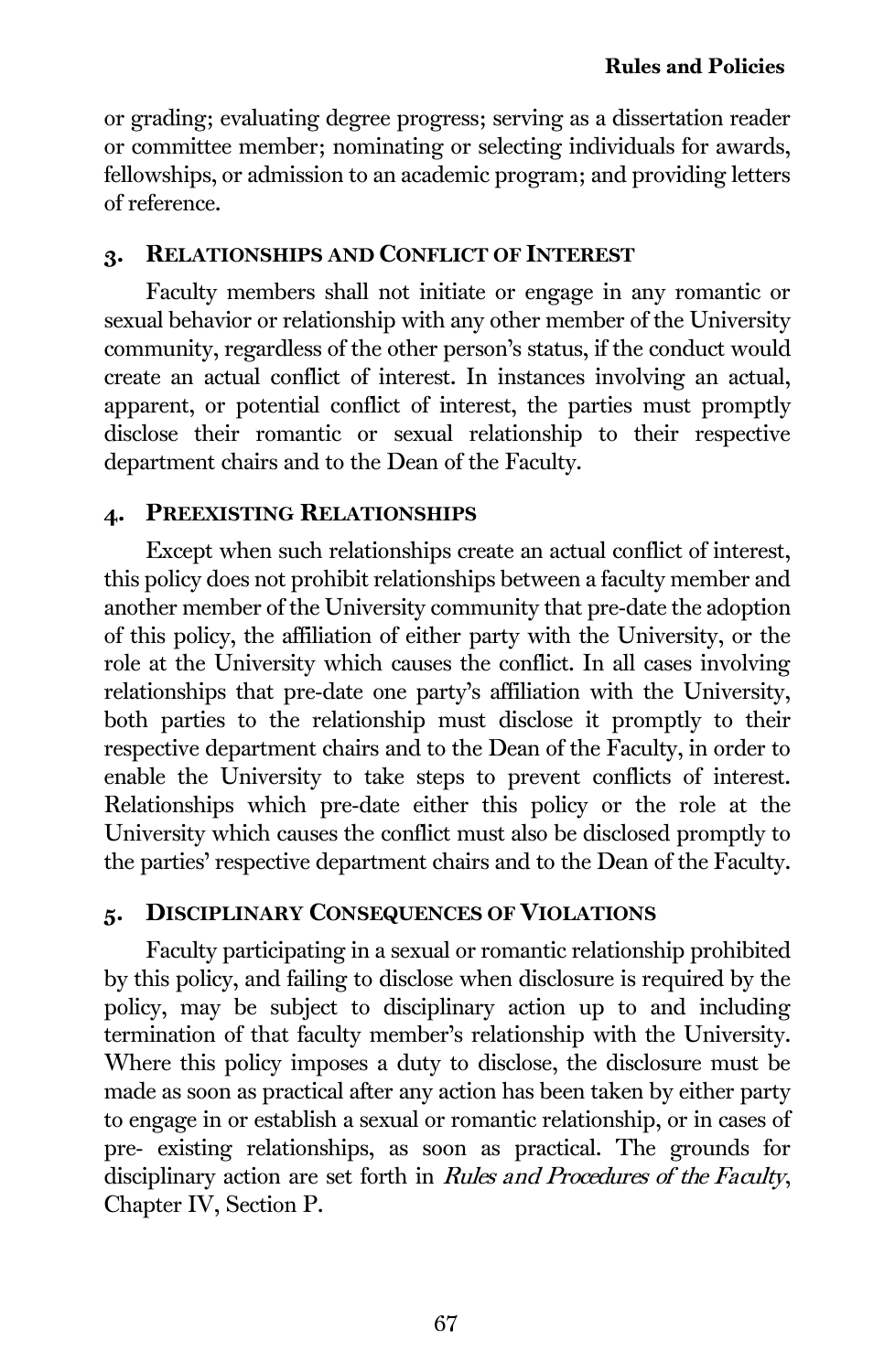#### 6. PRUDENTIAL CONSIDERATIONS IN CIRCUMSTANCES INVOLVING POWER DISPARITIES

Even when permissible under this policy, all romantic or sexual relations or behavior between individuals of different University status require heightened awareness. Any member of the University community who is uncertain about how a power asymmetry may impact a relationship or adversely affect the community should contact the Office of the Dean of the Faculty, the Vice Provost for Institutional Equity and Diversity, or the Office of Human Resources.

#### 7. COMPLAINTS

Complaints regarding conduct of members of the Faculty should be addressed to the Dean of the Faculty.

## D. Discrimination, Harassment, and Sexual Misconduct

1. Princeton University is committed to maintaining an environment free of all forms of harassment, discrimination, and sexual misconduct. All members of the Faculty, academic professionals (Professional Librarians, Professional Researchers, and Professional Specialists) and non-academic staffs are responsible for helping to ensure a community free of such prohibited conduct. The information provided below describes the University's policies prohibiting discrimination, harassment, and sexual misconduct. It also explains the processes through which complaints by or against members of these groups may be brought forward, as well as descriptions of the central roles played by "harassment resolution facilitators" and "confidential resources" in the resolution process. The full text of the University's Nondiscrimination/Anti-Harassment Policy and Procedures, prohibiting discrimination and harassment, can be accessed at [https://inclusive.princeton.edu/addressing-concerns/policies/policy](https://inclusive.princeton.edu/addressing-concerns/policies/policy-discrimination-andor-harassment)[discrimination-andor-harassment.](https://inclusive.princeton.edu/addressing-concerns/policies/policy-discrimination-andor-harassment) The full text of the University's statement prohibiting sex discrimination and sexual misconduct can be accessed at [http://www.princeton.edu/pub/rrr/part1/](http://www.princeton.edu/pub/rrr/part1/%20index.xml#comp12)  [index.xml#comp12.](http://www.princeton.edu/pub/rrr/part1/%20index.xml#comp12)

Complaints of discrimination and harassment against students, including graduate students serving as Assistants in Instruction (AIs), are covered by student disciplinary procedures administered by the Faculty Committee on Discipline. Complaints of sex discrimination and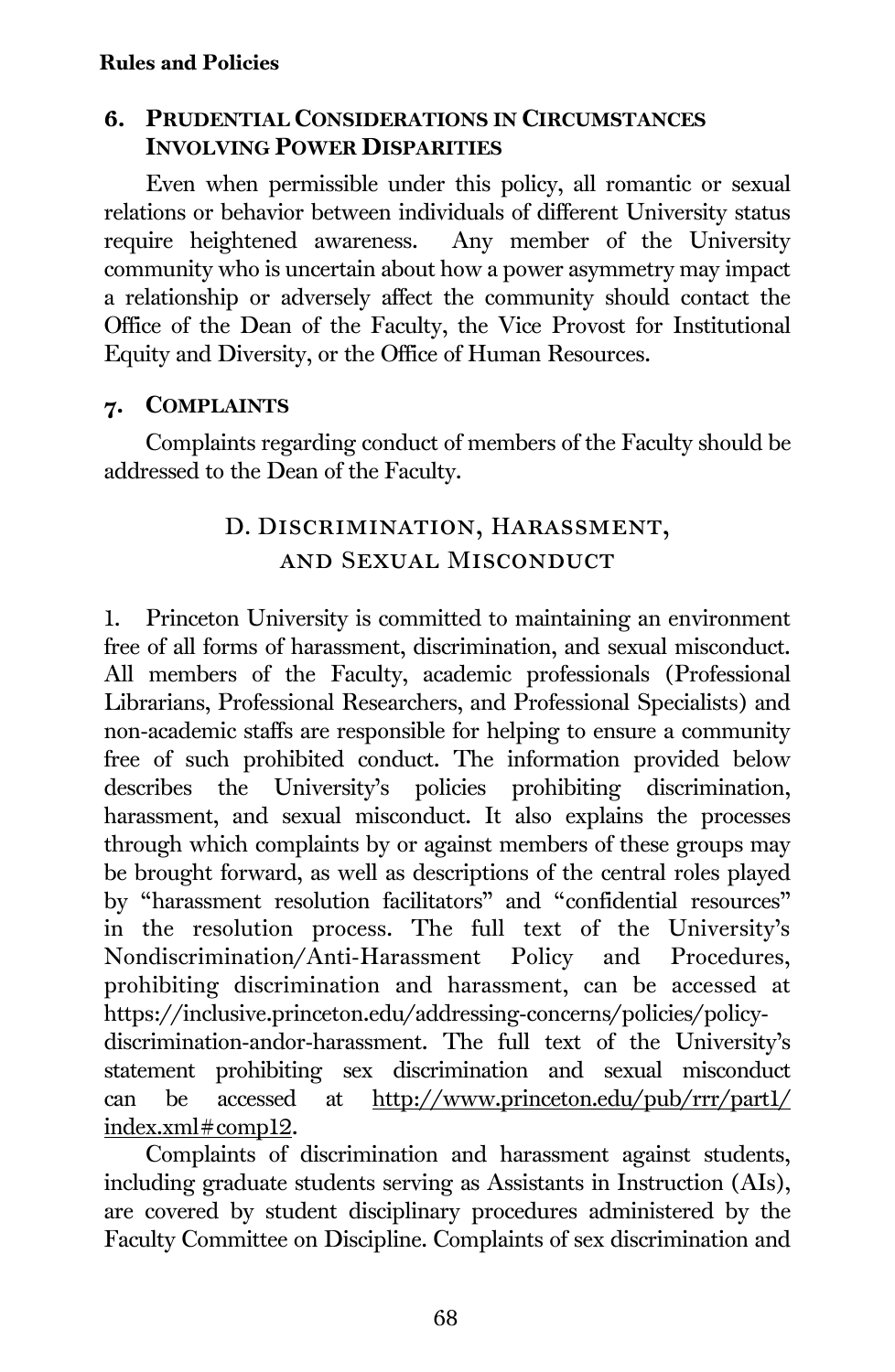sexual misconduct against students are covered by the sex discrimination and sexual misconduct policies, administered by the Office of the Provost.

2. Discrimination, harassment, and sexual misconduct are serious violations of University policy as well as violations of federal and state law. Title IX of the Education Amendments of 1972 prohibits discrimination on the basis of sex in education programs receiving federal funds. Title VII of the Civil Rights Act of 1964 prohibits discrimination on the basis of race, color, religion, sex, and national origin in employment practices. The New Jersey Law Against Discrimination prohibits discrimination in employment practices on bases such as race, color, religion, sex, national origin, sexual orientation, disability, age and gender identity or expression.

3. As required by law, the University has devised and adopted appropriate procedures for addressing and resolving concerns and complaints of discrimination, harassment, and sexual misconduct by members of the campus community. Under the law, employers and supervisors (i.e., individuals with assigned supervisory duties over employees) have a responsibility to report claims of discrimination, harassment, and sexual misconduct to the appropriate individuals designated in these procedures. "Supervisors" in a university context include Chairs of departments who supervise Faculty, and all individuals who have been assigned formal supervisory duties over employees. For example, apart from the Chair of a department, Faculty do not normally supervise each other, or, in the relevant sense, students. They do, however, often have supervisory responsibility over members of support staff or members of other professional staffs, and are thus under an affirmative obligation to respond to incidents of discrimination, harassment, and sexual misconduct in their areas of supervisory responsibility. Supervisors in the sense just defined are not only responsible for reporting incidents when they receive a specific complaint or concern alleging improper activity on the part of a member of their staff, but they also have a duty to report such matters that come to their attention informally (e.g., by witnessing or otherwise learning of such incidents). Indeed, they may be held responsible for not having acted upon matters about which they reasonably should have known.

4. Discrimination against a person on the basis of their race, creed, color, sex, gender identity or expression, age, national origin, ancestry, religion, physical or mental disability, veteran's status, marital or domestic partnership status, affectional or sexual orientation, or any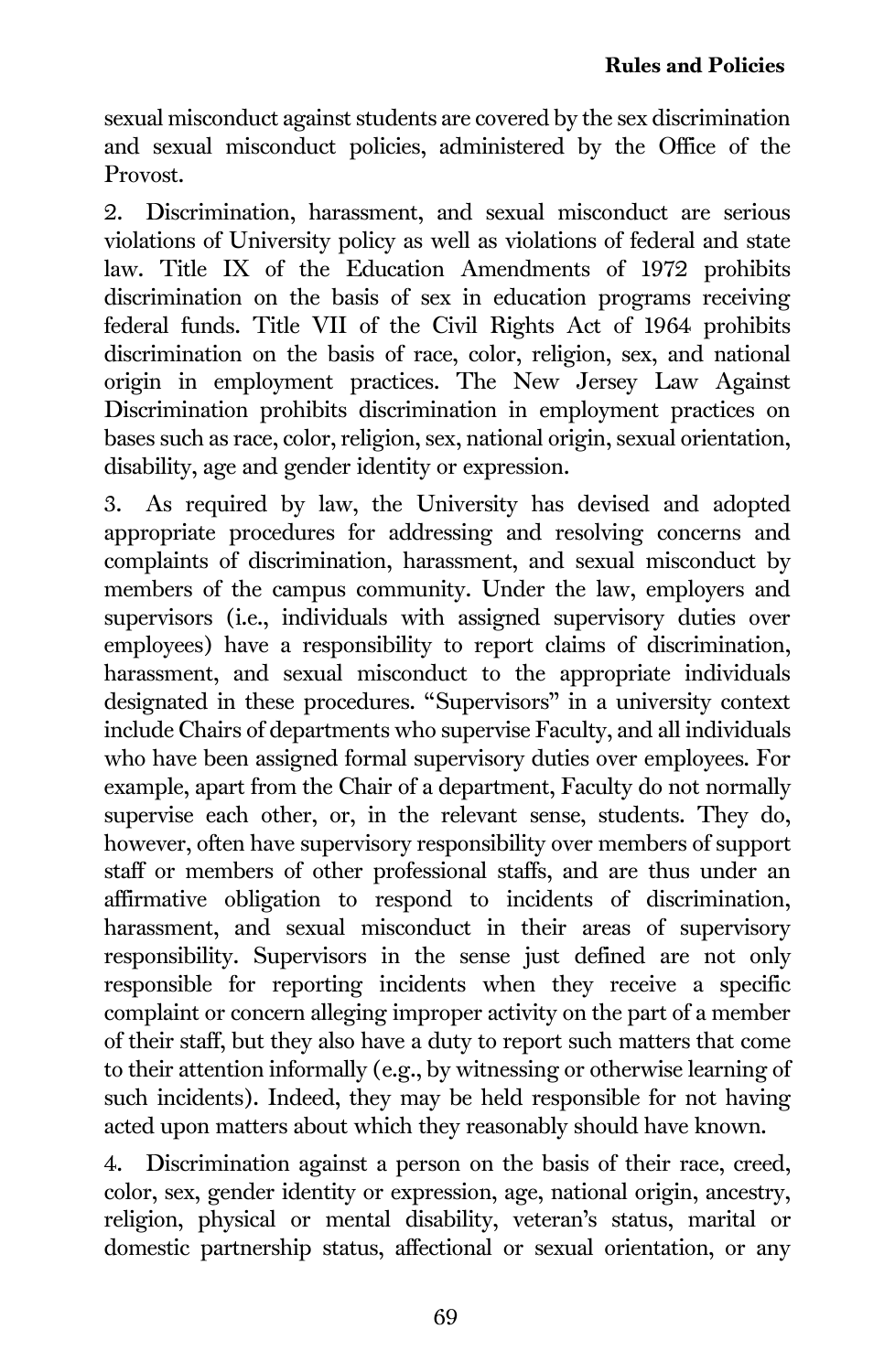other characteristic protected under law is unlawful and violates University policy. The University expects all members of the campus community, as well as its visitors, to be treated equally based on merit in all aspects related to its educational programs and activities, and in all aspects related to employment.

Listed below are examples of conduct that can constitute discrimination if based on an individual's protected characteristic. This list is not all-inclusive; in addition, each situation must be considered in light of the specific facts and circumstances to determine if discrimination has occurred.

- Singling out or targeting an individual for different or adverse treatment (e.g., more severe discipline, lower salary increase) because of his or her protected characteristic
- Failing or refusing to hire or admit an individual because of their protected characteristic
- Terminating an individual from employment or an educational program based on their protected characteristic
- a. Harassment is defined as unwelcome verbal or physical behavior which is directed at a person because of their race, creed, color, sex, gender identity or expression, age, national origin, ancestry, religion, physical or mental disability, veteran's status, marital or domestic partnership status, affectional or sexual orientation or other protected characteristic, when these behaviors are sufficiently severe and/or pervasive to have the effect of unreasonably interfering with an individual's educational experience or working/living conditions by creating an intimidating, hostile, or offensive environment.

Listed below are examples of behaviors that can constitute harassment. This list is not all-inclusive; in addition, each situation must be considered in light of the specific facts and circumstances to determine if discrimination has occurred.

- Unwelcome jokes or comments about a legally protected characteristic (e.g., racial or ethnic jokes);
- Disparaging remarks to a person about a legally protected characteristic (e.g., negative or offensive remarks or jokes about a person's religion or religious garments);
- Displaying offensive posters or pictures about a legally protected characteristic;
- Electronic communications, such as email, text messaging and internet use, that violate this Policy; and
- Stereotyping.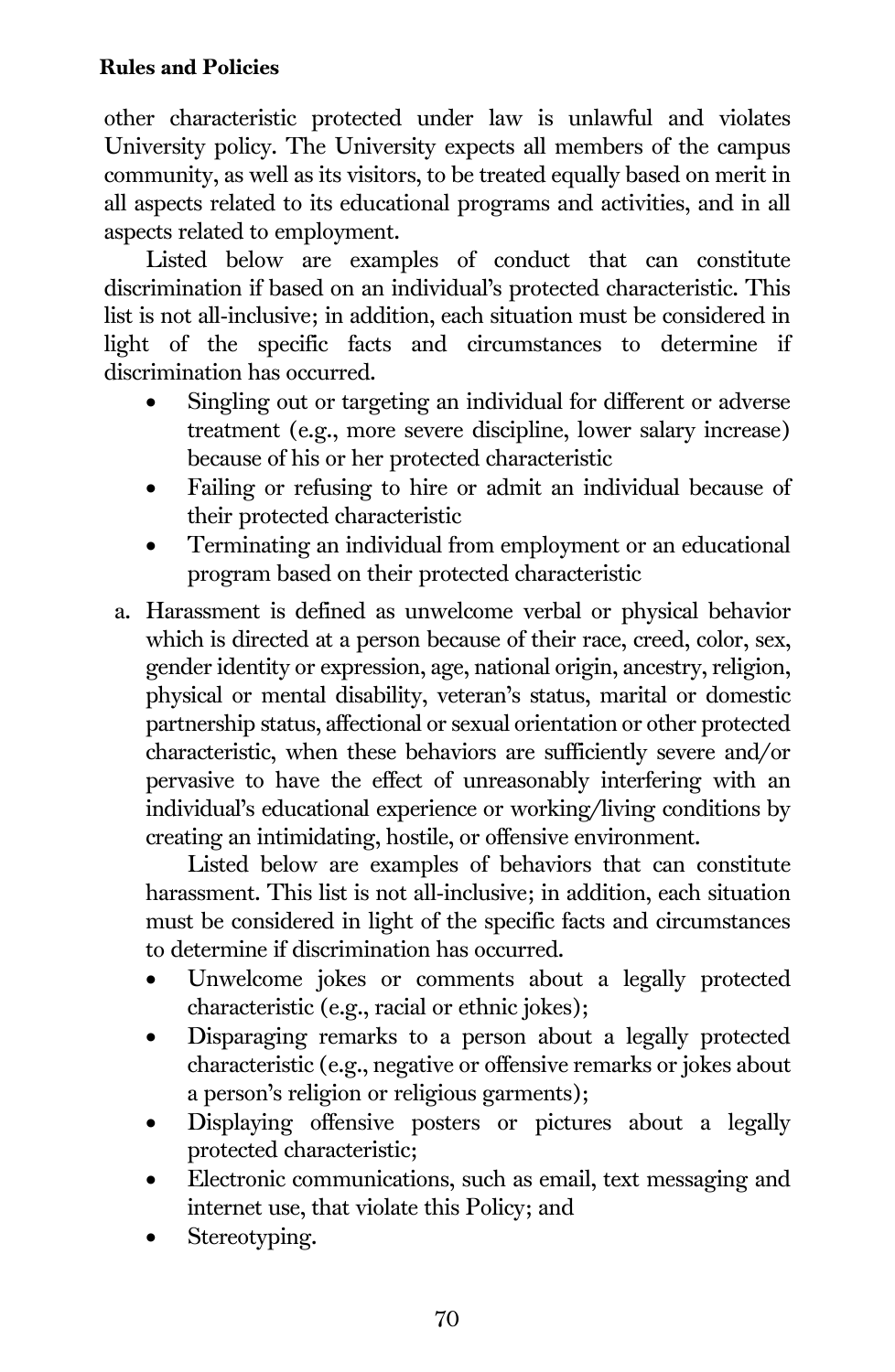b. Sex discrimination, including sexual misconduct, sexual harassment, sexual assault, intimate partner violence, and stalking is defined by and prohibited under the University's Policy and Disciplinary Procedures for Sex Discrimination and Sexual Misconduct, which can be found in [Rights, Rules, Responsibilities,](https://rrr.princeton.edu/university#comp13)  [section 1.3.](https://rrr.princeton.edu/university#comp13) In any case involving an allegation of sex discrimination or sexual misconduct, the Policy and Disciplinary Procedures for Sex Discrimination and Sexual Misconduct states the applicable policies and procedures.

5. Complaints of discrimination and harassment will be treated with the maximum possible degree of confidentiality. Confidential resources (including the chaplains in the Office of Religious Life, the Ombuds Officer, and other individuals identified as such) are not authorized to engage in fact-finding or take action on behalf of the University. If after speaking with a confidential resource an individual does not wish to initiate a complaint, the confidential resource will take no action. If an individual does wish to make a complaint, the confidential resource will put the individual in touch with an appropriate University administrator (i.e., a "discrimination/harassment resolution facilitator,") who can also provide counseling and initiate actions to remedy complaints of discrimination and harassment (see Section 6 below).

- a. Fear of retaliation should not be a barrier to reporting incidents of discrimination or harassment. Retaliation in any form will not be tolerated and is, in addition to the initial incident, subject to University disciplinary procedures.
- b. The Director for Institutional Equity and EEO, in collaboration with the Office of General Counsel and other resources as appropriate, provides assistance and training to individuals and offices relating to discrimination and harassment, as well as information about procedures for pursuing complaints of such behaviors. The Director for Institutional Equity and EEO is also responsible for maintaining records of internal complaints under these policies.
- c. All Faculty and academic professionals, current and new, are expected to complete an on-line (computerized) sexual harassment prevention learning module. The purpose is to make employees aware of their rights and responsibilities and to ensure they receive consistent information on the University's policies prohibiting discrimination and harassment.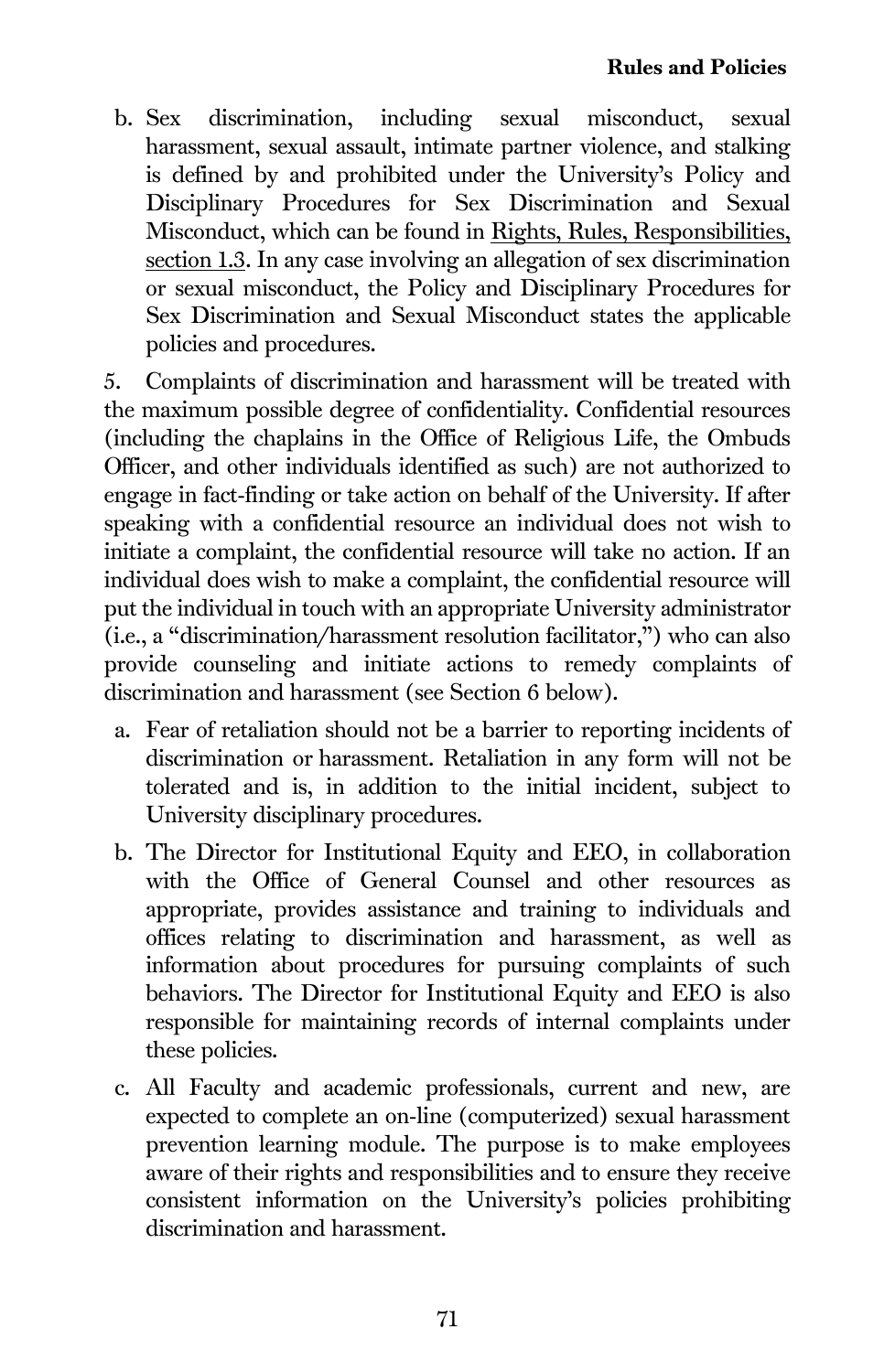d. Individuals who have a responsibility under these University policies for taking action to discover and to stop discrimination and harassment do so as agents of the University. Accordingly, these individuals will be defended legally by the University in case of a lawsuit for their actions taken in good faith in accordance with University policies, even if mistaken.

6. Any individual who has information about or believes that he or she might be the victim of a specific act or a pattern of behavior falling within the above definitions of discrimination or harassment carried out by a member of the University community, should discuss the matter with one of the discrimination/harassment resolution facilitators designated in the University's Nondiscrimination/Anti-Harassment Policy and Procedures, or the Title IX Coordinator, if applicable. In addition, any individual having information about such acts or patterns of behavior in a supervisory capacity (i.e., where the alleged perpetrator is someone whom he or she supervises in the sense explained in Section 3 above) is under an affirmative duty as part of University employment to act upon such information by bringing it to the attention of one of these designated administrators. She or he should not under such circumstances try to "handle the matter" on her or his own.

These resolution facilitators, listed below, can provide information, answer questions, and receive complaints (both formal and informal) about discrimination, harassment, and sexual misconduct. They also may refer individuals to resources within the University; in emergencies they will obtain assistance to intervene directly to protect the safety of individuals; in appropriate situations they may themselves seek to resolve conflicts between a complainant and respondent. They also may assist complainants in deciding whether to submit a written complaint, including the option to utilize the University's electronic complaint form, which may be found at [http://dof.princeton.edu/discrimination](http://dof.princeton.edu/discrimination-harassment-complaint-form)[harassment-complaint-form.](http://dof.princeton.edu/discrimination-harassment-complaint-form) Note: in some instances, the University may be obligated to act without the consent of the complainant.

The following resolution facilitators stand ready to assess concerns, engage in fact-finding, and will seek to resolve the matter at the lowest possible level:

- For Undergraduate Students: Associate Deans of Undergraduate Students, or Directors of Student Life
- For Graduate Students: Associate Deans of the Graduate School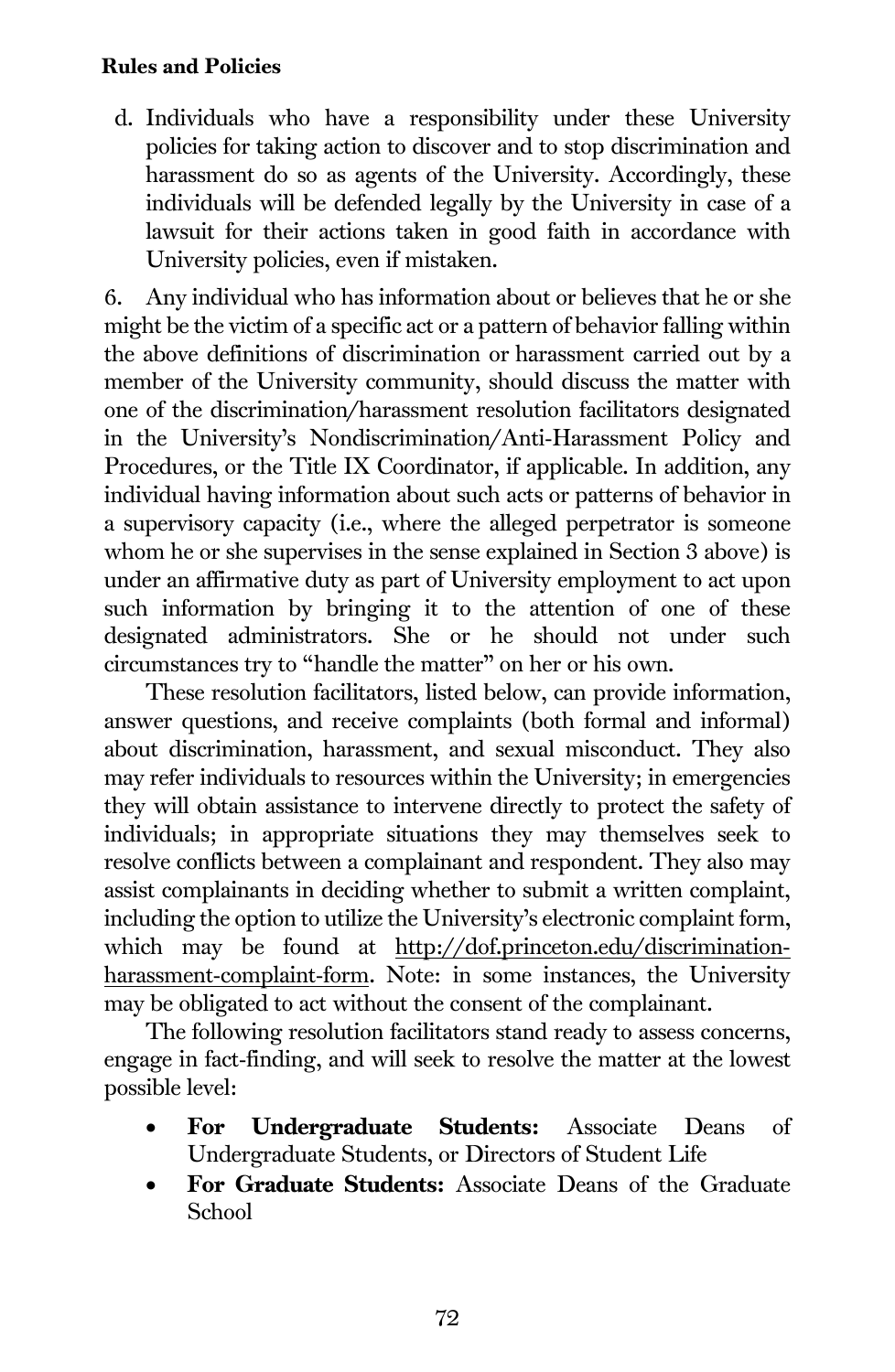- For Faculty or Academic Professionals: The Deputy Dean of the Faculty or their designee
- For Human Resources Staff: Senior Human Resources Managers, or Director of Client Services
- For Princeton Plasma Physics Laboratory Staff: Director of Human Resources
- For any concerns involving sex discrimination or sexual misconduct: Title IX Coordinator

If the complainant fails to achieve satisfactory results through this informal means, however, he or she may still initiate a written formal complaint.

7. An individual who decides, usually after consultation with one of the resolution facilitators, to make a written complaint against a member of the Faculty or a member of the other staffs alleging a violation of the University's policies prohibiting discrimination or harassment may do so as follows:

## a. Complaint Reporting

Any member of the University community who believes she/he has been subjected to or has observed discrimination or harassment may submit a written complaint. A complete list of University resources with contact information can be found at [https://inclusive.princeton.edu/](https://inclusive.princeton.edu/%20addressing-concerns/bias-discrimination-harassment)  [addressing-concerns/bias-discrimination-harassment.](https://inclusive.princeton.edu/%20addressing-concerns/bias-discrimination-harassment) 

The written complaint should identify the parties involved; describe the behavior, including when and where it occurred; and identify by name or description any witnesses. Written complaints should be treated as confidential and should be provided directly and only to one of the appropriate designated administrators listed at [https://inclusive.princeton.edu/addressing-concerns/bias](https://inclusive.princeton.edu/addressing-concerns/bias-discrimination-harassment)[discrimination-harassment.](https://inclusive.princeton.edu/addressing-concerns/bias-discrimination-harassment) 

## b. Interim Steps

When appropriate, prior to or during the investigation, the Provost's Office may recommend to the appropriate University official that interim steps be taken to protect the safety and well-being of members of the University community.

## c. Investigation Process

The purpose of the investigation is to gather facts relating to the incident(s) outlined in the written complaint and to determine whether it is more likely than not that the alleged behavior occurred and, if so,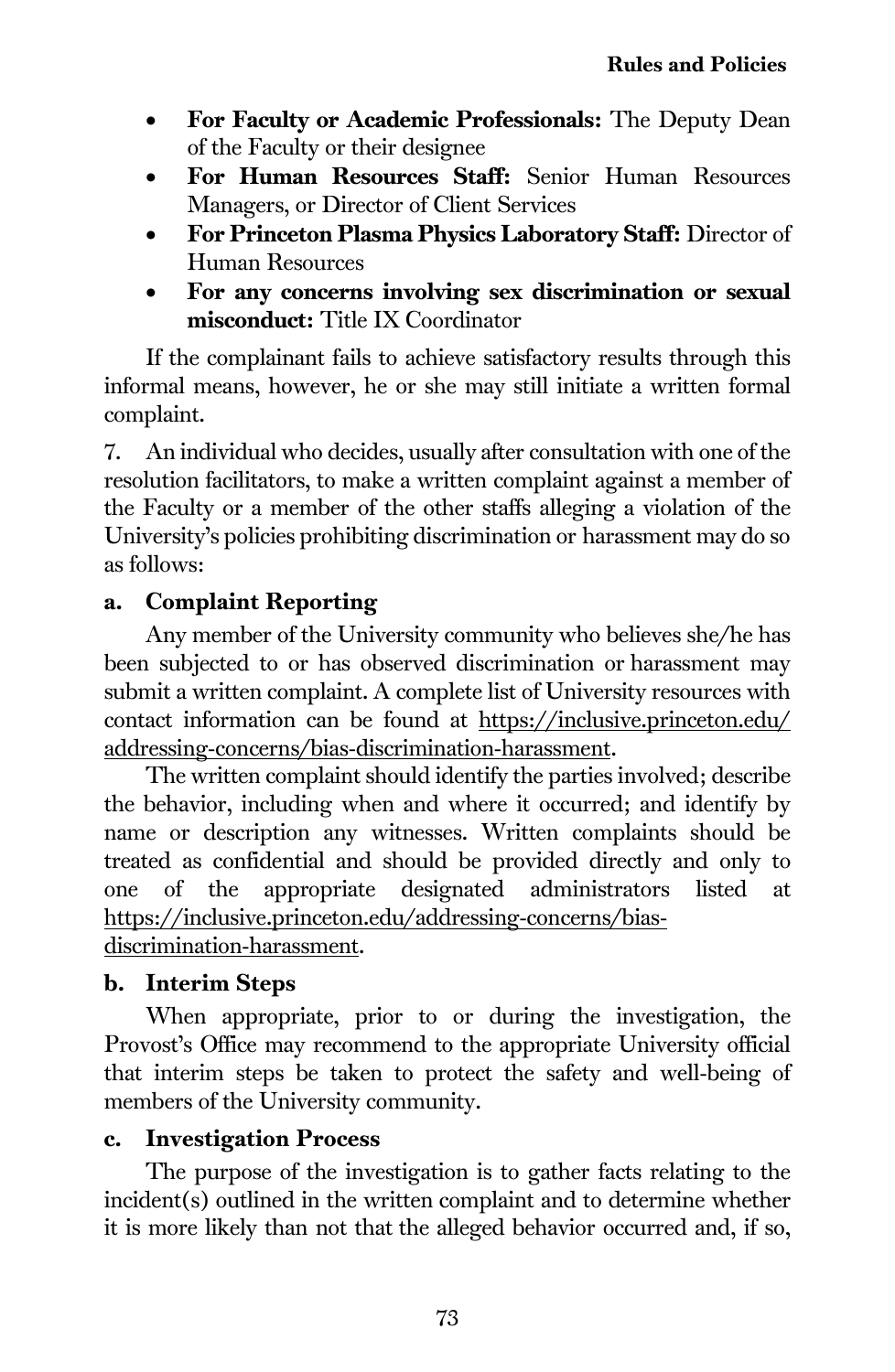whether it constitutes harassment. The formal complaint process allows individuals to submit their complaint to one of many offices, although the requisite fact finding in the case of a faculty member will typically be conducted by DOF. The investigator (or co-investigators, as necessary) will conduct a fact-finding inquiry that may include written statements, interviews and any other sources the investigator deems appropriate. During the course of the investigation, the investigator may receive counsel from the Provost's Office, the Office of General Counsel, or other parties as needed.

Princeton University expects its faculty, staff and students to cooperate fully in the investigation process. An individual who chooses not to cooperate may be subject to discipline.

Adversarial hearings, including confrontation, cross-examination by the parties, and active advocacy by attorneys or other outside advocates, are neither appropriate nor permitted during the investigation process.

#### d. Complaint Resolution

At the conclusion of the investigation, a determination will be made whether any allegations in the complaint were substantiated and whether University policy was violated. A written report will be submitted to the appropriate Dean (in most instances the Dean of the Faculty) or Vice President (in most instances the Vice President for Human Resources) and to the Provost's Office.

The Dean/VP to whom the report is submitted may accept the report or return the report for further investigation. The Dean/VP or their designee will, for both parties involved (the person who filed the written complaint as well as the person whose behavior is being investigated), summarize the findings (see range of findings below).

## Finding of "No Violation" of the University's Nondiscrimination/Anti-Harassment Policy

If there is a determination that the behavior investigated did not violate University policy, both parties will be so informed. If retaliatory behavior occurs after the issuance of this determination, either party may bring a new complaint.

## Finding of "Inappropriate Behavior Not Rising to the Level of a Violation" of the University's Nondiscrimination/Anti-Harassment Policy

There may be a determination that the behavior was inappropriate and unprofessional but did not rise to the level of violating University policy. Such inappropriate behavior may merit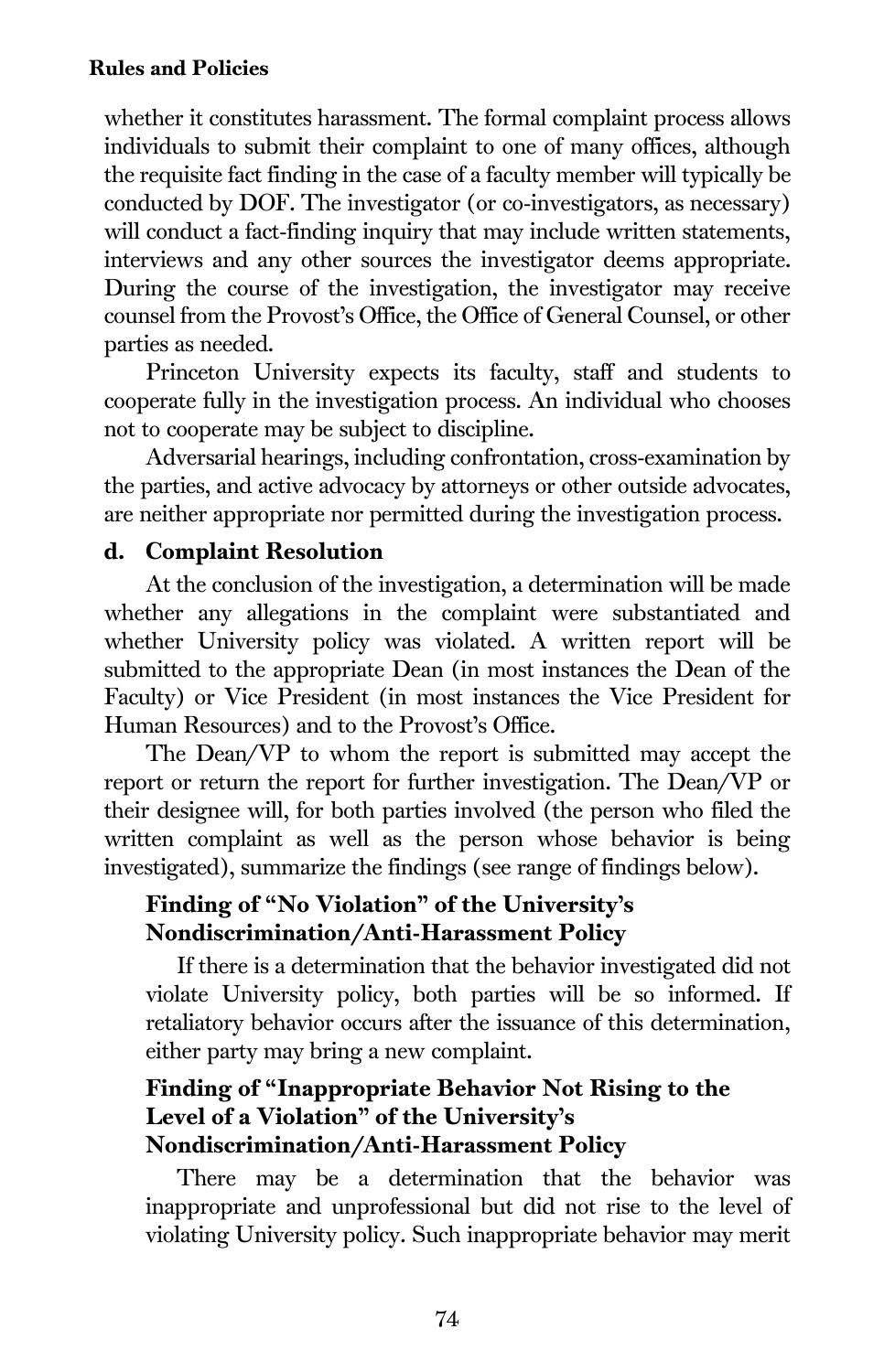discipline, ongoing monitoring, coaching, or other appropriate action. Neither party may appeal such a finding. If retaliatory behavior occurs after the issuance of this determination, either party may bring a new complaint.

## Finding of "Violation" of the University's Nondiscrimination/Anti-Harassment Policy

If there is a determination that the behavior did violate University policy, the VP/Dean, in consultation with the appropriate manager or department head, will determine the appropriate corrective actions to be taken. In addition, where appropriate, the Dean/VP/Provost may implement measures to ensure that the person who filed the complaint is not subjected to further harassment, and to remedy the effects of any harassment that may have occurred. Remedial steps, at the discretion of the University, may include, but are not limited to, ongoing monitoring, counseling or training, separation of the parties, and/or discipline of the accused, including a written warning, financial penalty, suspension, demotion or termination in accordance with University policy. The process for appealing such a finding is set forth in item 8 below.

The University's ability to discipline an individual who is not an employee or student (such as a vendor or contractor) is limited by the degree of control, if any, the University has over the alleged harasser. Nonetheless, the University will seek to take appropriate action in response to violations of this policy.

As it relates to tenured faculty, if the complaint was sustained, the Dean of the Faculty will then recommend appropriate action to the President, including any appropriate penalty in accordance with University rules and regulations. The Dean of the Faculty will inform the complainant and respondent of the findings and any action taken or penalty imposed. If the complaint is sustained, reference to the determination will be discreetly recorded in the respondent's personnel file. With regard to issues of confidentiality of faculty files and records, the Dean of the Faculty will follow the same procedures as the Committee on Conference and Faculty Appeal.

8. Faculty members found to have violated the University's policies prohibiting discrimination or harassment may, consistent with the Rules and Procedures of the Faculty, file a written appeal with the Committee on Conference and Faculty Appeal, provided the appeal involves the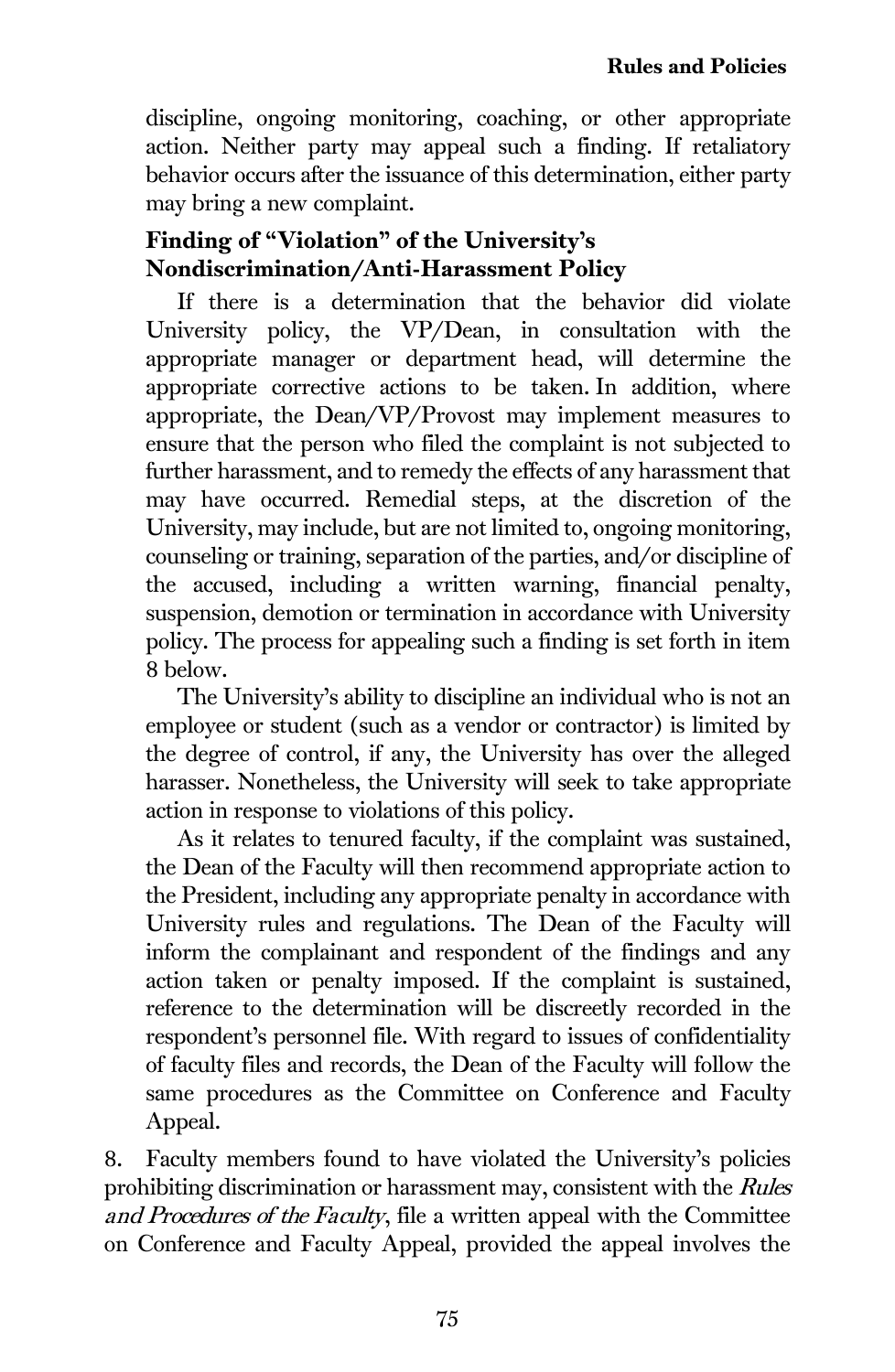dismissal or the suspension of a member of the Faculty, or any question of unfair treatment in relation to the appointment, reappointment, or academic duties or privileges of a member of the Faculty or anyone to whom an offer of a Faculty appointment has been made. In cases of alleged sexual discrimination or sexual misconduct, both parties - the complainant and the respondent - have equal rights of appeal, in writing, on the grounds that (1) there is substantial relevant information that was not presented, and reasonably could not have been presented during investigation; (2) there was procedural unfairness; or (3) on any question of unfair treatment in relation to the dismissal, suspension, appointment, reappointment, or academic duties or privileges of a member of the Faculty or anyone to whom an offer of a Faculty appointment has been made.

Academic Professionals found to have violated the University's policies prohibiting discrimination or harassment may, consistent with the Rules and Procedures of the Professional Researchers and Specialists and Rules and Procedures of the Professional Library Staff, submit a written request for reconsideration to the Dean of the Faculty on the grounds that: (i) there exists substantial relevant information that was not presented, and reasonably could not have been presented during the investigation, or (ii) the imposed penalty does not fall within the range of penalties imposed for similar misconduct.

Appeals concerning dismissal or suspension, or procedural unfairness will be heard by the Promotions, Continuing Appointment and Review Committee for Professional Librarians or the Committee on Appointments and Advancements for the Professional Researchers and Professional Specialists, as appropriate. For any appeal alleging sex discrimination or sexual misconduct, see the Policy and Disciplinary Procedures for Sex Discrimination and Sexual Misconduct.

#### E. Use of University Identification

1. By resolution of the Board of Trustees, members of the University sending communications to the public press on subjects lying outside their particular field are requested not to use the name of the University.

2. Except with the formal consent of the President of the University, no one connected with the University shall enter into any agreement with any firm or enterprise whereby the name "Princeton" shall be used in advertising, publicity, etc., nor shall furnish to firms or enterprises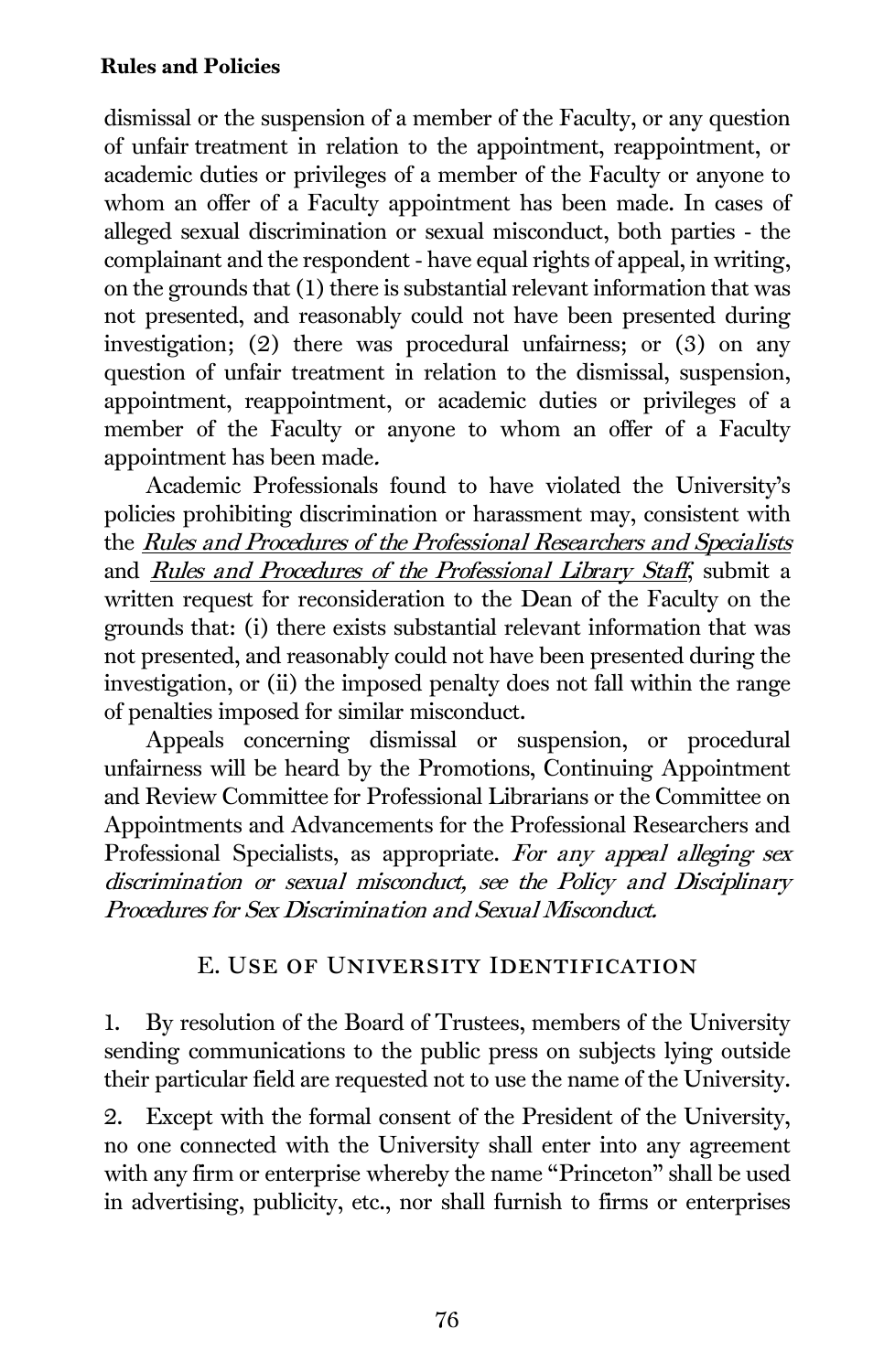material for advertising, publicity, etc., in which the name "Princeton" appears.

#### F. CONFIDENTIALITY

<span id="page-87-0"></span>In the course of their teaching, research, and administrative activities, faculty members are typically exposed to a broad range of confidential information related to prospective, current, or former students, faculty, and staff members. They may also be exposed to confidential or proprietary information about the University. These Rules refer to information collectively as "Confidential Information." Faculty members must treat Confidential Information in accordance with University requirements. A breach of these requirements is a serious violation of University policy. A breach of these requirements relating to faculty appointment and advancement processes or student and alumni records is especially egregious, as explained below.

#### 1. CONFIDENTIALITY IN APPOINTMENT AND ADVANCEMENT **PROCESSES**

It is essential to maintain confidentiality in all faculty personnel matters. This includes hiring, reappointment, tenure, and promotion. Decisions on appointments and advancements depend on frank discussions among faculty and the ability to have open and honest exchanges. These processes also depend on the frank and critical assessments of national and international scholars, who rely on the University's commitment to treat their evaluations, including the fact that they provided an evaluation confidentially. Breaches of confidentiality at any stage can seriously undermine the open exchange involved in these processes. Such breaches could compromise the interests of the candidates and interests of the University (e.g., the ability of a department or the University to obtain external evaluations, and to have meaningful conversations at department meetings). Breaches could result in significant reputational harm as well, making it difficult for academic units and the University to perform their work, and compromising the effectiveness of the process for the candidates under review. Disclosing Confidential Information in an unauthorized manner is strictly prohibited.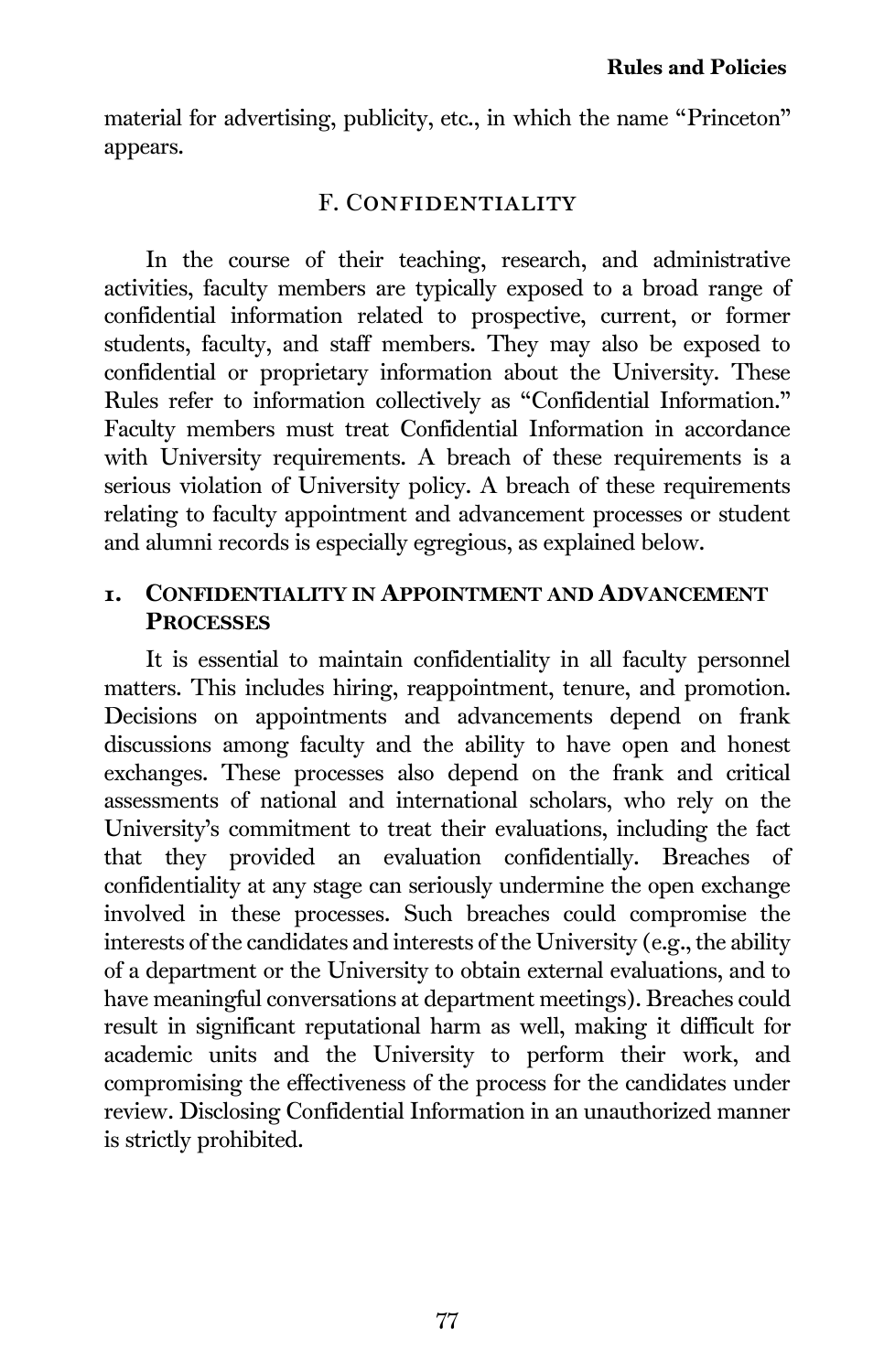#### 2. CONFIDENTIALITY OF STUDENT AND ALUMNI RECORDS

It is the policy of Princeton University that student and alumni records are confidential documents. As noted in Rights, Rules and Responsibilities (https://rrr.princeton.edu/) such Confidential Information is not to be disclosed unless it meets one of the stated exceptions.

As an extension of the general policy set forth above, Faculty members are expected to treat with discretion any personal information concerning students including students' political, religious, or social opinions and beliefs as revealed in classroom exchange or discussion, in course essays, advising meetings, or in other contexts of the educational process. This policy is in no way intended to discourage Faculty members from making professional judgments of students' academic capacities or performance in response to reasonable requests; rather, it is intended to safeguard the students' privacy and to protect the studentteacher relationship. Faculty members are invited to cite this document as a statement of official University policy in response to requests for information that appear to infringe upon the principles of academic freedom and individual privacy.

#### G. Misconduct in Research

The University is committed to high ethical and scholarly standards in the substance, conduct, and reporting of research. Safeguards on both fronts are embodied in the best traditions of disinterested scholarly inquiry, including skepticism, independent cross checks, and a sense of personal responsibility. These traditions presuppose that one's colleagues are honorable, even if occasionally mistaken: room has to be left open for intellectual risk-taking and honest error. However, any serious indication of research *misconduct* calls for systematic institutional response. Members of the Princeton community have a duty to foster a climate that encourages ethical conduct of scholarly research. They also have a responsibility to report if ever they encounter serious indications of misconduct in research. Reporting such concerns in good faith is a service to the University and to the larger academic community. The University is committed to maintaining an environment that enables and encourages such service. The University prohibits retaliation of any kind against a person who, acting in good faith, reports or provides information about suspected or alleged misconduct in research.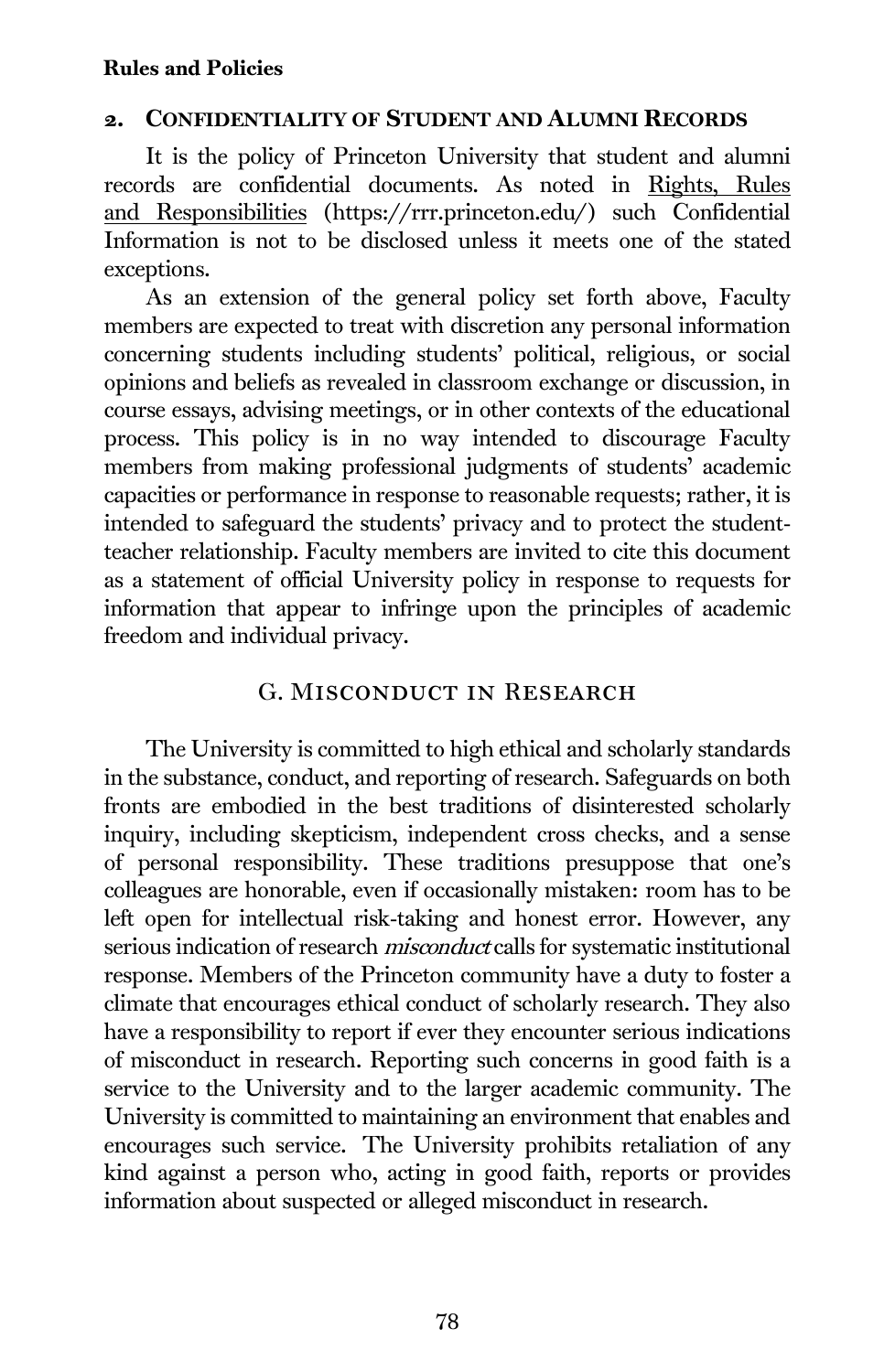"Misconduct in research", as understood here, includes, but is not limited to, fabrication or falsification of data, plagiarism, interference with the integrity of the work of others, misappropriation of the ideas of others, or misrepresentation in the proposing, conducting, or reporting of research. The procedures adopted for dealing with possible incidents of misconduct must be sensitive to the personal reputations and careers of the person bringing the allegation of misconduct, of the person against whom the allegation is directed, and of others caught up in the events. Confidentiality in the proceedings has to be respected throughout, to the maximum extent possible. Procedures must be expeditious and fair. It is important that a written record be kept covering all phases of the proceedings. These records will be kept for at least seven years. Members of the inquiry committees and investigative panels must be selected with a care for their impartiality and personal distance from the principals. Princeton University will comply with the requirements of all relevant federal regulations throughout, and if applicable, should there be a conflict between these general procedures and the regulations, the regulations shall govern.

1. The responsibility for pursuing allegations of misconduct in research rests with the Dean of the Faculty. If a graduate student is involved as one of the principals, the Dean of the Faculty will consult throughout with the Dean of the Graduate School. If the Dean of the Faculty has a conflict, the responsibility shall fall upon the Provost or another academic officer designated by the President.

2. Any allegations of misconduct in research should be communicated by written or oral statement. The person raising the allegations (the "claimant") is expected to be available early on for confidential communications with the Dean of the Faculty, or his or her designee. The aim in this is to determine whether the case falls within the definition of "misconduct in research" and whether the allegations are sufficiently credible and specific so that potential evidence of research misconduct may be identified. The Dean will make every effort to assess the claims fully and fairly even in cases where the claimant chooses to remain anonymous, for example, by presenting the allegations via the University's hotline [\(https://oac.princeton.edu/compliance/hotline\)](https://oac.princeton.edu/compliance/hotline). In some such cases, however, the Dean may decide that it is not possible to make an appropriate assessment of the matter. If the allegations meet the assessment criteria above, the Dean will soon thereafter form an ad-hoc committee to carry out a preliminary inquiry and to issue a confidential written report recommending to the Dean whether or not a formal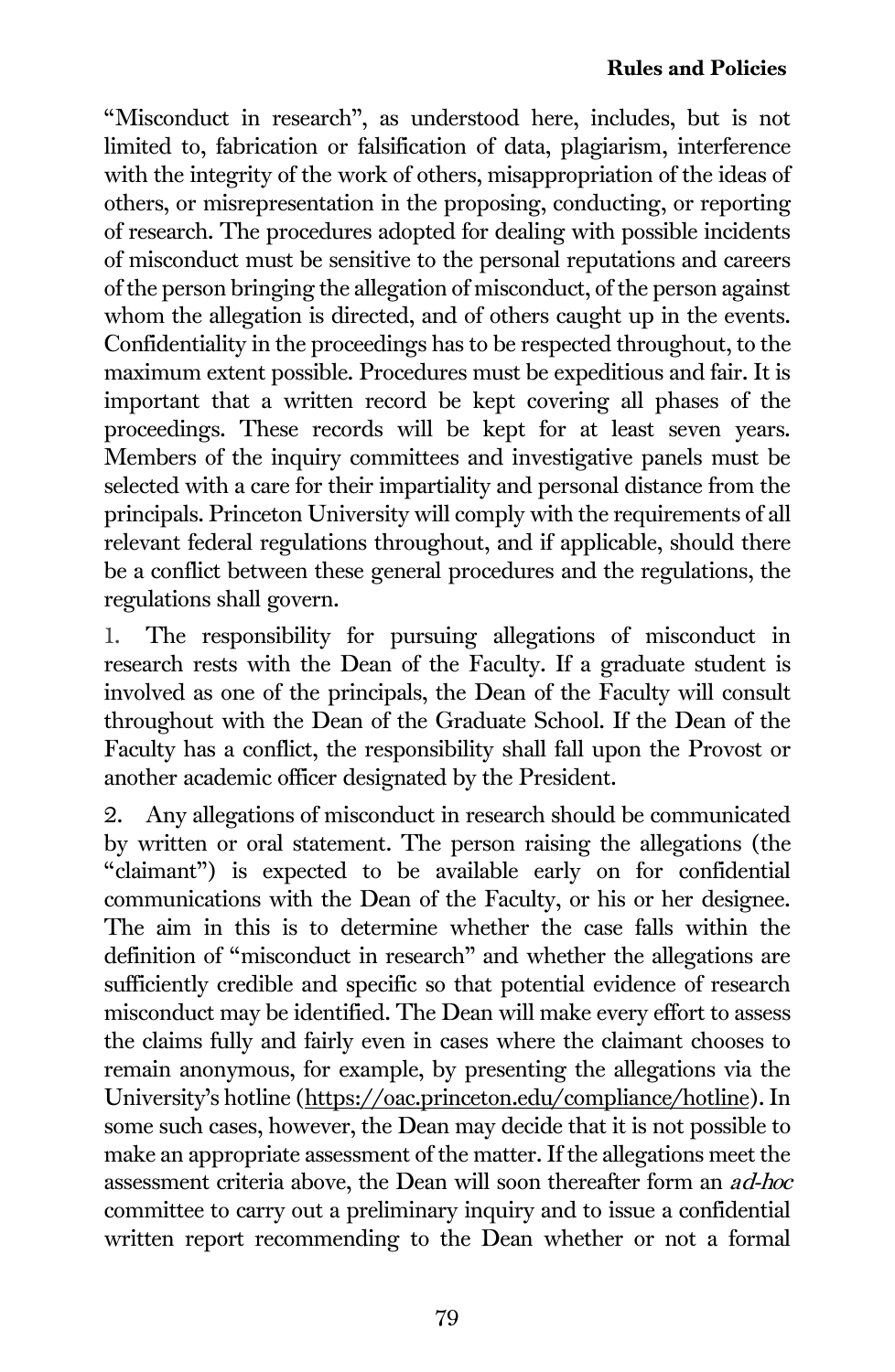investigation is warranted. The preliminary inquiry formally commences with the initial meeting of the inquiry committee.

3. At the time of or before beginning an inquiry, the person against whom the allegations are raised (the "respondent") must be provided by the Dean with a written statement laying out the charges in full, evidence, membership of the inquiry committee, and, with permission of the claimant, the identity of the claimant. On or before the date on which the respondent is notified of the inquiry, the Dean will determine what reasonable and practical steps should be taken to protect the research records and evidence needed to conduct the proceedings. Before the conclusion of the preliminary inquiry, the respondent will be provided a confidential draft copy of the inquiry report and an opportunity to comment. Any comments are expected to be submitted within seven days of the respondent's receipt of the draft report, and such comments will become a part of the record and will be considered in deciding whether to proceed to a formal investigation. The preliminary inquiry, which shall conclude within 60 days unless an extension is warranted and documented, shall end upon issuance of the Dean's decision. If the Dean determines that a formal investigation is not warranted, the matter shall be closed and final.

4. If the Dean believes that his or her findings warrant a formal investigation and, in the case of an anonymous complaint, are capable of being formally investigated despite the anonymity of the complainant, the Dean will form an appropriate investigative panel and inform the respondent as to its membership within 30 days. The panel must include two members of the standing University Research Board, one of whom will normally serve as Chair of the panel. It may include members from outside the University community, and the panel may consult with outside experts. If government-sponsored research is involved, the University will inform the appropriate agencies in as confidential manner as possible on or before the date the investigation begins. If, during the course of the proceedings, the University learns that the alleged research misconduct poses a threat to public health, federal funds or equipment, or the integrity of the government-supported research process, the University shall (i) notify the applicable federal sponsor(s) immediately, and (ii) promptly take appropriate action to protect against the perceived threat(s).

5. Unless there are extenuating circumstances requiring a longer process, the investigative panel will be expected to come to a conclusion and report its findings to the Dean, in a confidential draft report, in no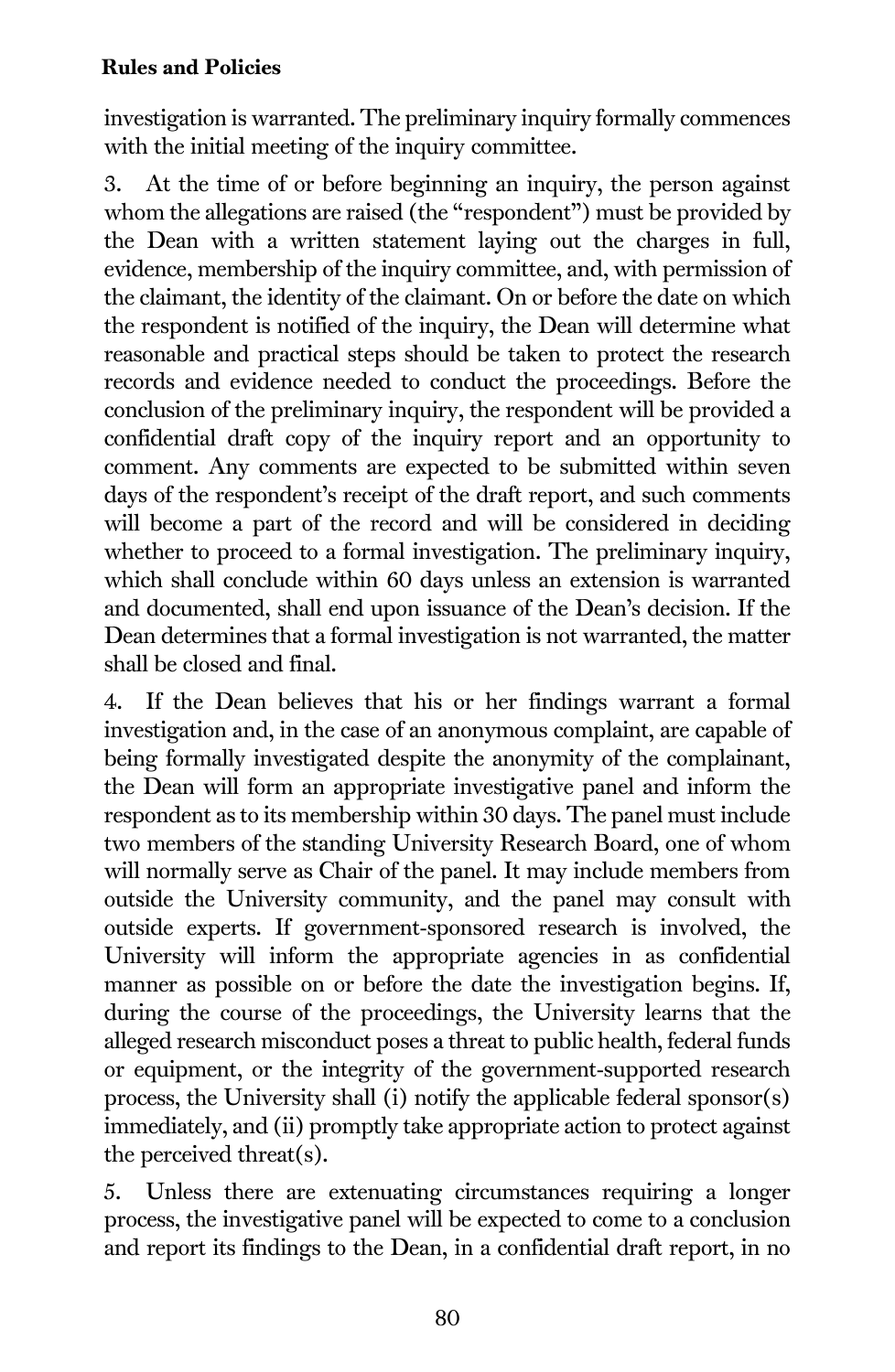more than 60 days from the initial meeting of the investigative panel. The confidential draft report of the investigative panel will be made available to the respondent. Any comments on the report by the respondent are expected to be submitted within 30 days of the respondent's receipt of the draft report and will be considered by the panel in preparing its final report. The comments of the respondent shall be appended to the final report and considered by the Dean before the final decision is made. It is expected that all aspects of the investigation will be completed within 120 days of the panel's initial meeting.

6. If the allegations of misconduct are not sustained, the case must be dropped, and nothing of it may appear in the personnel record of the respondent or claimant. The claimant may be advised by the Dean that the matter is concluded and final, and the allegations not sustained. The Dean should take reasonable steps, if requested and as appropriate, to protect or restore the reputation of persons alleged to have engaged in research misconduct but against whom no finding of research misconduct is made.

7. If the respondent acknowledges misconduct, or if the Dean accepts a finding of misconduct by the investigative panel, the conclusions and disciplinary recommendations of the Dean will be implemented or forwarded to the President for decisions and implementation, subject to standard University grievance protections. If misconduct has occurred, the University must make every reasonable effort to reach and inform journal editors, research collaborators and other parties affected by the misconduct and, in the case of sponsored research, the sponsoring organizations. The claimant may be advised by the Dean that the matter is concluded and final, misconduct in research was found to have occurred, and appropriate responsive steps have been or are being taken by the University. The Dean should take reasonable and practical efforts to protect or restore the position and reputation of any complainant, witness, or committee member and to counter potential or actual retaliation against them.

8. The University will cooperate, to the extent required by law or term of award, with the appropriate federal sponsor during its oversight review or any subsequent administrative proceedings.

## H. Campus Disruptions

Free speech and peaceable assembly are basic requirements of the University as a center for free inquiry and the search for knowledge and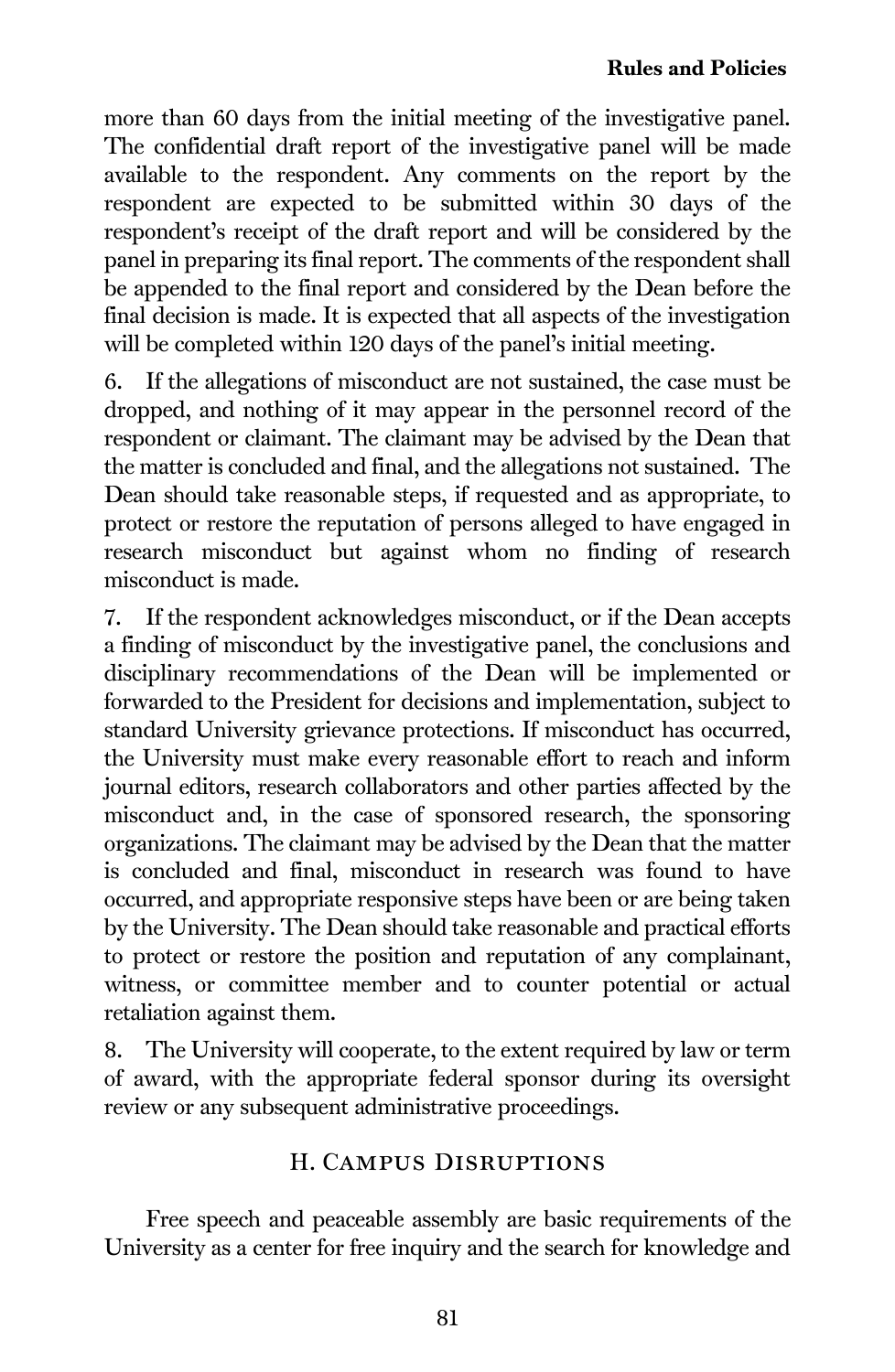insight. These rights involve a concurrent obligation on the part of all members of the University to maintain on the campus an atmosphere conducive to scholarly pursuits and to respect the rights of all individuals.

Demonstrations and the distribution of leaflets, statements, or petitions therefore are permitted on the campus unless, or until, they disrupt regular and essential operations of the University or significantly infringe the rights of others. On the same grounds, the campus is open to speakers whom students or Faculty wish to hear and to recruiters for agencies and organizations in whom student or Faculty have an interest.

It is a violation of these policies for a member of the Faculty, staff, or student body to prevent the orderly conduct of a University function or activity, such as lectures, meetings, interviews, ceremonies, and public events; or block the legitimate activities of any person on the campus or in any University building or facility. Activities which exceed these guidelines, if persisted in after due warning, will subject the participants to disciplinary and, if need be, legal action.

The University cannot be content merely to tolerate inquiry and discussion; it has an obligation to ensure and protect them.

#### I. Classroom Learning Environment

Princeton University places a strong emphasis on its teaching mission. The classroom provides a distinctive space where knowledge is transmitted, ideas are debated, and argument flows freely in an atmosphere characterized by trust, openness, mutual respect, and a willingness to have one's beliefs and arguments, whatever they may be, vigorously challenged.

Princeton faculty members have broad authority to determine the content and the structure of their courses. With this authority comes the responsibility to have considered reasons for the pedagogical choices they make. Faculty members should be willing to explain the reasons for their choice of methods and approaches. It is perfectly legitimate for students to ask faculty members about their pedagogical choices.

Consistent with the University's strong commitment to freedom of thought and expression, the critical examination of competing points of view should be encouraged. No point of view, including that of the instructor, should be treated as immune from challenge or criticism. Classroom discussion among students and the instructor should also strive to foster a respectful atmosphere conducive to learning in which no one is humiliated, intimidated, or excluded. Under no circumstances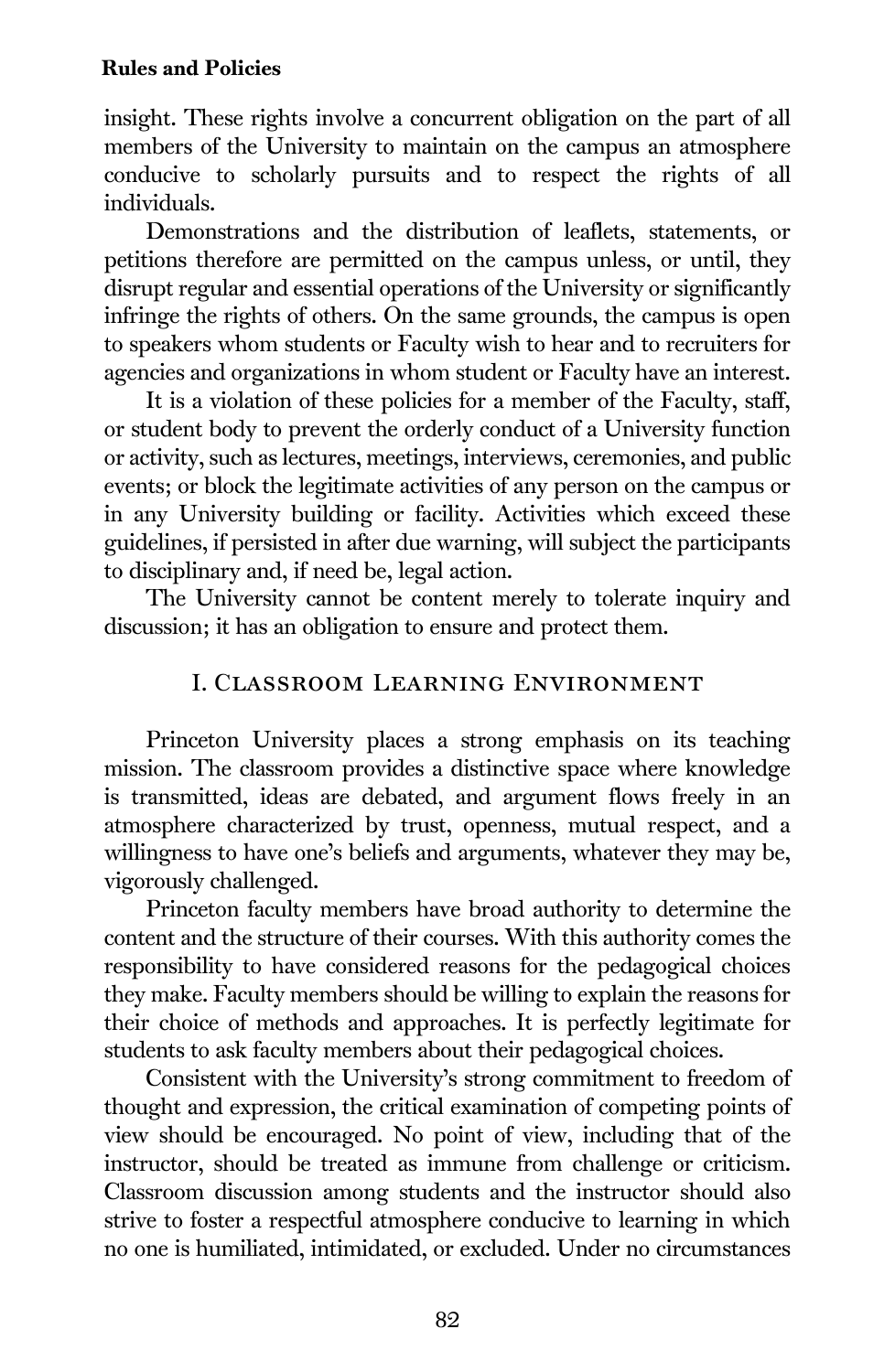should any student or instructor be subjected to threats, intimidation, assaults, name-calling, or personal vilification.

## J. Conflicts of Interest in Research

1. Research activity in the University is dedicated to the advancement, preservation and dissemination of knowledge; instruction of undergraduate, graduate and postdoctoral students; advancement of the public interest and public welfare. Research dedicated to these ends may incidentally generate financial benefits to individual investigators and to the University, for example, through patents and licensing. This is to be welcomed. However, the prospect of such gain cannot be allowed to govern the selection and conduct of research projects. Choices concerning the nature and orientation of research must be based on University values, which include intellectual importance, educational merit and public benefit. It is thoroughly consistent with these values, indeed it is both necessary and desirable, for the University to seek outside support from government, industry, foundation and private sponsors. Sponsored projects should reflect a coincidence of research interests on the part of sponsors and University.

2. Outside professional, financial and entrepreneurial activities of individual faculty and staff can contribute to University goals and provide valuable public and personal benefits as well. Primary commitment must however be devoted to the University. External interests and activities have to be ordered so as to minimize any risk of conflict with University objectives and values. It is not possible to lay down a precise and comprehensive set of rules on conflict of interest, even when the focus is narrowed to the research side of University life. A representative set of markers is nevertheless provided below. The Conflict of Interest in Research Panel (Panel), as set forth in paragraph I.13 below, is established to monitor and deal with issues of conflict. Faculty and staff are counted on, in the first instance, to monitor their own activities. Whenever they perceive that the question of conflict might arise, they are expected to disclose the relevant facts to the Panel as a basis for guidance, possible adjustments and expeditious resolution. These matters are described below.

3. Student participation in research is a central educational goal of the University. The selection and involvement of students must therefore at all times be governed primarily by consideration of the students' own educational goals as well as the legitimate needs and objectives of the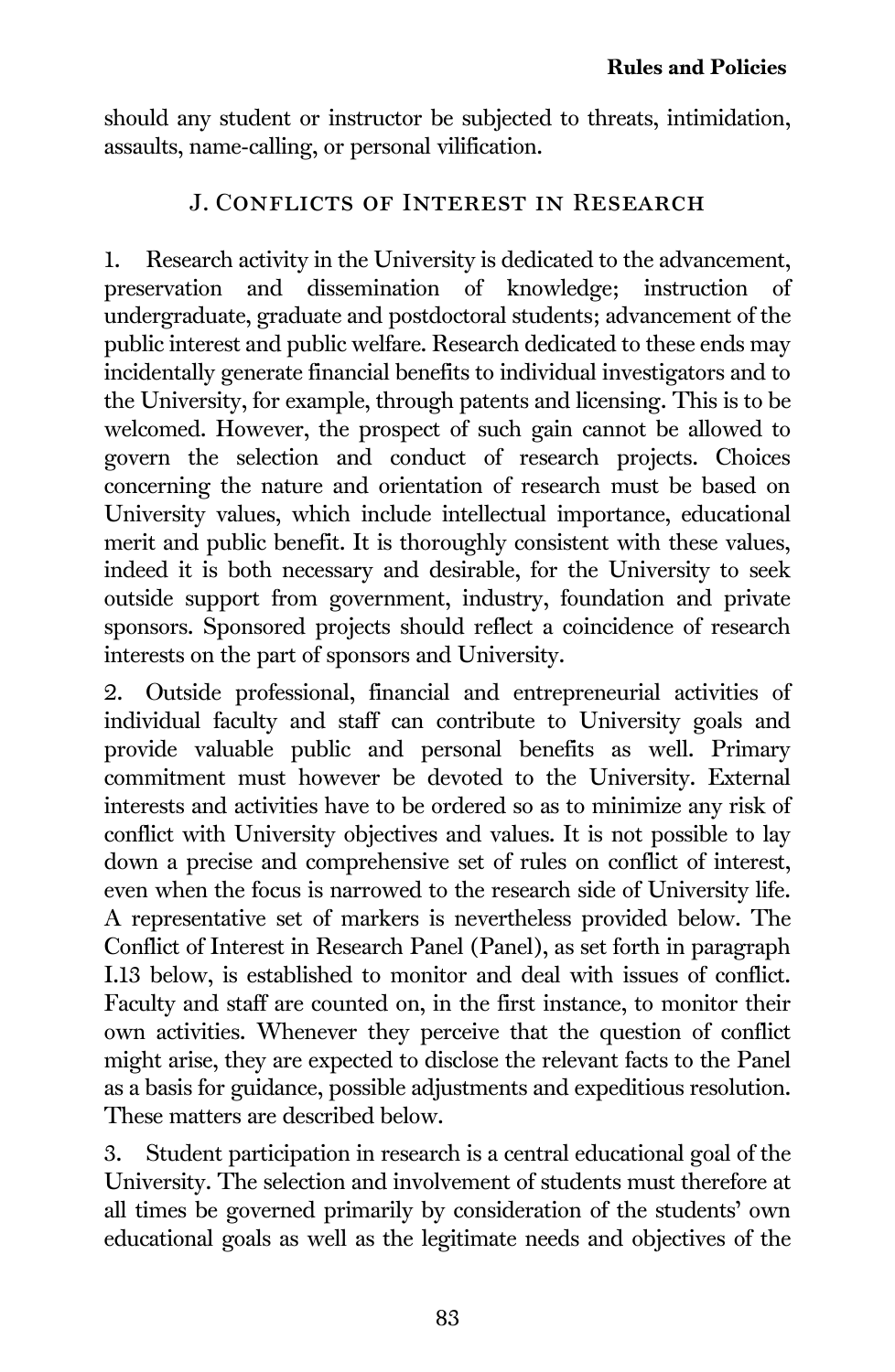research project. Faculty and staff must at all times scrupulously avoid providing research guidance and facilities to students with the dominant aim of serving their own outside professional, financial and/or entrepreneurial activities and objectives.

4. Open communication of research findings is an important University value. Outside sponsorship or other associations should not be a basis for inhibiting the publication or sharing of information. In the case of sponsored research, University researchers must retain full rights concerning the timing and content of publications, apart from those safeguards established by the University to protect privacy, proprietary information and patentable inventions.

5. Research data and materials owned by or in the custody of the University, if they are to be made available externally, must be made generally available. In no case can the transfer of data or materials be made for reasons of personal gain, except in accordance with University policy on patents and copyright.

6. The University does not accept research sponsorship predicated on the finding of predetermined research results.

7. Except in the most incidental of ways, members of the University community should not use University research or administrative facilities to pursue personal business or commercial consulting activities.

8. Research within the University may not be undertaken or oriented with the purpose of serving the interests of outside persons or organizations unless there is University approval and, typically, appropriate financial support from the same persons or organizations.

9. Members of the University who enter into external consulting or other agreements must take care that these are not in conflict with the provisions of Princeton's patent policy, its obligations under any sponsored grant or contract, or any other policies of the University.

10. The risk of conflict of interest, or serious appearance of conflict, can arise when a University investigator (or their spouse or dependent children) has significant financial interests in an external enterprise engaged in activities closely related to the investigator's line of University research. It is the policy of the University to require faculty to complete an Annual Disclosure Form designed to identify any potential conflicts of interest arising from significant financial interests so that they may be appropriately managed. The University defines "significant financial interest" to include anything of monetary value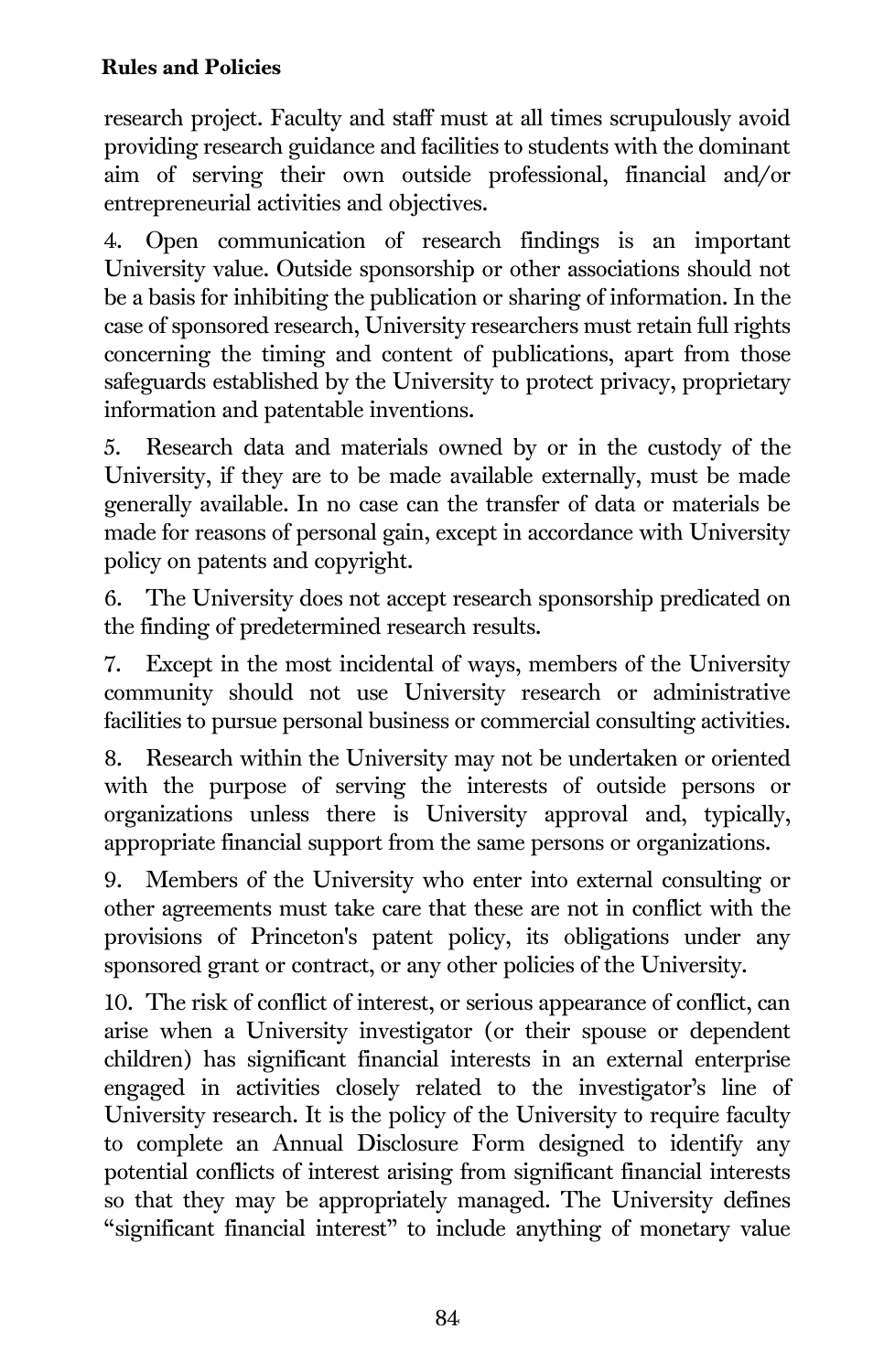rising to the level of significance, including but not limited to salary; other payments for services (e.g., consulting fees or honoraria); equity interest (e.g., stocks, stock options, or other ownership interests); or intellectual property rights (e.g., patents, copyrights, and royalties from such rights). By no means does the existence of such interests necessarily imply a conflict of interest. Nevertheless, where there are such interests, the investigator is obligated to provide full and current disclosure to the Review Panel. In exercising their judgment, members of the University are urged to tilt toward disclosure rather than nondisclosure in cases where they are unsure whether or not their outside financial interests rise to the level of "significant."

11. Federal agencies funding research at the University have a legitimate interest in ensuring that the design, conduct and reporting of such research will be free from bias resulting from an investigator's financial conflicts of interest. Often these federal agencies have specific regulations requiring certain disclosure of financial interests by principal investigators and key personnel applying for and working on federally funded research. The reporting requirements of federally funded research may be different than those ordinarily required by the University. In those cases, the University will provide guidelines to assist Investigators in understanding their obligations as well as disclosure forms.

12. Every University researcher is obligated to make appropriate disclosure as required by federal regulations or when, in the investigator's judgment and in the spirit of general University standards, there is a risk of conflict of interest or serious appearance of conflict. What is called for in such cases is full and current disclosure of all interests that bear on the particular instance of conflict. Wider disclosure of personal interests beyond that is not sought.

13. The Conflict of Interest in Research Panel (Panel) is established as a committee reporting to the Dean for Research. The Panel is charged with receiving and analyzing disclosure material; proposing to the investigator suitable adjustments in project arrangements when these are deemed necessary to remove, minimize, or manage conflicts of interest; and developing policy recommendations on conflicts of interest for consideration by the URB or other appropriate University bodies. The Panel consists of ten members: the Dean for Research as chair, Dean of the Faculty, Dean of the Graduate School, Dean of the School of Engineering and Applied Science, General Counsel, and the Director of the Office of Technology Licensing and the Director of Research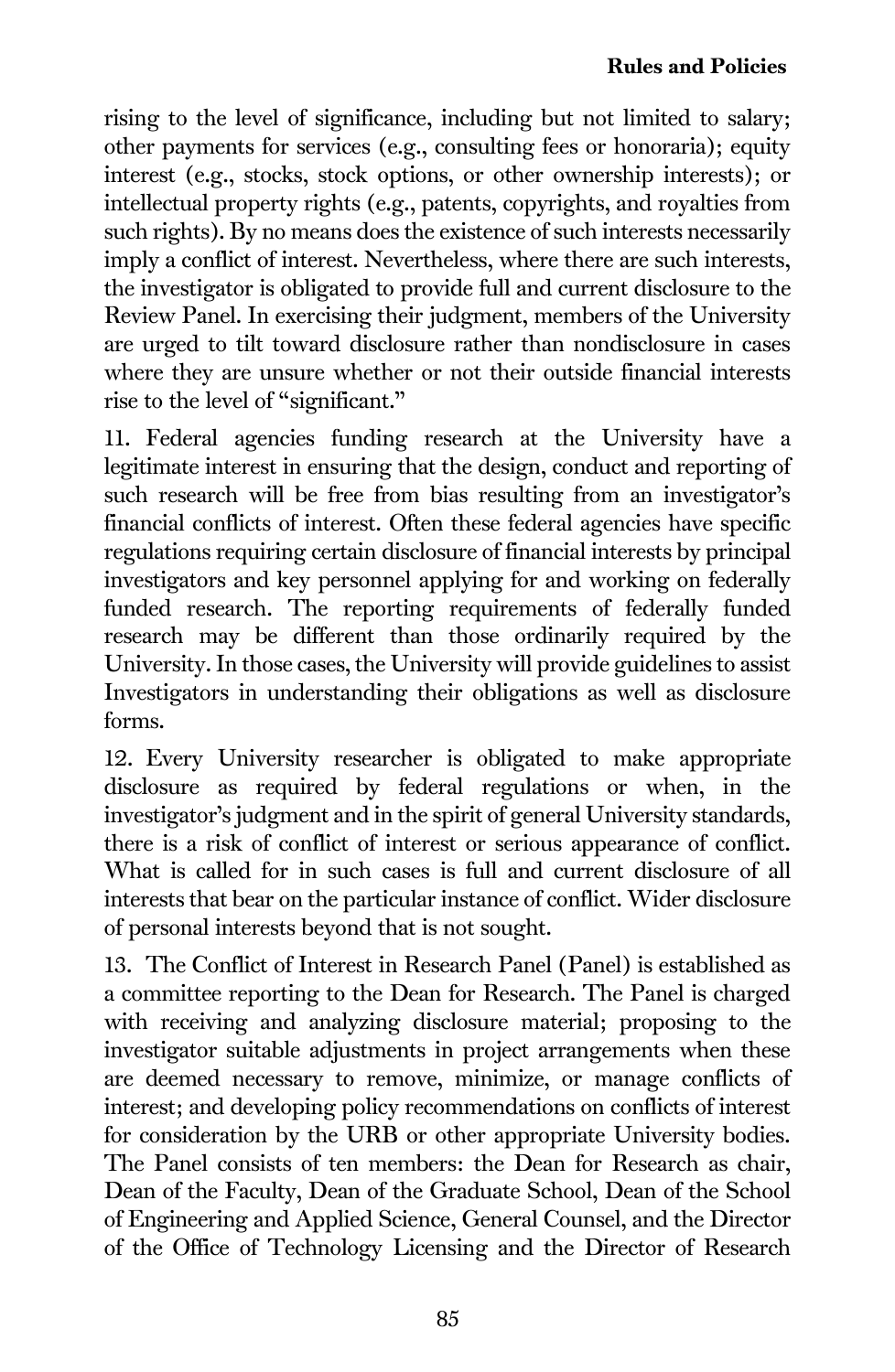Integrity and Assurance, ex officio; three other tenured members of the Faculty, one from Division I or II, and two from Divisions III and/or IV, who are appointed by the Dean for Research in consultation with the Dean of the Faculty for staggered, renewable, three-year terms.

14. Where external sponsorship of research is involved, there can be extra sensitivities concerning the potential for conflict of interest and, especially in the case of government sponsorship, conformity with agency regulations. For these reasons, the Review Panel reviews the annual conflict of interest disclosure statements from investigators involved in sponsored research.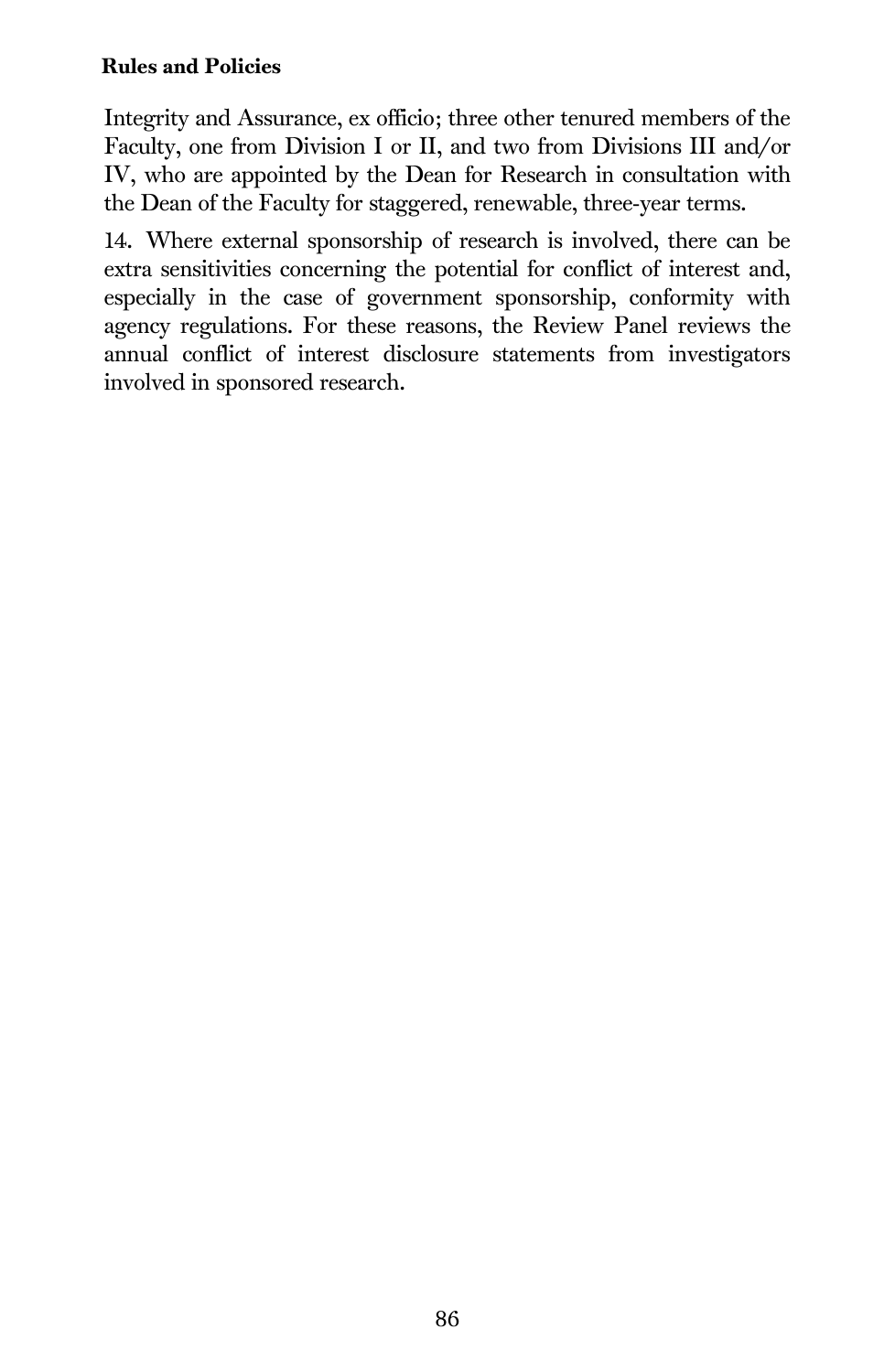## A. Undergraduate Course Mechanics

## 1. COURSE ENROLLMENTS

a. At the beginning of each term, every instructor in charge of a course receives from the Office of the Registrar a list of students enrolled in the course.

b. A student who wishes to enter or withdraw from a course does so through the Office of the Registrar.

#### 2. MEETINGS OF COURSES

a. Under the Faculty Committee on Classrooms and Schedule, the Office of the Registrar schedules the time and place of meeting for lecture courses and class meetings. Changes in either the time or place of meeting, if necessary, should be arranged through the Office of the Registrar.

b. Seminars, precepts, and small group sections may be assigned times and places for meeting in the same way, through the Office of the Registrar.

c. Out of respect for colleagues, as well as students, lectures and other formal academic exercises should end promptly. For many students the full 10-minute period between classes is required to stay on schedule.

## 3. STUDENT OBLIGATIONS TO COURSES

a. Undergraduate courses are offered on a term basis. Faculty members may set deadlines within the term for required essays or papers, but only the Office of the Dean of the College, acting for the Committee on Examinations and Standing, may authorize extensions beyond the stipulated University deadlines (see *The Undergraduate* Announcement: Academic Regulations).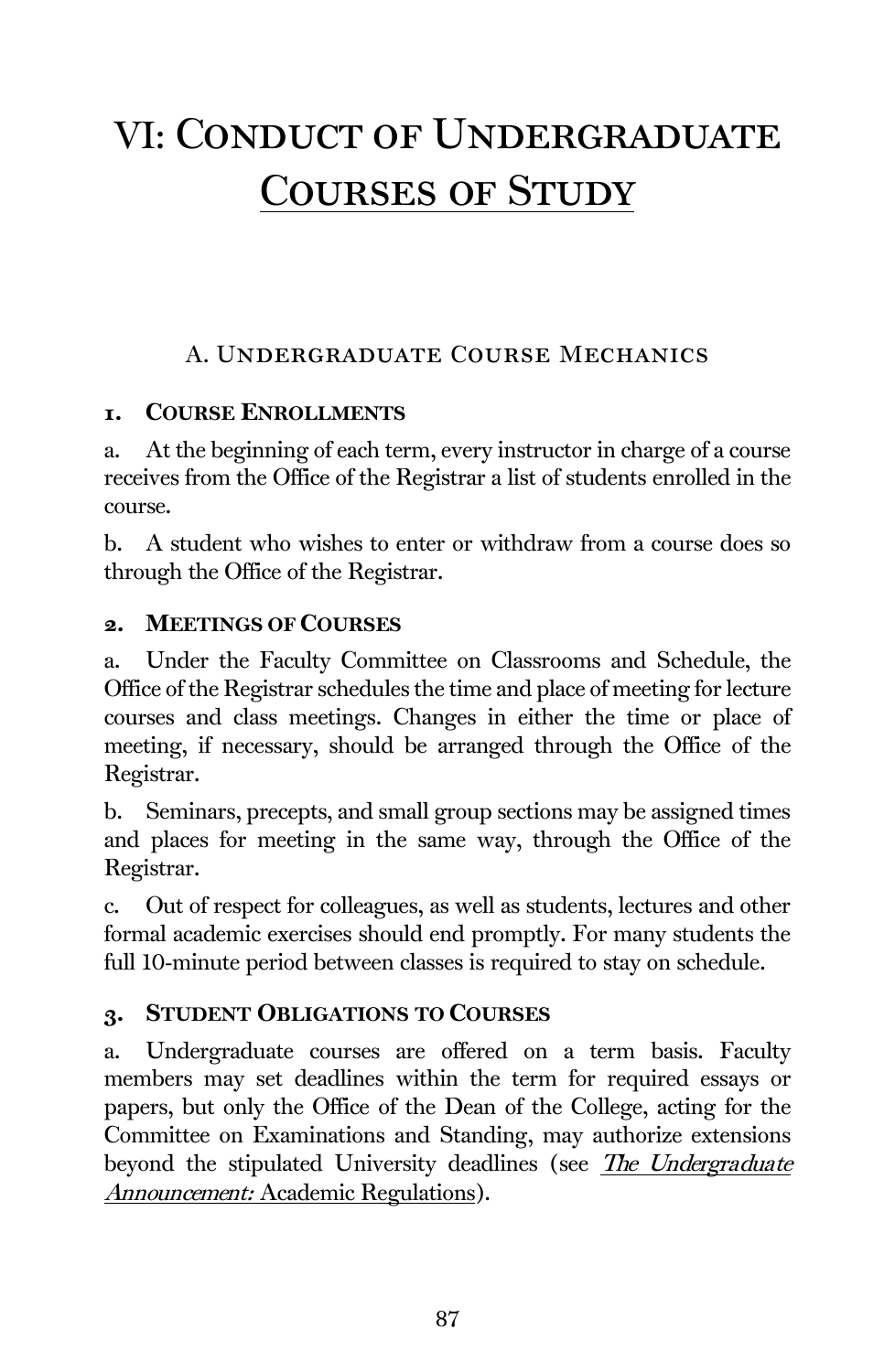b. Students are expected to participate fully in all aspects of University courses in which they are enrolled.

c. Cases of excessive absence from a course, failure to submit numerous or significant assignments in a course or unsatisfactory performance in course work as the term progresses should be reported promptly to the Office of the Dean of the College.

## 4. TERM TESTS AND MIDTERM GRADES

a. All quizzes and tests during the term, as well as final examinations, are conducted under the honor system (see [Section VI.B.4](#page-100-0) below).

b. Tests or examinations based on a significant section of the course should be indicated on the syllabus or announced adequately in advance.

c. Unless special provision is made by the Office of the Registrar, quizzes and tests during a term should be held during a class period regularly assigned to the course, and must end promptly.

d. If a student is absent from a test because of illness or equally compelling cause, the absence is not counted against his or her record. The instructor in charge of the course determines whether the test is to be waived or a makeup test given. If an absence is not of the above kind, the student's record is determined by the instructor in charge of the course.

e. In 100 and 200 level (underclass) courses, midterm grades are reported to the Office of the Registrar by a specified date shortly after the middle of each term. Departments may determine whether and how individual students shall be notified of their grades in each course.

f. There is no provision for formal reporting of midterm grades in 300 and 400 level (upper-class) courses. While the term is in progress, instructors are urged to report to the Office of the Dean of the College the names of any students whose standing is marginal.

## B. Term Papers, Examinations, and Final Grades in Undergraduate Courses

## 1. GENERAL CONSIDERATIONS

a. An examination not to exceed three hours is normally required in each course at the end of the term.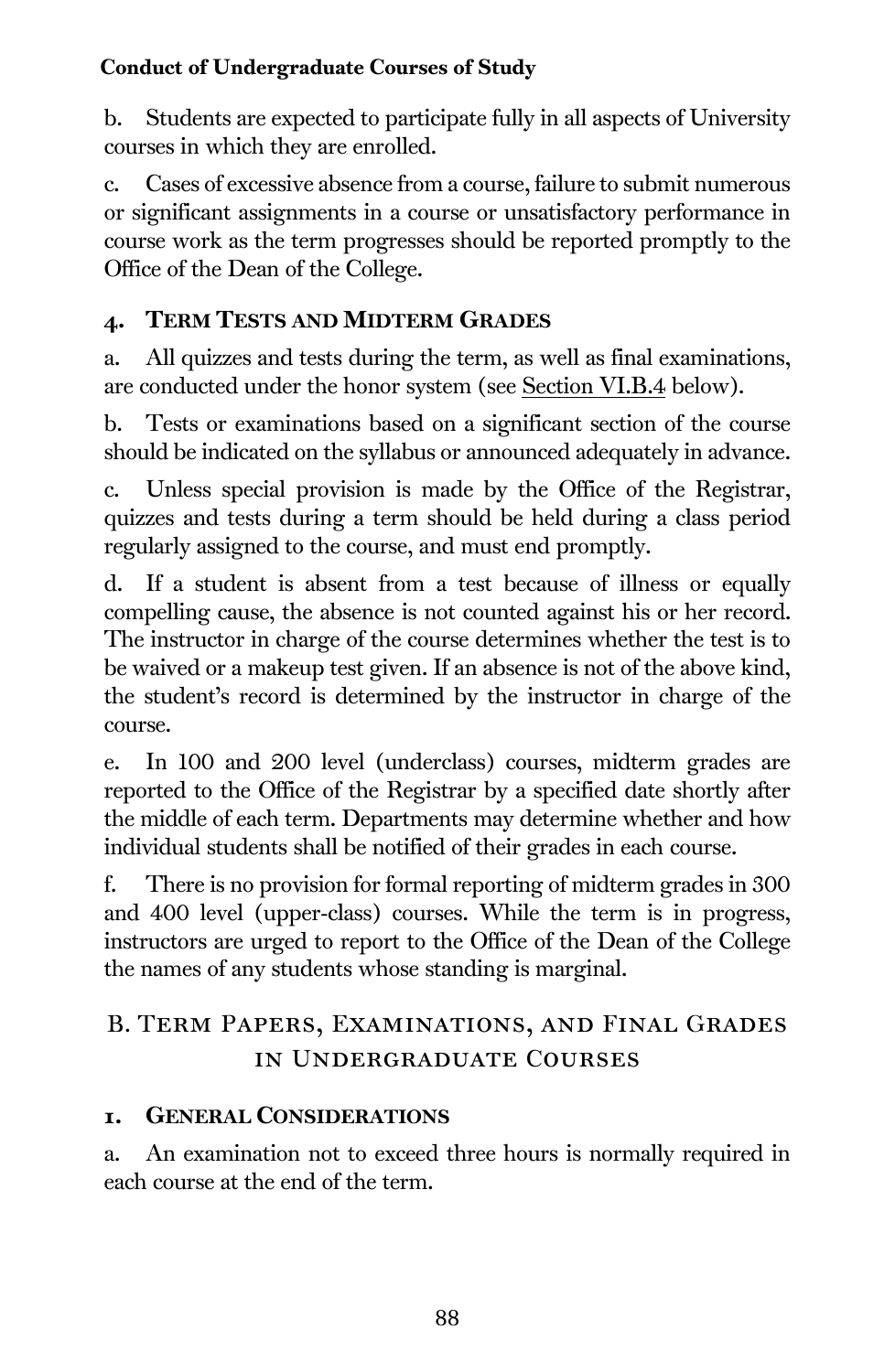b. All major requirements in a course should be clearly indicated to students at the outset. If there are changes, care must be taken to assure that all individuals enrolled in the course are informed.

c. When instances of suspected plagiarism occur on term papers or projects, a report should be made to the Committee on Discipline through the Office of the Dean of Student Life.

d. Specific procedures covering late completion of work in a course because of medical or other compelling reasons are set out in full in The Undergraduate Announcement: Academic Regulations.

## 2. PREPARATION OF FINAL EXAMINATIONS

a. Final course examinations should be designed to enable a student to demonstrate a grasp of the subject of the course and thus should be based upon large parts of the syllabus rather than a restricted topic or special section.

b. In a course taught by several instructors, responsibility for the final examination rests with the individual in charge who should, in turn, consult with her or his colleagues in the course.

c. It is the obligation of those concerned with preparing an examination to ensure that copies of it do not fall into unauthorized hands in advance of the examination.

## 3. CONDUCT OF FINAL EXAMINATIONS

a. The examination should be held at the time and place designated in the official schedule of examinations. Any changes in time or place must be authorized by the Office of the Registrar acting for the Committee on Classrooms and Schedule and the Committee on Examinations and Standing.

b. The examination should begin promptly and end promptly at the designated times.

c. If a student arrives late at an examination, there are procedures through which he or she may apply for a postponed examination (see The Undergraduate Announcement: Examinations, Tests).

Alternatively, the student may, if he or she chooses, undertake to complete the examination within the remainder of the time allotted to the examination.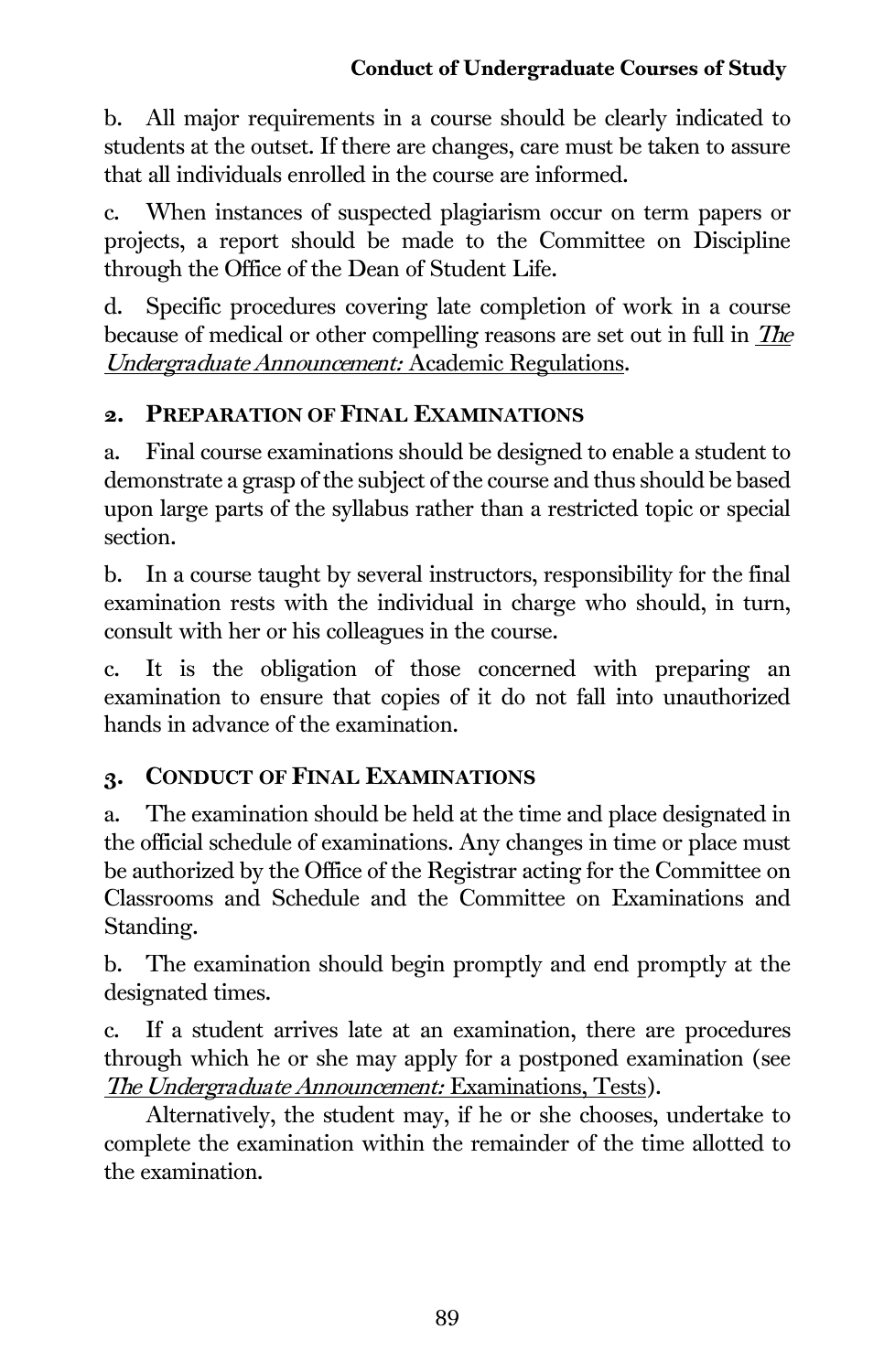## <span id="page-100-0"></span>4. THE HONOR SYSTEM

All written examinations and tests are taken in accordance with the provisions of the Honor System. (The constitution and a description of the Honor System are given in The Undergraduate Announcement.) The provisions which immediately concern an officer of instruction in charge of an examination are the following:

a. There shall be no proctorial supervision of examinations, but each student shall subscribe on her or his paper the following pledge:

"I pledge my honor that I have not violated the Honor Code during this examination."

b. Suspected breaches of this pledge which come to the attention of the Faculty shall be reported immediately to the student Honor Committee.

c. At the request of the student Honor Committee the following rules are to be observed at all examinations and tests taken under the Honor System:

- 1) Students may not take an examination or written test in any place other than that regularly scheduled for the examination or test, except at the Infirmary, unless the instructor has granted specific permission, which must then also be granted to any other student who makes the same request.
- 2) All students taking examinations should, as far as feasible, sit in alternate seats, refrain from bringing books and notes into the examination room, and avoid sitting near those with whom they have studied.
- 3) Each student taking an examination or test should indicate the number of the seat he or she occupies in the room.
- 4) The examiner shall insist that every student taking an examination or test write out the pledge and sign her or his name thereto.

## 5. DETERMINATION OF FINAL COURSE GRADES

a. The final standing of a student in a course should be determined in consideration of the quality of the student's overall participation in the course--not only on the basis of the final examination or other final exercise. The relative weight to be given to the elements is decided by the department concerned, except that in underclass courses the final examination may not be weighted more than fifty percent in calculating the final grade.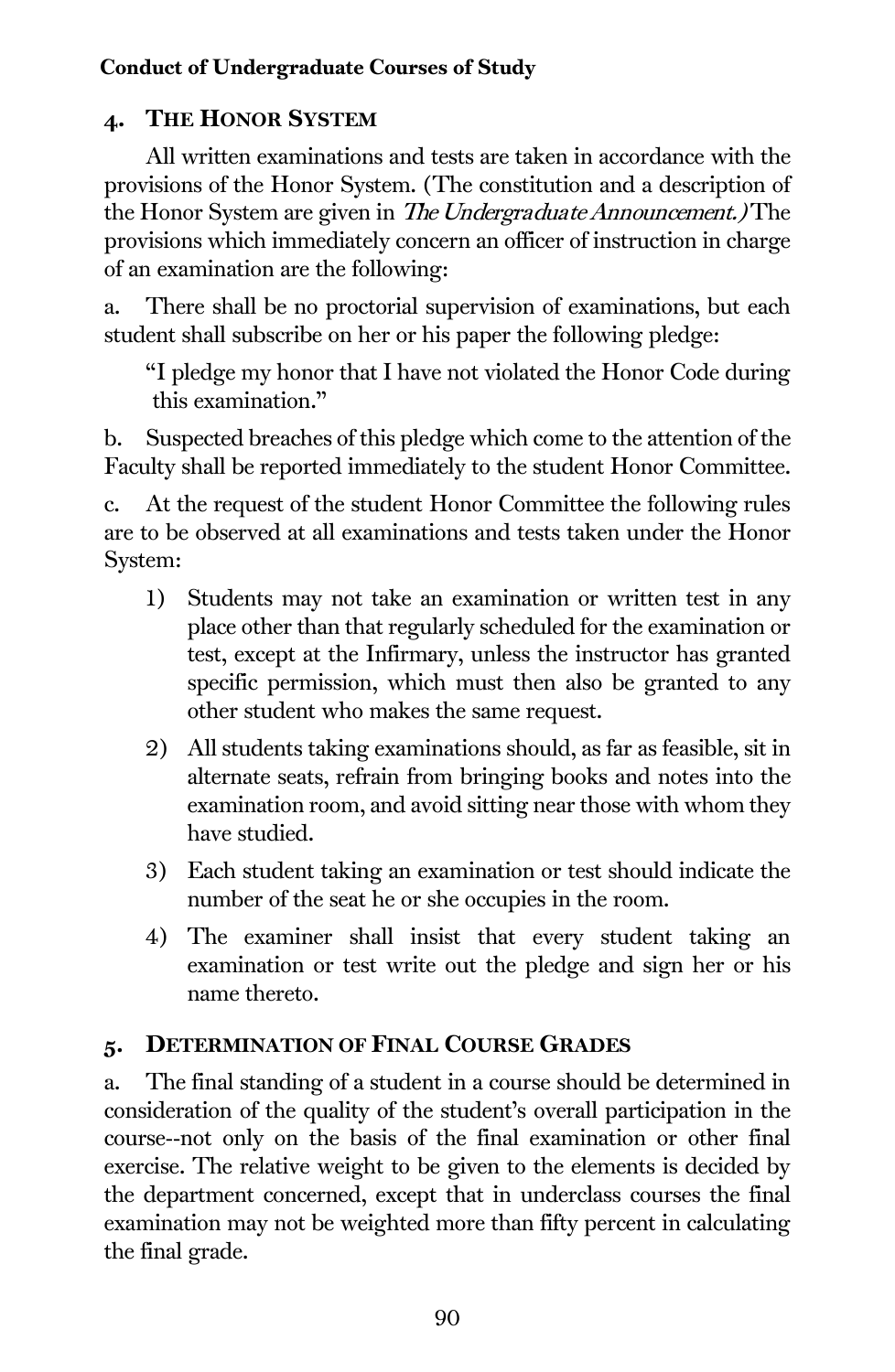b. When more than one instructor has responsibility for a course, the final grade of each student is determined by the group of instructors and reported to the Office of the Registrar by the instructor in charge of the course.

c. In a course for which two or more instructors have responsibility, no final grade is to be regarded as definitely established until after consultation among the concerned members of the Faculty.

#### 6. REPORTING OF FINAL COURSE GRADES

a. The final standing of each student in a course is reported to the Office of the Registrar, on a form provided for the purpose, as soon as possible after the scheduled final examination or, in courses that do not have final examinations, the deadline for submission of final papers or other final exercises, and in any case within the following limits: in courses involving less than twenty students the report is to be submitted within three days; in other courses the report is to be submitted within six days.

b. Only the final grade in a course is reported to the Office of the Registrar but term grades and the final examination grade should be available if the Committee on Examinations and Standing requests information about marginal or failing students.

c. If a student has been absent from the final examination or has not completed other major requirements, he or she is to be reported "Inc" (incomplete) only if the student has made arrangements through the Office of the Dean of the College to complete the course. Otherwise the student's final grade is to be computed assuming that he or she has a failing grade on the final examination or other missing component(s). (See The Undergraduate Announcement: Academic Regulations.)

d. When a student fails a course, the instructor submits to the Committee on Examinations and Standing a written report on the student's work. These reports are reviewed by the Committee before it places a student on academic probation or requires a student to withdraw from the University.

e. After a final grade has been reported to the Office of the Registrar, any request for a change in the grade shall be made by the instructor in charge of the course. A request for a change of grade must include an adequate statement of grounds on which it is made. The Committee on Examinations and Standing reviews all requests for changes of grade.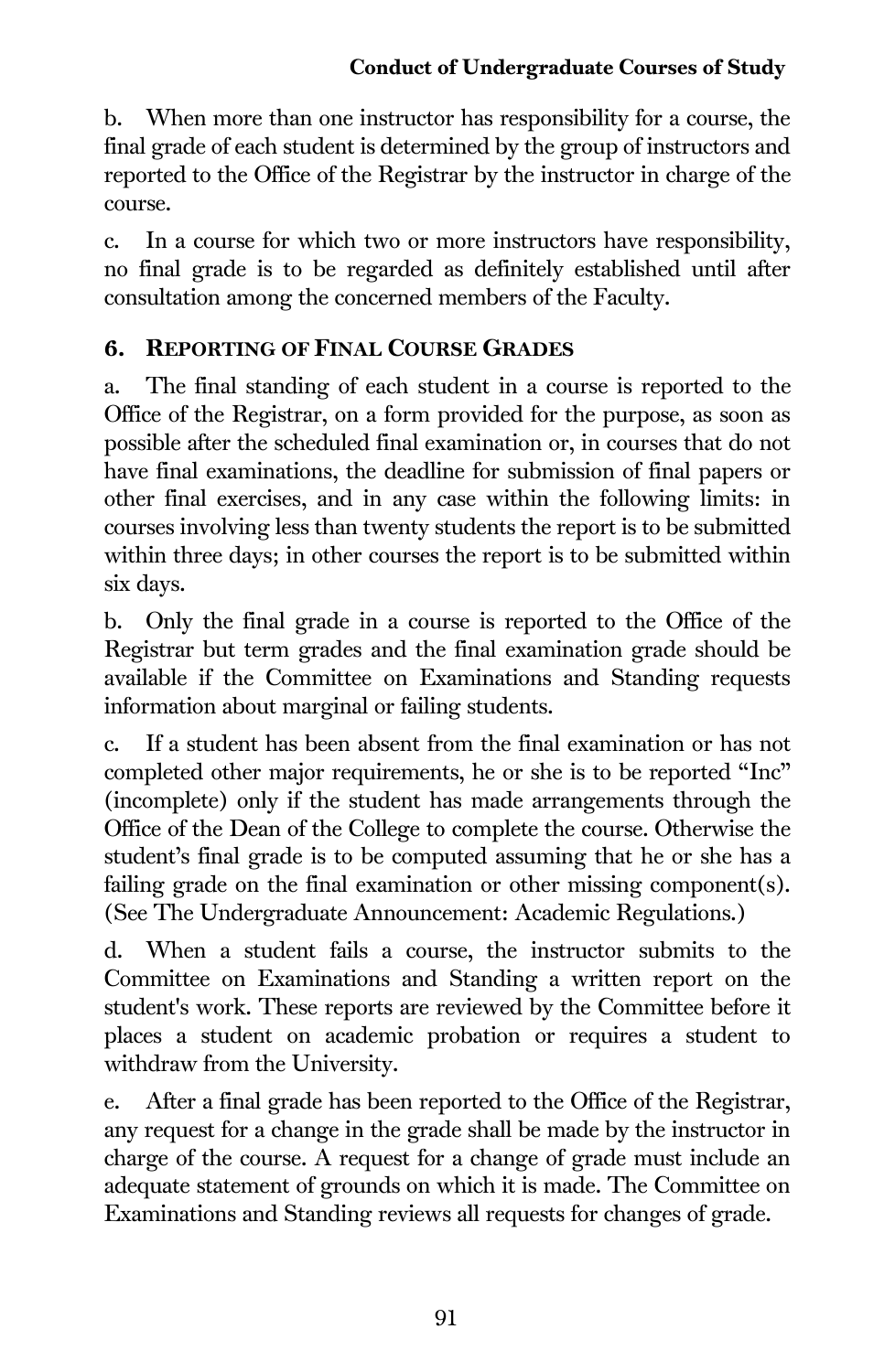f. If a student so requests, an instructor should go over a student's examination paper with him or her so that the student may have a clearer idea of his or her strengths and weaknesses.

g. The University considers the academic record of each student to represent highly personal information properly available for use within the University only by appropriate persons. For a full statement of the University's policies concerning the confidentiality of student records, see the "University Privacy Policy and Procedures" statement, available from the Office of the Secretary. Also see [Section V.F.](#page-87-0) above.

#### 7. RESCHEDULING OF FINAL EXAMINATIONS

a. The registrar, acting for the Committee on Examinations and Standing, may authorize a student to take an examination up to 24 hours before or after the scheduled examination time. Appropriate reasons for granting such requests are religious days, personal emergencies, and more than one examination scheduled in a single calendar day. Examinations will normally be rescheduled during the 24 hours after the scheduled examination time; examinations will be rescheduled during the 24-hour period before the regularly scheduled time only in the most unusual and compelling circumstances. In no such cases will a faculty member be required to administer the examination more than twice. This provision does not preclude additional administrations of an examination by the registrar or other responsible individuals designated by the registrar.

b. The Office of the Dean of the College, acting for the Committee on Examinations and Standing may authorize rescheduled final examinations beyond the 24-hour period on the basis of applications from individual students. (See *The Undergraduate Announcement:* Academic Regulations.) Responsibility for all arrangements connected with such examinations is taken by the Office of the Registrar. Postponed final examinations for the fall term courses will be scheduled during the third week of spring term classes, and for spring term courses, during the week preceding the beginning of the next fall term.

c. Final grades are normally reporting using the letters A, B, C, D, and F. Members of the Faculty may, at their discretion, report pluses and minuses with A's, B's, and C's. P's may be reported in courses offered exclusively on a pass/D/fail basis. (The Office of the Registrar will convert letter grades of C- or higher to P's in the case of individual students electing courses under the pass/D/fail option.) The A+ should be regarded as an exceptional grade reserved for work of extraordinary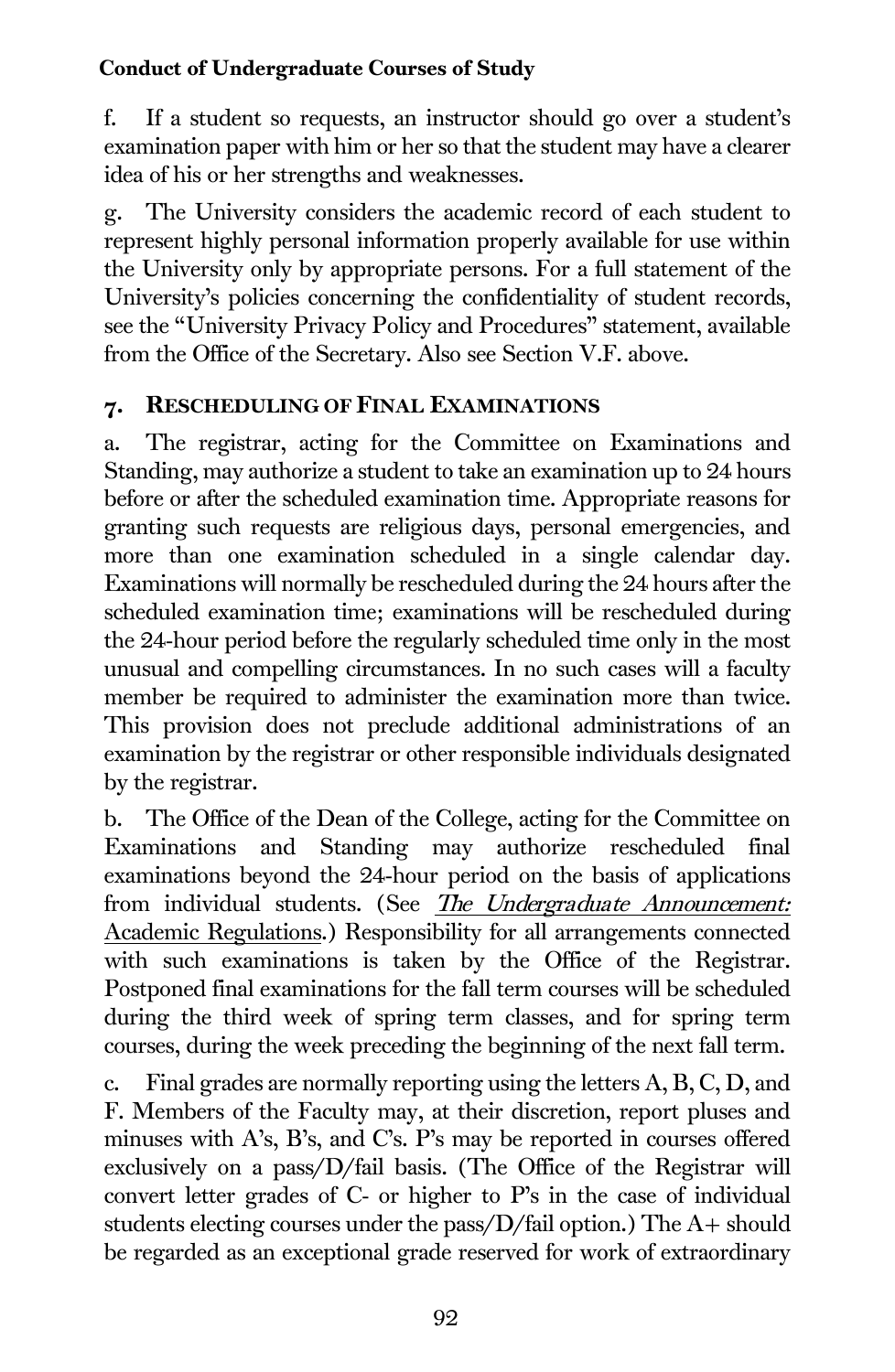merit. A faculty member who awards the grade of A+ must submit to the Committee on Examinations and Standing a written report explaining how the student's course work or independent work meets the instructor's standards for truly outstanding work. A+ statements become a part of students' permanent records and will be made available to them as a matter of course. The statements may be reviewed by University committees making decisions about academic honors, awards, and prizes, and by administrators and faculty preparing institutional recommendations for applicants to medical school and institutional endorsements for candidates in national fellowship competitions.

d. When a postponed final examination has been authorized in a course, the instructor in charge of the course is notified of the fact and given a list of students who are entitled to take the examination. The instructor in charge prepares a question paper as soon as possible and sends it to the Office of the Registrar. At the same time the instructor informs the Office of the Registrar which member of the Faculty will read the completed examinations. If examinations are to be read by another member of the Faculty, the instructor in charge of the course provides a list of students expected to take the examination together with their grades in the course exclusive of the final examination.

e. Rescheduled final examinations are conducted under the supervision of the Committee on Examinations and Standing by the Office of the Registrar acting for the Committee.

f. Regular final grades are assigned to each student on the basis of the completed rescheduled examination. If not completed by the stipulated deadline, a failing grade is assigned to the examination and an appropriate final grade reported.

## 8. ACADEMIC WARNING

At the end of each academic term, the Committee on Examinations and Standing is responsible for issuing academic warnings to students whose records indicate either poor overall standing or particular weaknesses, e.g., in departmental independent work. Formal academic warnings are normally issued only at the end of a term. The record of a student who has received a warning will be reviewed by the Committee at the end of the following term, and its judgment reported to the student.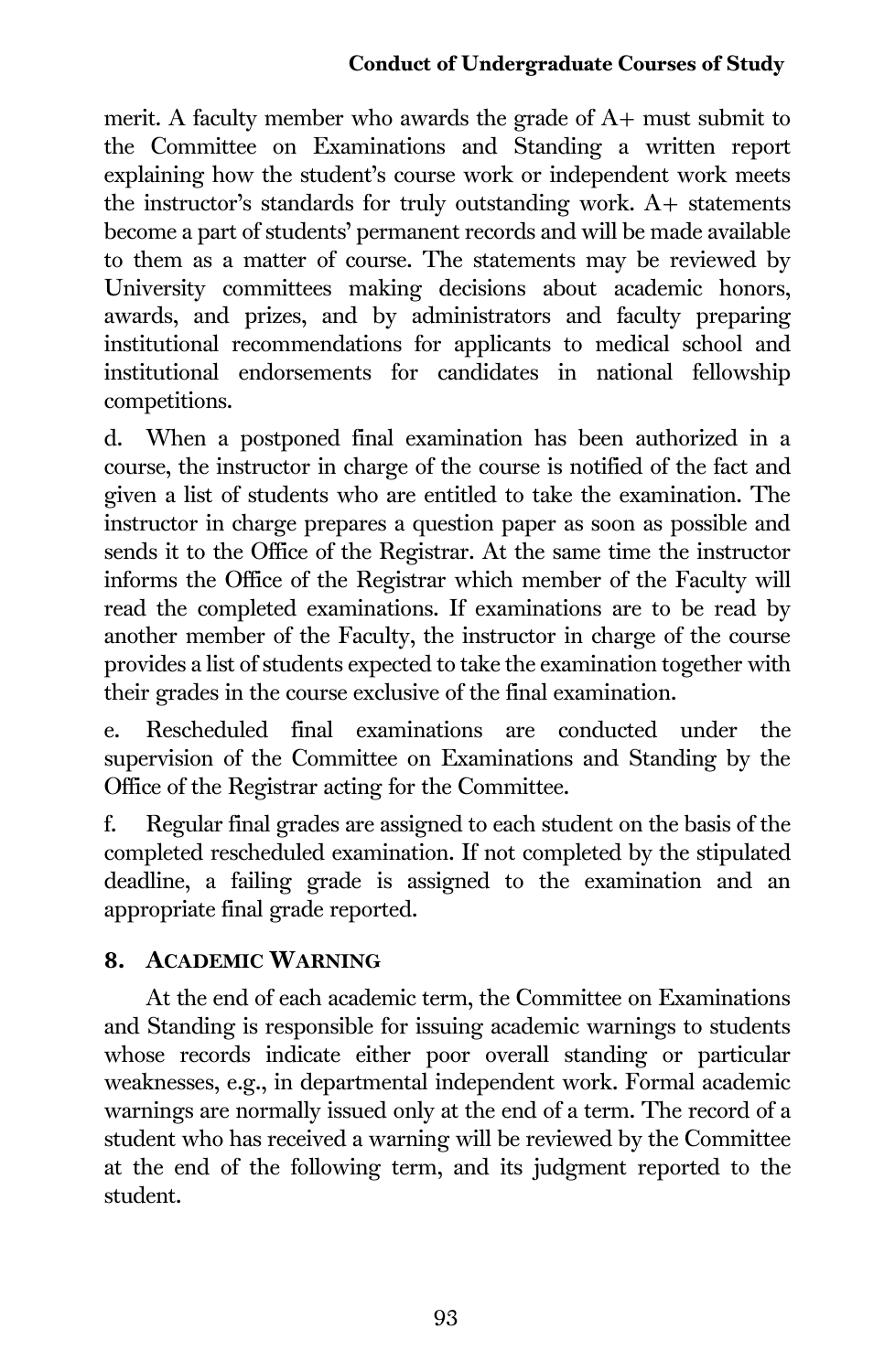## C. Departmental Concentration

#### 1. A.B. CANDIDATES

a. Each program of concentration includes provision for a departmental examination (also known as a comprehensive examination) in the senior year. This examination provides opportunity to examine a student's ability to use knowledge intelligently. Departments determine whether to utilize written examinations, oral examinations, papers, or some appropriate combination thereof Departments may propose to the Committee on the Course of Study conditions under which a departmental examination will not be administered.

b. Departmental programs of concentration require a thesis, or several substantial essays, to be written during the two terms of senior year and to be submitted at a date to be specified by the department, in any case prior to the University deadline set by the Office of the Dean of the College.

c. If in the opinion of the department an extension of time for the submission of the thesis is clearly justified in any individual case, the department may grant a postponement to the University deadline. A postponement beyond that date may be authorized only by the Committee on Examinations and Standing, and only for compelling reasons.

d. Departments may set deadlines for the receipt of the paper(s) or independent reading project(s) constituting the independent work of junior year. However, junior independent work must be submitted no later than the deadline set for all written work of the term. A postponement beyond that date may be authorized only by the Committee on Examinations and Standing, and only for compelling reasons.

## 2. A.B. AND B.S.E. CANDIDATES

a. A department is under obligation to report to the Committee on Discipline a clear case of dishonest use of another's work in the senior thesis or any paper presented in connection with an independent program of study.

b. A copy of each senior thesis is permanently retained by the department and deposited in the Library.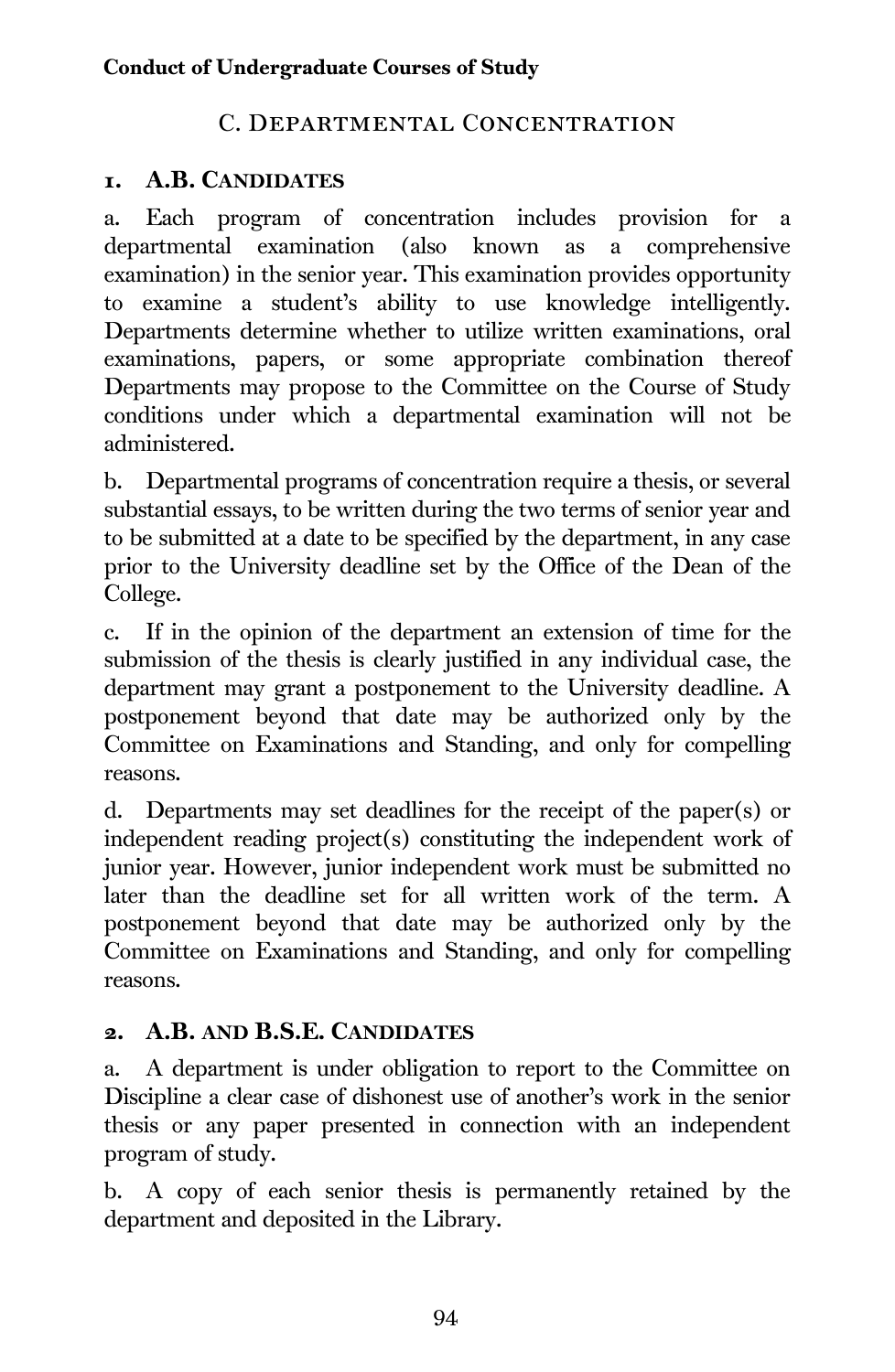c. The departmental standing of students is discussed in The Undergraduate Announcement: Academic Standing.

d. At the close of each academic year departments certify to the Office of the Registrar the names and standing of those seniors who have satisfied requirements for the degree, and separately the names and standing of those who have failed to satisfy requirements.

e. For each senior who has failed to satisfy its requirements the department should send to the Office of the Dean of the College, for guidance in talking to the student, a confidential statement about the grounds for the failure as well as recommendation about whether and under what circumstances the student may attempt to qualify for the degree. These recommendations must be approved by the Committee on Examinations and Standing.

f. Honors are awarded at graduation by the various departments. See the current issue of *The Undergraduate Announcement* under the sections devoted to the Program of Study for the A.B. Degree end the Program of Study for the B.S.E. Degree.

## D. Procedures for Setting Policy

The following are to be established policies in the making of decisions about the undergraduate course of study, and department Chairs shall be responsible for so informing the concentrators of their departments at the beginning of each academic year. However, any of these policies may be modified by agreement of the tenured and tenuretrack and concentrators of a department, these modifications to remain in effect until changed by similar procedure.

1. In the election of student departmental committees, such committees and departmental Chairs shall be jointly responsible for adopting procedures that have these objectives:

- a. It should be convenient for the students of the department to vote.
- b. There should be an opportunity for any departmental student to place names in nomination.
- c. It should be easy for relatively small groups of students to have a representative of their department's committee and difficult for an organized minority to capture a disproportionate share of committee positions.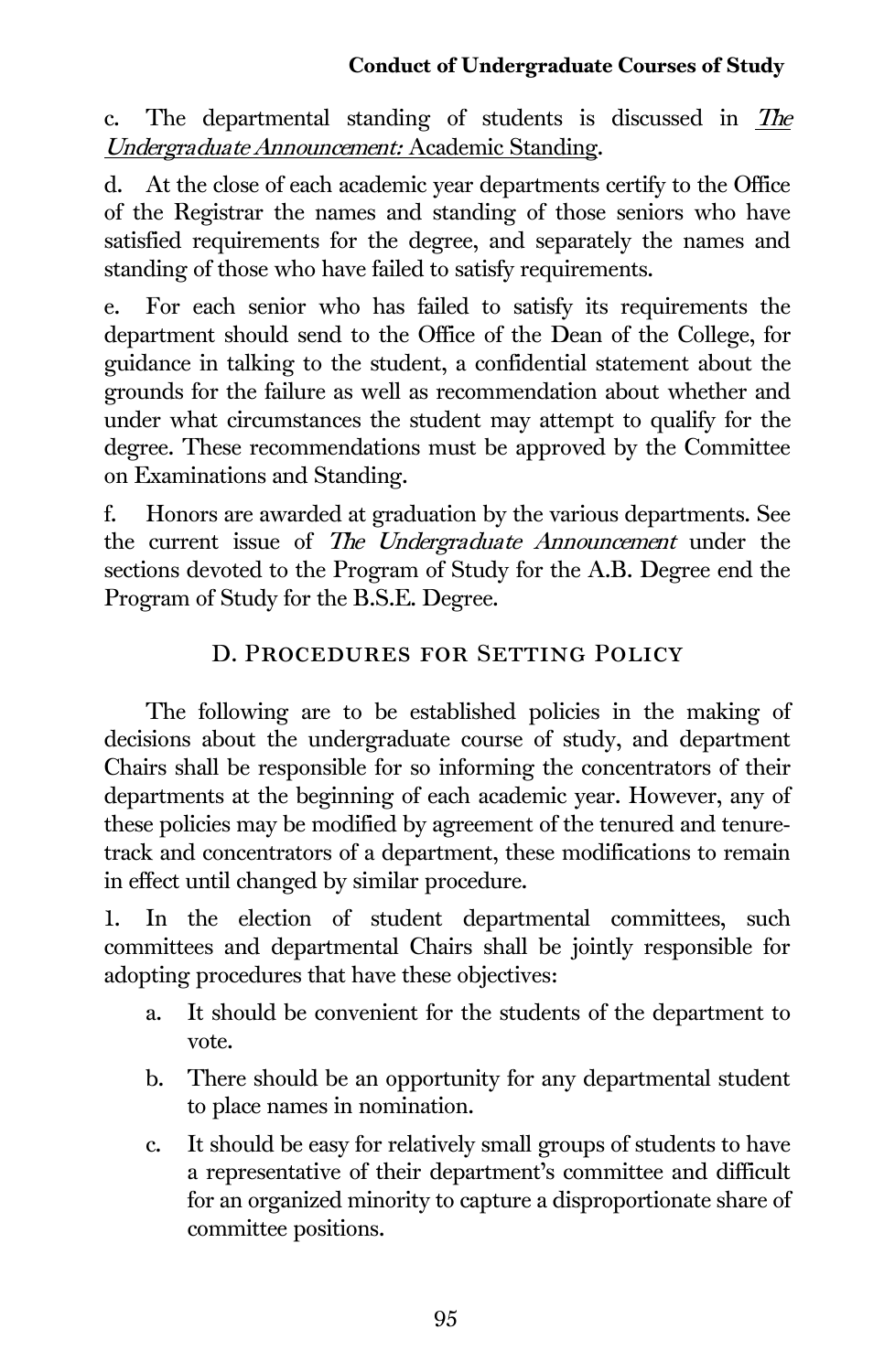d. There should be reasonable precautions against multiple balloting and reasonable measures to ensure a fair count of the vote.

2. Student departmental committees shall be provided with a reasonable amount of secretarial assistance in preparing proposals, communicating with departmental majors, and conducting elections.

- 3. Department chairs shall be responsible for:
	- a. Referring all proposals for major changes in departmental undergraduate programs to their student committees before action on such proposals is taken by department Faculty.
	- b. Inviting members of student committees to discuss proposals for major changes in departmental undergraduate programs with departmental faculties at or before any meetings in which department Faculty take action on such proposals.
	- c. Scheduling at least two meetings each academic year with their student committees, one early in the fall term to work out plans for later consultation, and one in late spring to review departmental undergraduate offerings so that Chairs may take student views into account in preparing requests for new staff.

4. Student committees and faculty departmental committees concerned with the undergraduate program (in departments in which the latter sort of committee exists) shall normally meet jointly.

5. Student departmental committees have the following additional rights:

- a. The right to attach comments, favorable or unfavorable, to all proposals forwarded by the faculties of their departments to the Committee on the Course of Study.
- b. The right in certain circumstances to secure a departmental faculty's reconsideration of action taken on proposals regarding the course of study for undergraduate students. Specifically: Department Faculty should seriously consider a second vote on any measure regarding the department's undergraduate program, when a second vote is requested by the student committee of the department. In any particular academic year departmental faculties should commit themselves to a second vote on such measures if a second vote is requested within one month by the student committee in a petition endorsed by twothirds of the department's majors. If the action being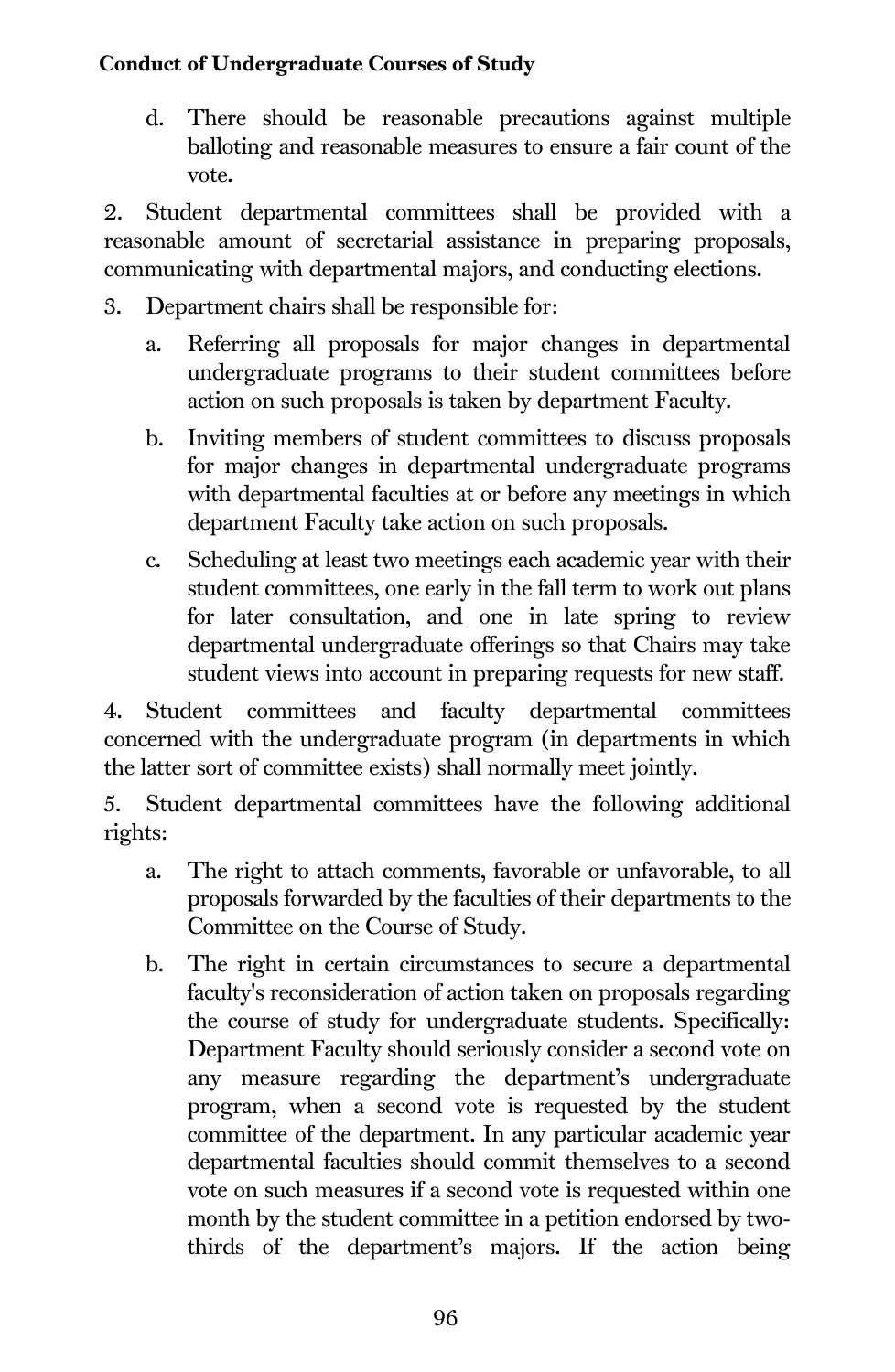reconsidered is on a proposal that the Department Faculty has rejected, a majority vote of the Departmental Faculty should reverse the previous decision. If the action being reconsidered is on a proposal that has been adopted by the Department Faculty, a two-thirds vote of the Department Faculty should be required to affirm the previous decision.

Department Faculty should not be bound to reconsider the same action more than once in the same academic year.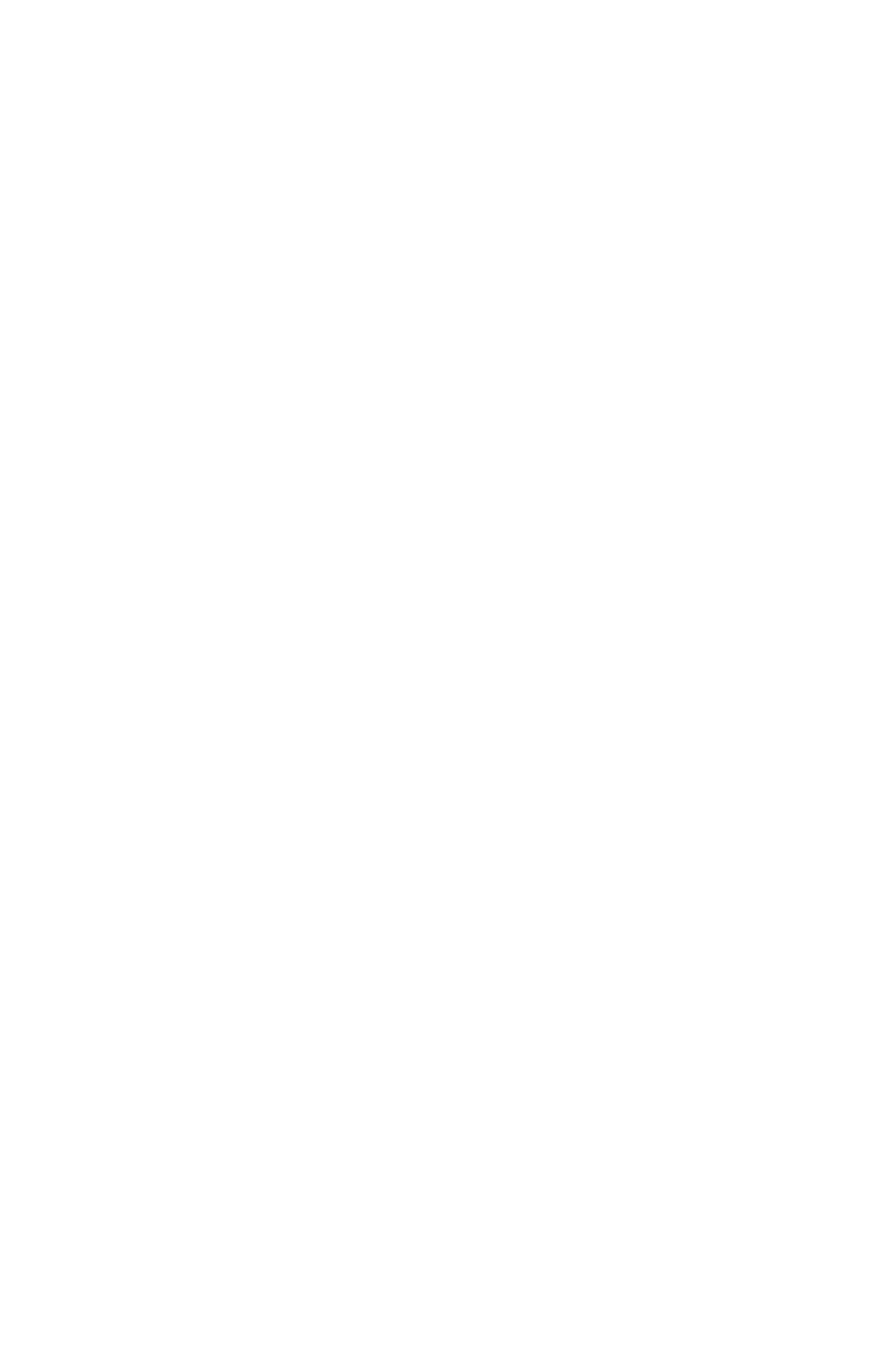## VII: Conduct of Graduate Courses of Study

#### A. Procedures for Setting Policy

The following are to be established policies in the making of decisions with regard to the graduate courses of study, and department Chairs shall be responsible for so informing the graduate students of their departments at the beginning of each academic year. However, any of these policies may be modified by agreement of faculty and graduate students of a department, these modifications to remain in effect until changed by similar procedure.

1. Each department shall establish a departmental committee of graduate students, to act as a liaison between the faculty and the graduate student body of the department. Each committee should normally meet with the committee of the department Faculty concerned with graduate studies, if one exists. The committee of graduate students shall have the right to initiate discussion of any proposals relating to the departmental graduate program, shall encourage students to participate in departmental affairs of special interest and relevance to them, and shall have the following additional rights:

- a. The right to attach comments to all proposals forwarded to the Committee on the Graduate School by department Faculty.
- b. The right in certain circumstances to secure a department Faculty's reconsideration of action taken on proposals regarding the graduate curriculum. Departments should seriously consider a second vote on any measures regarding the department's graduate program when it is requested by the student committee. In any particular academic year department Faculty should commit themselves to a second vote on such measures if a second vote is requested within one month by the student departmental committee in a petition endorsed by two thirds of the department's graduate students. If the action being reconsidered is on a proposal that the department Faculty has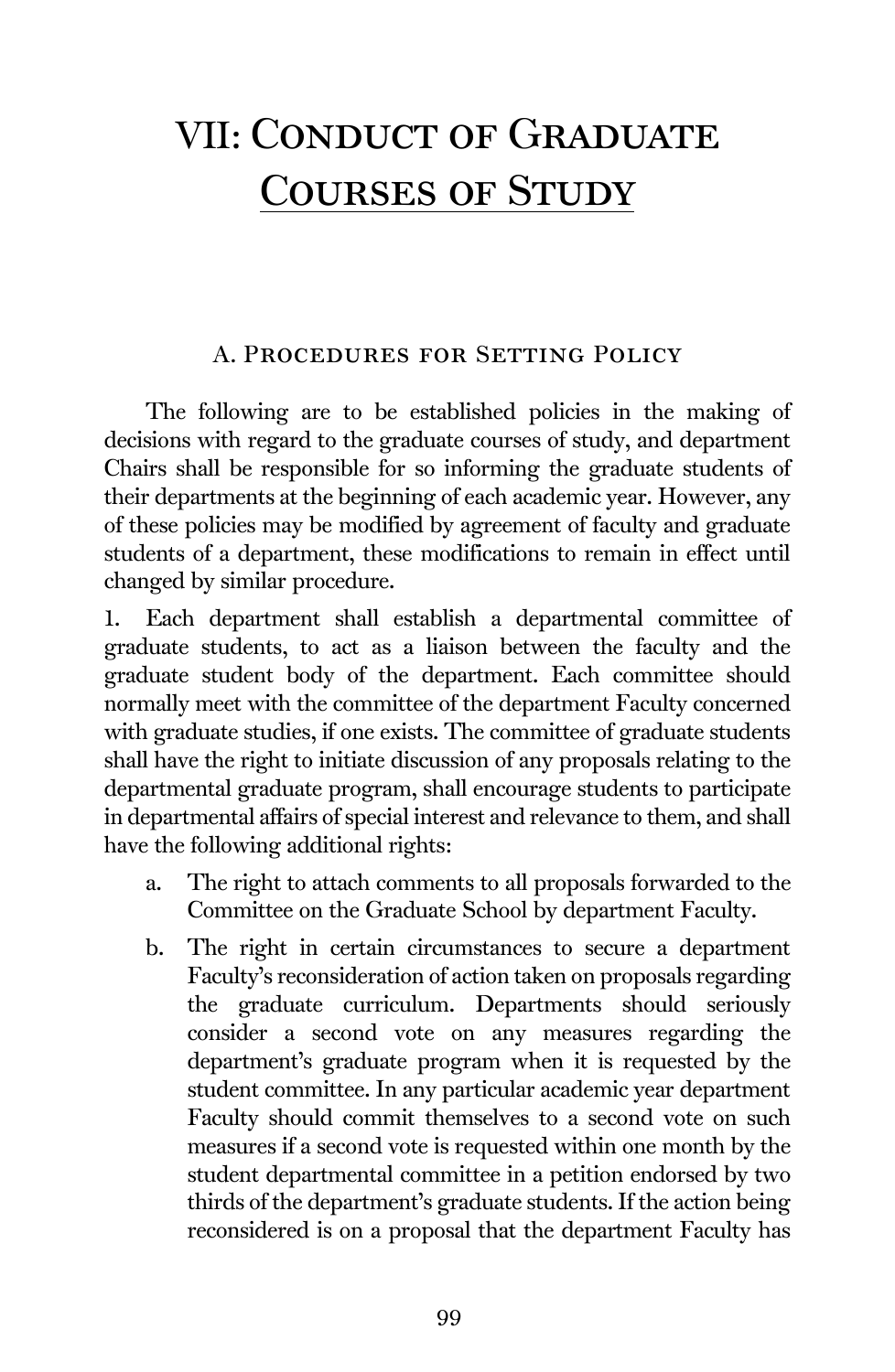#### Conduct of Graduate Courses of Study

rejected, a majority vote of the department Faculty should reverse the previous decision. If the action being reconsidered is on a proposal that has been adopted by the departmental faculty, a two-thirds vote of the department Faculty should be required to affirm the previous decision. Department Faculty should not be bound to reconsider the same action more than once in the same academic year.

2. Student departmental committees shall be provided with a reasonable amount of secretarial assistance in preparing proposals, communicating with departmental majors, and conducting elections.

- 3. Each department chair shall be responsible for:
	- a. Referring all proposals for major changes in the department's graduate program to the departmental graduate student committee before action on such proposals by the faculty of her or his department.
	- b. Inviting student committee members to discuss proposals for major changes in the graduate course of study with the faculty of the department at or before any meetings in which the department Faculty proposes to take action on such proposals.
	- c. Scheduling at least two meetings each academic year with the graduate student committee of her or his department, one early in the fall term to work out plans for later consultation, and one in late spring to review the department's graduate offerings so that the Chair may take student view into account in preparing requests for new staff.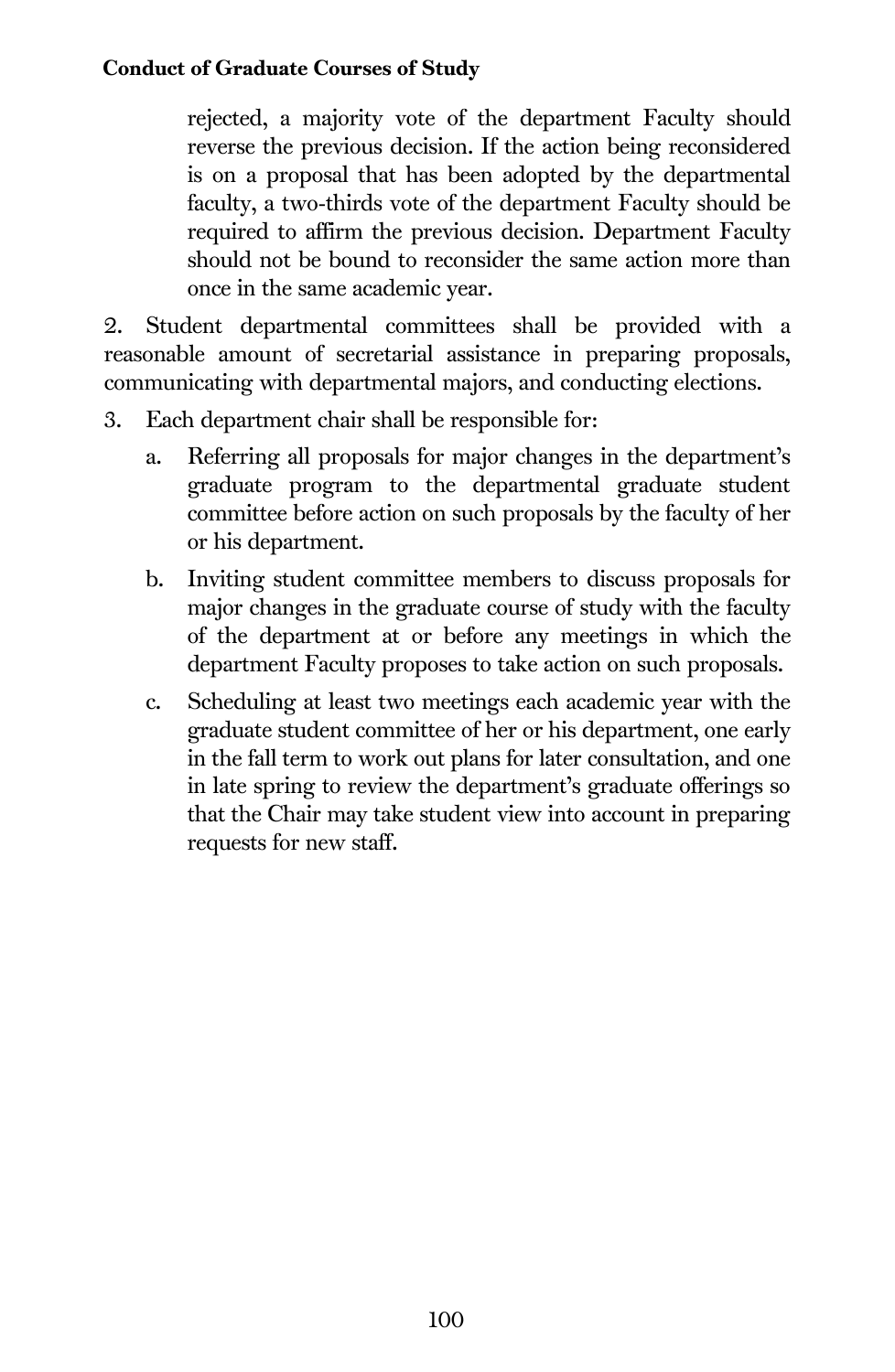## VIII: Conduct of Research

#### A. University Research Funds

#### 1. UNIVERSITY COMMITTEE ON RESEARCH IN THE HUMANITIES AND SOCIAL SCIENCES

The University Committee on Research in the Humanities and Social Sciences administers, on behalf of the President, a fund established by the Board of Trustees to support the scholarly activities of regular tenured and tenure-track members of the Faculty in the Humanities and Social Sciences. The Committee is composed of three department Chairs in the Humanities and Social Sciences Divisions, appointed to three-year terms by the Dean of the Faculty. It acts to advise the President on awards made to provide funds for research assistance, travel, and publication of results in connection with the scholarship of the faculty in these two Divisions.

#### 2. ENGINEERING RESEARCH FUNDS

Limited research funds are available to the Faculty and Professional Research Staff of the School of Engineering and Applied Science. These funds are composed of several small industrial, foundation, and government grants, and a University allocation, and are intended primarily to facilitate inception of new research by Assistant Professors, in areas not readily supported by external agencies. These funds are allocated on recommendation of the Dean of the School of Engineering and Applied Science, based on advice from the Executive Committee or other appropriate advisers.

#### B. Research Supported by Outside Funds

Although the research funds mentioned in Section VIII.A. continue to be of great importance to the University in a variety of ways, the major expenditures for research now come from current funds supplied by foundations, industries, or government agencies through grants or contracts. The Dean for Research oversees the solicitation and administration of external funds through the Office of Research and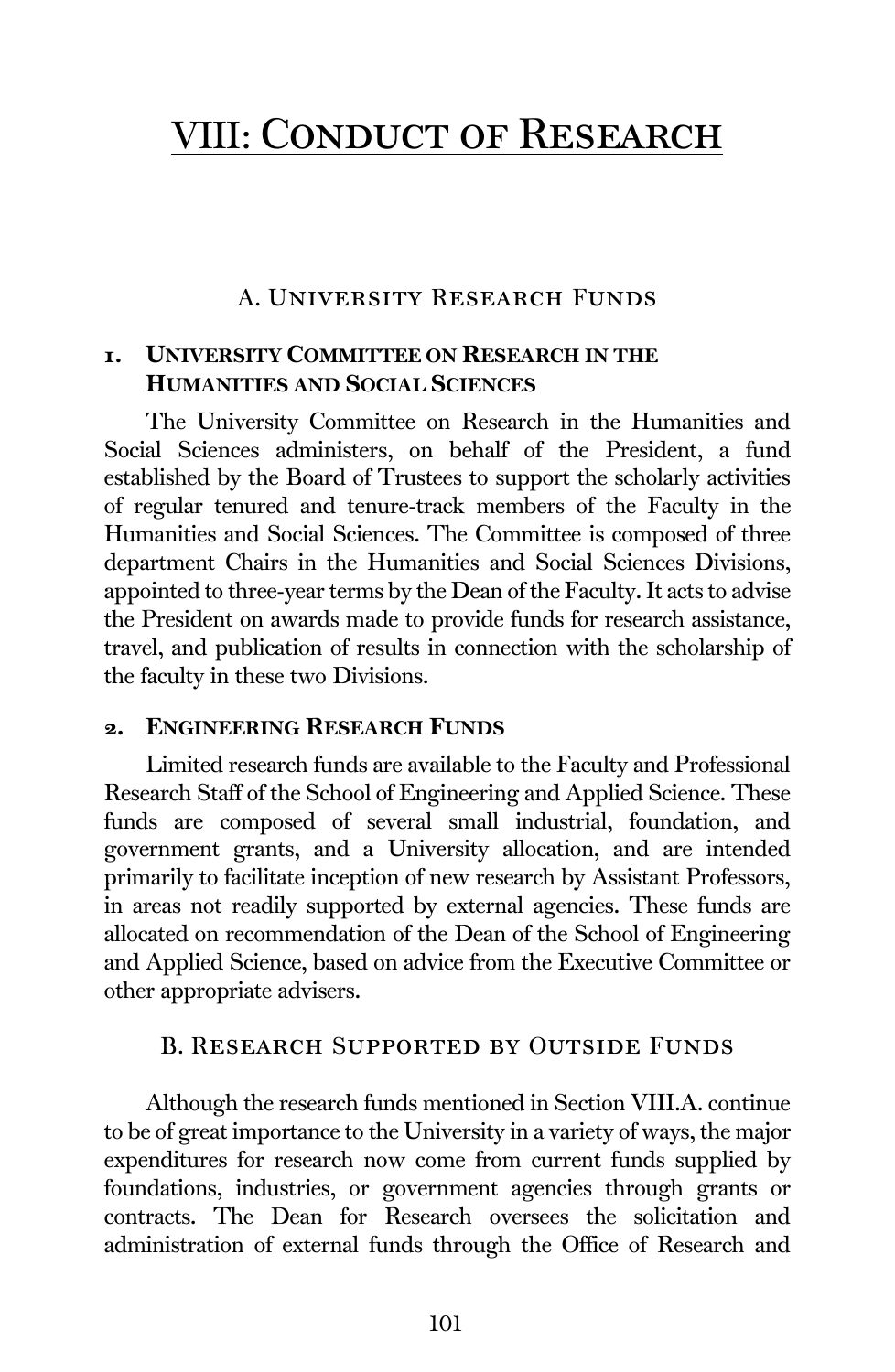#### Conduct of Research

Project Administration and the Office of Corporate Engagement and Foundation Relations.

The Office of Research and Project Administration provides central administration services for all sponsored research projects, including proposal reviews and submission, grant and contract negotiations, issuing of awards, and sponsored research award management and maintenance. The Office of Corporate and Foundation Relations provides central support for developing and stewarding proposals for research funding and gifts from corporations and private foundations.

A general policy statement of the criteria to be considered in accepting grants or contracts for research and the procedure to be followed in obtaining such grants or contracts was approved by the President on 26 April 1960, and later communicated to, and approved by, the Faculty. Since that time the procedure has been amended in several respects; the statement as amended is reproduced in full as follows:

#### 1. POLICIES FOR SPONSORED RESEARCH

Princeton University has based its adoption of these policies for sponsored research upon the fact that it is dedicated to the following primary and essential objectives:

- a. The education of undergraduate, graduate, and postdoctoral students.
- b. The advancement of knowledge through research and scholarship.
- c. The advancement, preservation, and dissemination of knowledge.
- d. The advancement and protection of the public interest and public welfare.

#### 2. OBLIGATIONS OF SPONSORED RESEARCH

In accepting a grant or contract for research, Princeton University, the departments, and the members of the Faculty or staff involved have accepted obligations to furnish:

- a. An appropriate share of the time and talent of those members of the Faculty and staff who are committed to perform the research.
- b. An appropriate share of the University's administration, both at the general administrative and departmental levels, services such as library assistance, shop and secretarial services, and general guidance to the extent needed.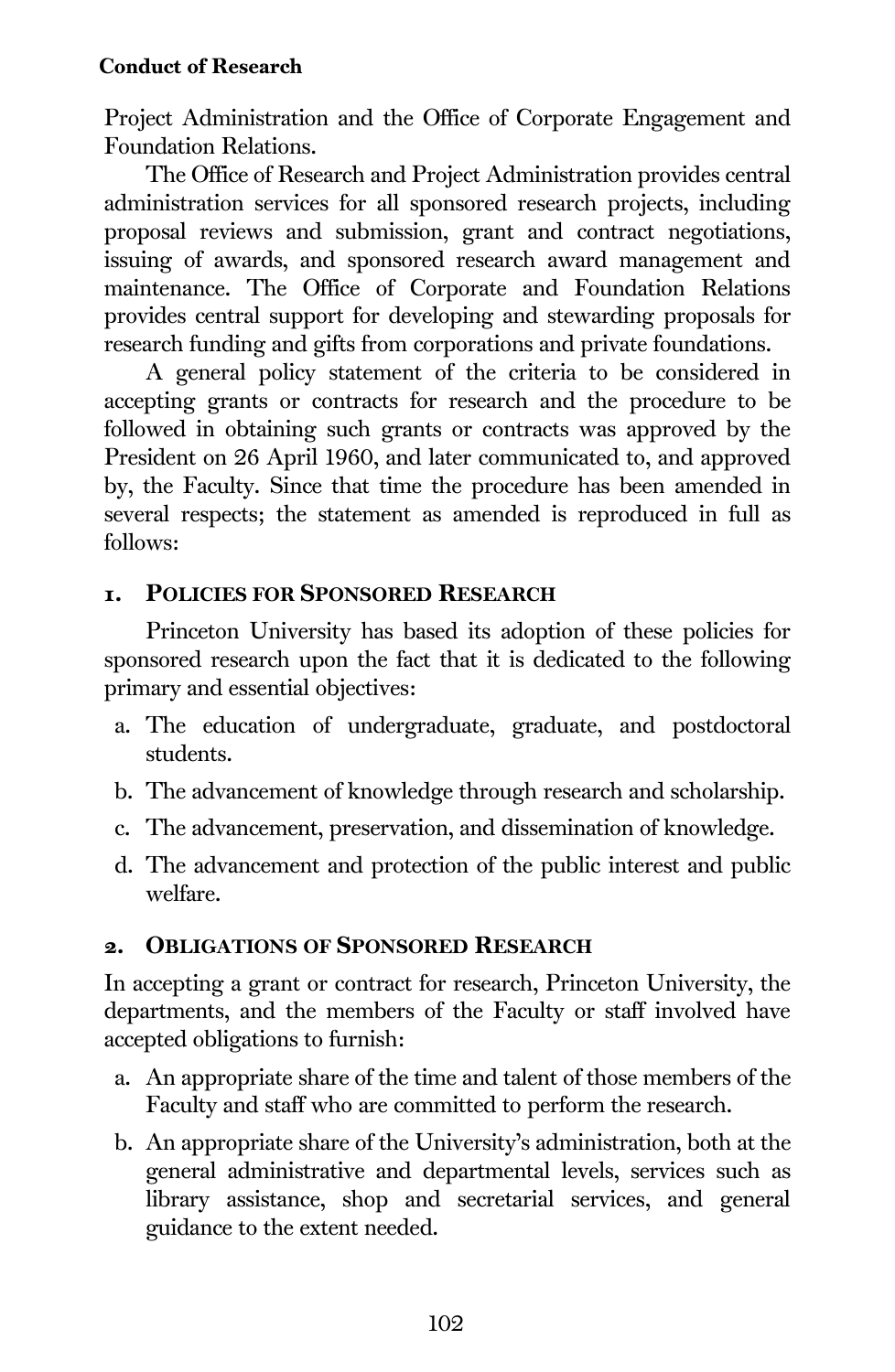- c. Reports and publications describing the research performed and the results achieved.
- d. Compliance with any terms and conditions of the grant or contract, such as those covering patents, copyrights, fiscal requirements, and so forth.

#### 3. ADMINISTRATION AND PROCEDURES

The Dean for Research, with the advice of the University Research Board is charged with the formulation of policy for the solicitation, acceptance, and administration of research grants and contracts throughout the University. The University Research Board is composed of six tenured or tenure-track members of the Faculty. The Dean for Research serves as Chair and the Director of the Office of Research and Project Administration serves as Administrative Officer. An administrator from the Office of the Dean for Research serves as Secretary. The Treasurer and the Dean of the Graduate School also sit on the Board. When necessary, the Provost, Dean of the Faculty, Vice President for Development, General Counsel, and Director of Environmental Health and Safety meet with the Board. Other individuals may sit with the Board as needed. The University Research Board is advisory to the President of the University.

The following procedures are to be followed with regard to sponsored research:

a. Every application or proposal for sponsorship, renewal, or expansion of research within the University, with funds to be furnished by an outside source, but administered by the University, should be submitted with the approval of the Chair(s) of the department(s) involved to the Office of Research and Project Administration before any formal proposals are transmitted to the outside source or any commitments are made. This is not to be construed, however, as limiting the freedom to discuss possible research sponsorship on an informal basis with outside individuals or organizations. The Office of Research and Project Administration will be available for assistance with the preparation of proposals and the location of receptive sponsors. Excluded from the requirement for processing through the Office of Research and Project Administration are awards or gifts to individuals, such as Guggenheim Fellowships, etc., where the University has no responsibilities for administering the funds.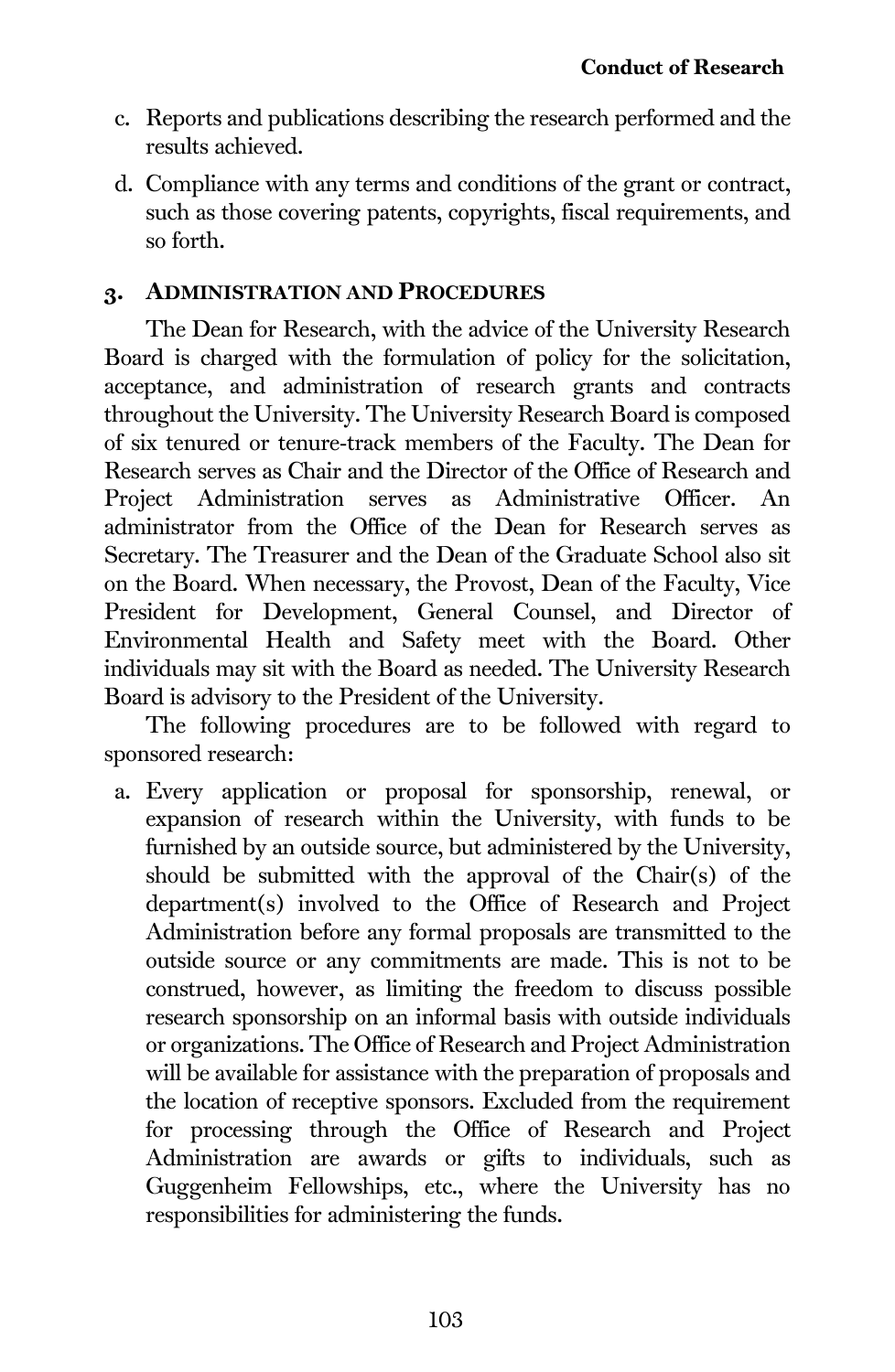- b. After the proposal has been reviewed and approved by the Department Chair(s) and the appropriate administrative review committee to ensure its compliance with established University policies, formal proposals to outside sponsors will normally be transmitted through the Office of Research and Project Administration. Any arrangement or contract negotiation with the sponsor will normally be handled through that office.
- c. The acceptance of grants or gifts designated to be used for research, where no proposal from the University is involved, will be coordinated through both the Office of Corporate Engagement and Foundation Relations and the Office of Research and Project Administration in accordance with policies adopted by the University Research Board.
- d. Proposals for gifts and the acceptance of gifts from corporations and foundations that are not specific to sponsored research are normally handled through the Office of Corporate Engagement and Foundation Relations.

## 4. CRITERIA APPLICABLE TO SPONSORED RESEARCH

It will be the policy of the University, the University Research Board, the departments, and members of the Faculty involved to consider the merits of any proposal for sponsored research based upon the following criteria:

- a. The research should fit within the framework of the four primary and essential objectives of the University cited earlier.
- b. The research should be soundly based; its primary goal should be a significant contribution to knowledge rather than product development; and the personnel involved should be qualified to perform the project.
- c. The research should be proposed and carried out within a regular department of the University, within an interdepartmental center or institute, or through the cooperation of several departments, and be led by a member of the Faculty or professional research staff. The provisions of the research agreement should not grant the sponsor or any other external party a continuing role in the scientific direction of the research.
- d. Major research projects should be clearly related to the academic programs of the department or departments involved, and provide opportunities for graduate or undergraduate research training.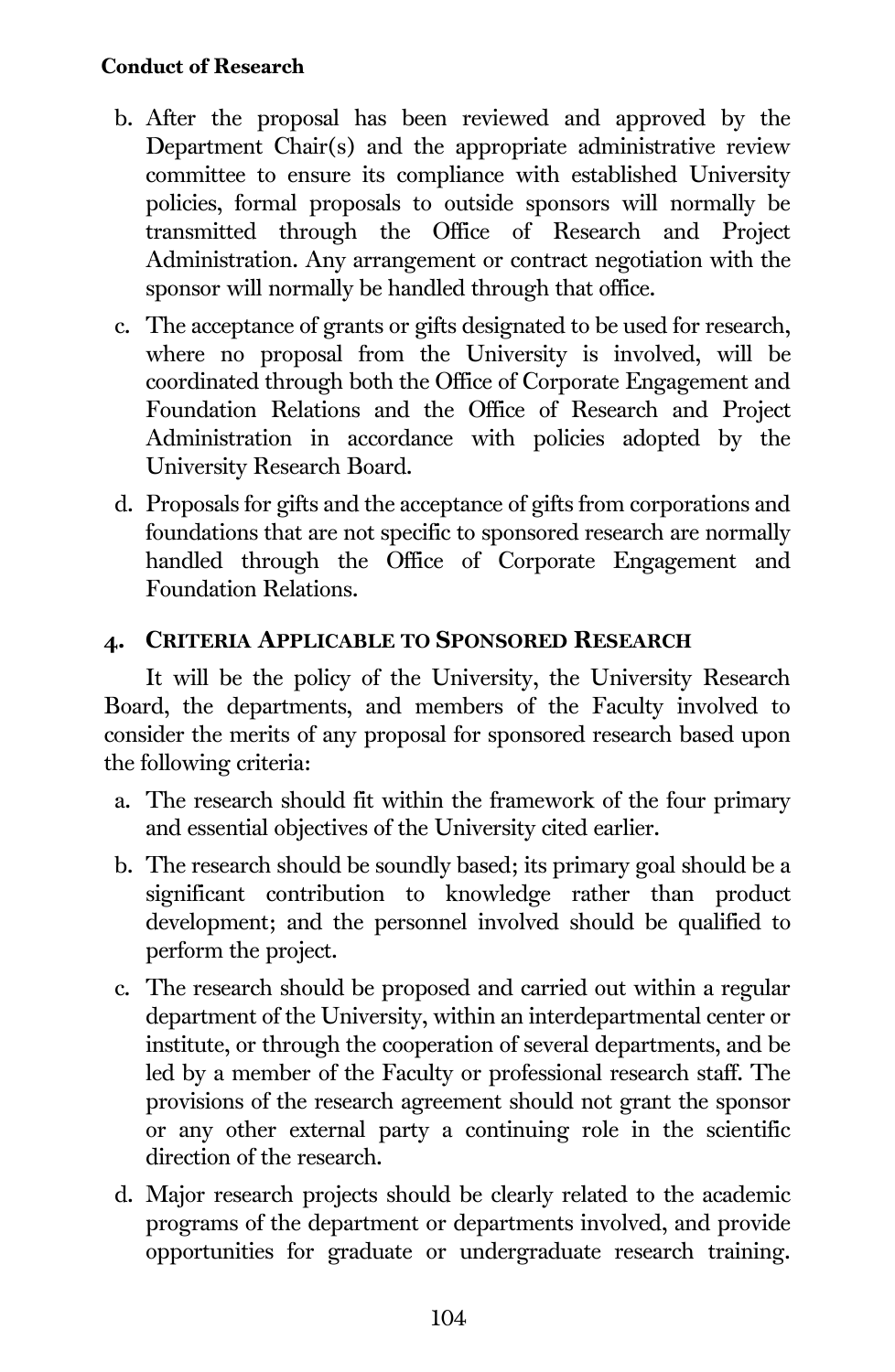Projects which do not meet these requirements shall be considered by the Executive Committee of the Council of the Princeton University Community. In no case shall the research extend the activities of a department to an extent that the quality of the educational programs is compromised.

- e. Adequate facilities should be available or provisions should be made for funds to make them available.
- f. There should be a good prospect of employing any additional professional or nonprofessional personnel required within the limits of existing salary scales and personnel policy.
- g. The budget should be adequate for the work proposed, including allowance for contingencies and possible salary increases.
- h. Provision should be made for any University funds required, either in the form of direct costs or indirect expenses computed in accordance with usual University practice.
- i. Contracts or grants for research expected to generate classified information are accepted by the University only under unusual conditions and with specific approval in each case by the University Research Board--see section VIII.D. below. No such research has been carried on by Princeton University for a number of years.
- j. The terms of any contract, grant, or gift to cover the research should, insofar as possible, permit flexible operation under regular University policies and procedures, permit free publication of results (except where the requirements of national security dictate otherwise), reimburse the indirect expenses as well as the direct costs of the research, conform to the principles of the University Patent Policy, and in general permit the University to exercise administrative control and responsibility for the work.
- k. As a matter of policy, the University does not administer funds whose purpose and the character of whose sponsorship cannot be publicly disclosed. In the particular case of research abroad, Faculty, research staff, graduate students and undergraduates receiving grants for this purpose from funds administered by the University are requested not to accept additional support from agencies of the government for purposes that cannot be disclosed.

Members of the Faculty considering the solicitation of outside funds for research in which they are interested are urged to study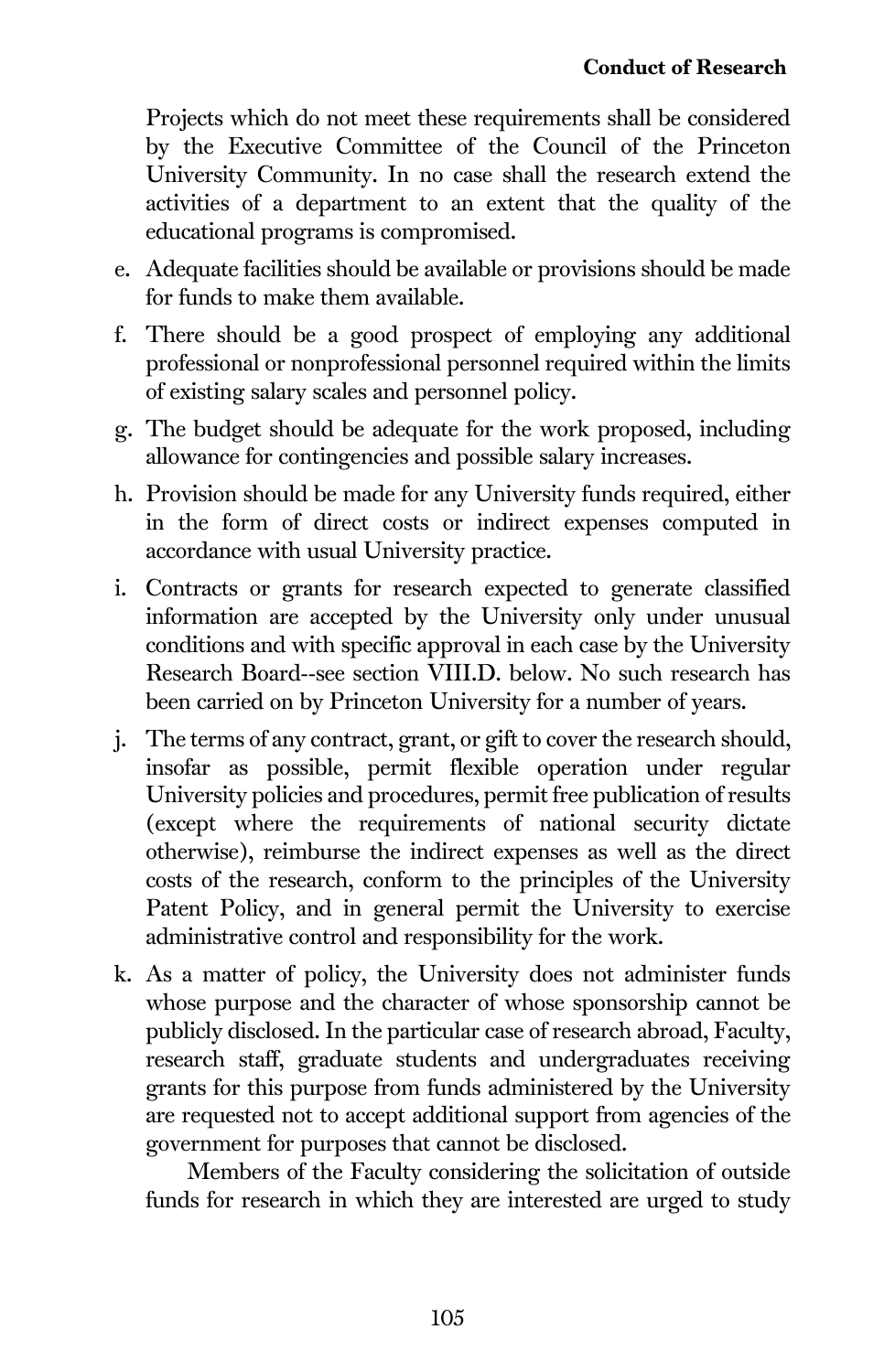the above statement and to consult with the Office of Research and Project Administration.

## 5. PROCEDURES FOR REVIEWING INDIVIDUAL PROJECTS AND DEPARTMENTALLY SPONSORED RESEARCH PROGRAMS

- a. The University Research Board will periodically review and discuss with representatives of the departments involved all sponsored research within each department or area of the University.
- b. The URB has oversight responsibility for sponsored research grants as a whole. It sets the policies and criteria for the processing of proposals for sponsored research by the Office of Research and Project Administration, and participates in the review of selected proposals with broad or unusual implications for the University.
- c. The Chair of the Research Board shall from time to time report to the Council of the Princeton University Community on issues of policy before the Board.

## C. Committees Governing Research

The University committees charged with oversight of research projects at the University and their compliance with federal, state, and University regulations report to the Dean for Research. This reporting structure facilitates the development of an integrated and effective institutional compliance program covering all facets of research. The committees are comprised in compliance with federal regulations and consist of faculty members, staff members with expertise in the particular area of each committee, and, where appropriate, community representatives. Please refer to the Office of the Dean for Research for current committee membership. New members are recruited through the Office of the Dean for Research in consultation with the chair of the Committee and are appointed by the Dean for Research. Committee terms are normally for three-year terms.

In addition to their oversight responsibilities, these committees advise the Dean for Research in their respective areas of oversight and relevant policy. The Institutional Animal Care and Use Committee, Institutional Biosafety Committee, and Institutional Review Board for Human Subjects are administered through the Office of Research Integrity and Assurance. The Radiation Safety Committee is administered through the Office for Environmental Health and Safety.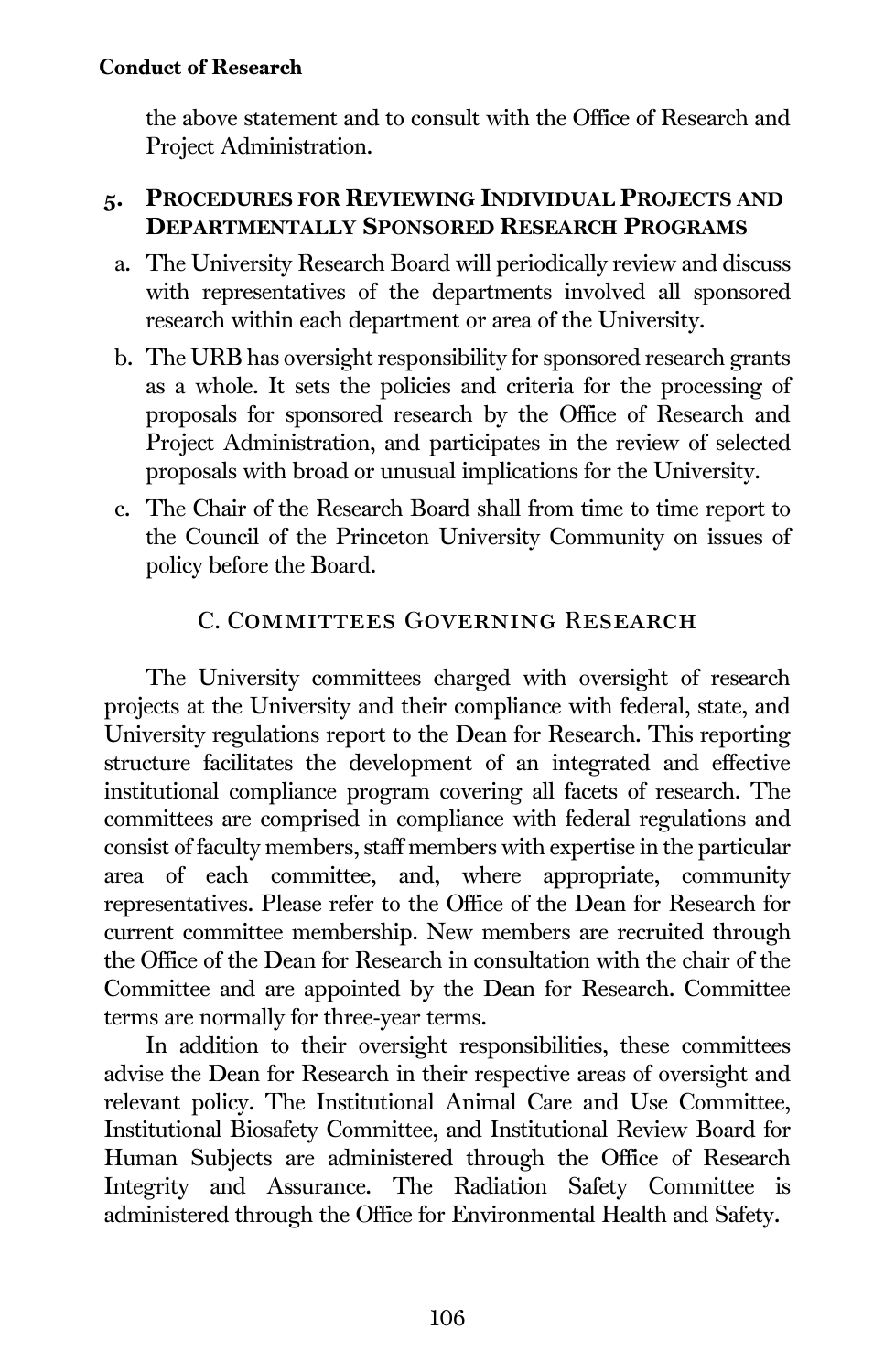#### 1. INSTITUTIONAL ANIMAL CARE AND USE COMMITTEE

The Institutional Animal Care and Use Committee is responsible for ensuring appropriate care and use of animals involved in the University's research, educational, and training activities. The Committee is also responsible for University compliance with federal policies and procedures governing the care and welfare of animals. The Institutional Animal Care and Use Committee is comprised in a manner that complies with current federal regulations and that provides the breadth of expertise necessary for adequate review of the range of research involving animals at the University. At the discretion of the Committee, appropriate individuals, including the Environmental Health and Biosafety Officer, are invited to sit with the Committee without a vote.

#### 2. INSTITUTIONAL BIOSAFETY COMMITTEE

The Institutional Biosafety Committee is responsible for the review and approval, if appropriate, of research that involves biological materials, including recombinant and synthetic nucleic acid molecules, pathogenic organisms and viruses, biological toxins and animal tissues that pose zoonotic disease risk. The Institutional Biosafety Committee is comprised in a manner that complies with current federal regulations. There must be sufficient collective expertise on the Committee to conduct an effective review of the full range of projects at the University that involve recombinant DNA, infectious agents, and other biohazardous material. The review should ensure that the project is conducted with appropriate containment levels, practices, facilities, and expertise. The Committee should also have expertise in the risk to the environment and to public health. At the discretion of the Committee, appropriate individuals, including the Director of Environmental Health and Safety and individuals with specific appropriate expertise, are invited to sit with the Committee without a vote.

#### 3. INSTITUTIONAL REVIEW BOARD FOR HUMAN SUBJECTS

By federal mandate, the Institutional Review Board for Human Subjects (the IRB) is responsible for reviewing research projects involving human subjects to ensure that such research activity at the University does not expose any research subject to an unjustifiable risk or unduly invade their privacy. The Board ensures that each research proposal contains provisions for securing the informed consent of participants, free from undue pressure, prior to the start of research. All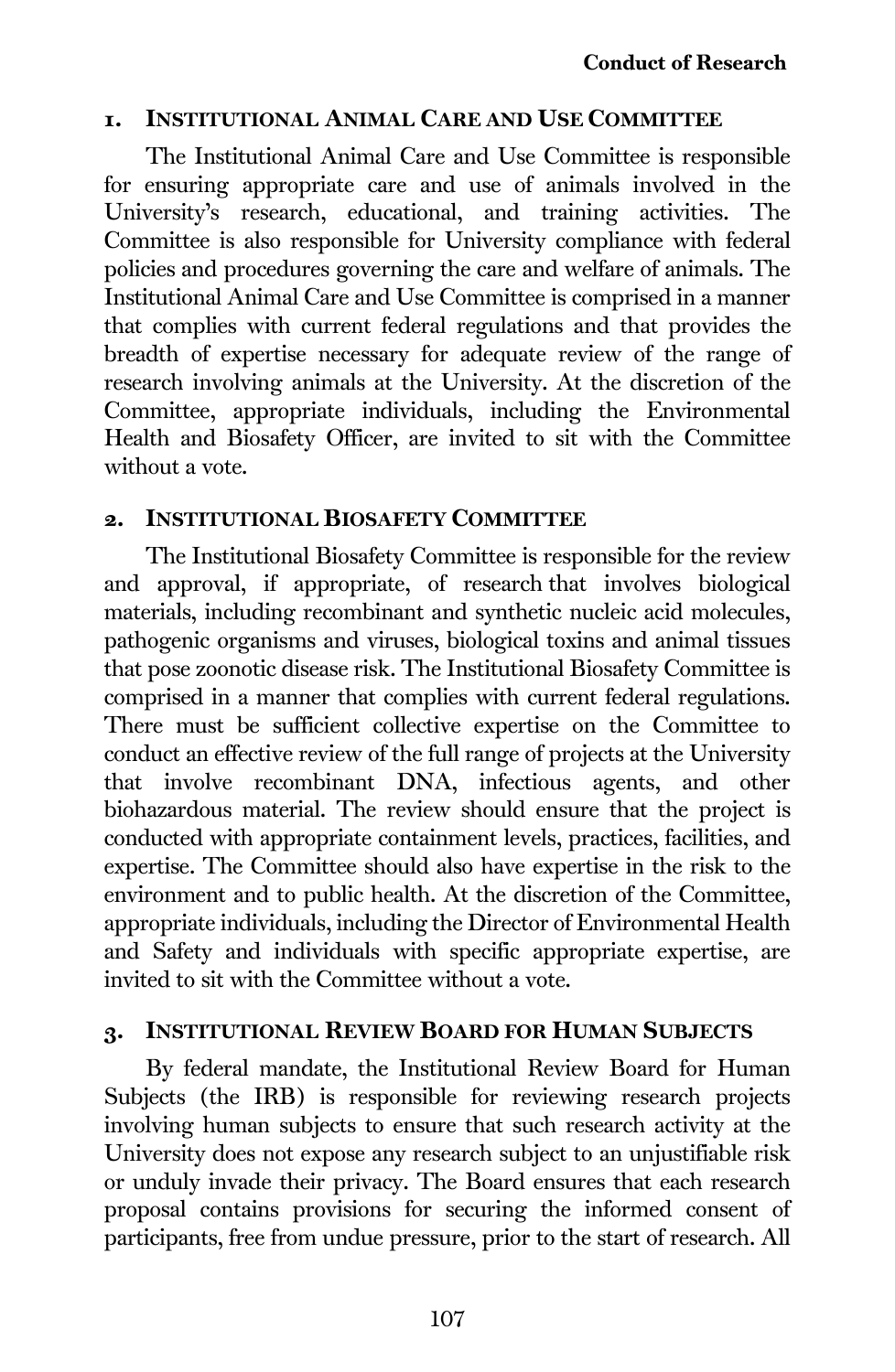members of the University community, including students, must obtain approval from the Board before initiating any research project involving human subjects. The Board also ensures that the policies and procedures of the University with regard to research involving human subjects comply with federal and other government requirements. The membership of the IRB is composed in a manner that complies with current federal regulations. At the discretion of the Board, appropriate individuals, including ad hoc experts or consultants, may be invited to sit with the Board without the ability to vote.

## 4. RADIATION SAFETY COMMITTEE

The Radiation Safety Committee is responsible for oversight of the University's radiation safety program. It grants authorization to principal investigators and other senior staff members who plan to work with radioactive materials, reviews incidents involving radioactive materials, sets policies for the use of sources of radiation, and gives general supervision for the implementation of those policies. The Radiation Safety Committee is chaired by a tenured faculty member and is composed of various faculty members, the Director of Environmental Health and Safety, the University Radiation Safety Officer, and other relevant personnel.

## 5. HUMAN REMAINS OVERSIGHT BOARD

The Human Remains Oversight Board (the HROB) is responsible for providing guidance and oversight for research, educational, and training activities involving human remains, as defined by University policy. The HROB will function in a manner consistent with applicable policies, laws, and regulations, including the Native American Graves Protection and Repatriation Act (NAGPRA). All members of the University community, including students, must obtain approval from the HROB before initiating any University activities involving human remains. The HROB reviews proposals and makes recommendations for the University's acquisition, usage, storage, display and deaccession of human remains; and maintains a register of human remains in the possession of the University or used under the auspices of the University. The HROB is comprised in a manner that provides the breadth of expertise necessary for adequate review of the range of possible activities involving human remains at the University. At the discretion of the HROB, appropriate individuals, including external experts, may be invited to sit with the HROB without the ability to vote.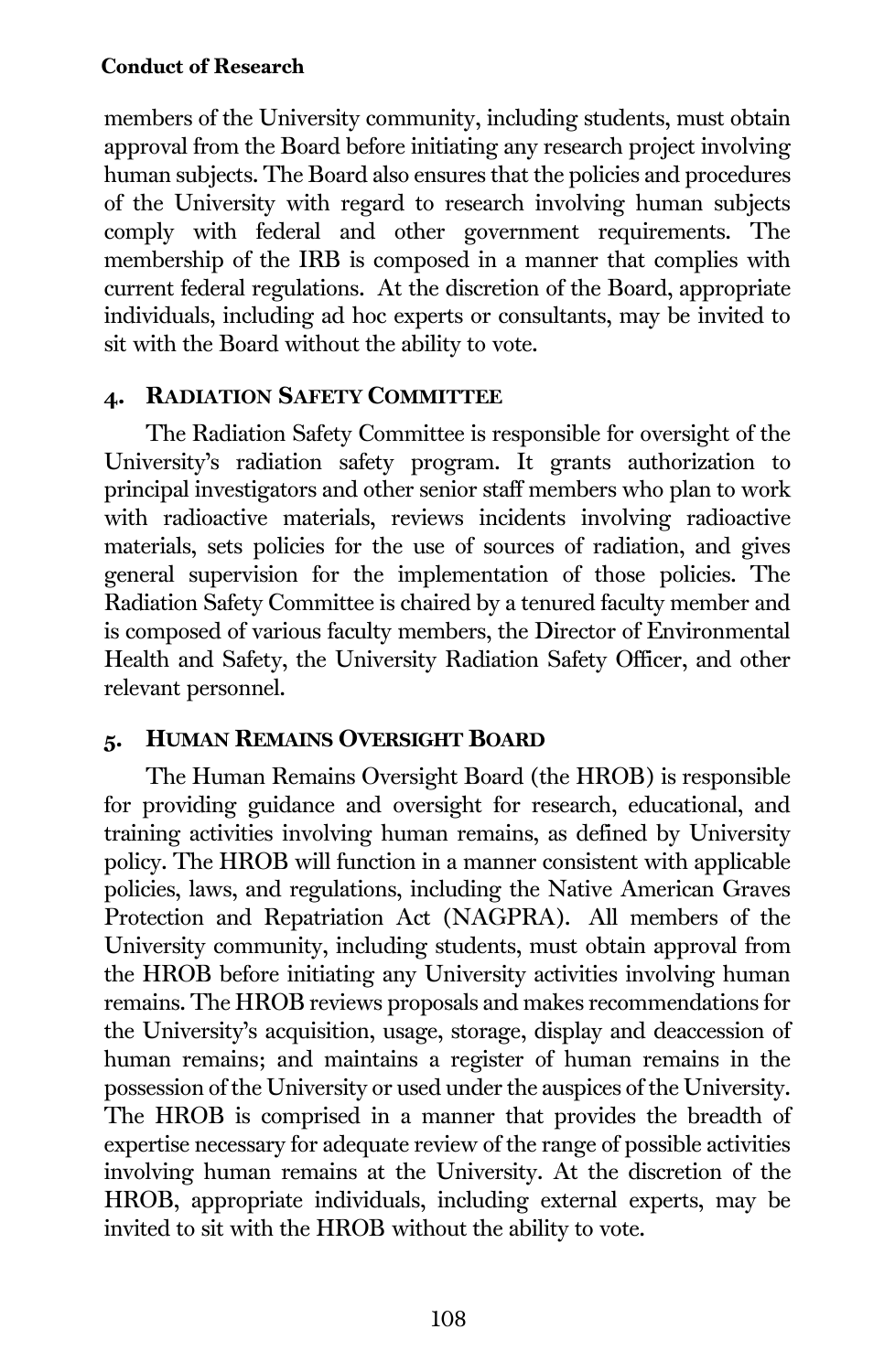#### D. Intellectual Property

#### 1. GUIDING PRINCIPLE

The University's policies concerning intellectual property are intended to further its central mission--the sustained production, preservation, and dissemination of knowledge--while exercising due care for its fiduciary responsibility for the resources it administers.

#### 2. PATENT POLICY

#### a. Basic Objectives

Patents are created by the Constitution and the Laws of the United States "to promote the progress of science and useful arts by securing for limited times to...inventors the exclusive right to their... discoveries." The basic objectives of Princeton University's policy include the following:

- 1) To maintain the University's policy of encouraging research and scholarship without regard to potential gain from royalties or other such income.
- 2) To make inventions developed in the course of University research available under conditions that will promote their effective development and utilization in the public interest.
- 3) To provide adequate recognition to inventors through a share in any proceeds from their inventions since University salaries are not based on the expectation of income from inventions.
- 4) To advance and encourage research and scholarly endeavors within the University with any funds accruing to the University from patents.
- 5) To recognize the equity of outside sponsors in the endeavors of the University by granting appropriate limited rights to the sponsors, consistent with the University's basic objectives outlined above.

## b. The University Research Board, the Dean for Research, and the Office of Technology Transfer

The University Research Board is responsible for general oversight and administration of the University's Patent Policy as regards the University, its Faculty, employees, students, and outside sponsors.

The Dean for Research is responsible for the implementation of the Patent Policy under general oversight of the University Research Board.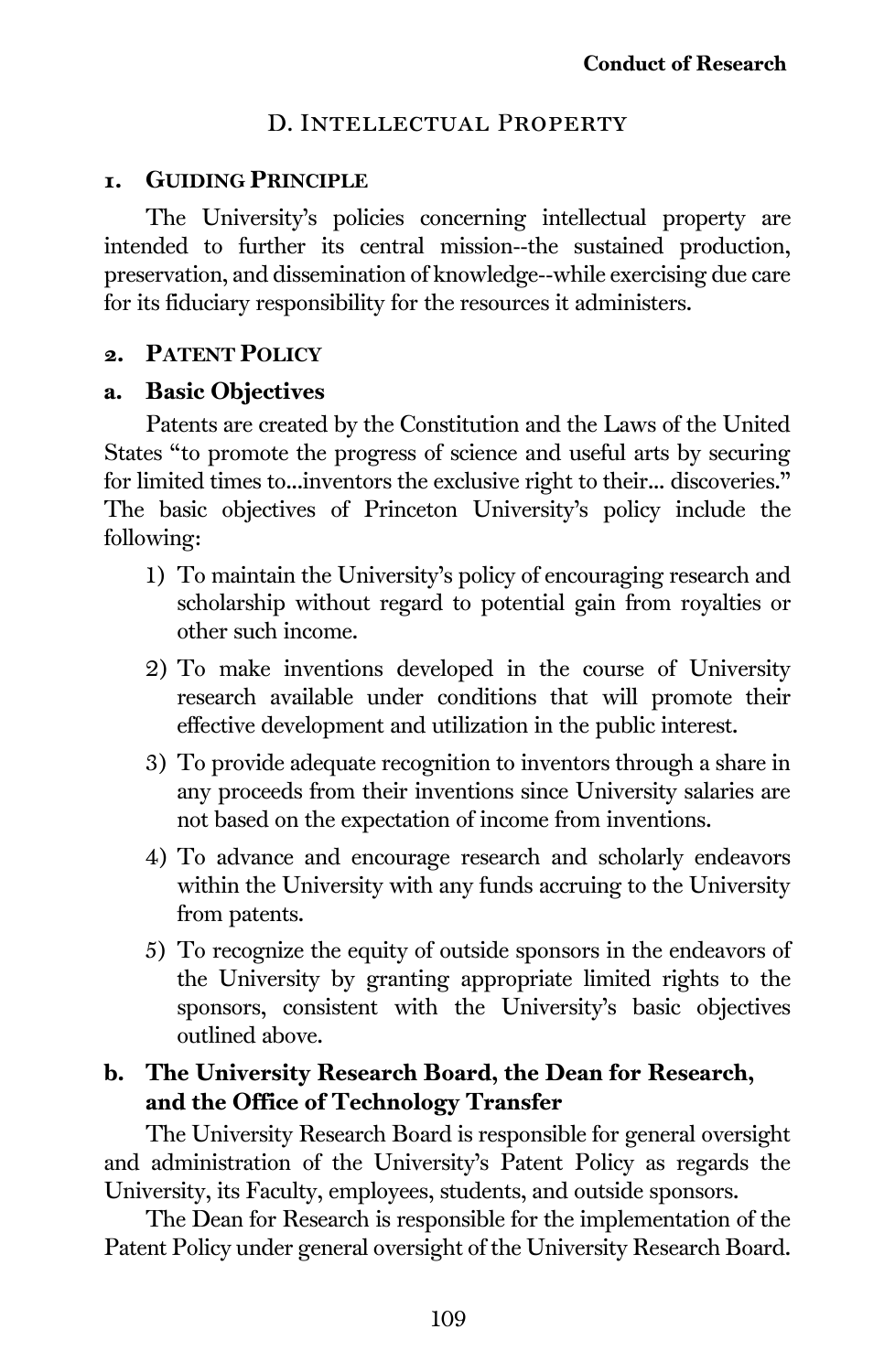#### Conduct of Research

The Office of Technology Licensing, reporting to the Dean for Research, is responsible for the University's Technology Transfer Program, providing management of inventions and patenting and licensing services for inventions developed by members of the Princeton University community.

## c. Relationship Between the University and Faculty, Employees, and Students

All Faculty members, employees, and students, in consideration of their membership in the academic community and upon the approval of this policy by the Trustees and the Faculty of Princeton University, agree to handle inventions and patents resulting therefrom as follows:

- 1) The University shall own all rights in any discovery or invention resulting from research carried on by any Faculty member, employee, or student
	- a) in which all or part of the cost thereof is paid from University funds or from funds administered by the University, or
	- b) which is made as a direct result of University duties, or
	- c) which has been developed in whole or in part through the utilization of University resources.
- 2) All such discoveries or inventions must be disclosed to the Office of Technology Licensing as soon as practicable.
- 3) The Office of Technology Licensing shall determine that such discovery or invention be either:
	- a) assigned outright to the discoverer or inventor in the event the discovery or invention does not meet any of the criteria set forth in paragraph 1) above;
	- b) assigned outright to the discoverer or inventor if determination is made that University technology transfer is not warranted
	- c) transferred to one or more patent management organizations with which the University has contracted;
	- d) forwarded to the outside sponsor if such action is required under the terms of a sponsored project agreement or by law.
- 4) No Faculty member, employee, or student may assign or license or agree to assign or license an invention developed under the criteria listed in c.1. above without prior written consent of the Office of Technology Licensing.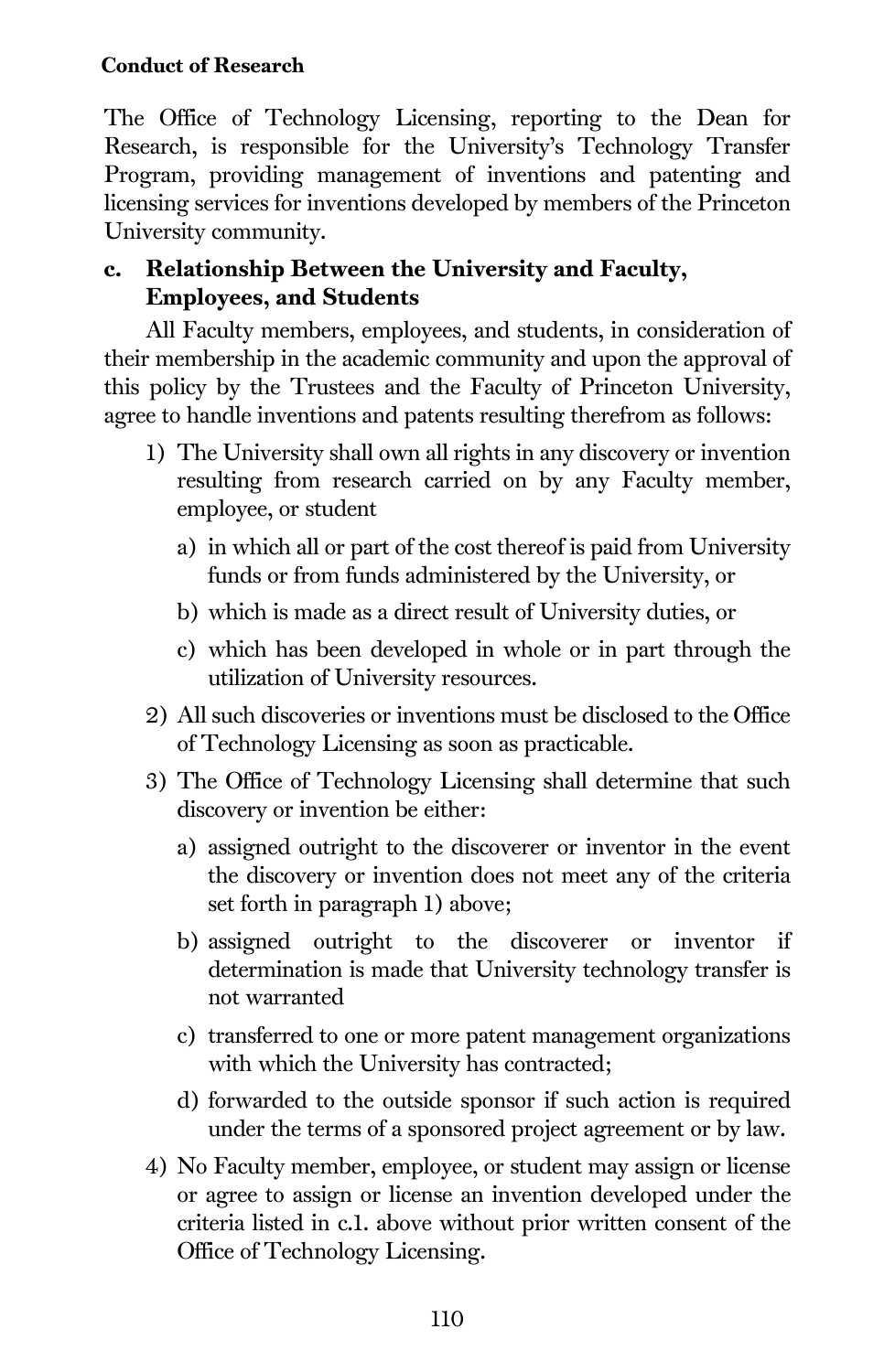- 5) When the University and an outside sponsor enter into an agreement for research or other scholarly endeavor to be conducted with funds or facilities provided by said sponsor, faculty members, employees or students who utilize such funds or facilities shall comply with the conditions pertaining to inventions and patents contained in said agreement and may be required to agree in writing that they will so comply.
- 6) If a dispute should arise between an inventor and the University with respect to the provisions of this Section c., questions shall be referred for decision to the University Research Board.

## <span id="page-121-0"></span>d. Distribution of Income

Any income realized by the University from its equity in an invention will be used for the purpose of research or scholarly activity, with the preferential consideration being given to the field of activity in which the invention was made.

- 1) For an invention in which the University owns all rights in accordance with Section c. above, the inventor will be distributed the following percentages of the net income realized by the University: fifty percent (50%) of the first \$100,000; forty percent (40%) of the next \$400,000; and thirty percent (30%) of the amount in excess of \$500,000. "Net income" for distribution purposes means the income received by the University minus unreimbursed out-of-pocket costs, without subtraction of the general expenses incurred by the University in supporting research and licensing technology.
- 2) For all licenses signed after July 1, 1998, the Department or Program of the inventor shall receive a portion of net income realized by the University as follows: zero percent (0%) of the first \$100,000; ten percent (10%) of the next \$400,000; and twenty percent (20%) of the amount in excess of \$500,000 up to a maximum of one million dollars (\$1,000,000).
- 3) For inventions which the University releases outright to the discoverer or inventor under the provision of Section c. above, the University may also release all claims to any subsequent income received by the discoverer or inventor.

#### e. Relations with Outside Sponsors

Research supported by outside funds is governed by the Policies for Sponsored Research which are set forth in the Rules and Procedures of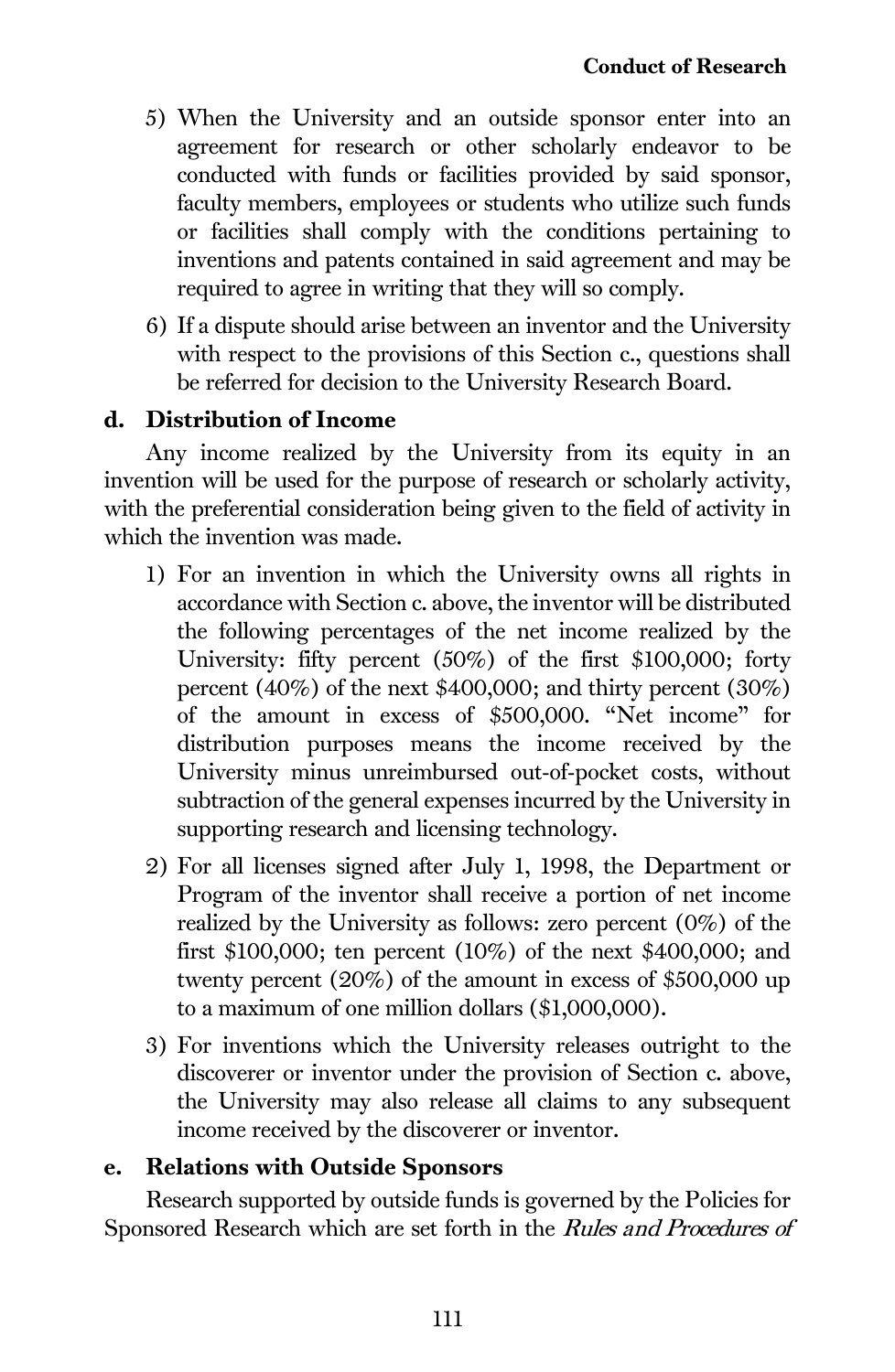#### Conduct of Research

the Faculty of Princeton University and also in the Rules and Procedures of the Professional Researchers and Professional Specialists of Princeton University.

When a sponsor of research at Princeton University desires a formal agreement that includes conditions applicable to inventions and patents, the provisions of such agreements will be negotiated giving full consideration to this Patent Policy and to the objectives cited in Section a. hereof.

## 3. COPYRIGHT POLICY

#### a. Basic Objectives

Copyrights are created by the Constitution and the Laws of the United States "to promote the progress of science and useful arts by securing for limited times to authors ... the exclusive right to their writings." The basic objectives of Princeton University's policy as to copyrights include the following:

- 1) To maintain the University's policy of encouraging research and scholarship without regard to potential gain from royalties or other such income.
- 2) To maintain the basic right of any individual within the University community to write and publish.
- 3) To encourage the dissemination of copyrightable materials developed in the course of University activities.
- 4) To recognize each individual's right to all income resulting from her or his writings except as stated herein.
- 5) To disavow any claim of equity on the part of the University in the writings of any individual simply because of the individual's membership in the University community.
- 6) To advance and encourage research and scholarly endeavor within the University with any funds accruing to the University from copyrights.
- 7) To recognize the equity of outside sponsors in the endeavors of the University by granting appropriate limited rights to sponsors, consistent with the University's basic objectives outlined above.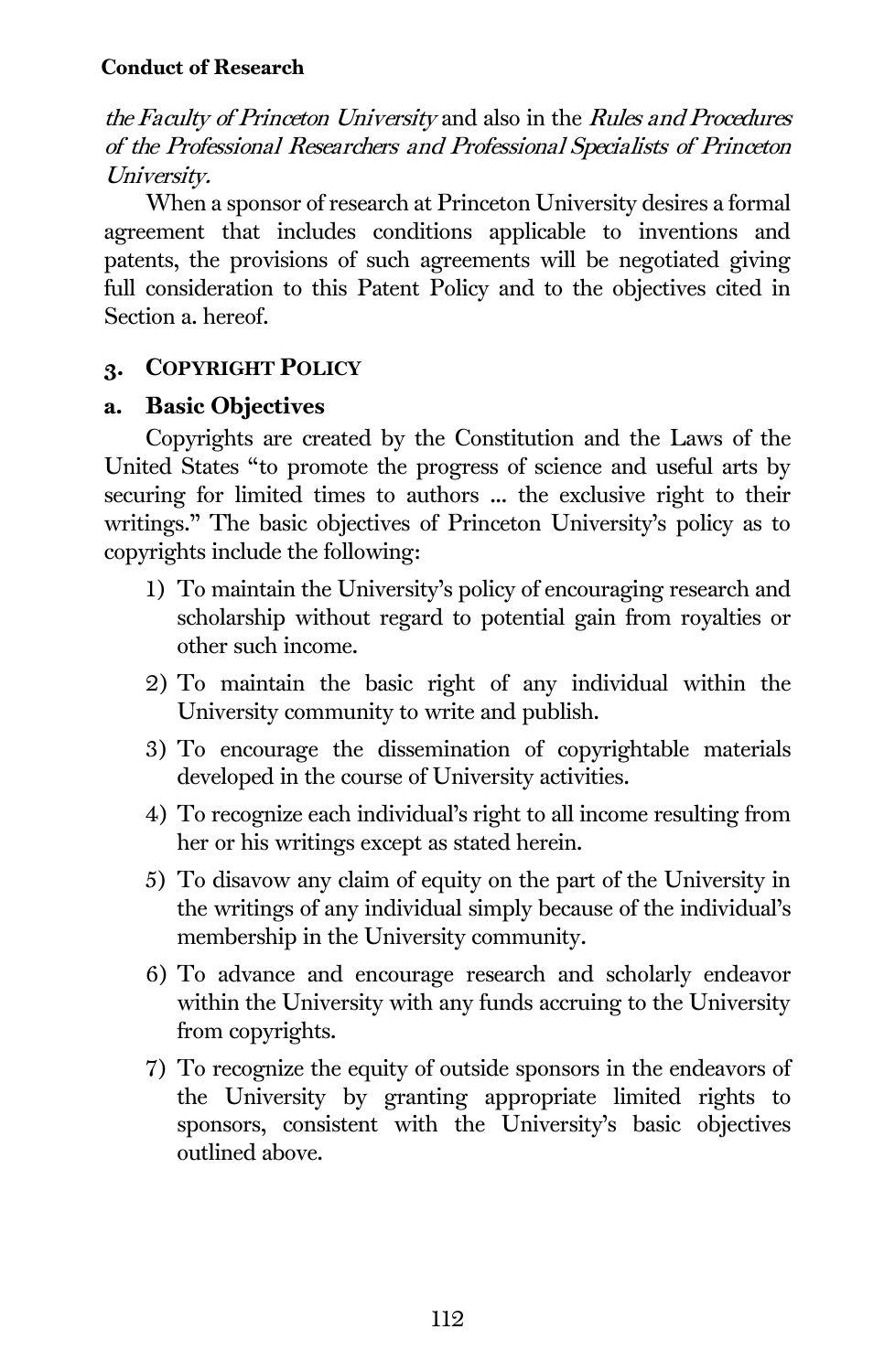## b. University Research Board, the Dean for Research, and the Office of Technology Licensing

The University Research Board is responsible for general oversight and administration of the University's Copyright Policy as regards the University, its faculty, employees, students and outside sponsors.

The Dean for Research is responsible for the implementation of the Copyright Policy under general oversight of the University Research Board. The Office of Technology Licensing is responsible for the providing management of copyrights and licensing services for the University community.

## c. Relationship Between the University and its Faculty, Employees, and Students

All faculty members, employees, and students, in consideration of their membership in the academic community and upon the approval of this policy by the Trustees and the Faculty of Princeton University, agree to handle material subject to copyright as follows:

1) The members of the Faculty of Princeton University strive to make their publications openly accessible to the public. To that end, each Faculty member hereby grants to The Trustees of Princeton University a nonexclusive, irrevocable, worldwide license to exercise any and all copyrights in his or her scholarly articles published in any medium, whether now known or later invented, provided the articles are not sold by the University for a profit, and to authorize others to do the same. This grant applies to all scholarly articles that any person authors or coauthors while appointed as a member of the Faculty, except for any such articles authored or co-authored before the adoption of this policy or subject to a conflicting agreement formed before the adoption of this policy. Upon the express direction of a Faculty member, the Provost or the Provost's designate will waive or suspend application of this license for a particular article authored or co-authored by that Faculty member.

The University hereby authorizes each member of the Faculty to exercise any and all copyrights on his or her scholarly articles that are subject to the terms and conditions of the grant set forth above. This authorization is irrevocable, nonassignable, and may be amended by written agreement in the interest of further protecting and promoting the spirit of open access.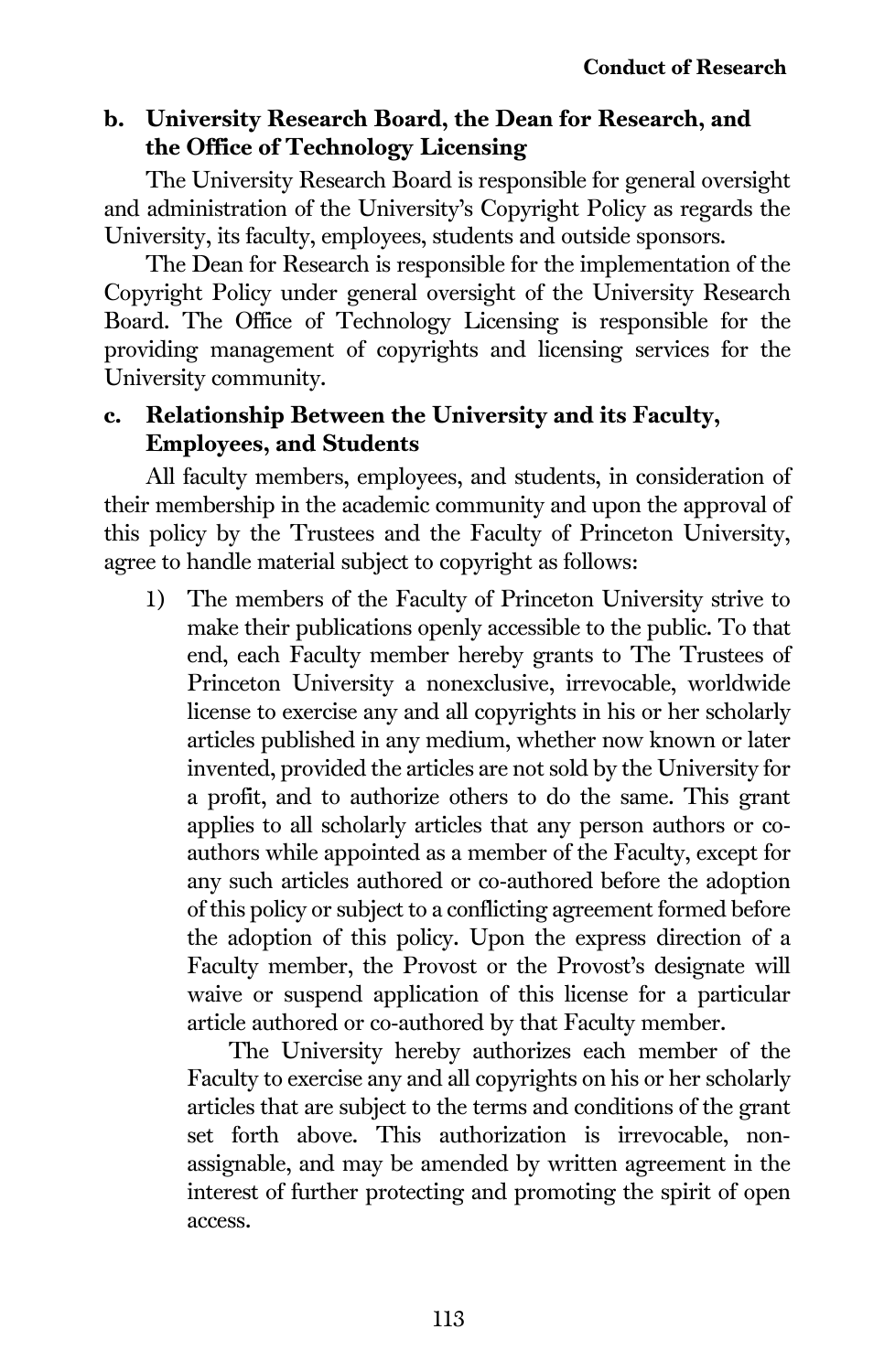#### Conduct of Research

- 2) The University shall, except as provided by specific contract between the author and the University, have the right to obtain and own copyright and to retain any income from copyrightable material which is developed by individuals whose specifically assigned duties include the preparation of that material.
- 3) The University supports the normal teaching and research efforts of its faculty in a variety of ways. The University considers these allocations appropriate to further the individual scholarly activities of the members of the University community and, except as provided above in paragraph 1, makes no claim to the copyrights from products of these activities. However, under some conditions, this support may include substantial resources specifically designated for the development of intellectual property from which a faculty or staff member may derive personal income from the outside. In such cases, the University considers it has some equity and part of the income received should be used to reimburse the University for use of its resources.
- 4) When the University and an outside sponsor enter into an agreement for research or other scholarly endeavor to be conducted with funds or facilities provided by said sponsor, faculty members, employees or students who utilize such funds or facilities shall comply with the conditions pertaining to copyrights contained in said agreement and may be required to agree in writing that they will so comply. Where the University is the recipient of sponsored research funding it will generally retain ownership of copyrights, especially of technical data and patentable computer programs but not generally literary, artistic scholarly, or educational works (even if embodied in computer software or programs). Income realized by the University from such copyrights shall be distributed in accordance with the formulas in [2.d](#page-121-0) above unless the written agreement requires otherwise.
- 5) The University shall not, except as provided by specific contract between the author and the University, claim any equity in or right to the copyrights in material other than that covered by paragraphs 1, 2, 3, and 4 above.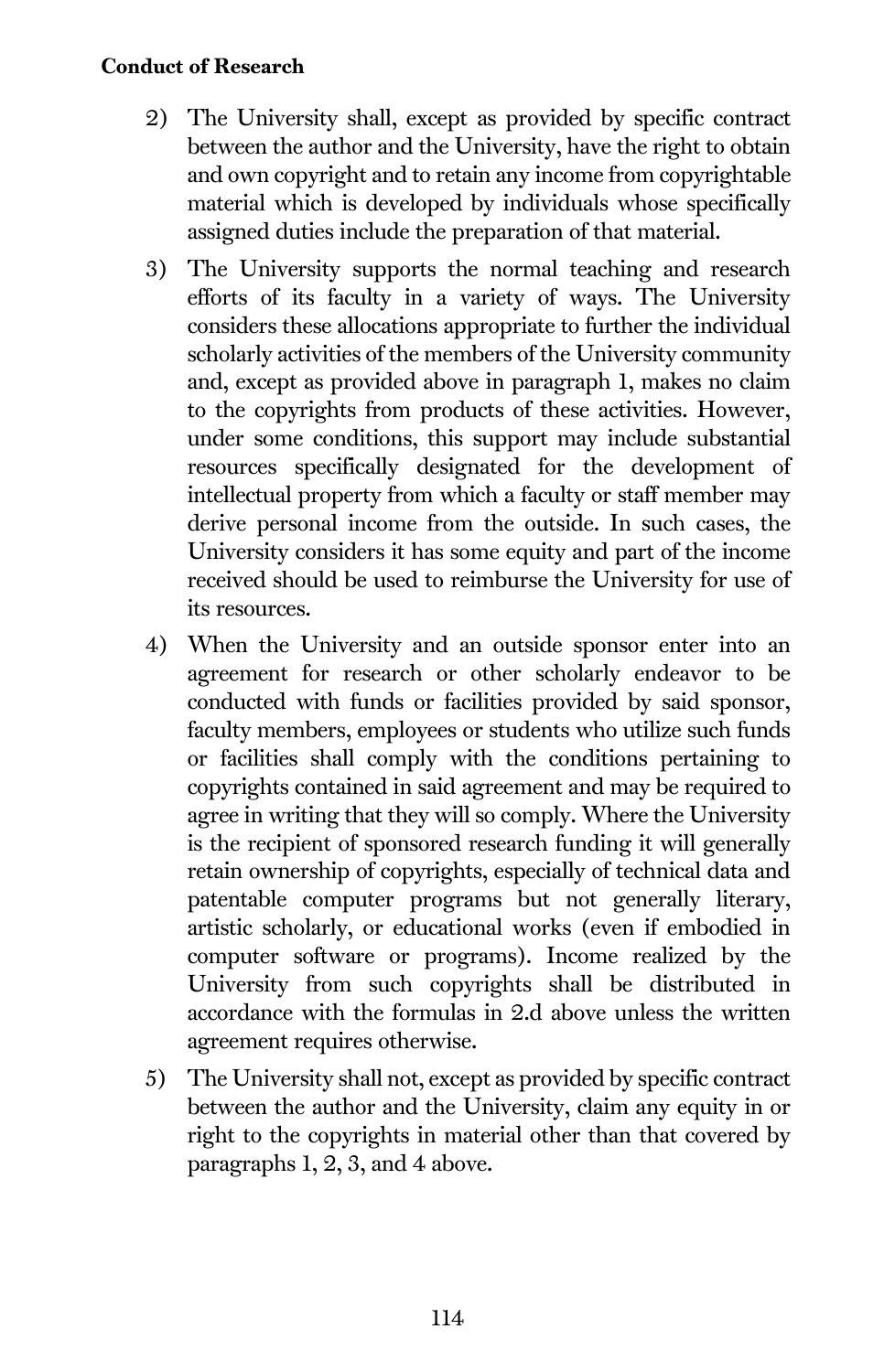- 6) If a dispute should arise between an author and the University with respect to the provision of this Section c., questions shall be referred for decision to the University Research Board.
- 7) Ownership of the copyright in computer software shall be in accordance with the provisions laid out above. However, because the analysis underlying the University's decision as to whether it will assert rights to any software may be more complex than the analysis with respect to other works, software is subject to special disclosure requirements. Specifically, if the faculty member or other creator believes the software has commercial potential or wishes to license or otherwise commercialize the software developed, whether or not the creator believes the University would assert rights to it, he or she must disclose the software to the University for a determination of ownership of the respective intellectual property.

## d. Materials Subject to Copyright

The types of material that may be subject to copyright include the following:

- Literary Works, such as books, journal articles, texts, glossaries, bibliographies, periodicals, manuscripts, study guides, laboratory materials, syllabi, and tests.
- Musical works, including any accompanying words.
- Dramatic works, including any accompanying music.
- Pantomimes and choreographic works.
- Motion pictures and other audio-visual works.
- Sound recordings.
- Architectural works.
- Computer software.

## e. Distribution of Income

Any income realized by the University from its equity in copyrightable material will be used for the purpose of research or scholarly activity, with preferential consideration being given to the field of activity in which the copyrightable material is generated.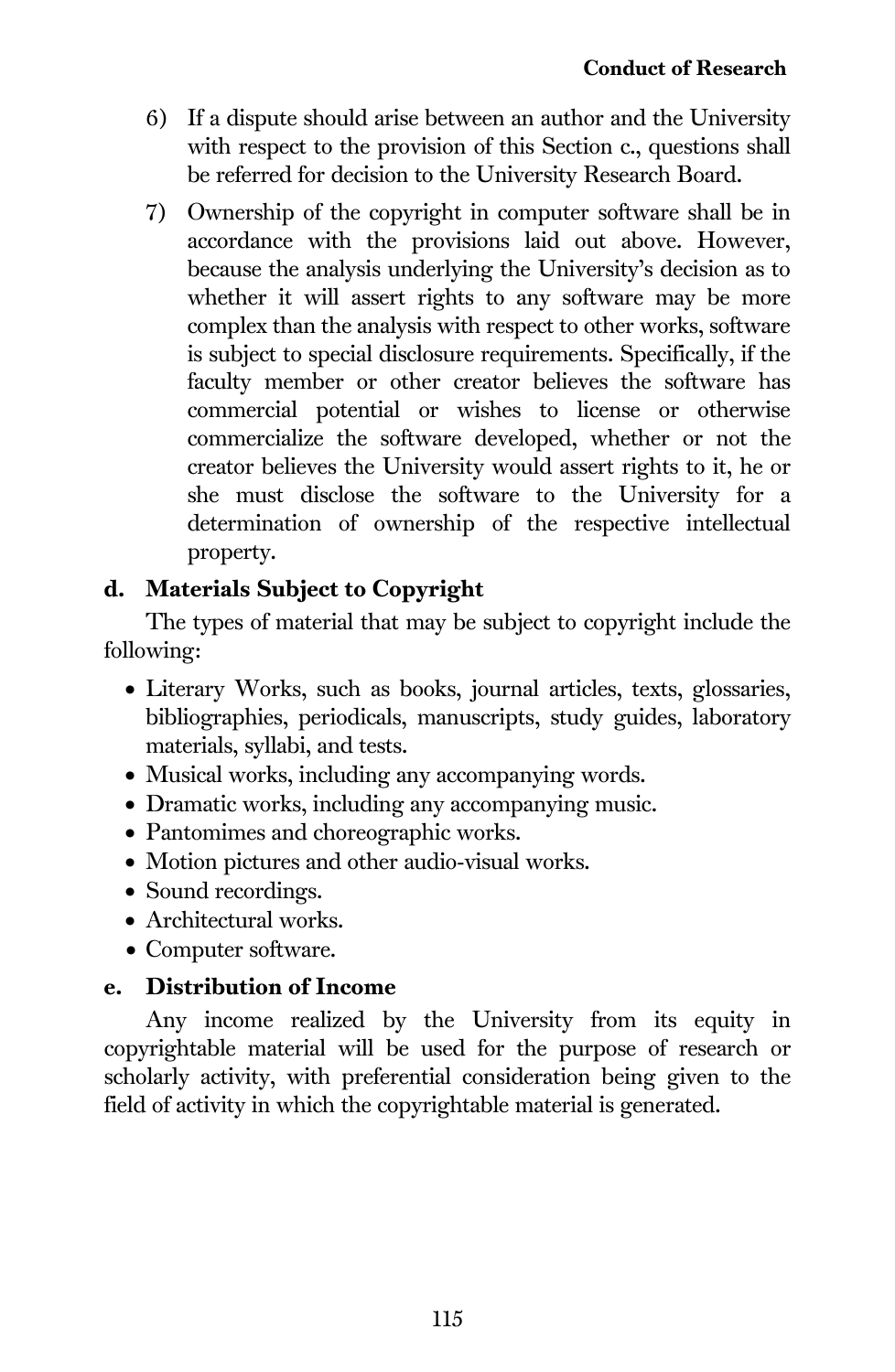## E. Classified Research

#### Resolution

(Adopted by the Faculty on 4 May 1953, as revised on 5 February 1968 and on 1 February 1971)

#### Whereas,

Security regulations and classification of information are at variance with the basic objectives of a University, and

## Whereas,

The proper performance of any research contracts or grants involving classified information places on the University obligations which should be carefully controlled to avoid jeopardizing the fulfillment of the University's educational responsibilities,

## Therefore,

Be it resolved that the University be guided by the following principles in its relations with the Government on research contracts and grants:

- 1) The University will not, as a matter of policy, accept any contracts or grants for the support of classified research.
- 2) If any portion of the research carried out under a contract or grant is classified by the government, that portion shall be terminated as soon as possible.
- 3) Exceptions to these policies shall be authorized by the University Research Board only under extraordinary conditions to be determined by the special review in which the Board, the Faculty, and the Council of the Princeton University Community shall participate.
- 4) Classified information shall be stored and classified research shall be conducted in such physical quarters, and under such contractual requirements, that the free functioning of the educational operations of the University will not be hampered.
- 5) No outside agency shall have the right to determine that any individual employed by the University shall be excluded from participating in work which does not involve classified information.
- 6) Government attempts to restrict the free flow of unclassified information, or to restrict participation of personnel in work which does not involve classified information, by termination of contracts or by other means, should be resisted and deplored.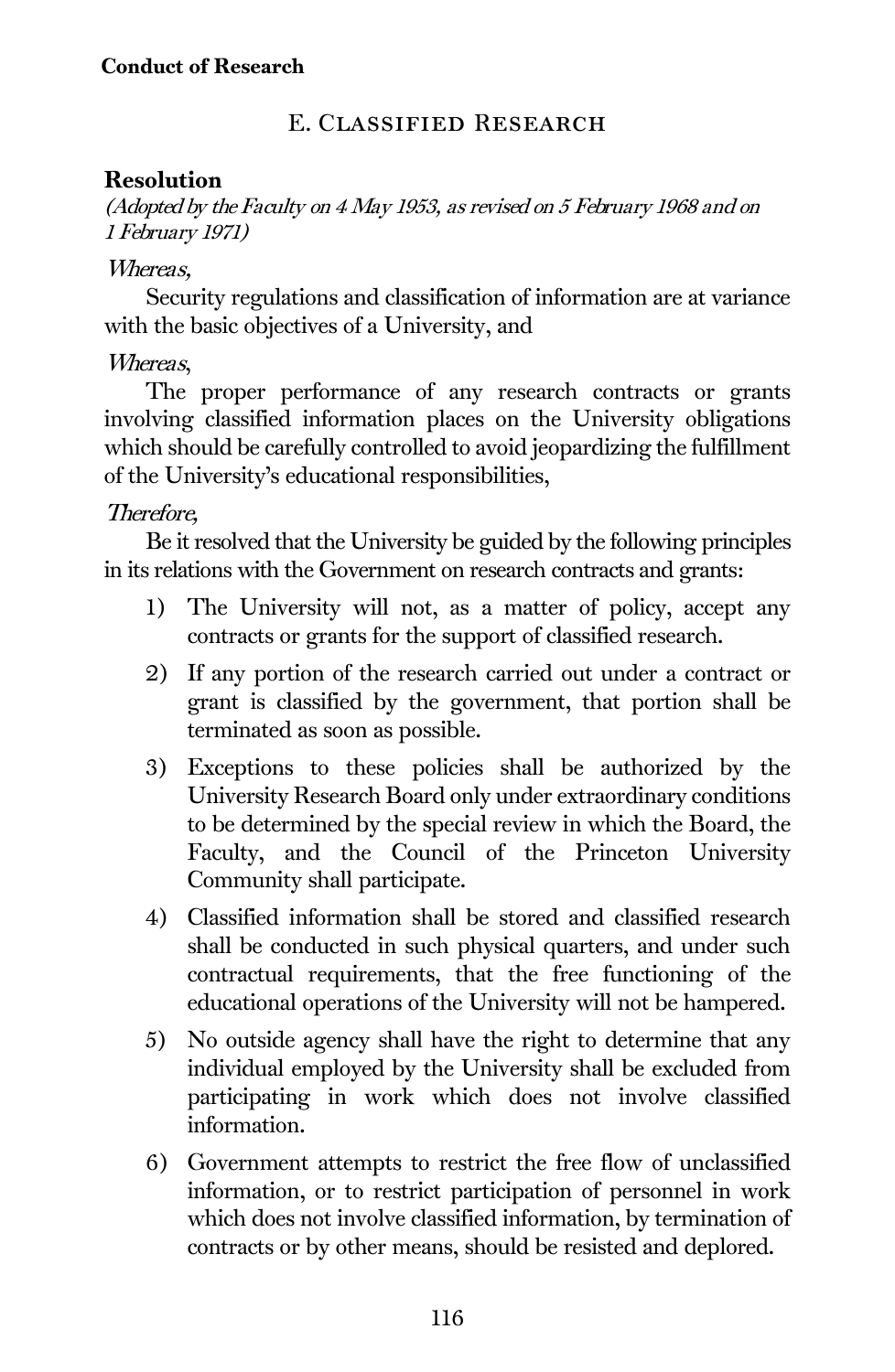# Appendix A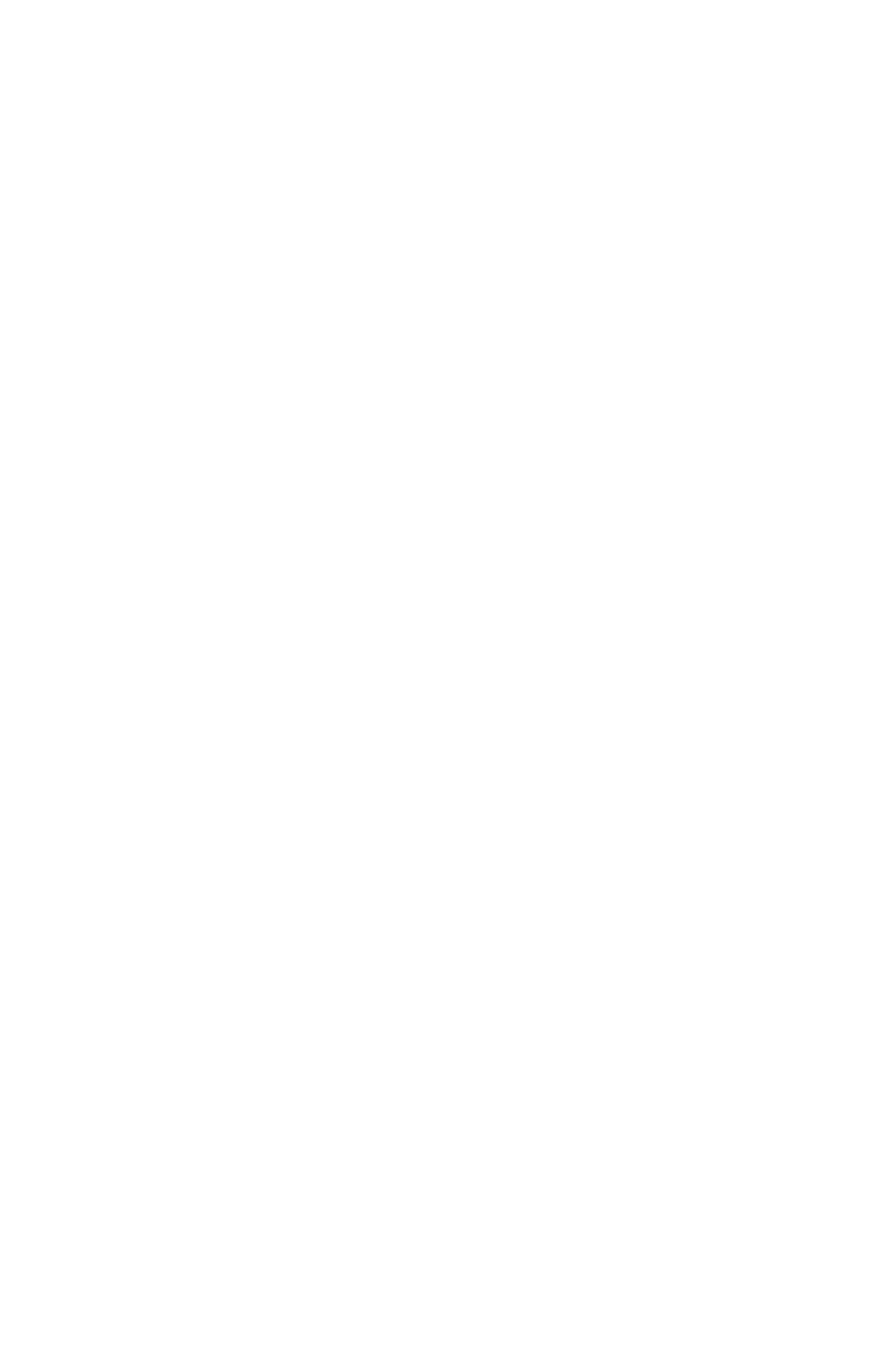## The Council of the Princeton UNIVERSITY COMMUNITY

## Resolutions of the Faculty Relating to the Establishment of the Council of the PRINCETON UNIVERSITY COMMUNITY

## I

#### Resolved,

That the proposal of May, 1969, of the Special Committee on the Structure of the University to establish the Council of the Princeton University Community be approved:

That the Charter of the Council of the Princeton University Community submitted by the Special Committee on the Structure of the University be accepted; and

That, as soon as practicable in the Fall Term of the academic year 1969-70, representatives of the Faculty to the Council of the Princeton University Community and to its Executive Committee be elected.

#### Be it recorded,

That the Faculty adopts the foregoing resolution with these understandings:

(1) That exercise by the Council of the Princeton University Community of the authority to make rules regarding the conduct of resident members of the University community is to be consistent with those purposes for which the Council oversees the making of rules by other bodies, that is, to insure that such rules "protect the rights of individuals and the legitimate interests of the University, and that they are clear in meaning, fair, enforceable, and in conformity with the law";

(2) That, in this context, "the rights of individuals" include, but are not necessarily limited to, freedom of association, and "the legitimate interests" of the University do not extend to conduct (professional or any other) not affecting the University;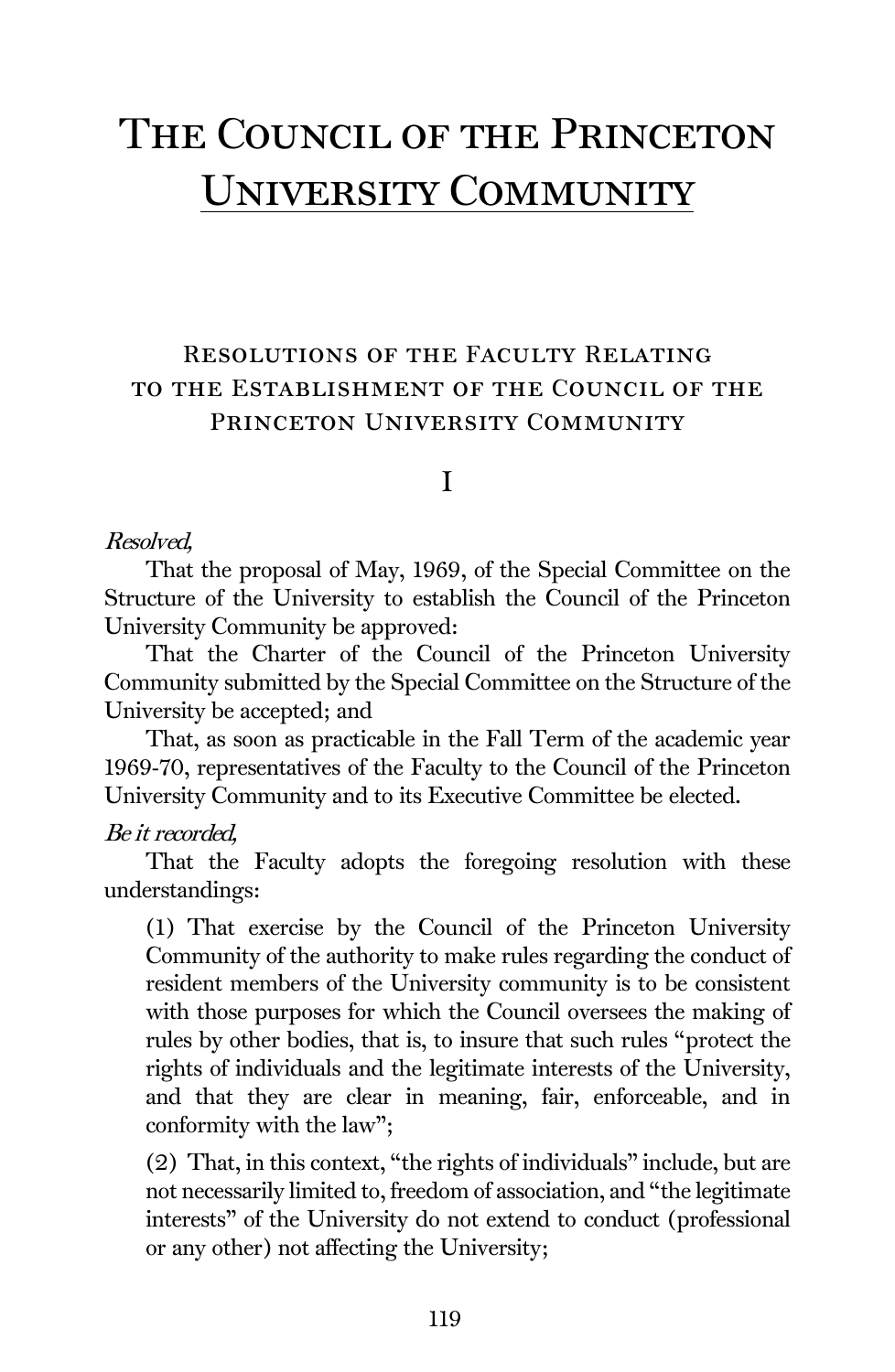#### Appendix A: Council of the Princeton University Community

(3) That, in keeping with the provision of the Charter of the Council of the Princeton University Community that "with respect to matters mainly of concern to a particular group within the University community, the authority to make rules shall normally be delegated to a body representing that group or shall be exercised in a manner otherwise acceptable to that group," a group exercising delegated authority will have full opportunity to make its rules consistent with "the rights of individuals and the legitimate interests of the University" and to make them "clear in meaning, fair, enforceable, and in conformity with the law" before the Council will itself make rules regarding conduct on subjects primarily of interest to that group. Thus, for example, students will in the first instance make rules of conduct with regard to matters mainly of interest to students, the Faculty on matters mainly of interest to faculty members.

(4) That, as is clearly implied by the statement on page four of the report of the Special Committee on the Structure of the University of May, 1969, the authority of the Council of the Princeton University Community to make rules regarding the conduct of resident members of the University community, and to oversee the making of such rules, does not include the authority to make rules, or to oversee the making of rules, on academic subjects.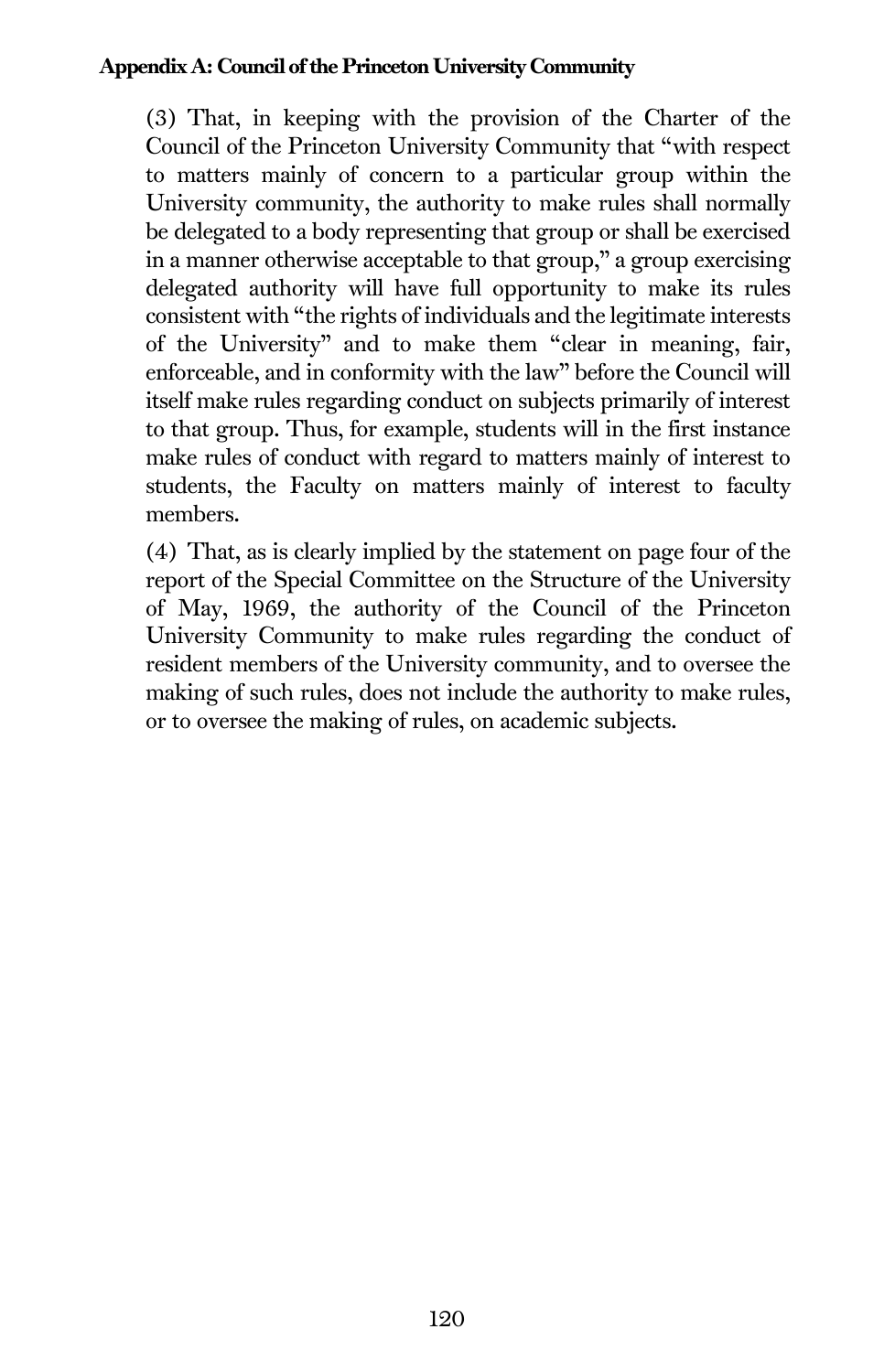# The Council of the PRINCETON UNIVERSITY Community Charter

As amended September 1984

#### I

The Council of the Princeton University Community shall have authority to consider and investigate any question of University policy, any aspect of the governing of the University, and any general issue related to the welfare of the University; and to make recommendations regarding any such matters to the appropriate decision-making bodies of the University or to the appropriate officers of the University; make rules regarding the conduct of resident members of the University community, which rules shall be binding on them; but the Council may delegate authority to make rules, and, with respect to matters mainly of concern to a particular group within the University community, the authority to make rules shall normally be delegated to a body representing that group or shall be exercised in a manner otherwise acceptable to the members of that group; oversee the making and the applying of rules regarding the conduct of resident members of the University community, whether such rules shall have been made by other bodies within the resident University community, or by the Council itself, or by officers of the University; such oversight shall be exercised for the purpose of ensuring that such rules protect the rights of individuals and the legitimate interests of the University, and that they are clear in meaning, fair, enforceable, and in conformity with the law; adopt such by-laws and rules of procedure as are necessary or convenient for the exercise of its authority.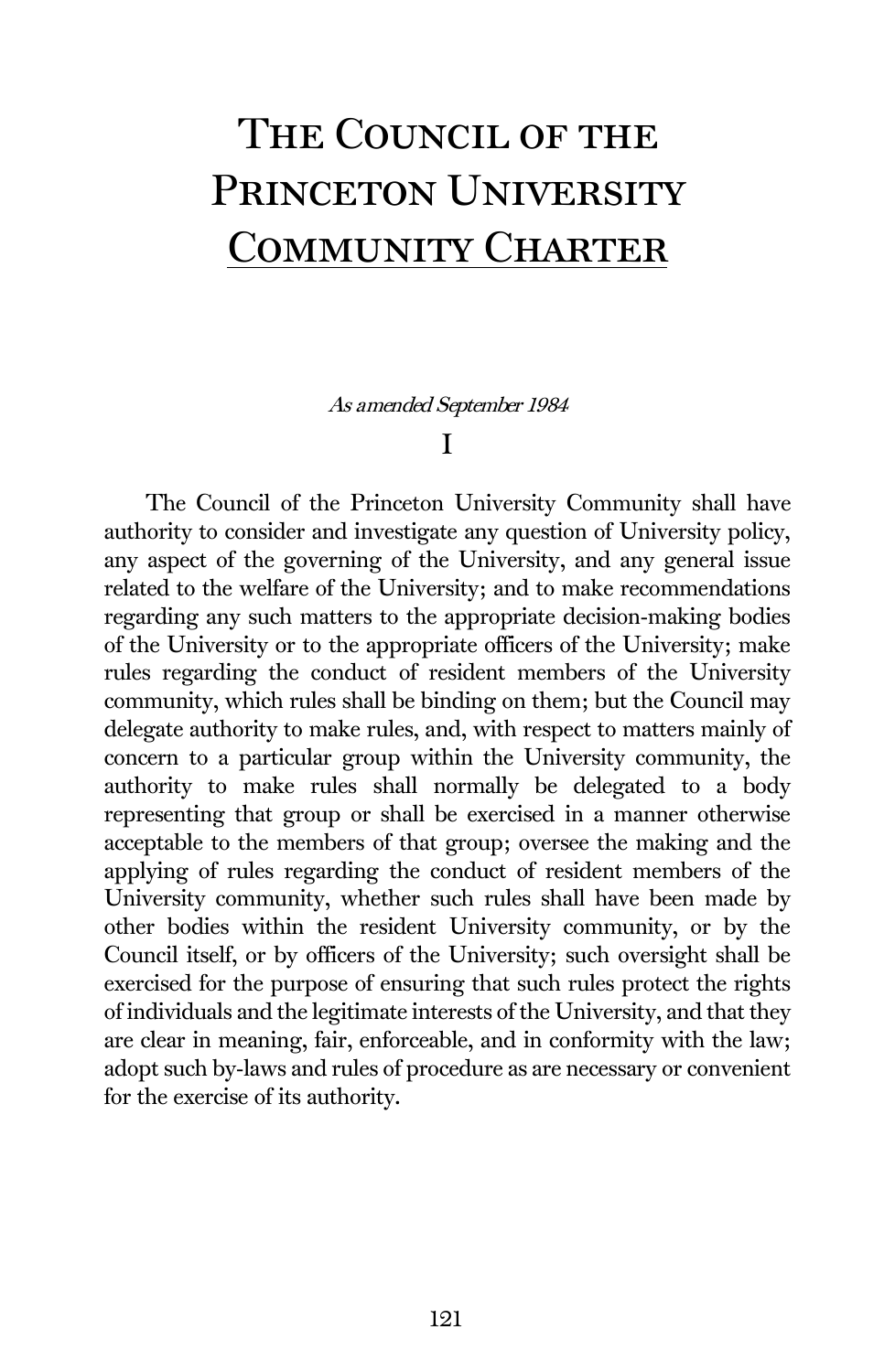2.1 The membership of the Council of the Princeton University Community shall consist of:

the President of the University, the Provost, and four of the following officers, as appointed to the Council each year by the President: the Financial Vice-President, the Treasurer, the Secretary of the University, the General Counsel, the Dean of the Faculty, the Dean of the Graduate School, the Dean of the College, and the Dean of Student Life; fifteen members of the faculty, among whom each division must be represented by at least two members and the non-tenured faculty by at least four members; twelve undergraduate students, among whom shall be the Chair and the Vice-Chair of the Undergraduate Student Government; seven graduate students, among whom each division must be represented by at least one member; four alumni of the University one member each from among the Professional Library Staff, the Administrative Staff Council, the Professional Research Staff, the Professional Technical Staff, and the Office Staff and two members from the staff of the University who hold none of the offices and are members of none of the groups so far indicated.

- 2.2 A legal counsel, the Chair of the University Research Board, and other officers of the University shall meet with the Council as may be necessary and may speak to issues, but shall be without vote; and, upon the invitation of the Council or of its Executive Committee, other members of the University community who are not members of the Council may also participate in the deliberations of the Council, although not in voting.
- 2.3 Before the February meeting of the faculty, the Advisory Committee on Appointments and Advancements of the Faculty shall present to the Faculty twice as many nominees as there are vacant posts to be filled by Faculty representatives on the Council. Additional nominations to the Council may be made from the floor at the February Faculty meeting. Following the February Faculty meeting, the Clerk of the Faculty will present to each member of the Faculty entitled to vote a ballot containing the list of nominees, with instructions to return the ballot to the Clerk's office by noon ten days later, at which time the poll shall be closed. Voting shall be according to the system of the single transferable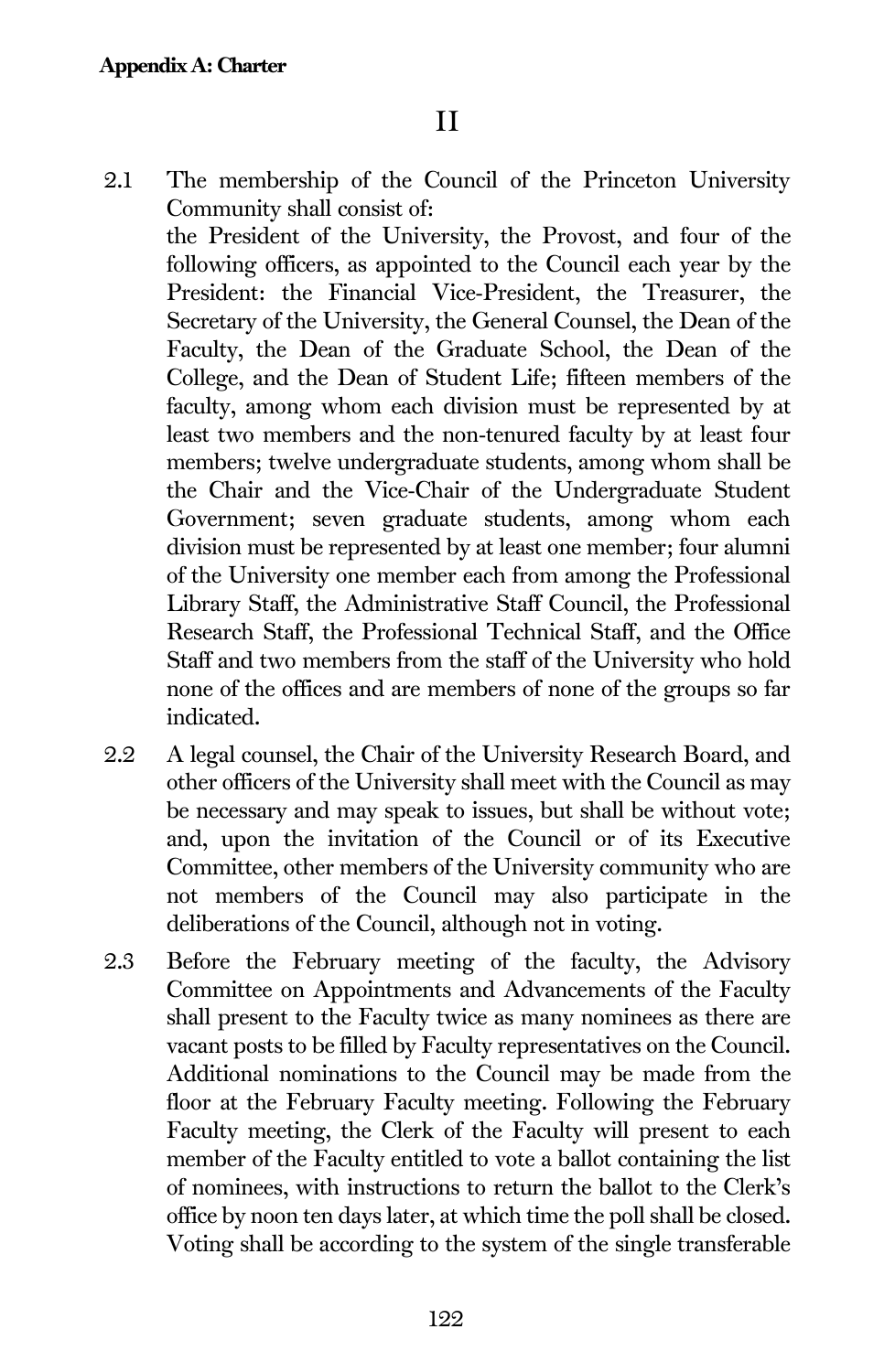vote, modified, when that is necessary, to ensure representation for each division and for non-tenured members of the Faculty as provided in Section 2.1. Faculty representatives on the Council shall be elected to serve for a term of three years, terms to begin at the beginning of the academic year, and with the terms of five such representatives to be completed each year.

- 2.4 By March 20, elections will be held for the vacant posts to be filled on the Council by undergraduate students. Nominations for the vacant post shall be made by a petition, signed by at least twentyfive undergraduates, submitted to the Elections Committee of the Undergraduate Student Government by a time prior to the elections specified by the USG Elections Committee. Voting shall be by secret ballot according to the system of the single transferable vote. Representatives of undergraduate students on the Council shall be elected by direct vote of all undergraduates and shall serve for a term of one year or until their successors shall have qualified.
- 2.5 By March 20, the graduate student representatives to the Council shall nominate for membership on the Council at least twice as many graduate students as there are posts to be filled on the Council by graduate students and such nominations shall be made public. Additional nominations may be made on petition of any twenty-five regularly enrolled graduate students, but nominations shall be closed and elections shall be held no later than April 1. In such elections, all regularly enrolled graduate students shall be entitled to vote, and voting shall be by secret ballot according to the system of the single transferable vote, modified, when that is necessary, to ensure representation from each Division. Representatives of graduate students on the Council shall be elected for a term of two years, terms to begin at the beginning of the academic year.
- 2.6 Prior to the end of April, the Professional Library Staff, the Administrative Staff Council, the Professional Research Staff, the Professional Technical Staff, and the Office Staff shall each elect one of its members by means of its own established procedures to serve on the Council for a term of one year, the term to begin at the beginning of the next academic year. Voting shall be according to the system of the alternative vote.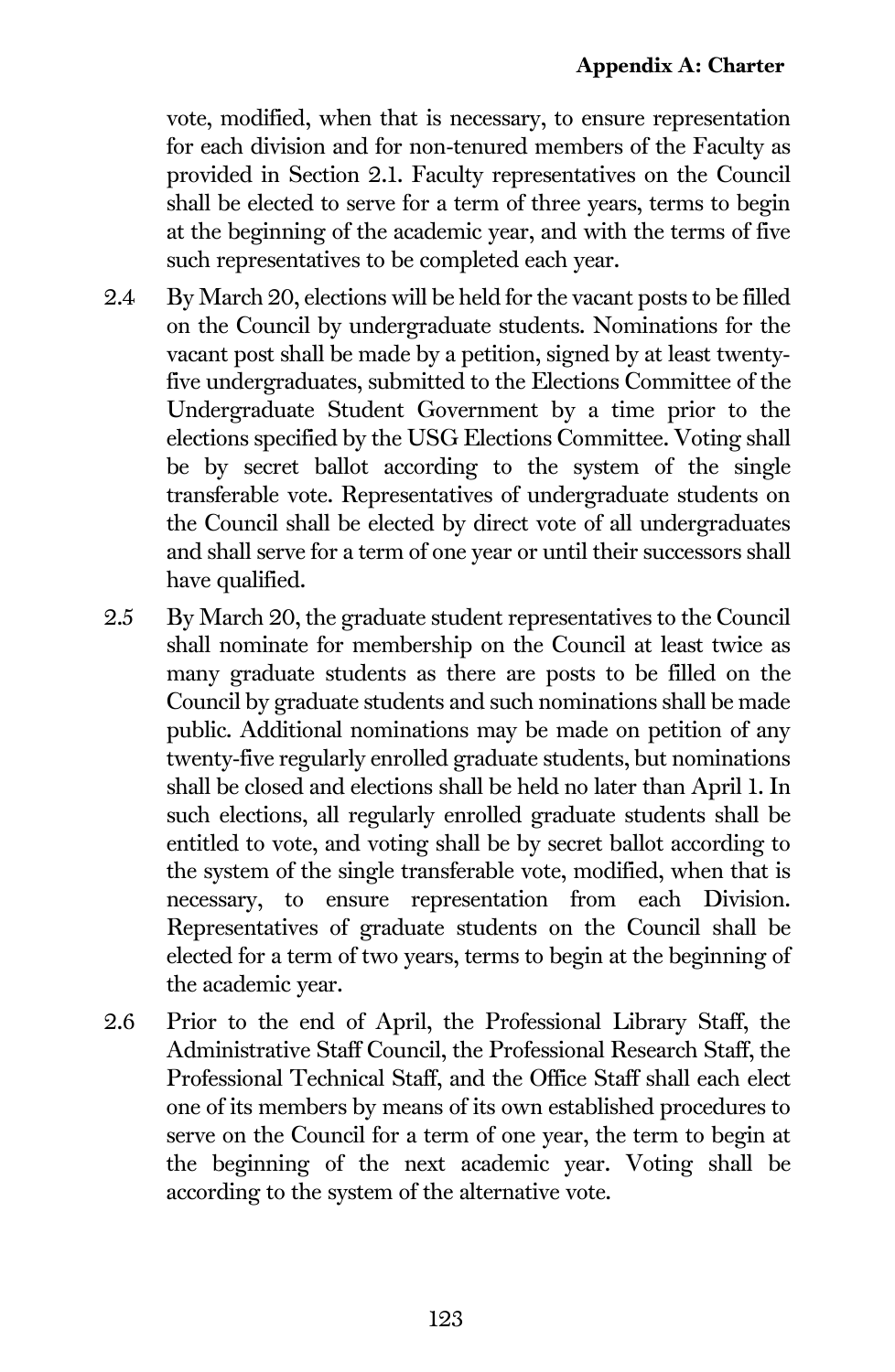#### Appendix A: Charter

- 2.7 Alumni representatives on the Council of the Princeton University Community shall be elected by the Alumni Council by means of its own established procedures. Alumni representatives on the Council of the Princeton University Community shall be elected to terms of two years, such terms to begin at the beginning of the next academic year. Two alumni representatives will be elected each year. Voting shall be according to the system of the single transferable vote.
- 2.8 If there is no representative body to act on behalf of a group to be represented on the Council, the Council itself may elect members to represent that group, nominations for all such posts having been made by the Executive Committee of the Council; or the Council may make whatever other arrangements for the selection of such members it deems desirable.
- 2.9 Any member of the Council may be recalled by the body by which he or she was chosen. Such a recall vote shall be held upon petition of one fourth of the members of that body, or as may otherwise be provided by it. In any recall vote, a majority of the votes cast for recall shall cause the recall of the member and his or her seat shall thereby become vacant.
- 2.10 If a vacancy shall occur in any elected post on the Council before the member elected to fill that post shall have completed his or her term, the next runner-up in the last election for that post, as determined by normal election procedures, shall fill that vacancy with full voting privileges until the next regularly scheduled election for representatives of the concerned group, or until the representative body of that group, if any, conducts a special election. At that election, the seat will be placed open for election to fill the remainder of the term. If a vacancy shall occur in a nonelective position, it shall be filled for the remainder of the term in the same manner in which the member who held that post was chosen.
- 2.11 Should a member of the Council anticipate, or be in, absence for three or more consecutive meetings or three or more consecutive months, the next runner-up in the last election, as determined by normal election procedures, shall be appointed alternate with full voting privileges until the absent member returns provided that either the absent member is the sole representative of a group, or a majority of the other Council representatives of the concerned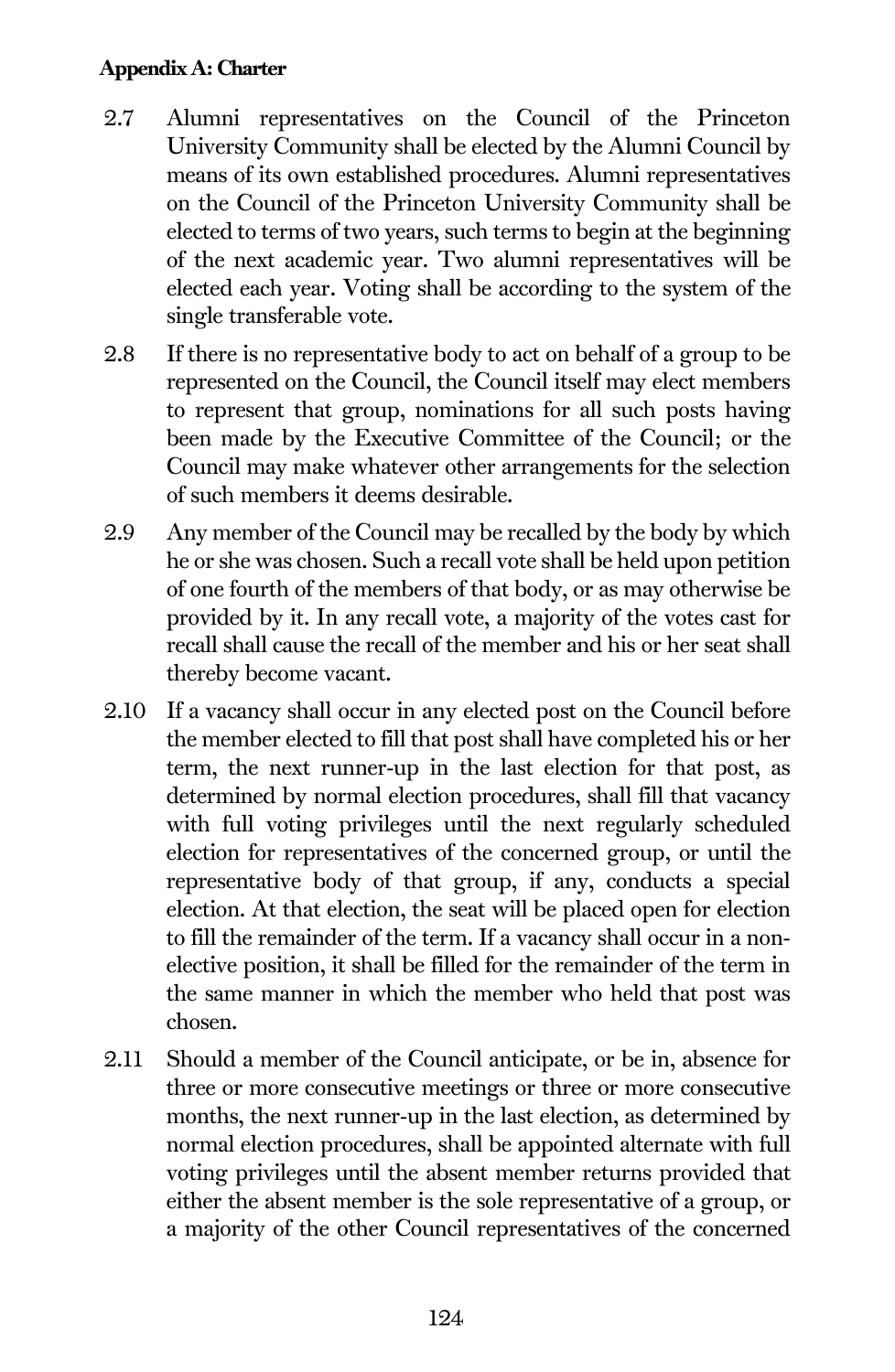group so request. The Executive Committee shall be responsible for the operation of this provision, and shall promptly report any action under this provision to the Council as a whole.

- 2.12 Each staff group, because it has only one representative to the Council, shall be entitled to designate one of its members to serve as an alternate delegate. The term of the alternate delegate shall be coterminous with the term of the regular delegate. In the event the regular delegate is unable to be present at a particular meeting of the Council, the designated alternate may represent his or her staff group at that meeting and may vote as if a full member of the Council. Alternate delegates may not, however, assume the committee responsibilities of the regular delegate.
- 2.13 The results of all elections to Council posts, including the names of elected representatives and runners-up, in order, shall be given to the Secretary of the Council.
- 2.14 No person shall simultaneously hold more than one membership on the Council.
- 2.15 Representatives on the Council, excepting those elected by the Council itself, shall regularly, by appropriate means, report on the activities of the Council to the bodies by which they were elected.
- 2.16 The Council shall be the judge of the qualifications of its members.

## III

- 3.1 The President of the University, or in the President's absence the Provost, shall be the presiding officer at meetings of the Council.
- 3.2 The Secretary of the Council shall keep the minutes of all meetings, notify members of the Council of special meetings and of important matters proposed for action at any meeting, make public the reports of the Council and its committees and the minutes of all meetings not held in executive session, and perform the duties appropriate to the recording secretary of a deliberative body. The Secretary shall be appointed by the Executive Committee of the Council with the advice and consent of the Council, to serve for a term of one year.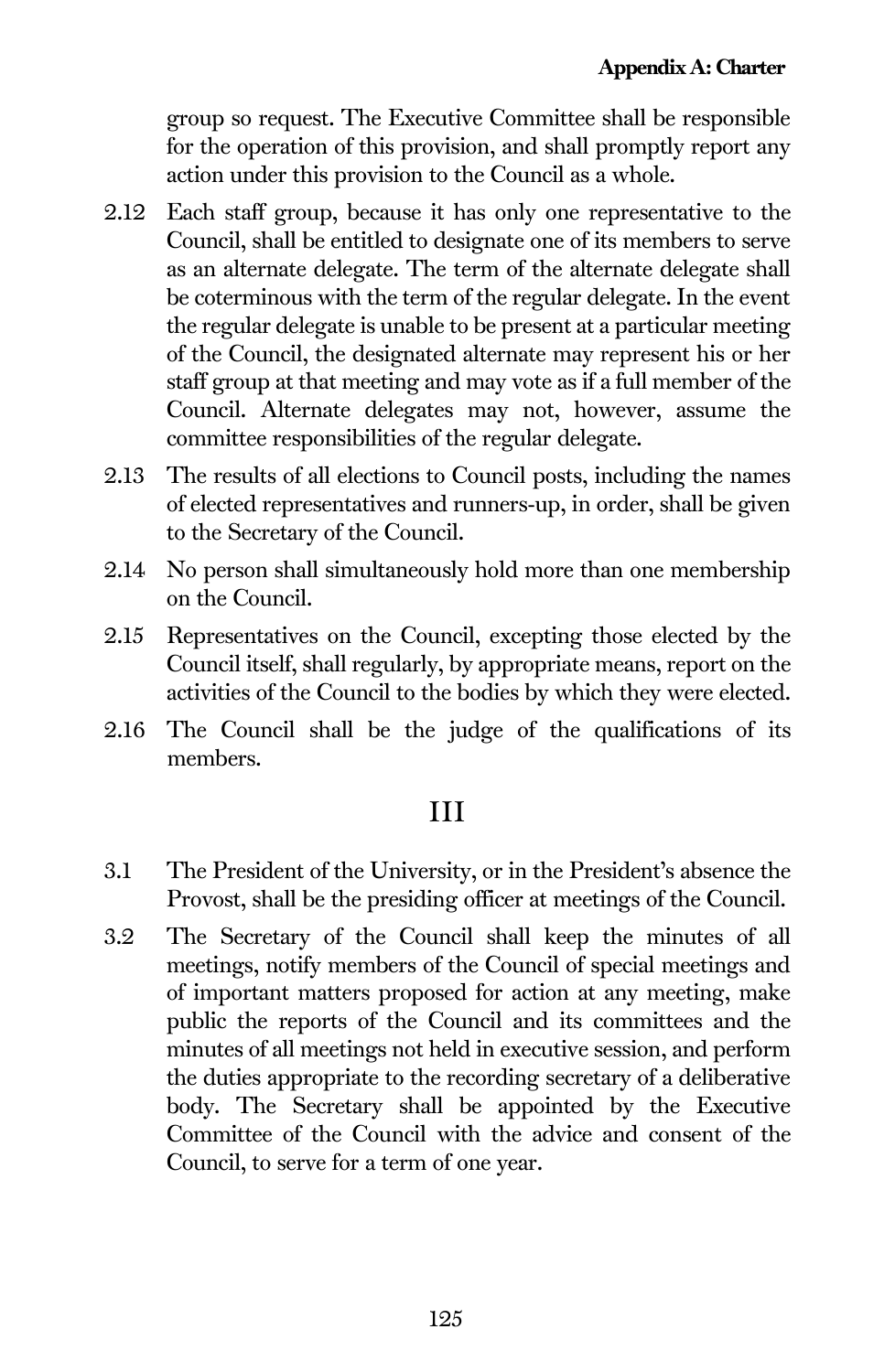#### Appendix A: Charter

- 3.3 The Council shall, at its first meeting of the academic year, adopt a schedule of meetings for the remainder of the year, which schedule it shall make public.
- 3.4 The President of the University, or in the President's absence the Provost, may at his or her discretion call a special meeting of the Council. The President of the University, or in the President's absence the Provost, shall call a special meeting of the Council on the request of the Executive Committee, or of any fifteen members of the Council. The call for a special meeting shall state the purpose for which the meeting is called.
- 3.5 All important proposals shall be delivered in writing to the Secretary of the Council not less than five calendar days preceding the meeting at which they are to be introduced, and the Secretary shall cause such proposals to be distributed to members of the Council and placed on the Order of Business for that meeting, provided that no such proposal offered by an individual member shall be so treated unless it shall have been seconded by another member. This rule may, however, be suspended by a vote of a majority of those present and voting at a meeting of the Council.
- 3.6 The Secretary of the Council shall make public the Order of Business at any meeting of the Council at least two days in advance of that meeting, if it is a regularly scheduled one, or at the time it is called, if it is a special meeting. Meetings of the Council shall be open to members of the University community to attend as spectators, except that the presiding officer of the Council shall, on the vote of a two-thirds majority of the Executive Committee of the Council, or on the request of one third of the members of the Council present end voting, call the Council into executive session.
- 3.7 A quorum of the Council shall consist of fifteen of its voting members.
- 3.8 The parliamentary procedure at meetings of the Council shall be that of Robert's Rules of Order Newly Revised, with the following modifications:

To Section 18. Call for the Orders of the Day. A majority of those present and voting shall be able to defeat a call for the Orders of the Day.

To Section 47. Reports of committees containing matters that should be of record shall be in writing. Unless otherwise ordered, these reports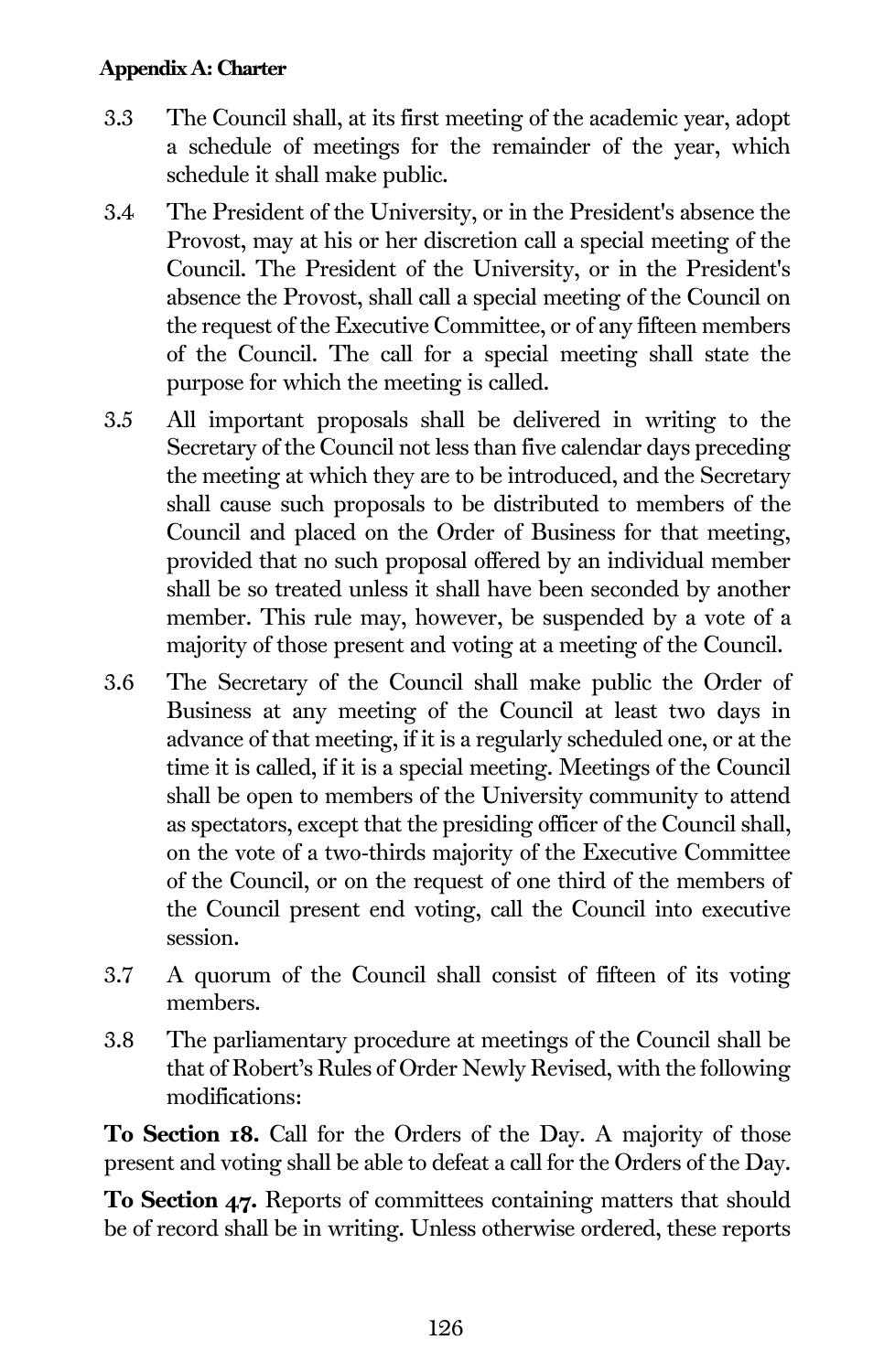shall be made public and placed on file, and only the recommendations in them which are adopted shall be recorded in the minutes.

To Section 51, subsection on informal consideration. All debate in meetings of the Council shall be conducted under the rules for Informal Consideration, unless the Council by a simple majority vote decides otherwise.

To Section 36. A motion to reconsider may be moved at the meeting in which the original vote was taken, or at the next meeting, by anyone present when the vote was taken who did not vote in the minority.

To Section 42. The presiding officer shall have the same right of debate as other members, and need not yield the chair when speaking.

To Sections 4 and 42. The maker of a motion shall be permitted to close the debate on that motion even filter the previous question has been voted.

## IV

4.1 The Executive Committee of the Council shall set the Order of Business for meetings of the Council, and shall recommend the annual Order of Business for Council Committees. The Executive Committee, with the Council's consent, shall appoint the members and designate the Chairs of all standing committees of the Council, except members or Chairs serving ex officio and the Chair of the Judicial Committee, who shall be appointed by the President of the University with the consent of the Council. Appointments to all Charter committees of the Council shall be presented to the Council for its approval at a meeting in May except that all but five of the undergraduate appointments shall be recommended at this time, and the remainder shall be recommended after the fall elections of undergraduate representatives to the Council. In each case notice of such appointments shall be given to members of the Council at least one week in advance of the meeting at which the recommended appointments will be considered. The Executive Committee may consider any matter within the jurisdiction of the Council and, subject to the approval of the Council at the next regularly scheduled meeting, may appoint such special committees as it deems necessary or desirable.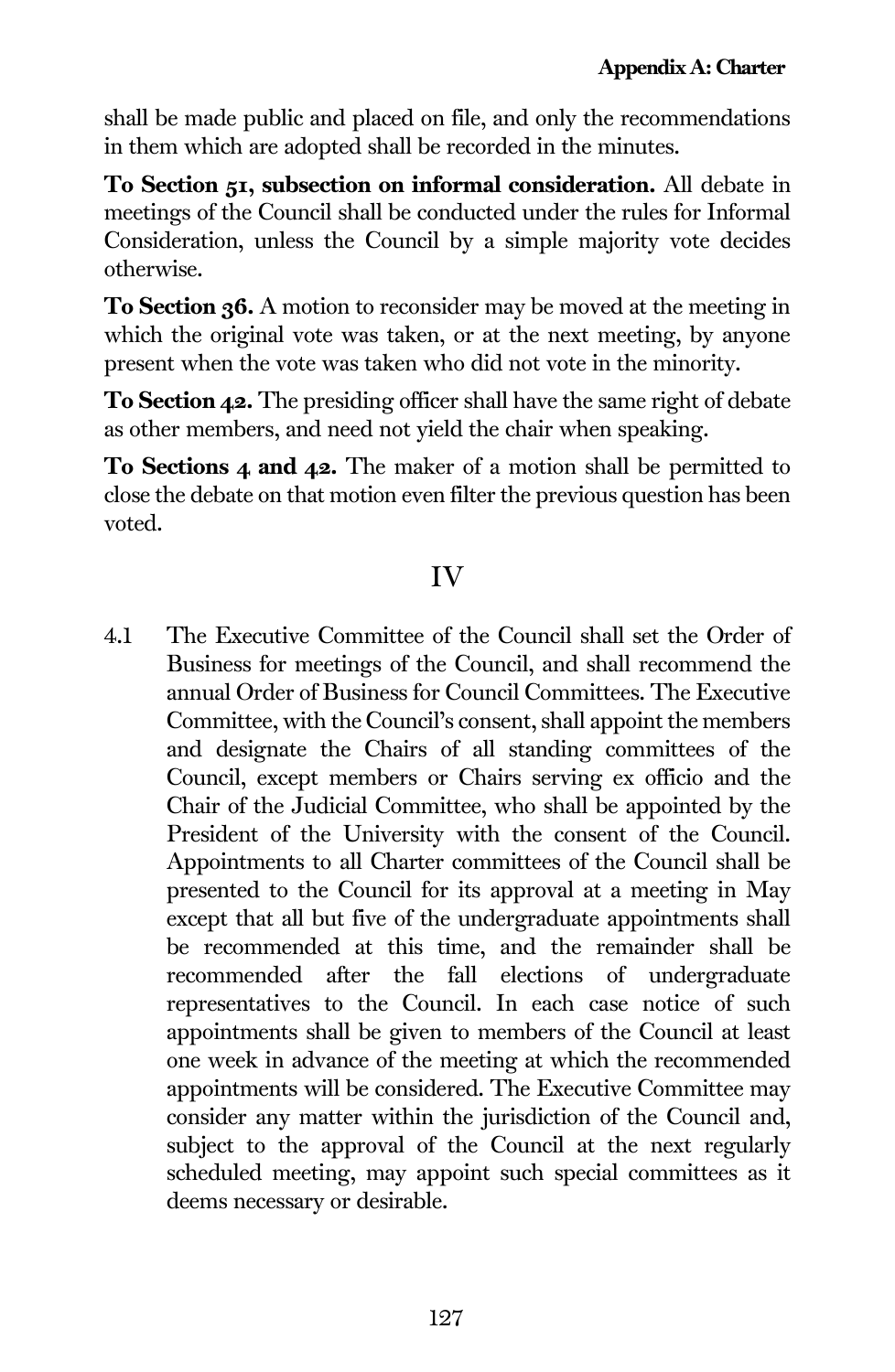#### Appendix A: Charter

- 4.2 The Executive Committee of the Council shall consist of fourteen members, who shall include the President of the University; six members of the Faculty; the Chair of the Undergraduate Student Government and two other undergraduate students; two graduate students; one staff representative; and one alumni representative. The Provost shall normally meet with the Executive Committee, and, when representing the President of the University, shall have the vote. Other officers of the University may sit with the Executive Committee and speak to issues but shall be without vote.
- 4.3 Immediately following the April Faculty meeting, the Clerk of the Faculty shall communicate to each member of the Faculty entitled to vote a ballot containing the names of the fifteen members of the Faculty who are to serve as members of the Council for the ensuing year. The Faculty will be instructed to vote for six of these to serve terms of one year as members of the Executive Committee of the Council, those terms to begin at the beginning of the next academic year. Voting will be according to the system of the single transferable vote, modified, when that is necessary, to ensure that at least one of the six chosen will be a non-tenured member of the Faculty and that each division is represented among those chosen.
- 4.4 As soon after each election of representatives of undergraduate students to the Council as may be practicable, and preferably prior to April 15, the Caucus of the Undergraduate Student Government shall elect two from among the undergraduate students who are members of the Council, to serve as members of the Executive Committee of the Council until their successors shall have qualified. Voting shall be according to the system of the single transferable vote.
- 4.5 As soon after the election of graduate student representatives to the Council as may be practicable, and preferably prior to April 15, the graduate student representatives to the Council shall elect two from among such representatives to serve terms of one year as members of the Executive Committee of the Council, those terms to begin at the beginning of the next academic year. Voting shall be according to the system of the single transferable vote.
- 4.6 The staff seat on the Executive Committee shall be rotated among the six staff groups represented on the Council, each staff group being allocated the position for a term of one year, that term to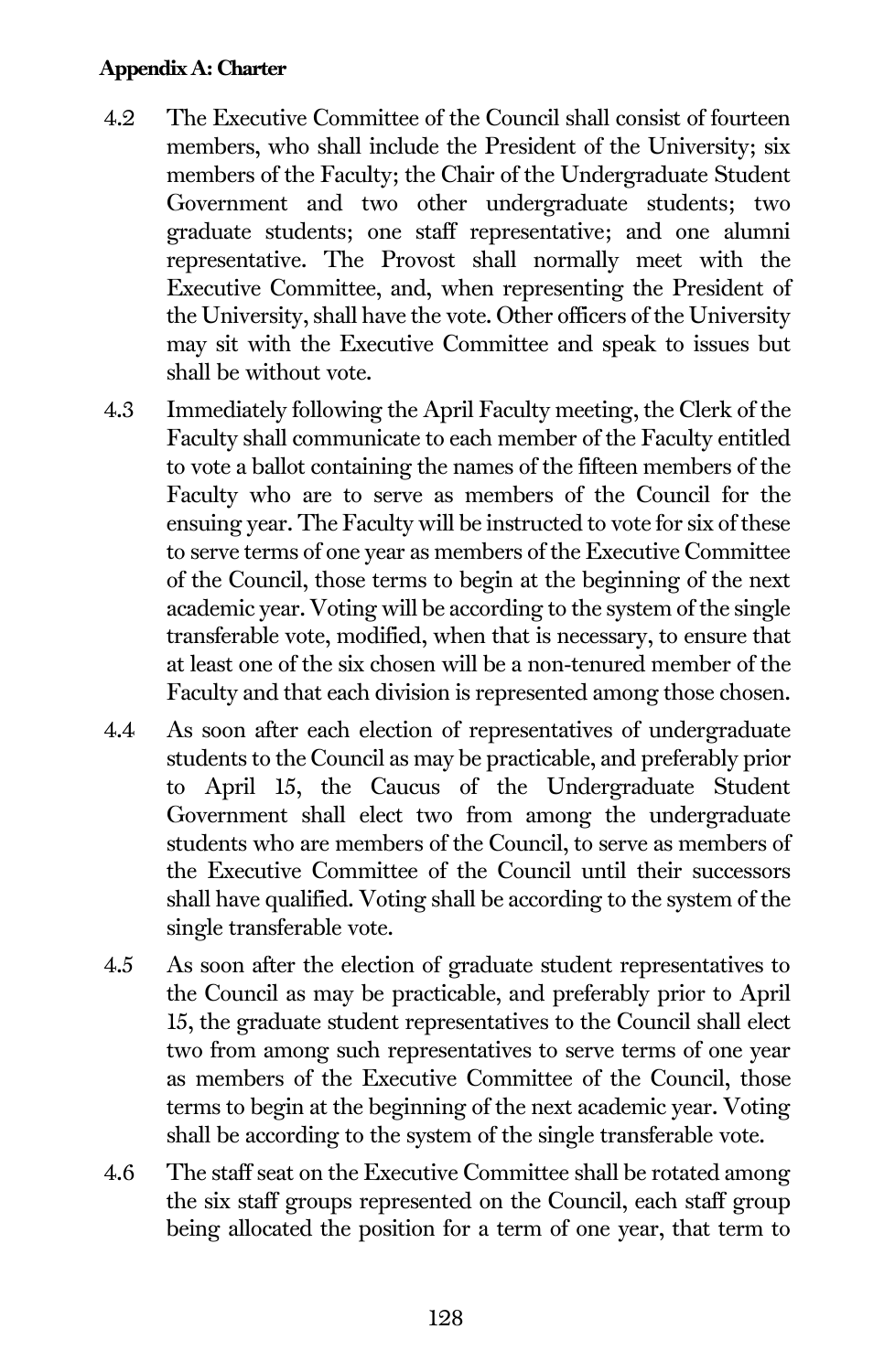begin at the beginning of the academic year. The order of rotation shall be as follows: the Professional Library Staff; the Office Staff; the Professional Technical Staff; the Administrative Staff Council; the Professional Research Staff; Staff Groups Not Otherwise Represented on the Council. In the event that the representative of the staff group to which the seat on the Executive Committee is allocated for a particular year is unable to fill the available seat, or if the representative must vacate the seat before the end of the academic year, the staff group to which the seat is allocated shall select a new representative in accordance with Section 2.11 of the Charter.

- 4.7 As soon as may be practicable after the election to the Council of the alumni representatives, and preferably prior to April 15, one of the alumni representatives shall be elected by the Executive Committee of the Alumni Council to serve a term of one year on the Executive Committee of the Council, that term to begin at the beginning of the next academic year. Voting shall be according to the system of the alternative vote.
- 4.8 Any member of the Executive Committee may be recalled by the body by which he or she was chosen. Such a recall vote shall be held upon petition of one-fourth of the members of that body, or as may otherwise be provided by it. A majority of the votes cast for recall shall cause the recall of the member and his or her seat shall thereby become vacant.
- 4.9 If a vacancy shall occur in any post on the Executive Committee of the Council, with the exception of the post occupied by the staff representative, before the member elected to that post shall have completed his or her term, the next runner-up in the last election for that post, as determined by normal election procedures, shall fill that vacancy with full voting privileges until the next regularly scheduled election for representatives of the concerned group, or until the body that chooses members for that vacancy conducts a special election.
- 4.10 A quorum of the Executive Committee shall consist of five of its voting members.
- 4.11 The President of the University, or in the President's absence the Provost, shall preside at meetings of the Executive Committee, and may call meetings of the Executive Committee at his or her discretion. The President of the University, or in the President's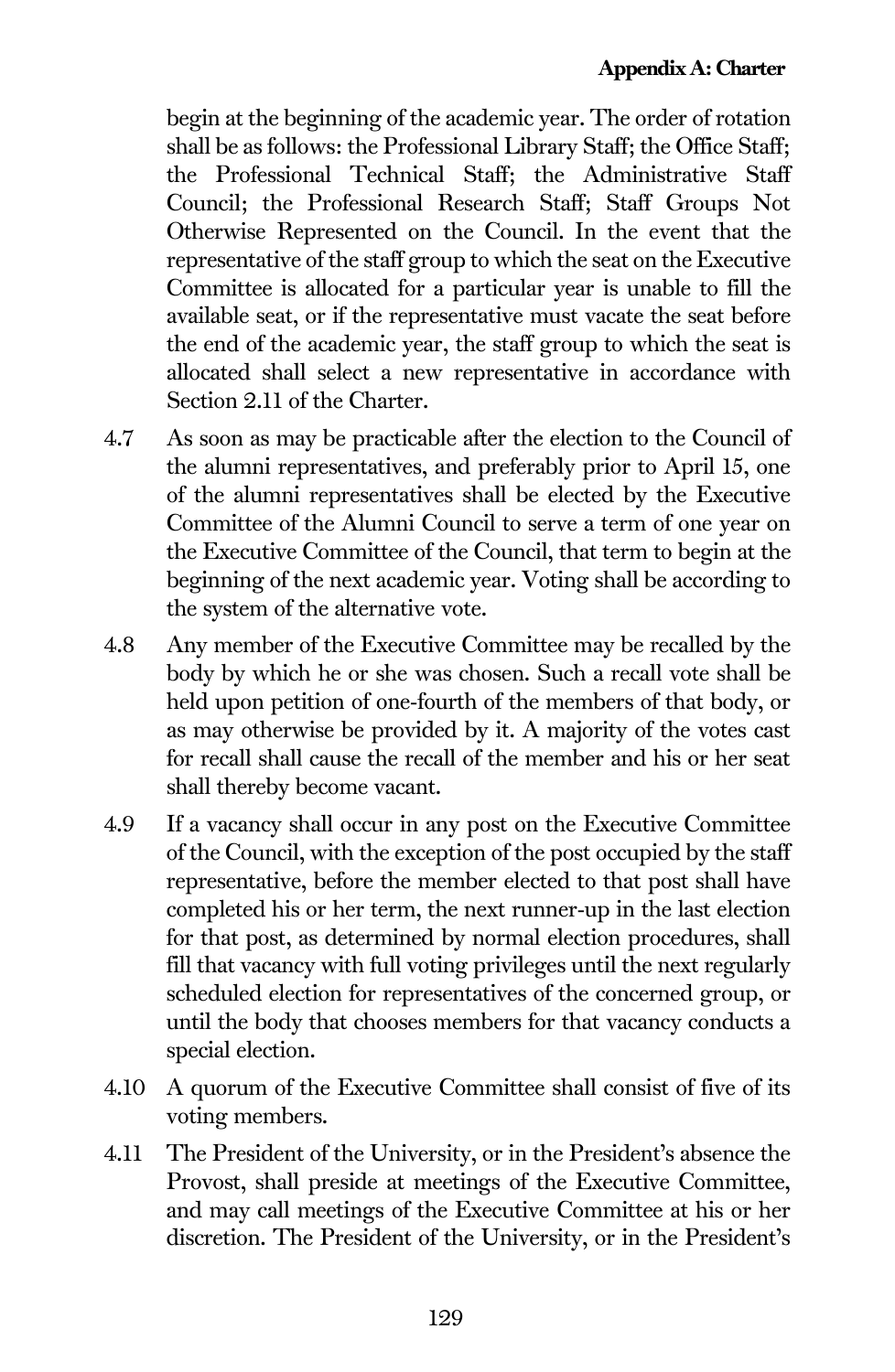absence the Provost, shall call meetings of the Executive Committee as these are necessary to carry forth its work or when requested to do so by at least five of its members.

4.12 The Secretary of the Council shall meet with the Executive Committee but shall be without vote, unless he or she shall be a regularly elected member of it. It shall be the Secretary's duty to keep the minutes of all meetings and to make public the recommendations and proceedings of the Executive Committee in such manner as it may direct.

## $\overline{\mathbf{V}}$

- 5.1
- 5.1.1 The Council may from time to time establish special committees, and prescribe their responsibilities and membership. Normally, such committees shall have no more than eight members, and shall exist for not more than two years without reinstatement by the Council. The following, however, shall be Charter committees, and the provisions in this Charter regarding them shall be subject to change only in accordance with Section Six of this Charter:
	- The Executive Committee
	- The Committee on Rights and Rules
	- The Committee on Governance
	- The Committee on Priorities
	- The Committee on Resources
	- The Judicial Committee
- 5.1.2 Members of the committees of the Council need not be members of the Council, and shall be chosen with due consideration to the following: the importance of allowing each member of the Council to sit on a Charter committee, the variety of interests represented in the University community, and the desirability of continuity of committee membership. Unless otherwise provided, members of committees of the Council shall serve for a term of one year, but without limitation as to reappointment. The term of the Judicial Committee shall begin at the end of the academic year. The terms of all other committees shall begin when two thirds of their members have been approved. An ex officio member of any Council Committee may designate at the beginning of the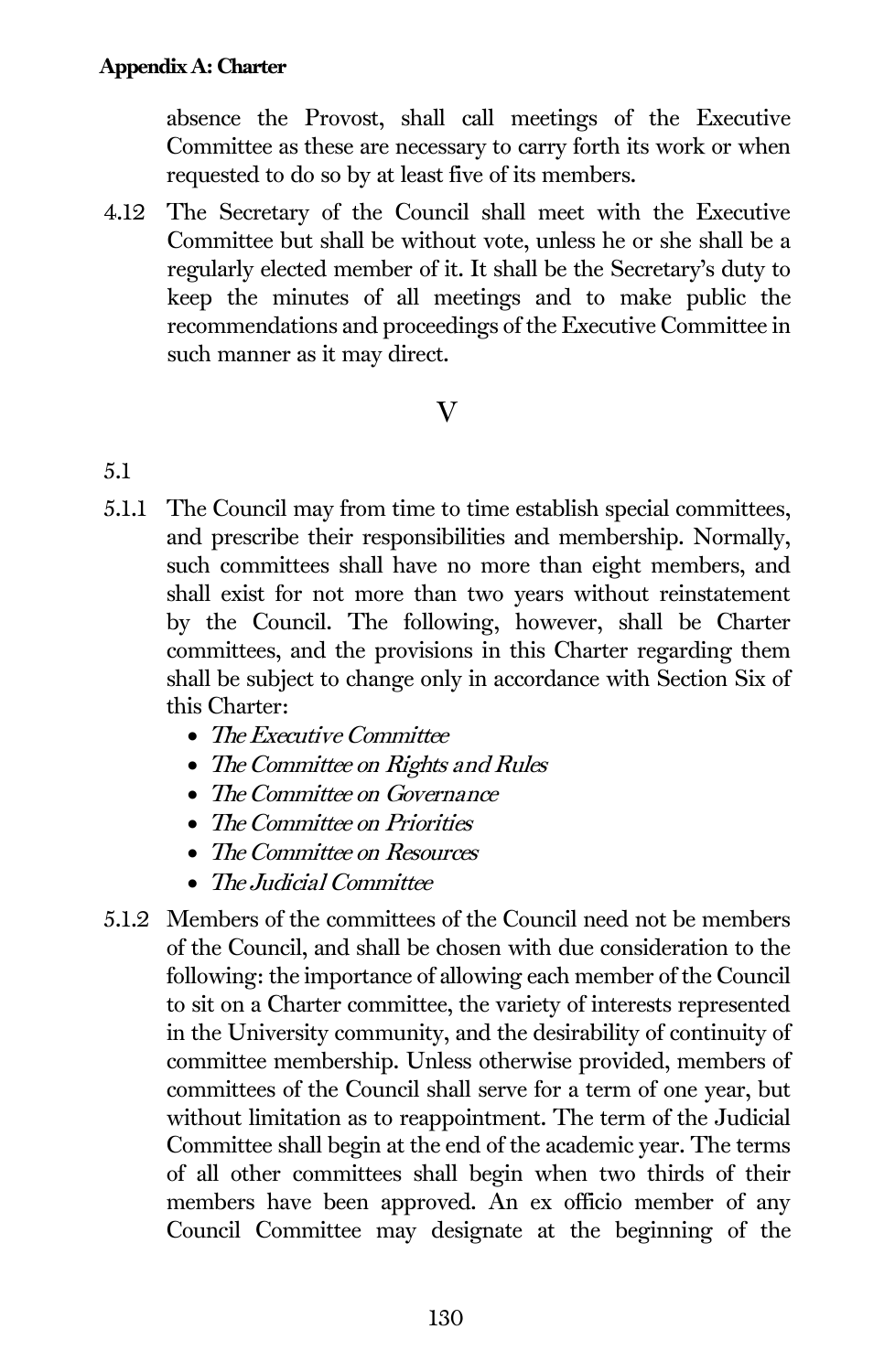academic year a representative to serve in his or her place as a voting member normally for the duration of that year.

- 5.1.3 Unless otherwise provided, the Chair of each of the Charter committees shall be one of its members, as that membership is defined in this Charter; and he or she shall also, normally, be a member of the Council. The Chairs of the Charter committees, except for the Committee on Priorities, shall be appointed for a term of one year, but without limitation as to reappointment. It shall be the duty of the Chair of each Charter committee to acquaint all new members of the committee with its responsibilities and procedures, and the Chair may, at his or her discretion, invite the attendance at meetings of the committee of persons who are not members of it.
- 5.1.4 Committees of the Council, with consent of the Executive Committee of the Council, may appoint sub-committees, and the members of such sub-committees need not be members of the Council.

## 5.2 The Committee on Rights and Rules

- 5.2.1 The Committee on Rights and Rules shall, on behalf of Council, consider and investigate the adequacy of all rules regarding the conduct of resident members of the University community, and the adequacy of the procedures for making applying such rules. At least once annually and more often requested by the Council or by its Executive Committee, Committee shall report its findings with respect to these matters to the Council, together with any proposals it may have changes in such rules or in the procedures for making or applying them.
- 5.2.2 The Committee on Rights and Rules shall consist of the Dean of the Faculty, the Dean of Student Life, three members of the Faculty, three undergraduate students, two graduate students, one member from one of the other groups represented on Council. A legal counsel shall meet with the Committee as be necessary, but shall be without vote.

## 5.3 The Committee on Governance

5.3.1 The Committee on Governance shall, on behalf of the Council consider and investigate questions relating to the governing of the University, and, at least once annually and more often if so requested by the Council or by its Executive Committee, it report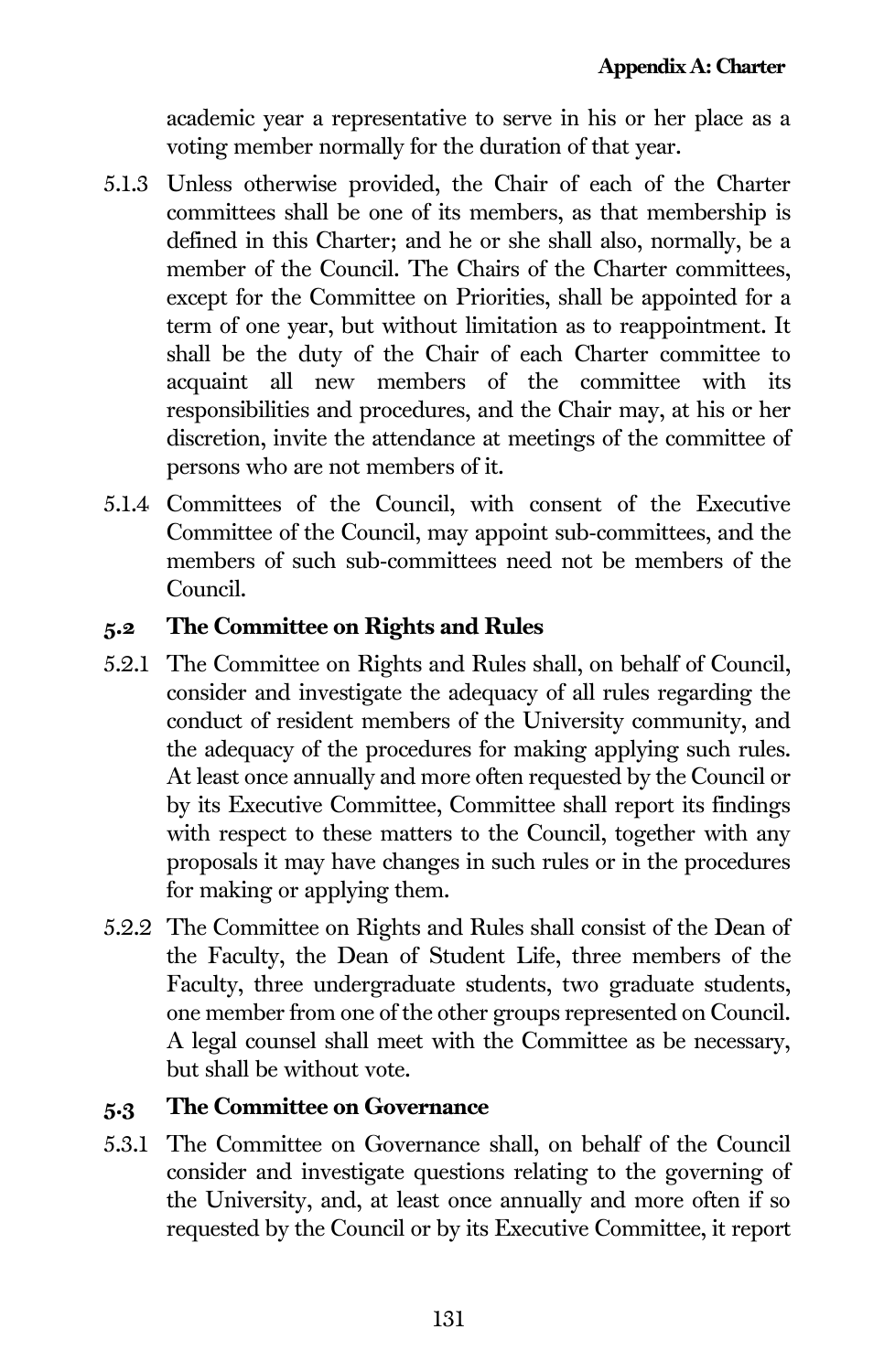its activities, submitting to the Council any proposals it have with respect to the governing of the University. The Committee on Governance shall also consult with the Executive Committee of the Board of Trustees regarding the filling of vacancies among the Charter Trustees and the Term Trustee presenting to the Executive Committee of the Board its views with respect to the qualifications to be sought in nominees to such positions, suggesting names of persons that should be considered as nominees, and commenting upon the qualifications persons suggested as nominees. Further, the Committee on Governance shall meet with the Committee on Honorary Degree of the Board of Trustees, to consult with it concerning the awarding of honorary degrees.

5.3.2 The Committee on Governance shall consist of the President, the University, three members of the Faculty, two undergraduate students, one graduate student, and one member from one the other groups represented on the Council.

#### 5.4 The Committee on Priorities

- 5.4.1 The Committee on Priorities shall review the current budget early in the academic year as may be practicable. It shall also consider issues that have arisen in the course of the preparation of the budget and shall review plans for the development of the University in advance of any final decisions with respect to such plans. The Committee on Priorities may advise the President with respects to all these matters and shall from time to time report to the Council on the issues before it.
- 5.4.2 The Committee on Priorities shall consist of the Provost, who shall be its Chair; the Dean of the Faculty; the Financial Vice-President and Treasurer; six members of the Faculty, among whom each division must be represented by at least one member and the nontenured Faculty by at least one member; four undergraduate students and two graduate students, chosen with due consideration to the variety of interests represented in the student body; and one member from one of the other groups represented on the Council. The Vice-President for Development shall meet with the Committee, but shall be without vote. The Provost shall designate an Executive Secretary for the Committee.
- 5.4.3 The Committee on Priorities shall normally meet with the President of the University, to whom it is advisory.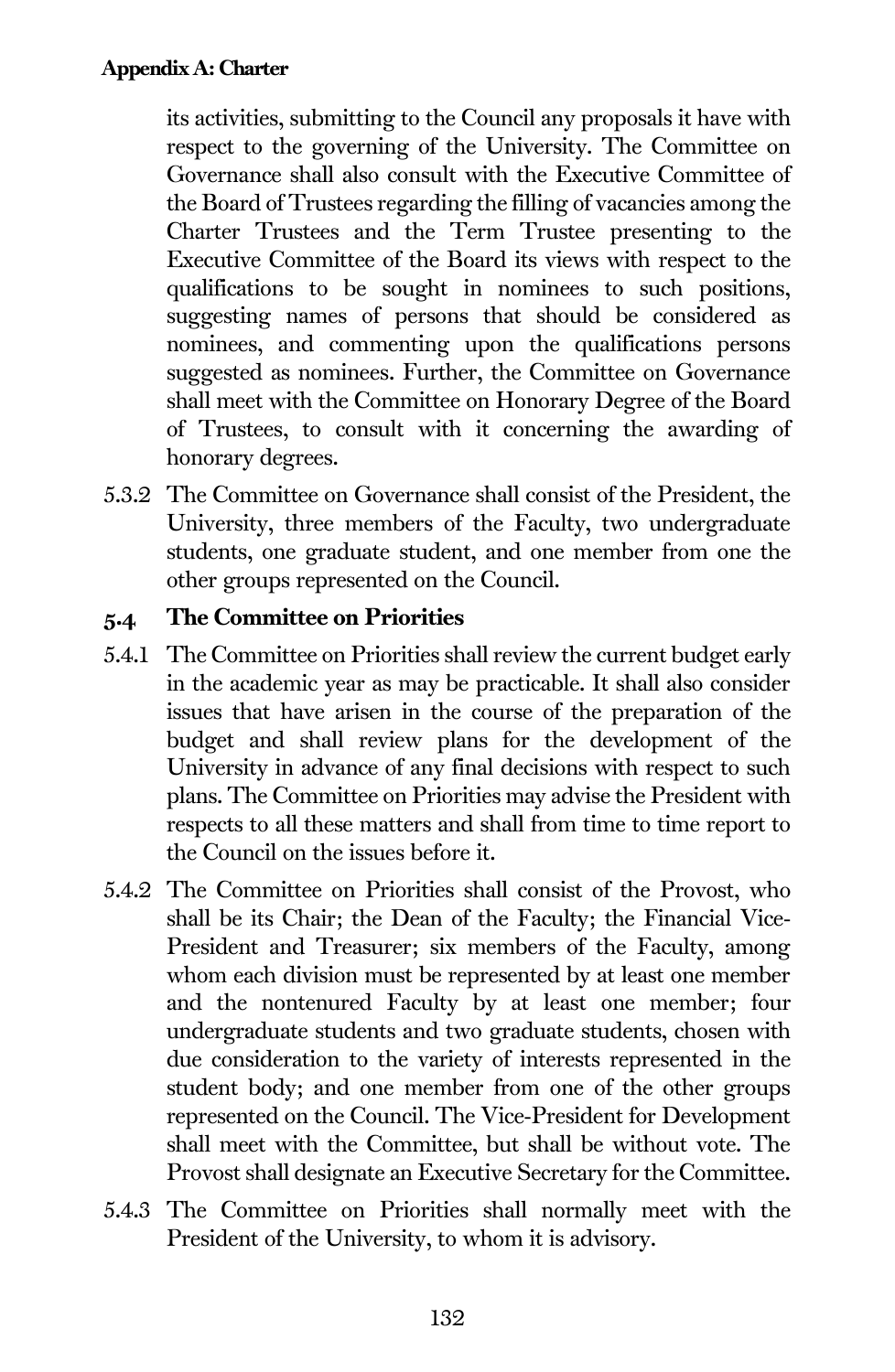5.4.4 Members of the Faculty who are appointed to membership on the Committee on Priorities shall be appointed to a term of three years, with the terms of two such members to be completed each year. Other members of the Committee on Priorities shall also be appointed with a regard to the continuity of the Committee's membership.

## 5.5 The Committee on Resources

- 5.5.1 The Committee on Resources shall consider, on behalf of the Council, questions of general policy concerning the procurer and management of the University's financial resources, and at least once annually and more often if so requested by the Council or by its Executive Committee, shall report its activities to Council, submitting any proposals it may have for changes in the general policies of the University with respect to the procurement, and management of financial resources.
- 5.5.2 The Committee on Resources shall consist of the Financial President; three members of the Faculty; two undergraduate students; one graduate student; and one member from one of the other groups represented on the Council.

## 5.6 The Judicial Committee

- 5.6.1 The Judicial Committee shall hear and decide, in the first instance or on referral by another judicial body of the University, cases involving alleged violations of those established rules and regulations of conduct that apply, in at least substantially the same form to all resident members of the University community and whose violation constitutes a serious infringement of the recognized rights of members of the University community, a serious offense against the University's mission, a threat to the ability of the University to carry on its essential operations, or a substantial impairment of the common and legitimate interests of the University community. The Judicial Committee may also decide to hear appeals persons found guilty of violating established rules and regulations when it has been alleged by such persons that the proceed against them have not been fair and reasonable.
- 5.6.2 The Judicial Committee shall consist of three members of the Faculty, two undergraduate students, one graduate student, one me from one of the other groups represented on the Council, and a Chair, all to be appointed as provided in Section 4.I above, and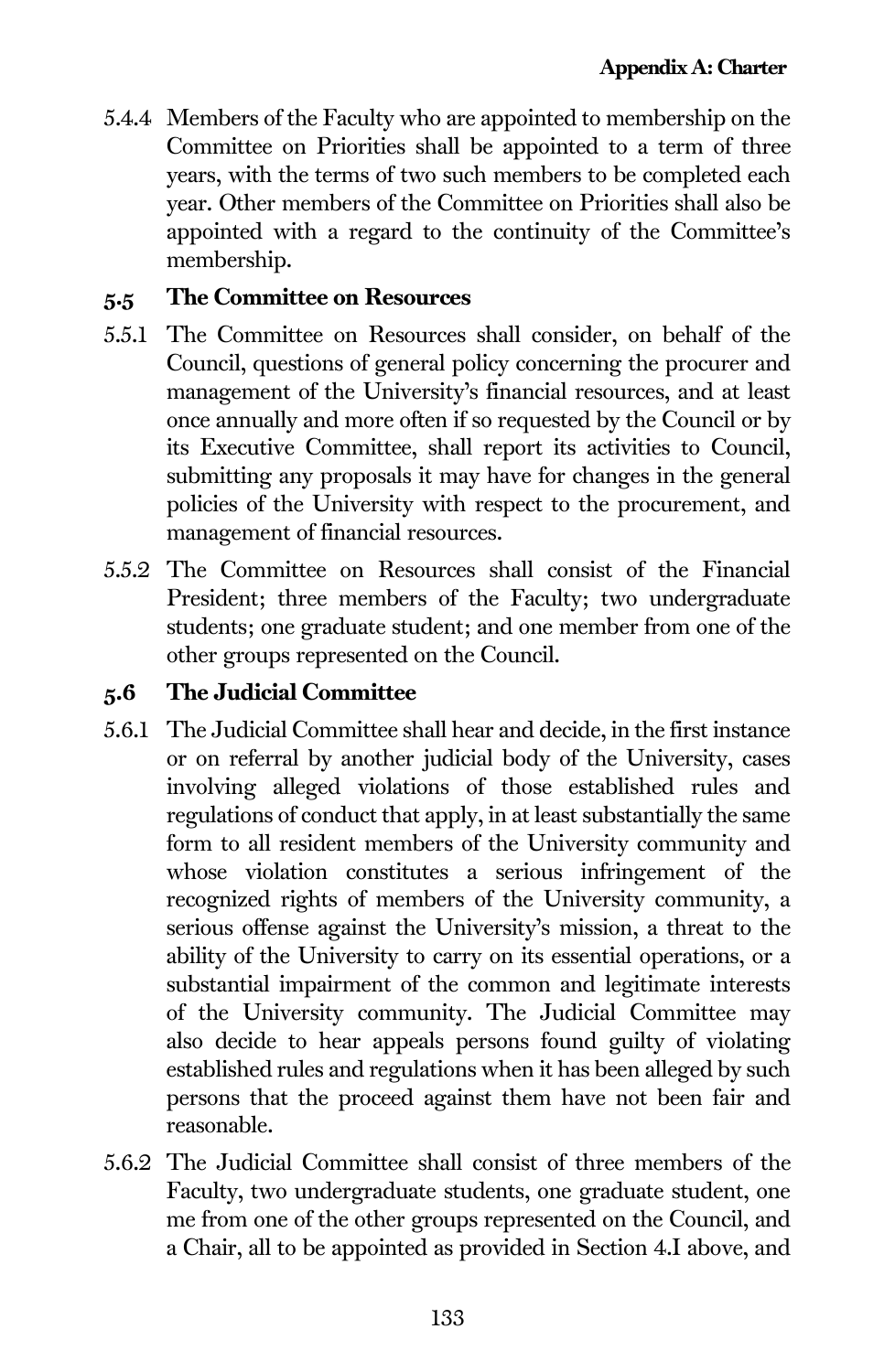## Appendix A: Charter

with yard to continuity in the membership of the Committee. The Chair of the Judicial Committee shall be without vote, except in the case of a tie vote among the members present and voting.

- 5.6.3 Appointment to a position on the Judicial Committee shall be contingent on the appointee's recognition of the Committee's judicial role and a commitment on his or her part to apply established rules and regulations impartially to the facts of individual cases. Prior to acceptance of an appointment to the Judicial Committee, each appointee shall have examined such rules and regulations and shall have certified his or her willingness to apply them impartially. Should a case arise in which a member of the Judicial Committee finds that he or she cannot in good conscience apply established rules and standards, he or she shall be replaced on the Committee for that case only by a member of a panel of alternate members, which shall have been appointed by the Executive Committee of the Council, with the Council's consent. If this procedure does not provide a complete committee to hear the case, additional alternate members shall be appointed by the Executive Committee of the Council, with the consent of the Council.
- 5.6.4 No one holding a position on the Judicial Committee shall be a member of the Administration directly responsible for enforcing rules of conduct or for keeping order on the campus, or a member of the Council or a candidate for a position on the Council, or a member of the Undergraduate Caucus, or a candidate for a position on the Undergraduate Caucus, or a member of any other judicial body of the University; and no member of the Judicial Committee shall be a judge of his or her own case.
- 5.6.5 The President of the University may review decisions of the Judicial Committee, and may reduce any penalties imposed but may not increase them.
- 5.6.6 The Judicial Committee shall submit written reports on its disposition of cases to the Council, the Faculty, and the Undergraduate Caucus, and to other bodies as may be appropriate.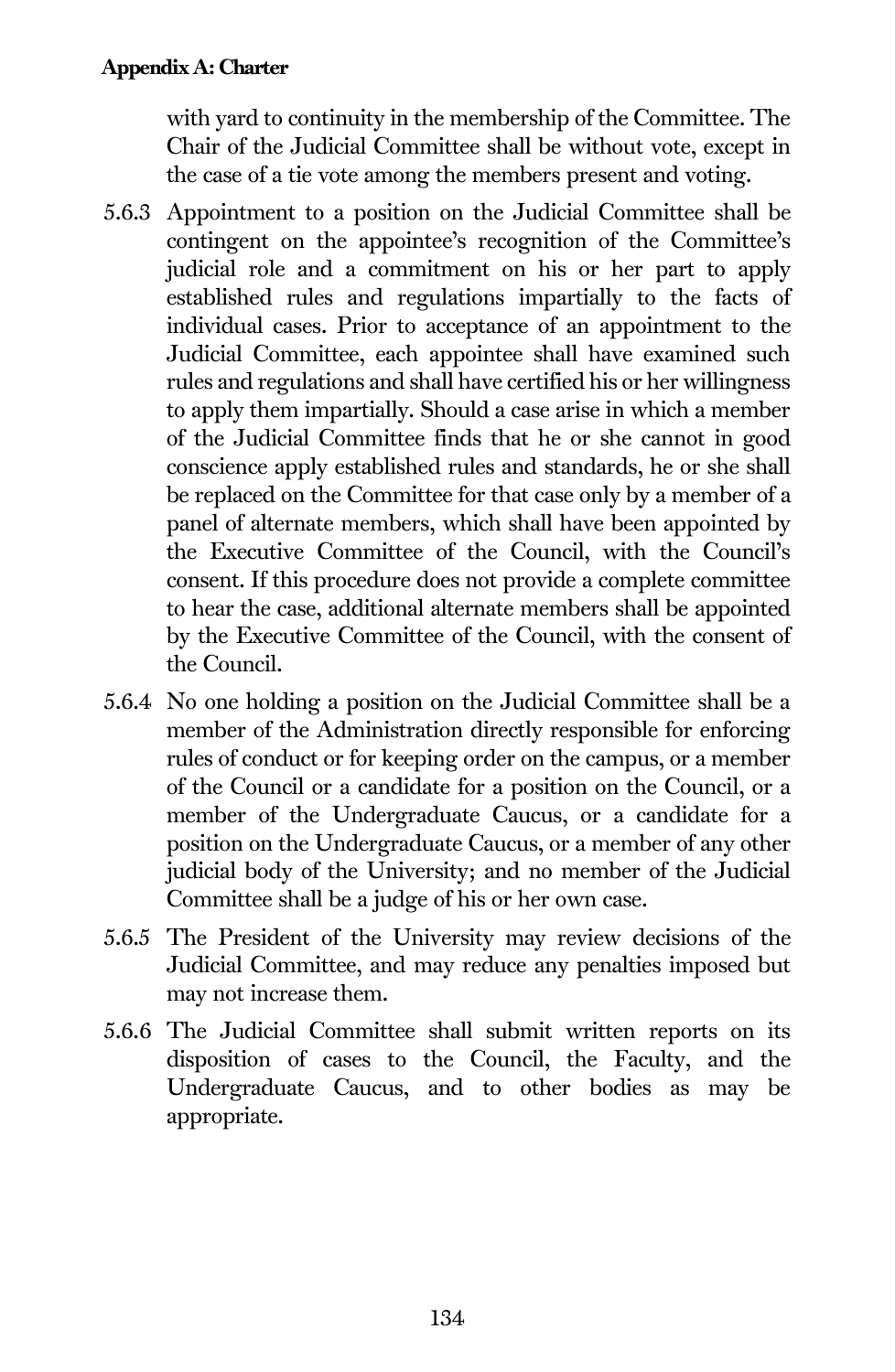## VI

Amendments to this Charter may be proposed by any five members of the Council, by any of the bodies that elect representatives to the Council, or by any Charter Committee of the Council. To be adopted such amendments must be introduced at a regular meeting of the Council and discussed and voted at a second meeting of the Council held no sooner than twenty-one days after the meeting at which the amendment was introduced. If the number of Council members present at the second meeting exceeds two-thirds of the membership, a vote of two-thirds of the membership of the Council shall be required to adopt any amendment. If the number of Council members present at the second meeting is equal to or fewer than two-thirds of the membership, a unanimous vote of those present shall be required to adopt any amendment but in no event shall an amendment be adopted with fewer than twenty-five members present.

## VII

The Council shall be deemed established, and shall have its full authority as prescribed in this Charter, when at least two-thirds of its members shall have been chosen.

## VIII

The Council of the Princeton University Community and the rulemaking bodies under its oversight shall make no rule abridging freedom of inquiry, freedom of expression, freedom of publication, or freedom of association.

## IX

The Council of the Princeton University Community shall have authority to obtain and to hold a club liquor license and oversee management of a social facility operated for the benefit of the resident University community.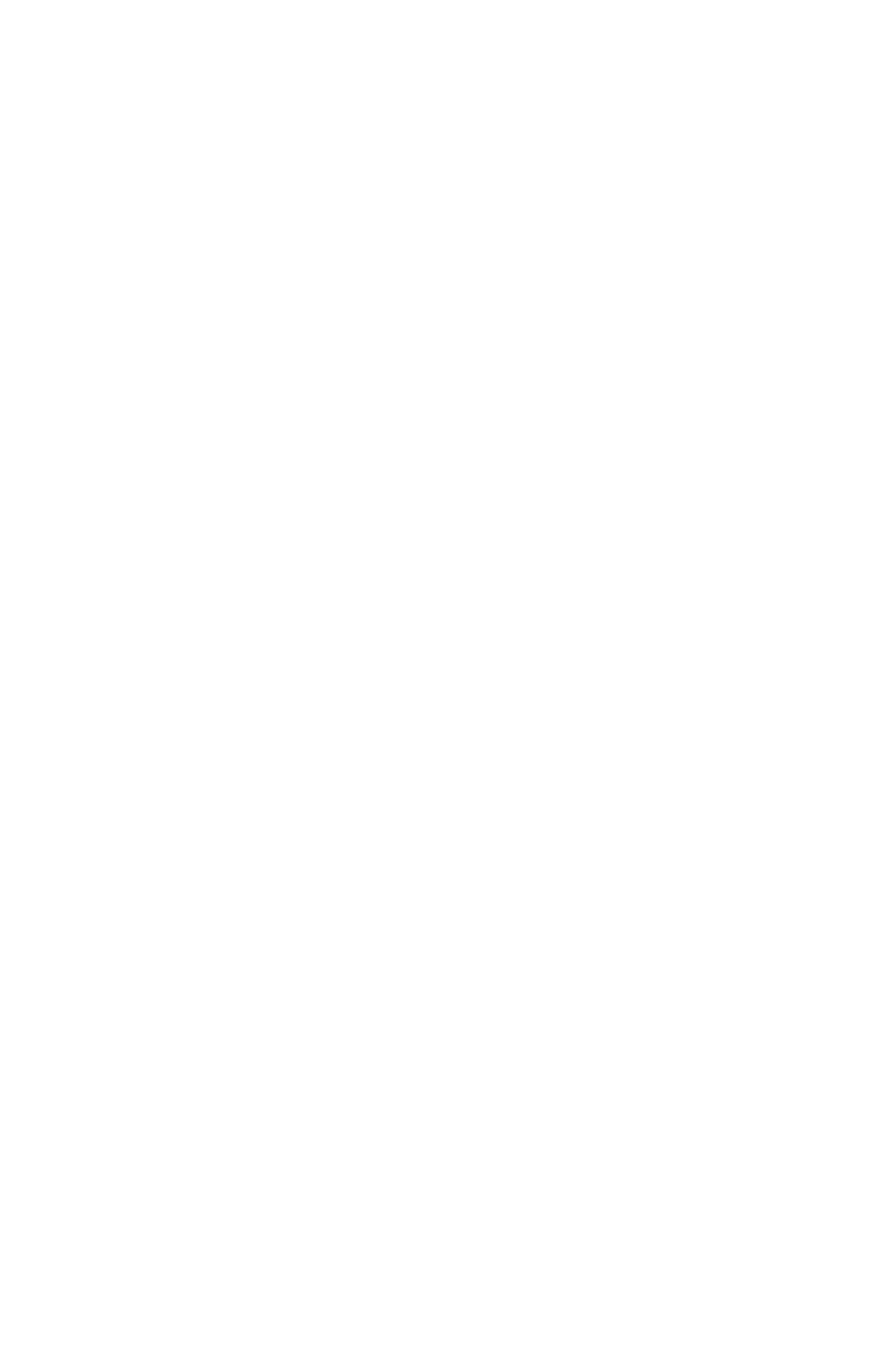# Appendix B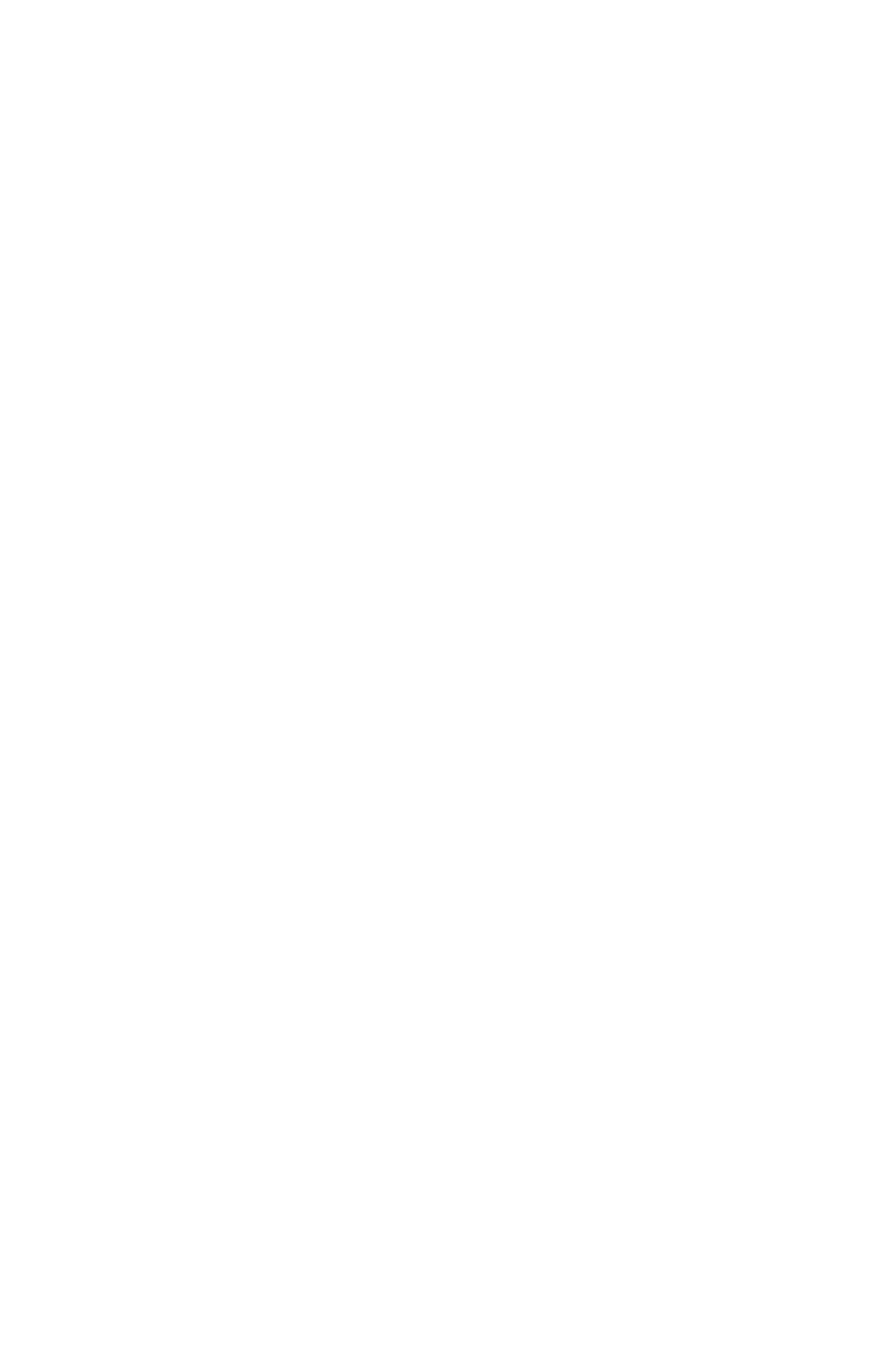## CORPORATE OFFICERS

## Executive Vice President

The Executive Vice President shall have responsibility for coordinating and developing policies and plans for the administrative operations of the University and shall have administrative oversight of the Office of the Vice President for Campus Life, the Office of the Vice President for Facilities, the Office of the Vice President for Human Resources, the Office of Audit and Compliance, the Office of Public Safety, the Office of the Vice President for University Services, and such other administrative offices as the President shall from time to time determine.

## The Vice President and Secretary

The Vice President and Secretary shall have the duties and responsibilities stated in Chapter 9 of the Bylaws, and shall, with the assistance of the Archivist, have custody of the Charter of the University and of the minute books and papers relating to the records of the University. The Vice President and Secretary shall be assisted in carrying out the responsibilities of the Office of the Secretary by such Associate and Assistant Secretaries as the Board may appoint by resolution.

## The Vice President For Finance and Treasurer

The Vice President for Finance and Treasurer shall exercise the responsibilities set forth in Chapter 8 of the Bylaws. The Vice President for Finance and Treasurer shall be assisted in carrying out these responsibilities by such Associate and Assistant Treasurers, and Controller, as the Board may appoint by resolution.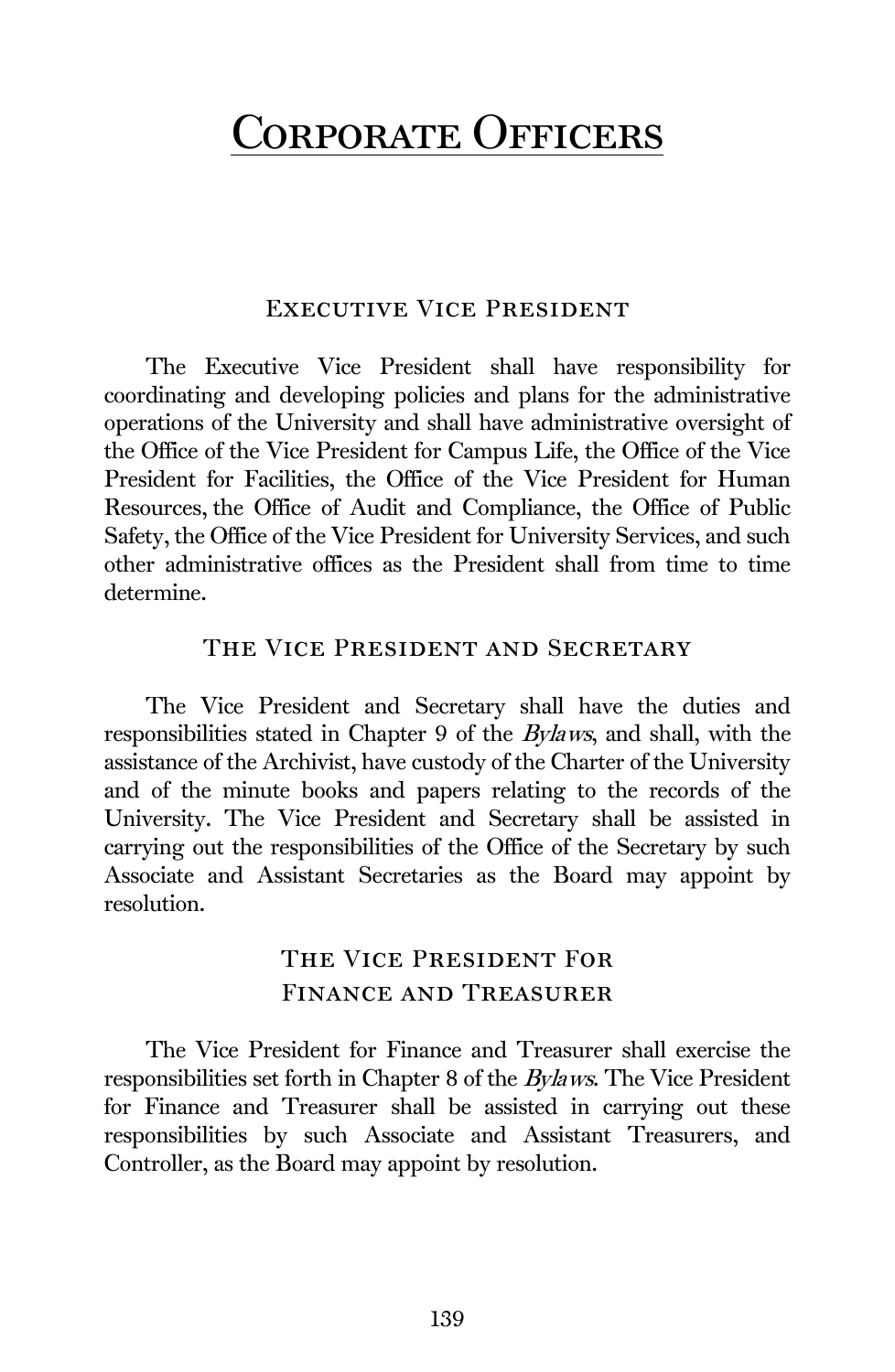## The Vice President for Advancement

The Vice President for Advancement shall have administrative responsibility for programs designed to enlist financial support for the University and for programs designed to encourage and support alumni engagement in the life of the University. The Vice President for Advancement shall have administrative responsibility for the Office of Development and the Office of Alumni Affairs.

## The Vice President for Communications and Public Affairs

The Vice President for Communications and Public Affairs, reporting to the President, shall have administrative oversight of the presentation of the objectives and activities of the University to all its various publics and, as required, shall serve as a spokesperson for the University. The Vice President for Communications and Public Affairs shall have administrative responsibility for the Office of Public Affairs, the Office of Communications, the Office of Trademark Licensing, and the offices of federal, state and community affairs.

#### The Vice President for Campus Life

The Vice President for Campus Life shall have administrative oversight of the Office of the Dean of Undergraduate Students, the Department of Athletics and Campus Recreation, the Office of University Health Services, the Office of the Dean of Religious Life and Dean of the Chapel, the Office of Career Services, and the Pace Center for Civil Engagement, and such other administrative offices as the President shall from time to time determine. The Vice President for Campus Life shall have special responsibility for creating and fostering a resident University community whose members can participate in and contribute fully to the broad educational mission of the University.

#### The Vice President for Facilities

The Vice President for Facilities shall be responsible for and have administrative oversight of the development and stewardship of the physical space of the University, including its operation and maintenance.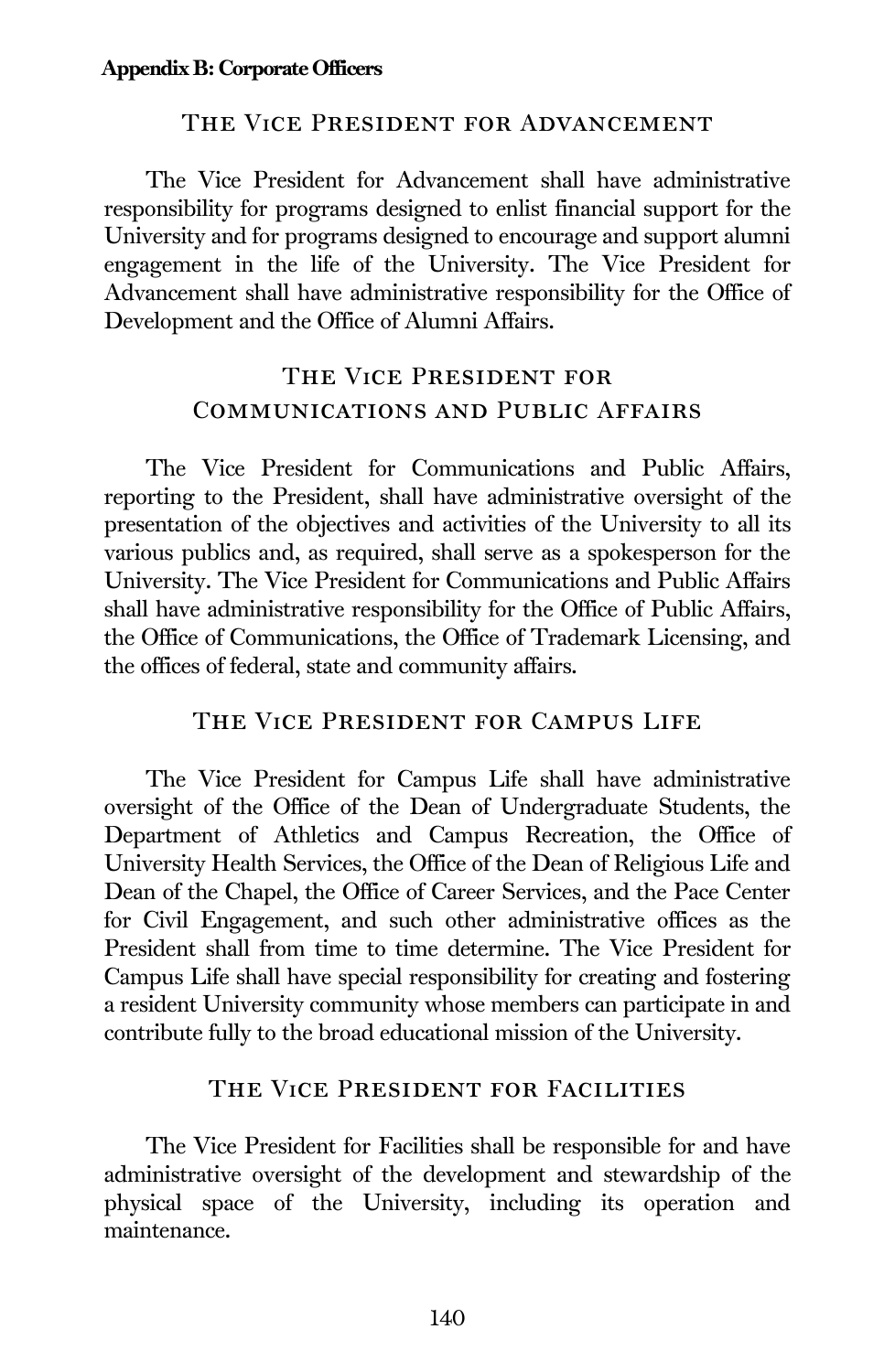## The Vice President for Computing and Information Technology

The Vice President for Computing and Information Technology shall serve as the Corporation's chief information officer and be responsible for the planning and oversight of all University activities and services in computing and related technologies.

#### The Vice President for Human Resources

The Vice President for Human Resources shall have administrative oversight of the Office of Human Resources and of all such matters as pertain to the effectiveness and well-being of nonacademic employees. The Vice President for Human Resources shall be responsible for making authorized administrative and staff appointments not made by the Board of Trustees.

### The Vice President for University Services

The Vice President for University Services shall be responsible for the provision of services to the University's students, faculty members, and staff, including but not limited to services related to housing, dining, conferences and events, printing and mailing, transportation and parking, scheduling and ticketing, and the Frist Campus Center.

### The Vice President and General Counsel

The Vice President and General Counsel shall serve as the chief legal officer of the Corporation, with all University matters requiring legal advice, action, or representation being referred to the Office of the General Counsel.

## The President of the PRINCETON UNIVERSITY INVESTMENT COMPANY

Subject to the control of the Directors of the Princeton University Investment Company, who are subject to the general control of the Board and the Committee on Finance, and to the control of the President of the University, the President of the Princeton University Investment Company shall have the general charge and supervision of the business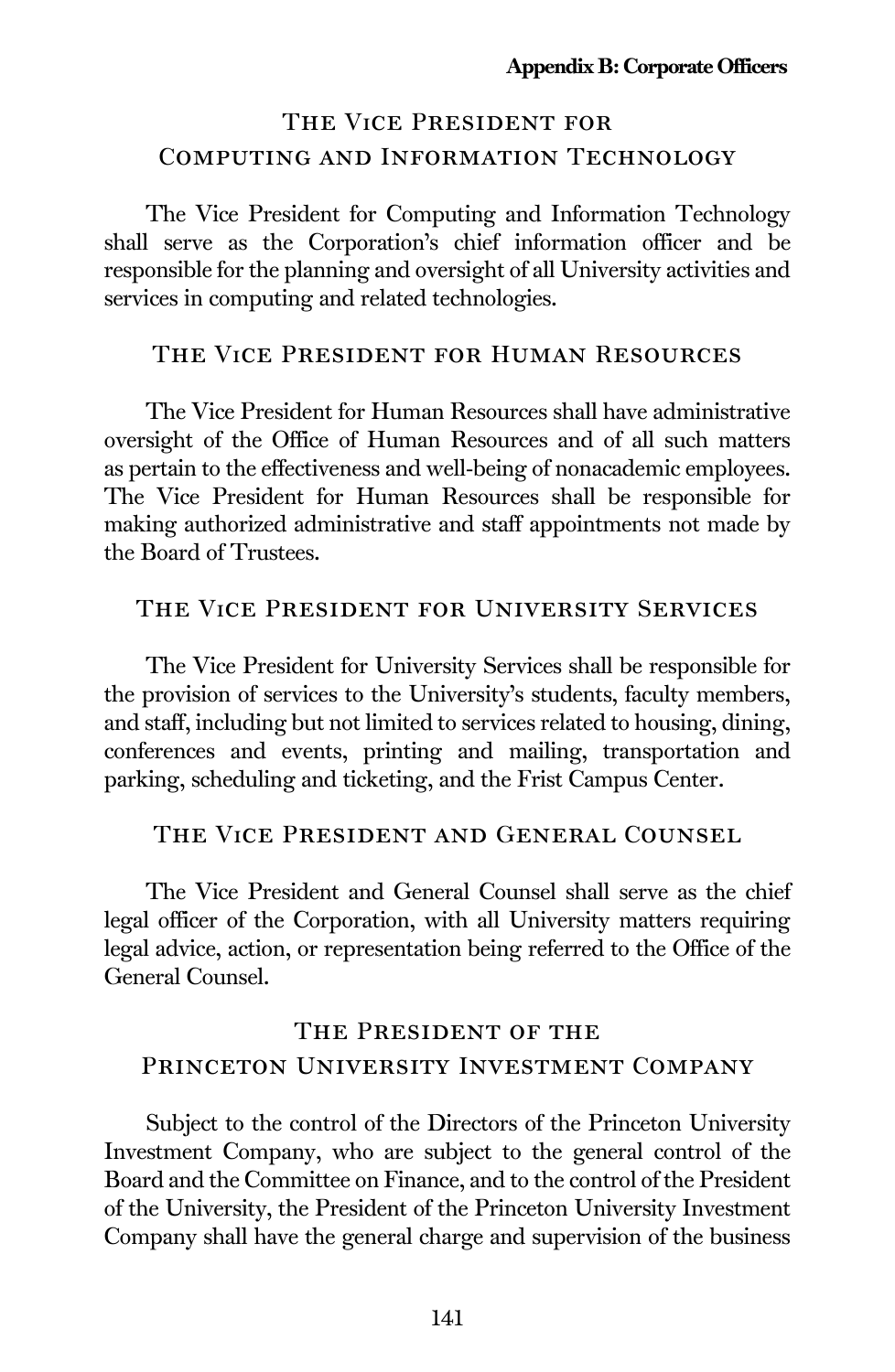## Appendix B: Corporate Officers

of the Company. The President of the Princeton University Investment Company shall have power to sign, in the name and on behalf of the Corporation, all duly authorized contracts, deeds and other instruments relating to the investments of the Corporation.

## The Vice President and Chief Audit and Compliance Officer

The Vice President and Chief Audit and Compliance Officer shall serve as the chief audit and compliance officer of the Corporation and have administrative responsibility for the audit and compliance operations of the University.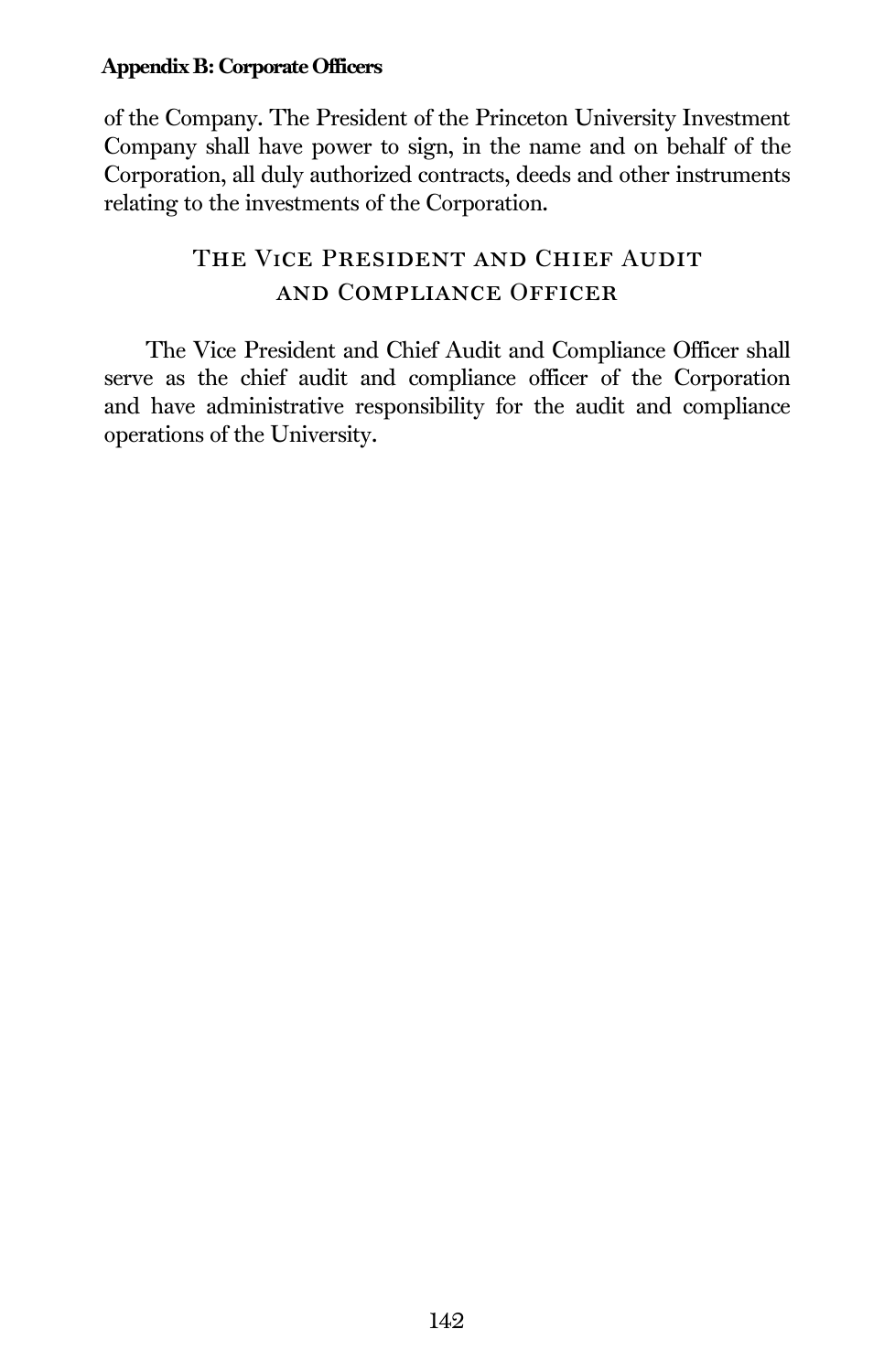## Appendix C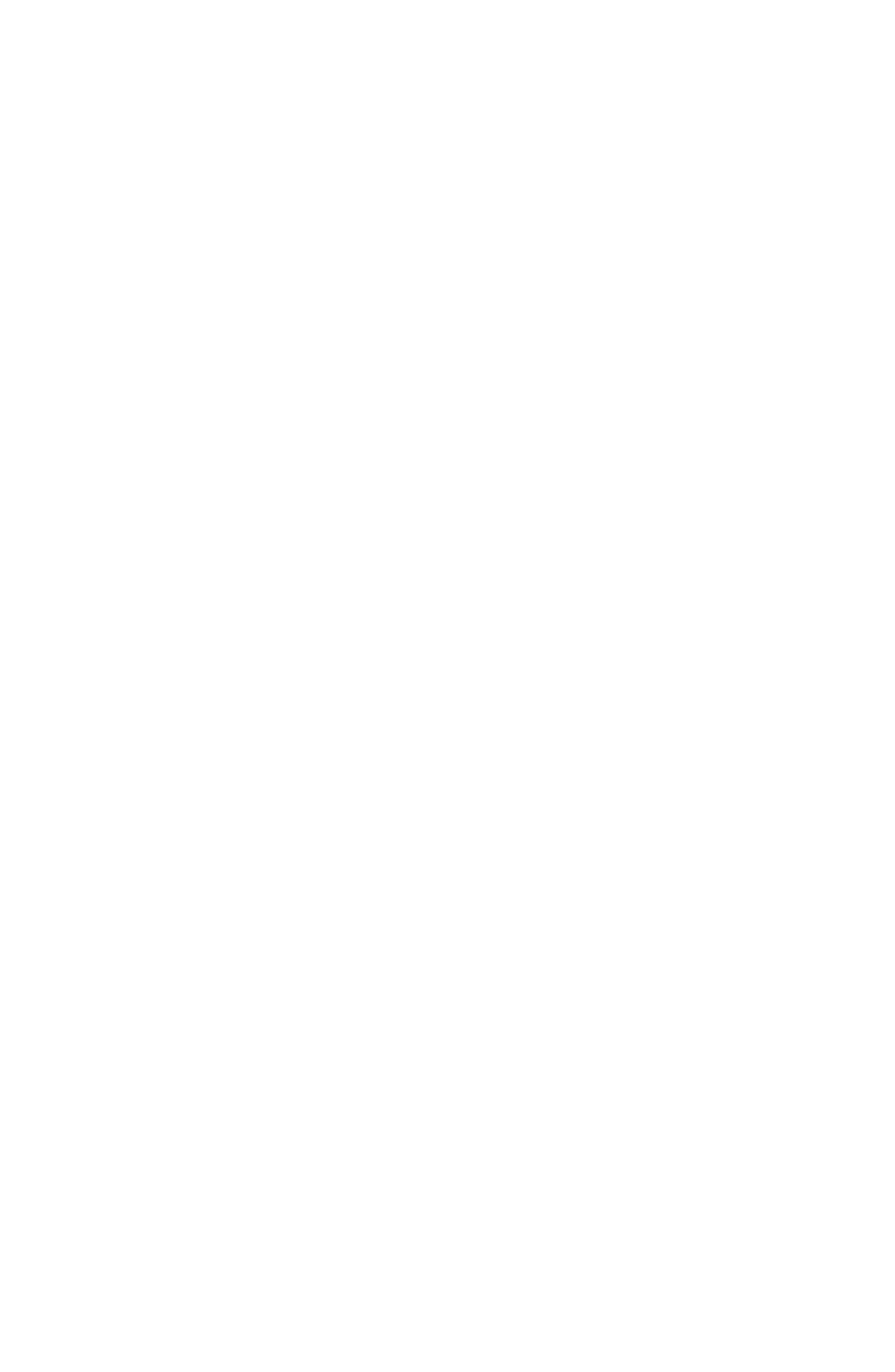# Guidelines for the Conduct of Inquiries by the Committee on Conference and Faculty Appea[li](#page-159-0)

The Committee on Conference and Faculty Appeal ("CCFA" of "Committee") is elected through the University faculty election process, and its obligation is to protect the rights and privileges of individual members of the Faculty on behalf of the entire Faculty. The Faculty Advisory Committee on Policy ("FACP") selects one member as Chair. See Rules and Procedures of the Faculty, II.D.2.f. It serves principally as a board of review, and considers complaints from members of the Faculty who believe they have been unfairly treated, and after a review of the matter, makes a report giving its opinion with a statement of reasons.

## A. The Committee's Role

The CCFA serves to safeguard against unfair treatment of individual members of the Faculty. When a member of the Faculty appeals to the CCFA a decision made by another committee, an academic unit, an office, or an officer of the University, the CCFA conducts a review to assess the fairness of the procedures followed, the appropriateness of the criteria used,<sup>[ii](#page-159-1)</sup> and the reasonableness of the decision reached.

#### B. Procedure for Appeal

#### 1. INITIATION

At the request of a Faculty member considering an appeal to the CCFA, the Chair of the committee will normally conduct an informal meeting with the Faculty member, advising them about procedures and requirements. A person bringing an appeal (the "Grievant") to the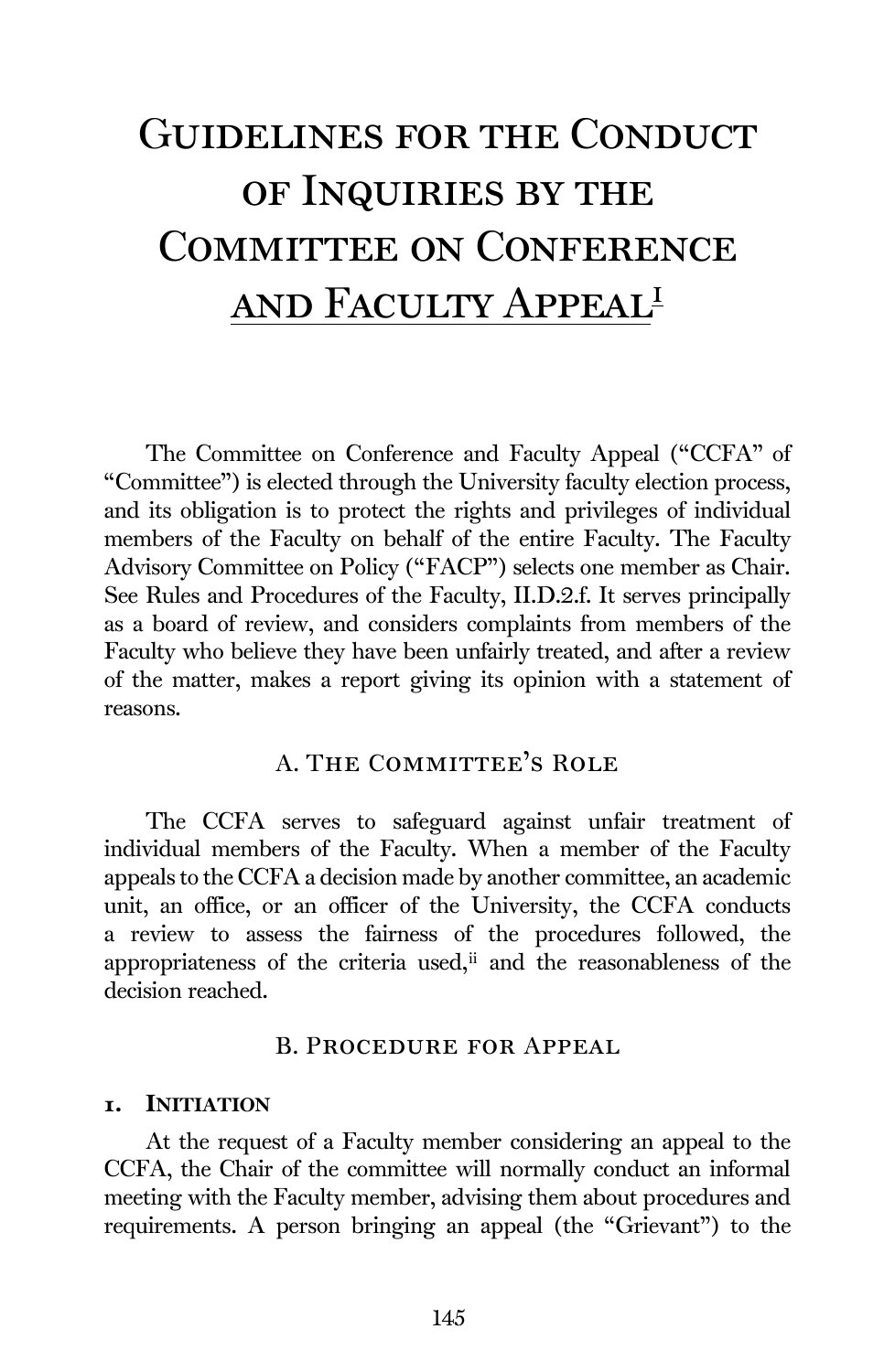#### Appendix C: Guidelines for the Conduct of Inquiries by the CCFA

CCFA should submit a timely written complaint to the Chair of the Committee (see section on timeliness, below). Unless the complaint is untimely (see Section B.4 below), the CCFA will review the complaint and send a copy of the complaint to the University official or office that made the decision or recommendation being challenged in the appeal ("the Respondent") and to the Dean of the Faculty. The CCFA's procedures as set forth in the most recent Guidelines at the time the appeal is filed with the Chair of the Committee shall remain valid for the duration of it.

### 2. CONDUCT OF REVIEWS

Quorum for purposes of CCFA reviews, including hearings, shall be at least six CCFA members, at least four of whom are tenured, and at least one of whom is non-tenured. If a member of the CCFA has a conflict of interest with respect to an inquiry brought before the CCFA, the member shall notify the CCFA Chair and recuse themselves from all proceedings relating to the inquiry. If the Chair has a conflict of interest, the FACP will name an alternative Chair for the matter in question. The CCFA members constituting a quorum at the outset of a matter before the CCFA shall be the CCFA members who conduct the review and render an opinion on the matter on behalf of the CCFA. At the outset, the CCFA review begins with consideration of whether the grounds for an appeal have been met. If not, the Chair of the CCFA will notify the faculty member and respondent(s) and will conclude the review. In cases involving a proposed suspension or dismissal, the Faculty member is entitled to a hearing before the Committee if requested by the Faculty member.

Hearings are conducted in a manner providing an orderly and careful presentation of each point of view. The CCFA Chair, when present, presides and works out procedural plans in consultation with the members of the CCFA, the Grievant, and the Respondent.

Hearings normally begin with the appearance of the Grievant before the CCFA to discuss and clarify the formal statement of grievance. The Grievant and Respondent should indicate to the CCFA what files and which persons they would like the committee to consult and on what subjects. The CCFA members, after examining the files, may also identify additional individuals to be interviewed and/or documents to be reviewed. The CCFA shall determine the individuals to be interviewed, if any, taking into full and fair account the requests of the interested parties. If the CCFA determines that the number of individuals from whom information is desired is too large to make their appearance before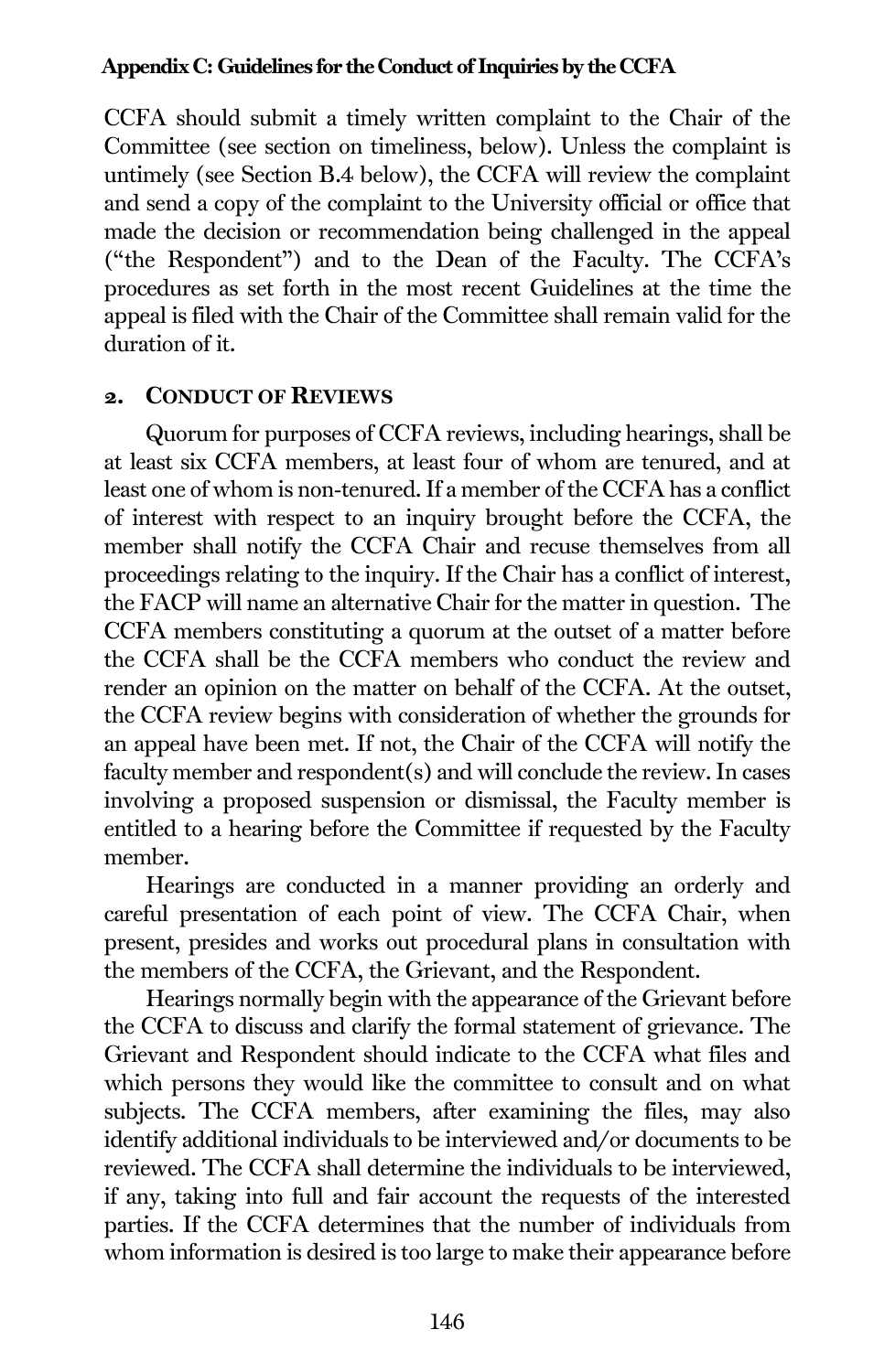the CCFA practical, individuals may be interviewed by two or more members of the CCFA who will then report to the CCFA. Normally, no observers are permitted during the interviews. If, however, the CCFA concludes that it would be useful for the two sides to appear before the CCFA together, the CCFA will seek such a meeting.

In no case will those who appear before the CCFA in any capacity be permitted to make recordings of its proceedings or discussions.

## 3. ADVISOR TO THE GRIEVANT

A member of the Faculty bringing a grievance before the CCFA is entitled to be accompanied by a member of the Princeton University community serving as an advisor. That advisor may not serve as legal representation.

Proceedings of the CCFA are not those of a court of law. A Grievant who is dissatisfied with the proceedings of the CCFA can proceed to a court of law. The CCFA cannot prevent and would not seek to prevent a grievant from consulting his or her own counsel who may advise the Grievant privately. The CCFA may privately seek legal advice from the University's Office of the General Counsel. Except when explicitly authorized by a University policy approved by the Faculty, legal counsel may not be involved in CCFA proceedings.

## 4. TIMELINESS

In cases where the grievance is precipitated by a specific decision or action, the Grievant must notify the CCFA of his or her intent to appeal within one (1) week of such decision or action and submit his or her complaint and other supporting documents to the CCFA within three (3) weeks following such notice, unless a different period is prescribed by University policy. The CCFA owes both the Grievant and the Respondent reasonable promptness in conducting the review. Matters that are brought to the CCFA after May 1 may, but need not be, held over for consideration by the committee the following September. The CCFA may conduct its proceedings by video conference, teleconference, or other electronic means. The prohibition against recordings articulated in Paragraph 3 above applies to such proceedings.

## 5. ACCESS TO INFORMATION AND CONFIDENTIALITY

In order to provide a full and fair review of a grievance, the CCFA may seek out additional information it deems relevant and will question those individuals the Committee determines may have relevant evidence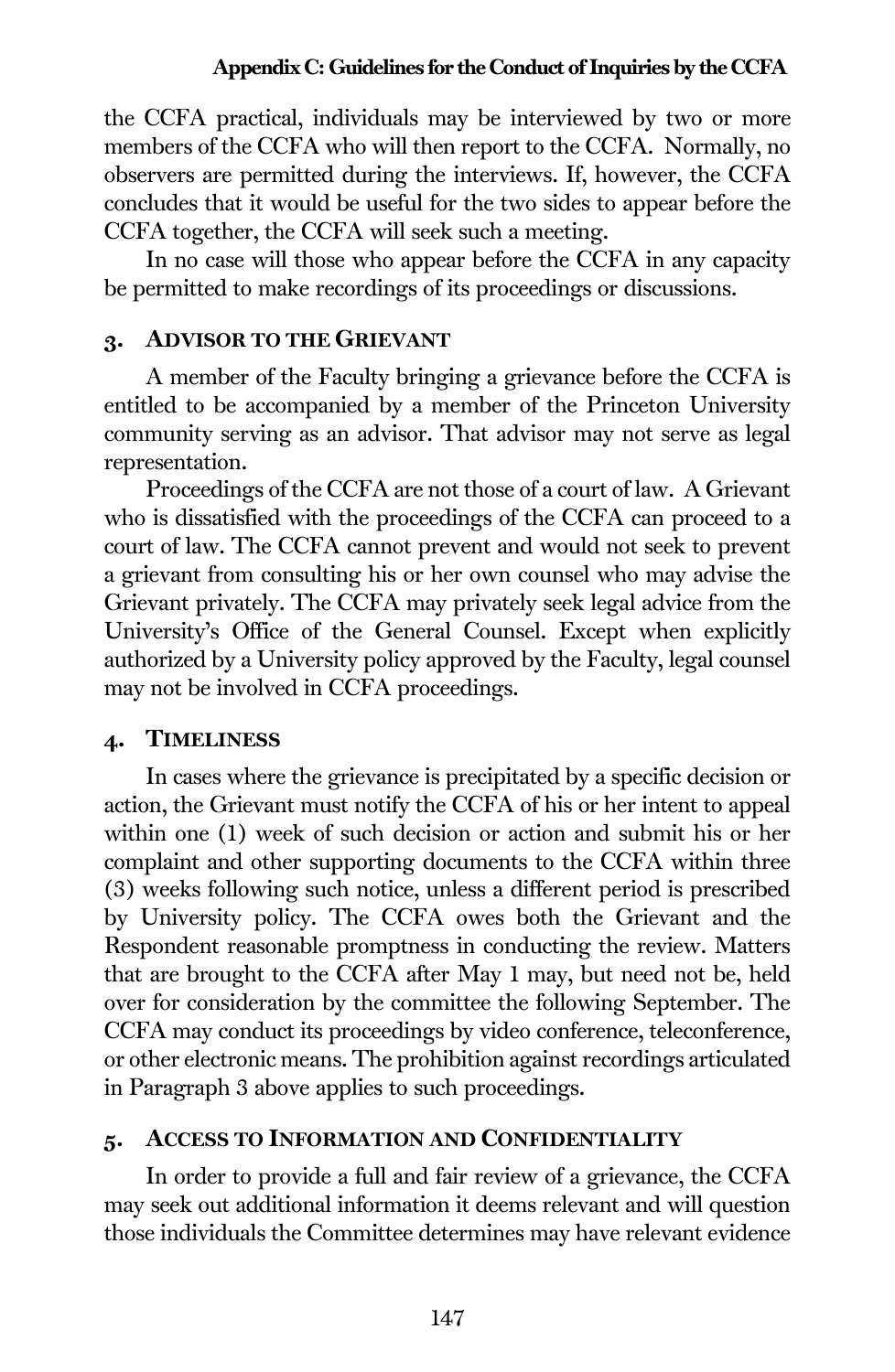not otherwise available from the record. To maintain confidentiality, attendance at CCFA meetings is restricted to those: a) with a direct interest in the proceedings, and b) who have been invited to attend by the CCFA.

In order to provide relevant information to and protect the privacy of the Grievant and other involved parties in cases involving reappointments, tenure determinations, and similar issues, the CCFA will seek to protect the confidentiality of documents such as letters or recommendations written in accordance with University policy. The files relevant to the grievance will be deposited in the Office of the Dean of the Faculty for review by the CCFA. The Office of the Dean of the Faculty shall maintain files containing (1) materials which may be seen by the CCFA but not the Grievant or the Respondent; and (2) materials available to the CCFA, the Grievant, and the Respondent with a general description prepared by the CCFA of materials seen by the CCFA but not the Grievant or Respondent. The files will be secured in the Office of the Dean of the Faculty for reading by appropriate persons at the discretion of the Dean of the Faculty.

In all other types of cases, including faculty discipline matters, the CCFA will work to identify, obtain, and review relevant documents in a manner consistent with the reasonable privacy interests of those involved, applicable University policy, and the University's obligations under applicable law.

## 6. CCFA OPINION

After completion of its review, the CCFA will report its opinion to the Grievant and the Respondent(s). In cases involving suspension or dismissal, a draft report, summarizing information reviewed by the CCFA and the CCFA's opinion, will be presented in writing to the Grievant and the Respondent. They may have one week to submit a response to it before the report is finalized. The final report, including the CCFA's opinion with a statement of reasons, will be sent to the Grievant, the Respondent, the Dean of the Faculty, and to the President of the University.

When the case involves a suspension or dismissal of a member of the Faculty, the report of the CCFA and the written response of the Respondent may also be transmitted to a committee of the Board of Trustees, through the University's Secretary, for action as contemplated by Chapter IV, Section P (Procedures for Suspension and Dismissal) of the Rules and Procedures of the Faculty. Similarly, when the CCFA asks to meet with a committee of the Board of Trustees on any question of